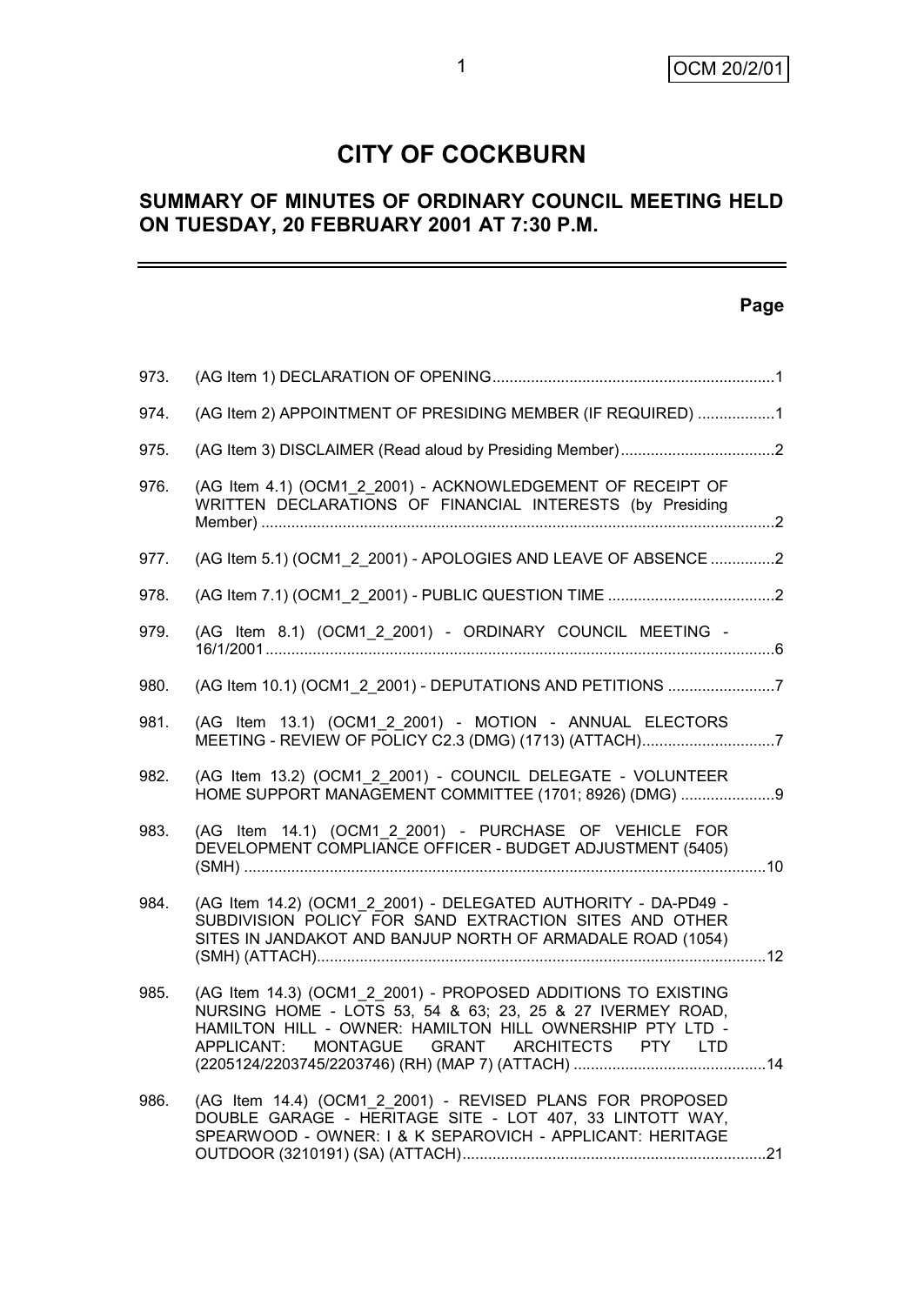| 987.  | (AG Item 14.5) (OCM1 2 2001) - REVIEW OF APPOINTMENT OF<br>DELEGATES/ REPRESENTATIVES TO JANDAKOT AIRPORT GROUP<br>AND JANDAKOT AIRPORT CONSULTATIVE COMMITTEE (WJH) (1211)25                                                                   |  |
|-------|-------------------------------------------------------------------------------------------------------------------------------------------------------------------------------------------------------------------------------------------------|--|
| 988.  | (AG Item 14.6) (OCM1 2 2001) - PROPOSED RETIREMENT VILLAGE<br>AND NURSING HOME - PT LOT 152 PEARSON DRIVE, SUCCESS -<br>OWNER: CAVERSHAM PROPERTIES - APPLICANT: TAYLOR BURRELL<br>PLANNING CONSULTANTS (5515381) (CC) (MAP 20) (ATTACH) 27     |  |
| 989.  | (AG Item 14.7) (OCM1 2 2001) - AMENDMENT TO DISTRICT ZONING<br>SCHEME NO. 2 - AMENDMENT NO. 228 TO RECLASSIFY CSL400 LOT PT<br>20 ON THE CORNER OF ROCKINGHAM ROAD AND COLEVILLE<br>CRESCENT, SPEARWOOD FROM COUNCIL USE TO COMMERCIAL          |  |
| 990.  | (AG Item 14.8) (OCM1_2_2001) - NON-APPROVED SATELLITE DISH - LOT<br>318; 9 NANCY WAY, COOGEE - OWNER/APPLICANT: A SARDINHA                                                                                                                      |  |
| 991.  | (AG Item 14.9) (OCM1_2_2001) - ENVIRONMENTAL WORKS - BIBRA                                                                                                                                                                                      |  |
| 992.  | Item 14.10) (OCM1_2_2001) - APPOINTMENT OF<br>(AG<br>DELEGATES/REPRESENTATIVES TO PERTH AIRPORTS                                                                                                                                                |  |
| 993.  | (AG Item 14.11) (OCM1_2_2001) - REVISED SUCCESS STRUCTURE<br>PLAN - LOT 1, 2, 3, 4 AND PT LOT 223 PEARSON DRIVE AND PT LOT 19<br>BARTRAM ROAD, SUCCESS - OWNER: GOLD ESTATES LIMITED AND<br>PHOENIX RIDGE P/L - APPLICANT: DEVELOPMENT PLANNING |  |
| 994.  | (AG Item 14.12) (OCM1_2_2001) - PROPOSED STRUCTURE PLAN AND<br>SUBDIVISION - LOT 202 RUSSELL ROAD, BANJUP - OWNER:<br>JAMBOREE PTY LTD (UNDER CONTRACT OF SALE TO AUSTRALAND<br>HOLDINGS LTD) - APPLICANT: TAYLOR BURRELL TOWN PLANNING         |  |
| 995.  | (AG Item 15.1) (OCM1_2_2001) - LIST OF CREDITORS PAID (5605) (KL)                                                                                                                                                                               |  |
| 996.  | (AG Item 15.2) (OCM1_2_2001) - DEDICATION - PURSUANT TO SECTION<br>56 OF THE LAND ADMINISTRATION ACT - PORTION OF CARMEL WAY,<br>SUCCESS AND ACCEPTANCE OF PARKING RESERVE OFF CARMEL                                                           |  |
| 997.  | (AG Item 15.3) (OCM1_2_2001) - ESTABLISHMENT OF A COMMUNITY                                                                                                                                                                                     |  |
| 998.  | (AG Item 15.4) (OCM1_2_2001) - COOGEE CARAVAN PARK<br>MANAGEMENT AGREEMENT RESERVE 29678 (1913; 3310064) (KJS)68                                                                                                                                |  |
| 999.  | (AG Item 15.5) (OCM1_2_2001) - INSURANCE CLAIM - N L CORREIA<br>VERSUS INSURANCE COMMISSION OF WA AND CITY OF COCKBURN                                                                                                                          |  |
| 1000. | (AG Item 16.1) (OCM1 2 2001) - GERALD STREET/DOOLETTE STREET<br>TRAFFIC MANAGEMENT - OCCASIONAL COMMITTEE (450037; 450036)                                                                                                                      |  |
|       |                                                                                                                                                                                                                                                 |  |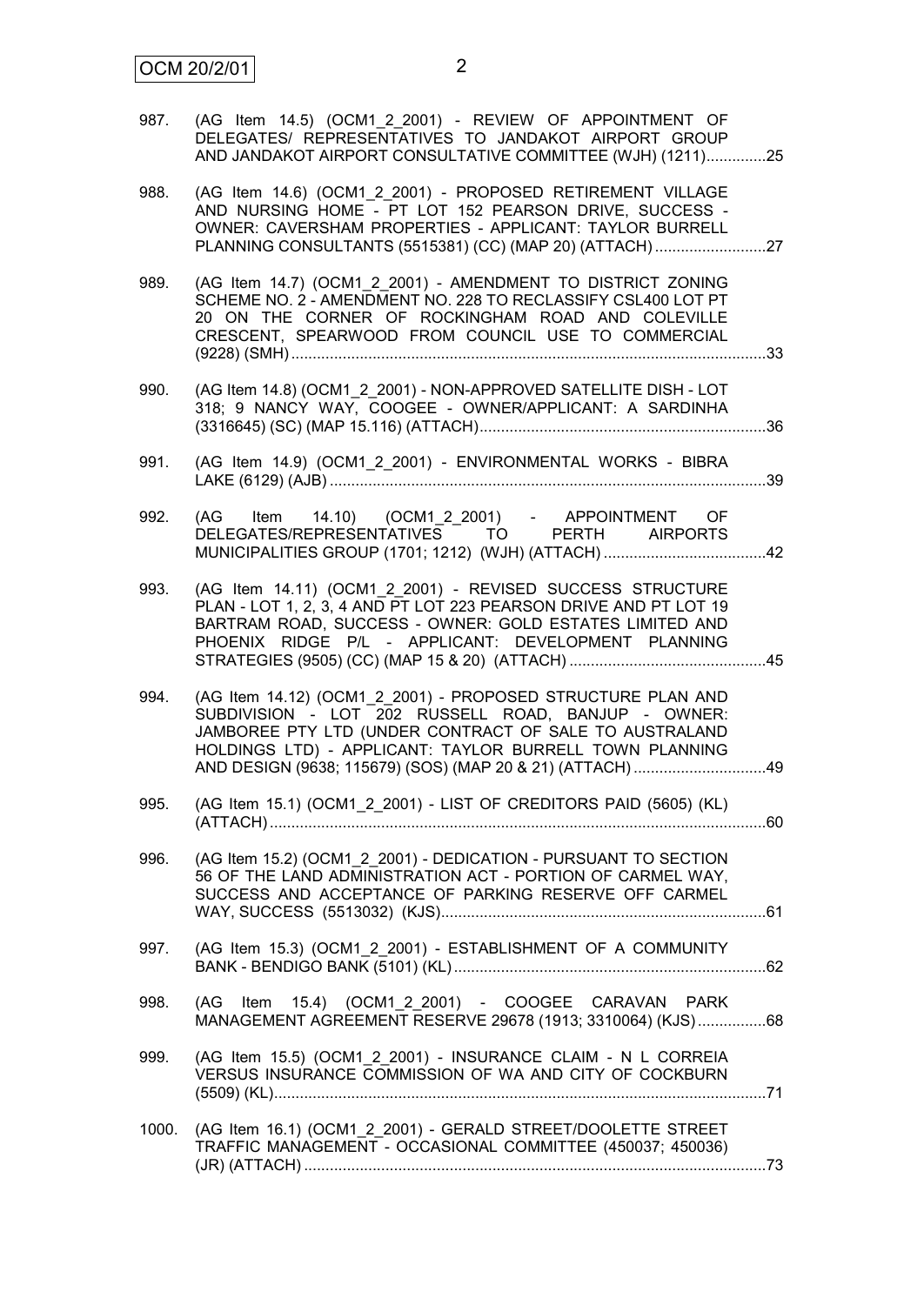3 OCM 20/2/01

| 1001. | (AG Item 16.2) (OCM1 2 2001) - PEDESTRIAN CROSSING FACILITIES AT                                                        |  |
|-------|-------------------------------------------------------------------------------------------------------------------------|--|
| 1002. | (AG Item 16.3) (OCM1 2 2001) - BEELIAR DRIVE CYCLEWAY BETWEEN<br>THE GRANGE AND HAMMOND ROAD - AGM OF ELECTORS (1713;   |  |
| 1003. | (AG Item 16.4) (OCM1 2 2001) - GREENING PLAN SEEDS FROM<br>COCKBURN NURSERIES - AGM OF ELECTORS (6129) (JR) 78          |  |
| 1004. | (AG Item 16.5) (OCM1 2 2001) - ROCKINGHAM ROAD RENOVATION                                                               |  |
| 1005. | (AG Item 16.6) (OCM1_2_2001) - INSTALLATION OF SIGNS AND<br>PAVEMENT MARKINGS ON NEW ROADWORKS (1332) (JR)  82          |  |
| 1006. | (AG Item 17.1) (OCM1_2_2001) - BUSH FIRE COMMITTEE MEETING TIME                                                         |  |
| 1007. | (AG Item 17.2) (OCM1 2 2001) - ELECTORS MEETING FEBRUARY 2001                                                           |  |
| 1008. | (AG Item 17.3) (OCM1_2_2001) - SECURITY PATROLS PANORAMA                                                                |  |
| 1009. | (AG Item 17.4) (OCM1_2_2001CM1_2_2001) - PROPOSED LEASE OF THE<br>NGALLA MAYA RESPITE HOUSE TO WASA PERSONAL ASSISTANTS |  |
| 1010. | (AG Item 19.1) (OCM1 2 2001) - CLR HUMPHREYS - CODE OF                                                                  |  |
| 1011. | (AG Item 20.1) (OCM1 2 2001) - NOTICES OF MOTION GIVEN AT THE                                                           |  |
| 1012. | (AG Item 21.1) (OCM1 2 2001) - NEW BUSINESS OF AN URGENT<br>NATURE INTRODUCED BY DECISION OF MEETING BY COUNCILLORS     |  |
| 1013. | (AG Item 24.1) (OCM1_2_2001) - RESOLUTION OF COMPLIANCE (Section                                                        |  |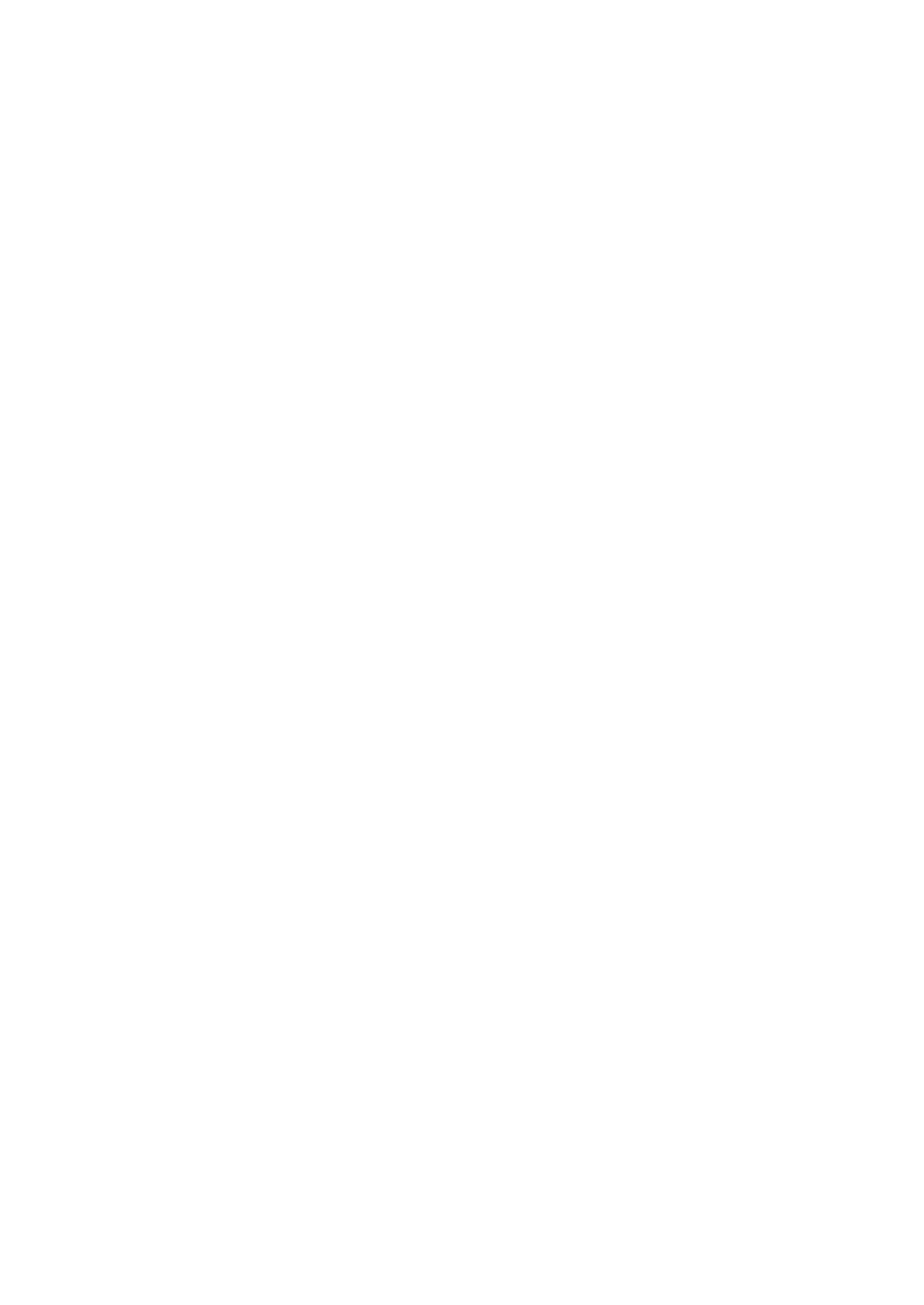# **CITY OF COCKBURN**

# **MINUTES OF ORDINARY COUNCIL MEETING HELD ON TUESDAY, 20 FEBRUARY 2001 AT 7:30 P.M.**

#### **PRESENT:**

#### **ELECTED MEMBERS**

| Mr S. Lee            | Mayor        |
|----------------------|--------------|
| Mr R. Graham         | Deputy Mayor |
| Mrs S. Rennie        | Councillor   |
| Mr I. Whitfield      | Councillor   |
| Mr A. Edwards        | Councillor   |
| Mr K. Allen          | Councillor   |
| Mr L. Humphreys      | Councillor   |
| Mrs N. Waters        | Councillor   |
| Mr M. Reeve-Fowkes - | Councillor   |
| Mrs V. Oliver        | Councillor   |
|                      |              |

#### **IN ATTENDANCE**

| Mr R. Brown   | $\sim$ 100 $\mu$ | <b>Chief Executive Officer</b>             |
|---------------|------------------|--------------------------------------------|
| Mr D. Green   | $\sim$ 10 $\pm$  | <b>Director, Community Services</b>        |
| Mr K. Lapham  | $\sim 100$       | Acting Director, Finance & Corporate Srvcs |
| Mr S. Hiller  | $\sim 100$       | Director, Planning & Development           |
| Mr J. Radaich | $\sim$ $-$       | Acting Director, Engineering & Works       |
| Mrs S. Ellis  | $\sim 100$       | Secretary to Chief Executive Officer       |
| Mr C. Ellis   |                  | <b>Communications Manager</b>              |

#### **973. (AG Item 1) DECLARATION OF OPENING**

The Presiding Member declared the meeting open at 7:30pm.

#### **974. (AG Item 2) APPOINTMENT OF PRESIDING MEMBER (IF REQUIRED)**

Nil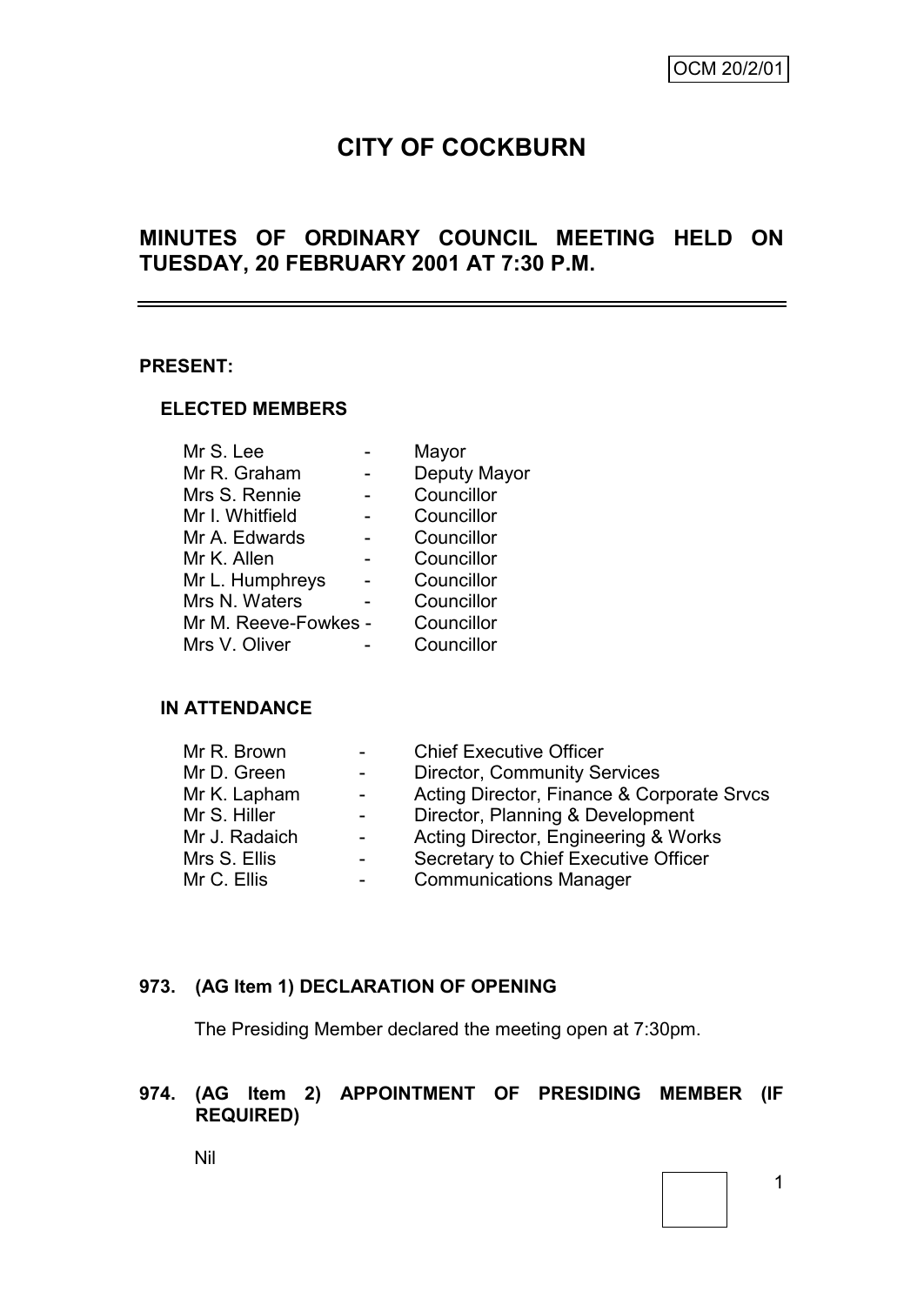**975. (AG Item 3) DISCLAIMER (Read aloud by Presiding Member)** Members of the public who attend Council Meetings, should not act immediately on anything they hear at the Meetings, without first seeking clarification of Council's position. Persons are advised to wait for written advice from the Council prior to taking action on any matter that they may have before Council.

#### **976. (AG Item 4.1) (OCM1\_2\_2001) - ACKNOWLEDGEMENT OF RECEIPT OF WRITTEN DECLARATIONS OF FINANCIAL INTERESTS (by Presiding Member)**

The Presiding Member advised that he had received written advice from the Chief Executive Officer of a conflict of interest in agenda item 16.3 which will be read at the appropriate time.

#### **977. (AG Item 5.1) (OCM1\_2\_2001) - APOLOGIES AND LEAVE OF ABSENCE**

| Mr B. Greay    | - | <b>Annual Leave</b> |
|----------------|---|---------------------|
| Mr A. Crothers |   | <b>Annual Leave</b> |

# **978. (AG Item 7.1) (OCM1\_2\_2001) - PUBLIC QUESTION TIME**

**Mr Colin Crook**, Spearwood read aloud two letters and later tabled them, in regards to the Code of Conduct and agenda item 13.1 - Review of Policy C2.3.

**Ms Katrina Tomeo** representing her parents, addressed Council regarding the proposed additions to the existing nursing home in Ivermey Road, Hamilton Hill which affects the eastern boundary of their property. She voiced concerns regarding the retaining wall/fence to be erected which will have the affect of closing in their property to feel like a jail; the development does not match the area; and the long delay already experienced in the completion of the previous extension. For these reasons, she strongly believed that the application should not be approved.

$$
\begin{array}{c} 2 \\ \hline \end{array}
$$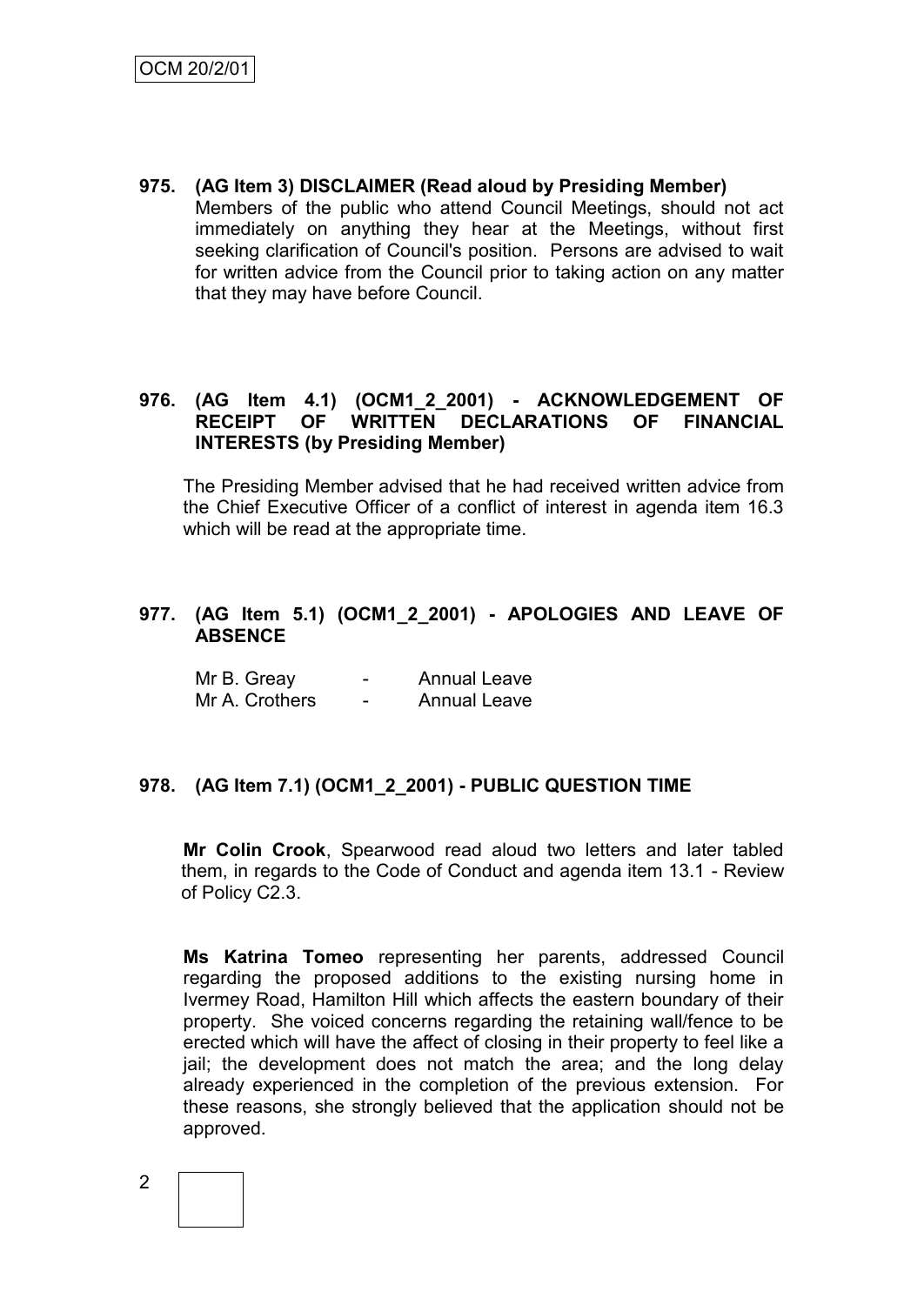**Mayor Lee** responded that her comments would be taken into account when the item was considered.

**Mr John Da Silva**, Beeliar and member of BRAG, regarding item 17.2, could not believe that Council was going backwards on this issue and asked what Council was afraid of as many other councils have their own security patrols which are successful. He commented that the last questionnaire was addressed to the Householder and did not receive a good response however, if it was personally addressed to the resident's name, it may get a better response.

**Mayor Lee** advised that that would be occurring this time.

Mr Da Silva did not feel that the Australia Post postal vote would be accurate and suggested that if BRAG was not allowed to do the collection, that a private firm be engaged to distribute the questionnaire rather than Australia Post.

**Mr Paul Taylor**, Beeliar tabled a letter addressed to Mayor Lee from Homeswest, which indicated the Ministry of Housing's support for the proposal that the City undertake security patrols in Beeliar. Mr Taylor then referred to page 74 of the agenda "*determine whether the landowners are prepared to pay the service levy*". At a previous meeting, it was put forward that the Ministry of Housing get one vote, yet the report states that they are not a major land owner. He asked that Council give the Ministry be given the same amount of votes as anyone else.

**Mayor Lee** responded that his comments would be taken into account when the item was considered.

**Mr Bert Renner**, Spearwood referred to the Agenda Attachments for item 15.1 - Cheque List and requested an explanation as to why the following cheques were drawn:

- Chq 201477 (Kelso Medical Centre) why was this bill paid as the Centre is not in the area and who was it used for?
- Indoor Hockey Umpiring why was it over \$2000 and who was involved in that?
- Chq 201532 (EP002976) why does Council assist people with cat sterilisation up to \$20 per cat. Council should take a leading stance and treat cat owners the same as dog owners. They should be required to register their cats as he considers it to be discriminating against dog owners. This was also the case with people only allowed to keep 2 dogs (3 with permission) but cat owners can have more than that which is also discrimination.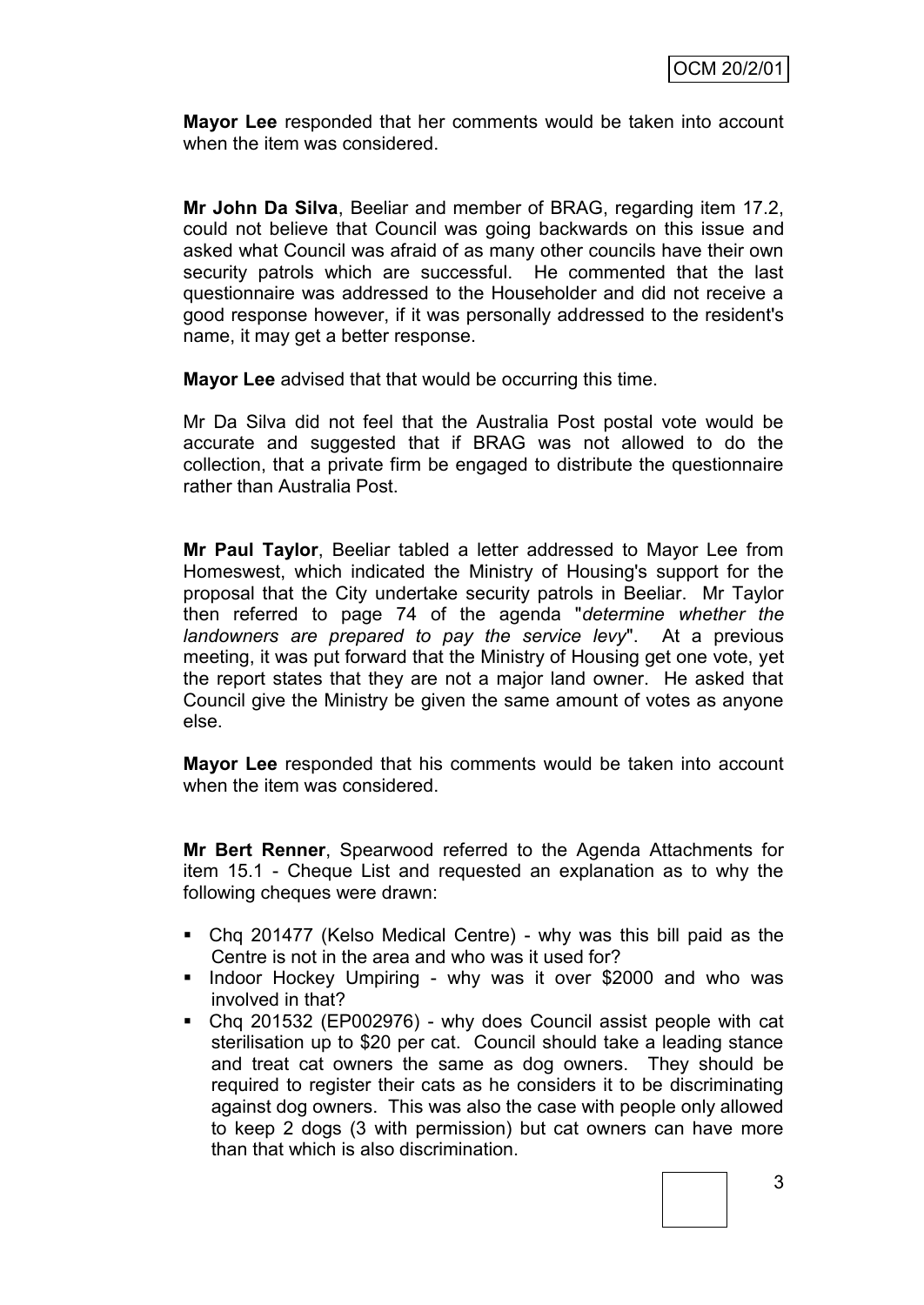**Mayor Lee** advised that these queries would be responded to in writing.

**Mr Bill Wallington**, felt that control of the Civic Centre Hall should remain with the City as it was an important part of the City. It seemed that the major concern was that the hall was losing money however, there are other Council facilities that lose money such as the library and that should not be major factor.

**Mayor Lee** responded that the comments would be taken into account when the item was considered.

**Mr Tony Papalia**, representing the retirement village in Pearson Drive, wished to address objections relating to item 14.6. Firstly, he gave some background on the development including their intention to submit building plans next week. He stated that for a development of this nature, it was extremely difficult to find the right piece of land and this site is suitable in zoning and has good access to all infrastructures and community provisions.

He then addressed concerns raised by Gold Estates that a large single story building's roof expanse would detract from their development, advising that the home had been specifically chosen with a roof based on domestic designs so it integrates with sites around it. A second concern was that the proposed location of the entry presented a traffic problem however, their engineers confirmed that it meets all requirements and therefore, he opposes the relocation of the entry point as it was designed to allow for access to all public transport etc for the elderly.

**Mayor Lee** responded that his comments would be taken into account when the item was considered

**Mr Ron Witson**, Hamilton Hill wished to object to the proposed extension to the nursing home on Ivermey Road. His concerns related to the lack of parking for the construction workers who parked on his verge; too much lighting of the current property and expect it to get worse with the extension; noise from airconditioners now and expects it to get worse; lack of delivery bays for delivery trucks; and the amount of landscaping. Mr Witson cannot see how the developer will be able to fulfill all their promises and wished to object to the proposal.

**Mayor Lee** responded that his comments would be taken into account when the item was considered.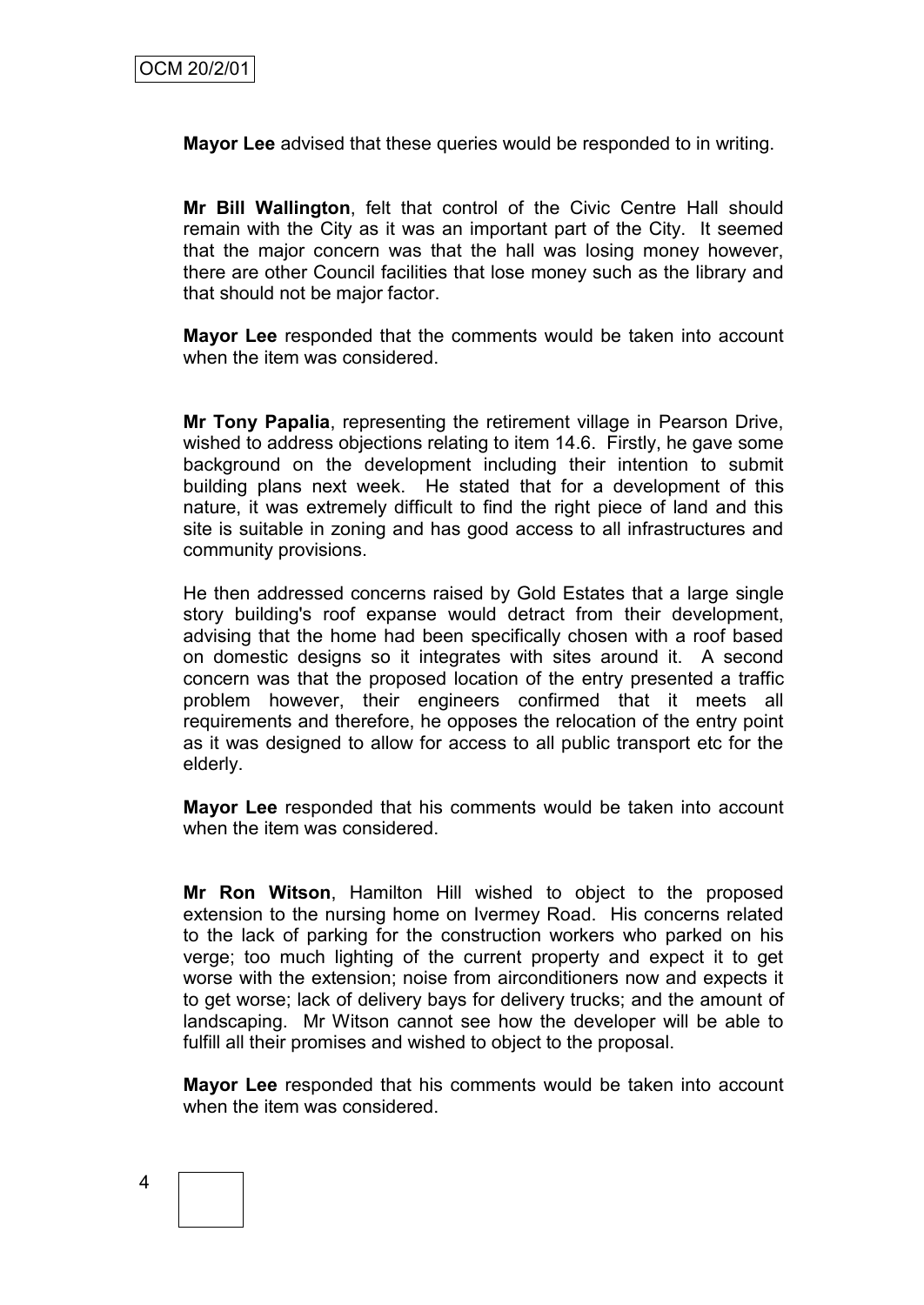**Mr Glen Diggins**, referred to item 14.8 and stated that he has a neighbour with a satellite dish which can be easily seen from any direction. He felt that satellite dishes were a nuisance to neighbours and that if Council overturned this recommendation, it would set a precedent for others to put up similar structures.

**Mayor Lee** thanked Mr Diggins for his comments.

**Sandra Playle**, Spearwood read out a letter she received from the Director Engineering in response to the questions she raised/tabled at the January Council meeting regarding Gerald Street/Doolette Traffic Calming.

THE CHIEF EXECUTIVE OFFICER DECLARED AN INTEREST IN THE ISSUE AND LEFT THE MEETING AT 8:10PM.

Mrs Playle then read and tabled her response.

MR BROWN RETURNED TO THE MEETING AT 8:22PM.

**Mayor Lee** accepted her correspondence.

**Mr Kim Lawrence**, representing Australand referred to item 14.12 and asked Council to consider the following proposed modification: "*Adopt the proposed Frankland Structure Plan for portion of Lot 202 Russell Road, Banjup subject to Design Guidelines being prepared for the R40 site to address the interface with the public open space, fencing, orientation of dwellings, access and setbacks*."

His rationale being that Australand met with Council Officers to discuss details in relation to dampland, public open space credits and interface with the R40 group housing site and at that meeting, it was generally agreed that this could be dealt with via the preparation of design guidelines which address the interface including fencing, orientation of dwellings, access and setbacks. Australand have agreed to the preparation of guidelines for the site which will be prepared prior to development in consultation with Council Officers. He therefore, requested that the recommendation be reworded to refer to the preparation of design guidelines for the R40 site.

**Mayor Lee** stated that the proposed modification will be considered.

**Mr Bill Curry**, Banjup addressed Council on the "excessive license fees for boarding kennels". In November, the Rangers went to his property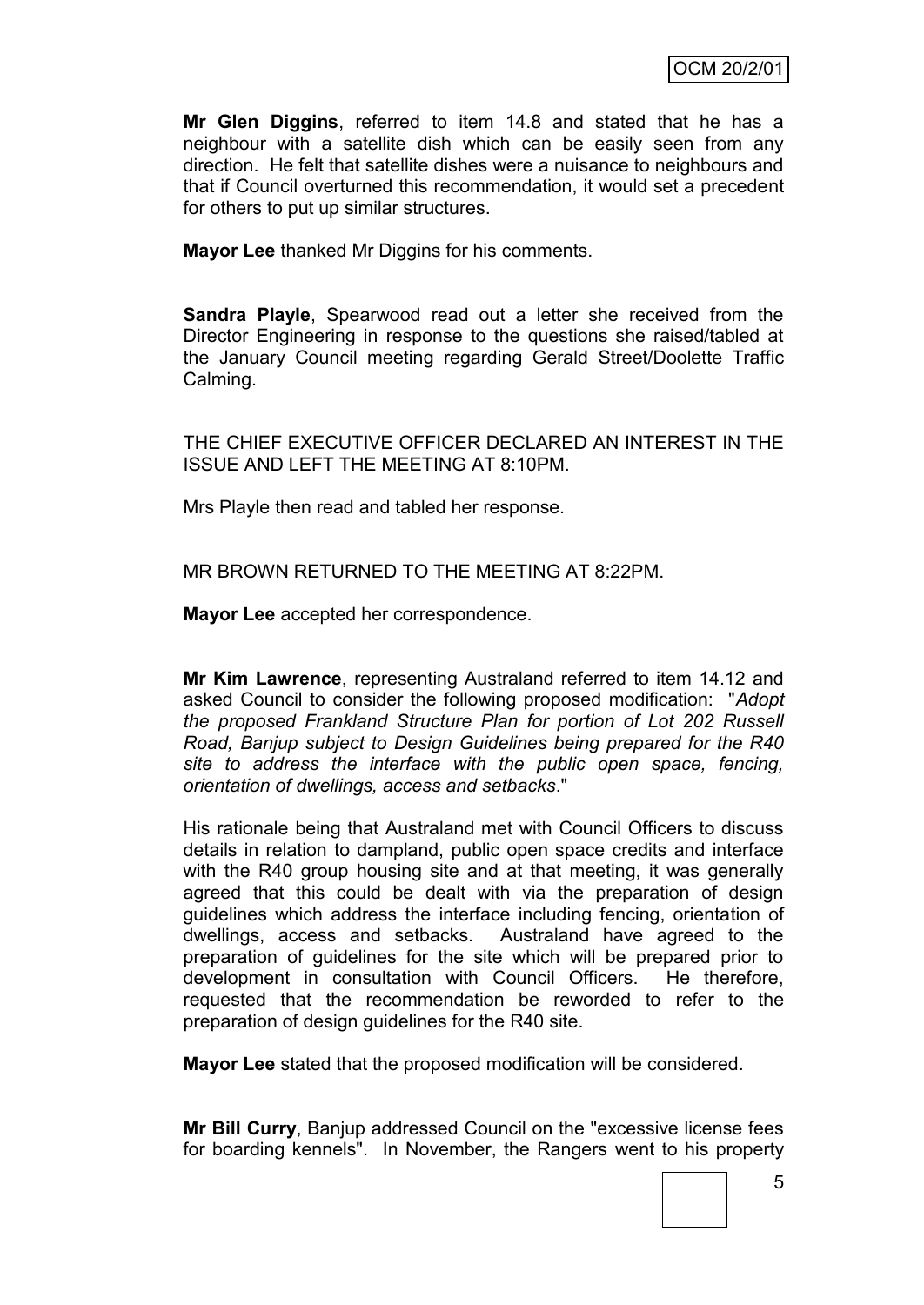for the first time, as it had been Health Department staff before that, to advise that the fee would now be \$10 per dog per year and would increase to \$15 per dog per year in 2002 and he felt this increase was excessive as he already pays a fee to the Ministry of Fair Trading. He felt that people had enough increases in 2000 including the GST, high fuel and the drop in the economy and this was just too much. The \$200 was \$100 for a license to have a kennel and \$100 pack license. He stated that he has closed his boarding kennel because he had had enough but it was not fair to the other owners. He felt the license was not fair as the dogs are already licensed animals. However, his main complaint was that there was no consultation, just the Rangers turning up to advise of the increase. He felt it was not correct and asked Council to consider the issue and requested that they consult those involved.

**Mayor Lee** thanked Mr Curry for his comments.

**Ms Linda Wines**, lives in the 'kennel zone' and believes there is a problem between kennel owners and many councils with kennel zones. In the 13 years she has lived in Cockburn, she feels constantly beleaguered by state governments and councils. Firstly there was the issue of the Jandakot Watermound which she participated in. On the 1st December, the rangers visited her property and left a note advising that the kennel licence was going up. She did not feel that these licences were being considered correctly by Council. It would appear that Council assumes there is a certain number of animals on the property at all times but those numbers vary considerably and it is not correct to charge for animals that they don't have. The only thing that stays constant on their property is their own dogs and they mix between the kennel and the house. It is a 300% increase in what they had paid before.

**Mayor Lee** thanked Ms Wines for her comments.

#### **979. (AG Item 8.1) (OCM1\_2\_2001) - ORDINARY COUNCIL MEETING - 16/1/2001**

#### **RECOMMENDATION**

MOVED Clr Allen SECONDED Clr Whitfield that the Minutes of the Ordinary Council Meeting held on Tuesday, 16 January 2001 be confirmed as a true and accurate record.

**CARRIED 10/0**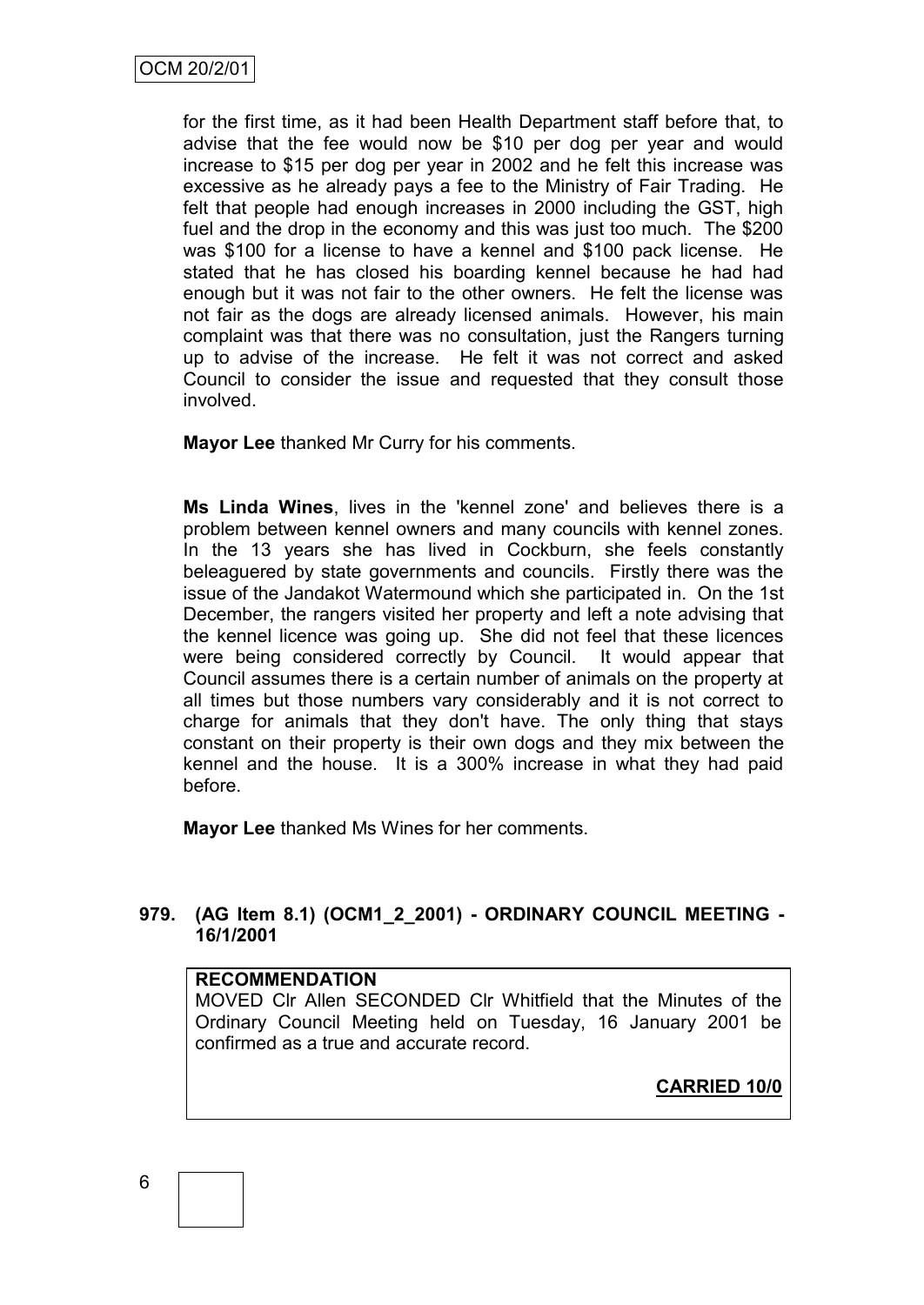#### **980. (AG Item 10.1) (OCM1\_2\_2001) - DEPUTATIONS AND PETITIONS**

Deputy Mayor Graham tabled a petition which reads "*We the undersigned who are residents of the Cockburn locality wish to see the Immunisation Service be re-installed to the South Lake Child Health Centre for the following reasons ….*"

The petition will be dealt with in accordance with Standing Orders.

#### **981. (AG Item 13.1) (OCM1\_2\_2001) - MOTION - ANNUAL ELECTORS MEETING - REVIEW OF POLICY C2.3 (DMG) (1713) (ATTACH)**

**RECOMMENDATION** That Council retain Council Policy C2.3 "Establishment of Community Based Committees" in its current form, for the reason that the Policy is considered to be fair and equitable in its practical application.

| <b>COUNCIL DECISION</b> |  |                            |                                             |  |  |  |      |  |
|-------------------------|--|----------------------------|---------------------------------------------|--|--|--|------|--|
|                         |  | recommendation be adopted. | MOVED CIr Humphreys SECONDED CIr Allen that |  |  |  | the. |  |

**CARRIED 10/0**

#### **Background**

At the Annual Electors Meeting conducted on 5 February 2001, the following motion was passed.

*"that Council review Policy C3.2 "Community Based Committees" to ensure that it is possible for the community members sitting on such committees to formulate recommendations in their own right."*

#### **Submission**

In accordance with Section 5.33 of the Local Government Act, 1995, Council is required to consider the decision of the Electors Meeting.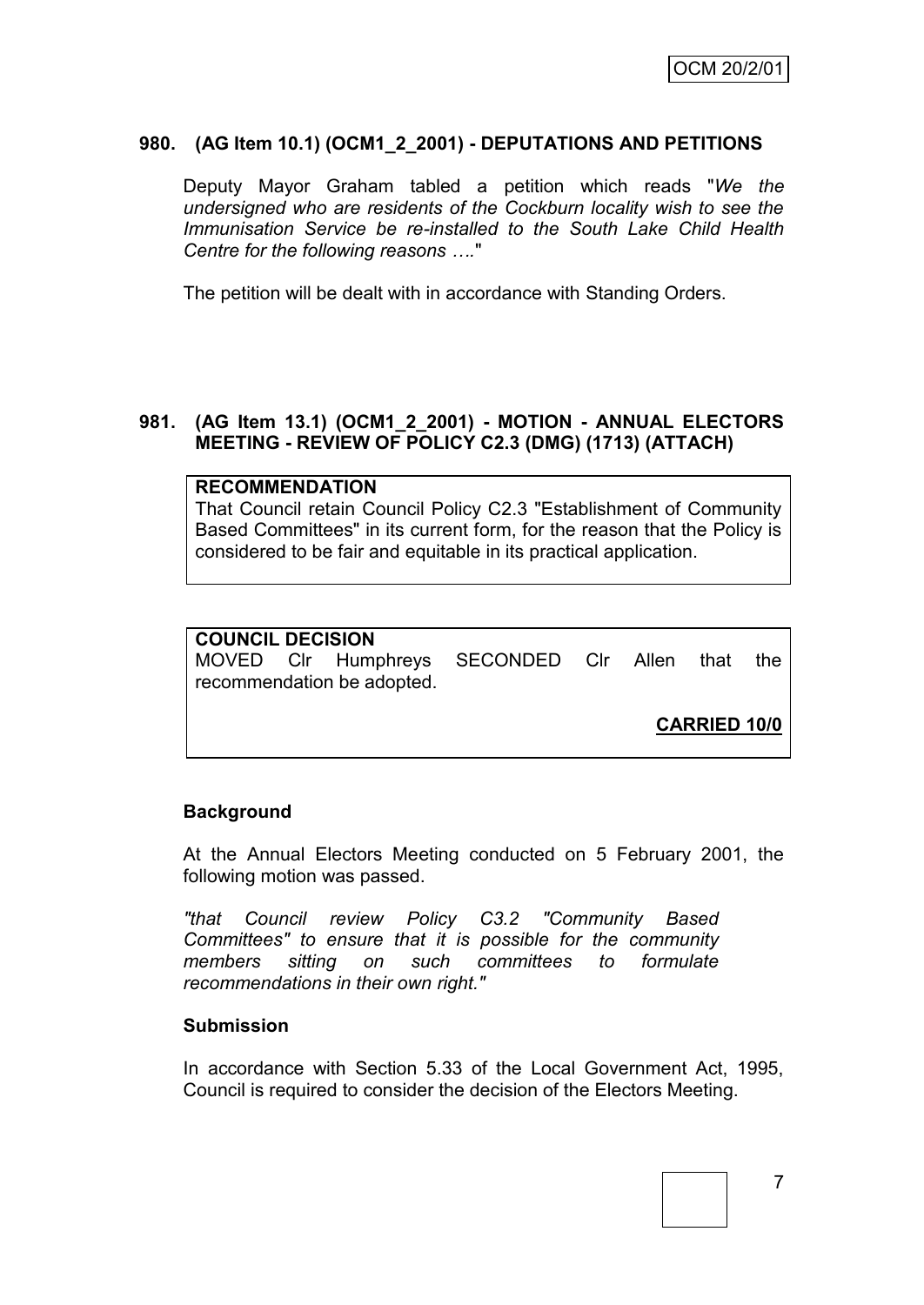#### **Report**

Policy C2.3 was adopted in July 2000, as a means of demonstrating to the community that Council is willing to employ participative practices in its decision-making processes.

By enabling the establishment of Community Based Committees (CBC's) Council is flagging its intention to engage the community in assisting it to decide on matters which are of local area significance.

At its December 2000 meeting, Council utilised the Policy for the first time as a means of soliciting the views of local residents to assist it resolve a traffic flow issue in the vicinity of Gerald and Doolette Streets, Spearwood.

Council's decision was to establish a C.B.C., to consist of Elected Members (2), Council Staff (1) and community representatives (2 – one each representing the views of residents from Gerald Street and Doolette Street).

The Electors Meeting resolution was for Council to review its Policy to "enable Community members on these Committees to formulate recommendations in their own right." It is assumed from the wording of the resolution that this could be achieved by having the composition of such Committees "weighted" with Community Members.

This, in fact, can be achieved within the terms of the current Policy which allows for Council membership to be restricted to one Elected Member and one Council employee and Community membership to be up to three persons. This allows for the majority of membership to come from the community, even though Council determined this was not the desired outcome in its choice for membership of the Gerald/ Doolette Streets C.B.C.

In addition, it is submitted that where there is a divergence of opinion in the community over a particular local issue, it would not be possible, nor appropriate, for greater numbers of community representatives to be appointed to a C.B.C. with an expectation that the outcome would be one of universal agreement.

Furthermore, current Policy enables Council to delegate its decisionmaking capabilities to such Committees where it is considered appropriate and beneficial to do so.

Accordingly, it is considered the current Policy (copy attached) is flexible enough to suit the needs of Council, while displaying ample opportunity for community involvement in such issues to an appropriate level.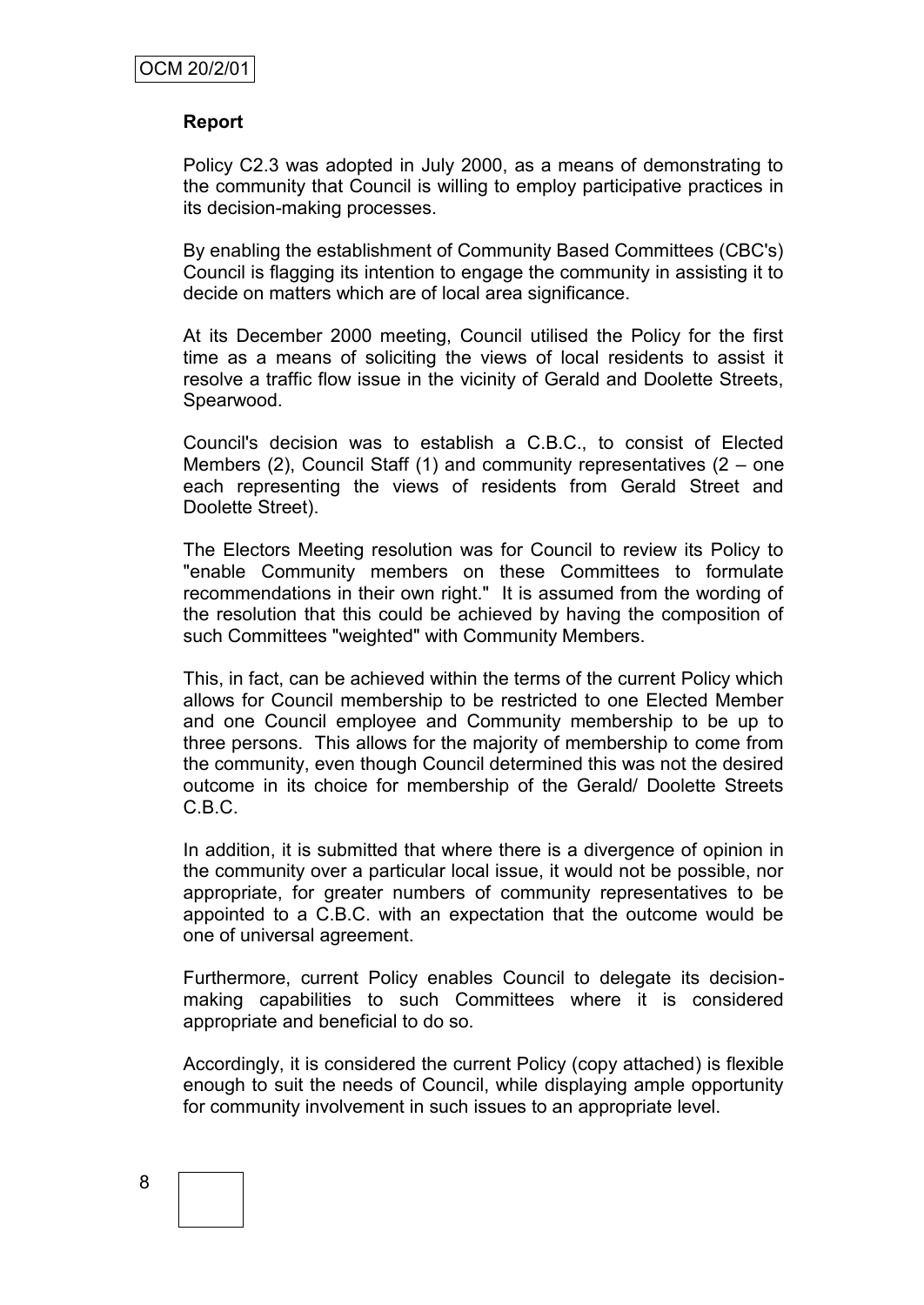Attached for further information, is an extract from the Officer's Report which accompanied the item presented to Council in July 2000, which resulted in the adoption of Policy C2.3.

# **Strategic Plan/Policy Implications**

Key Result Area "Facilitating the Needs of Your Community" refers.

#### **Budget/Financial Implications**

N/A

**Implications of Section 3.18(3) Local Government Act, 1995**

Nil.

#### **982. (AG Item 13.2) (OCM1\_2\_2001) - COUNCIL DELEGATE - VOLUNTEER HOME SUPPORT MANAGEMENT COMMITTEE (1701; 8926) (DMG)**

# **RECOMMENDATION**

That Council appoint **Example 2** as its delegate to the Volunteer Home Support Management Committee.

#### **COUNCIL DECISION**

MOVED Clr Reeve-Fowkes SECONDED Clr Oliver that Council appoint Clr Humphreys as its delegate to the Volunteer Home Support Management Committee.

**CARRIED 10/0**

#### **Background**

At the Special Meeting of Council conducted on 12 December 2000, Council decided not to appoint a delegate to the Volunteer Home Support (Inc).

#### **Submission**

Correspondence has been received from Volunteer Home Support (Inc.) requesting that Council appoint Clr Humphreys to be its delegate to this organisation.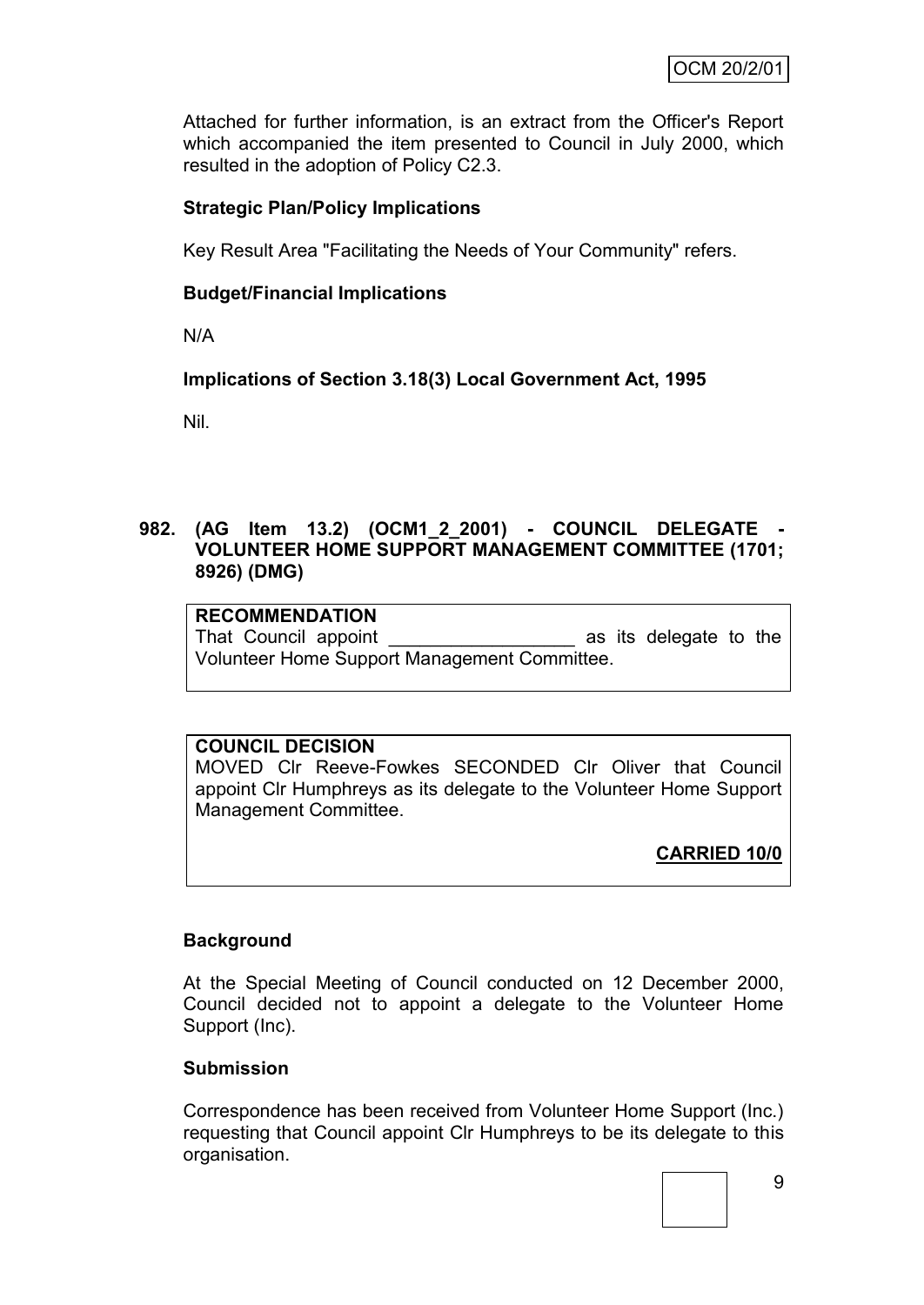#### **Report**

Volunteer Home Support provides a number of services to the frail aged and people with disabilities located within the cities of Fremantle, Cockburn and Melville. Delegates from each of the three councils have been members of Volunteer Home Support Management Committee for a number of years. Clr Humphreys has represented the City of Cockburn in the past.

#### **Strategic Plan/Policy Implications**

Key Result Area "Managing Your City" refers.

#### **Budget/Financial Implications**

N/A

# **Implications of Section 3.18(3) Local Government Act, 1995**

Nil.

#### **983. (AG Item 14.1) (OCM1\_2\_2001) - PURCHASE OF VEHICLE FOR DEVELOPMENT COMPLIANCE OFFICER - BUDGET ADJUSTMENT (5405) (SMH)**

# **RECOMMENDATION**

That Council :

- (1) approve the reallocation of budget funds from the Planning and Development Division Salaries Account No. 500200 (\$10,000);
- (2) increase the Development Application Income Account No. 500102 by \$15,000; and
- (2) increase the Vehicle Purchases Account No. 500700 by \$25,000 for the purpose of purchasing a suitable vehicle for use by the Development Compliance Officer.

# **TO BE CARRIED BY AN ABSOLUTE MAJORITY OF COUNCIL**

#### **COUNCIL DECISION**

MOVED Clr Waters SECONDED Clr Whitfield that the recommendation be adopted.

# **CARRIED BY ABSOLUTE MAJORITY OF COUNCIL 10/0**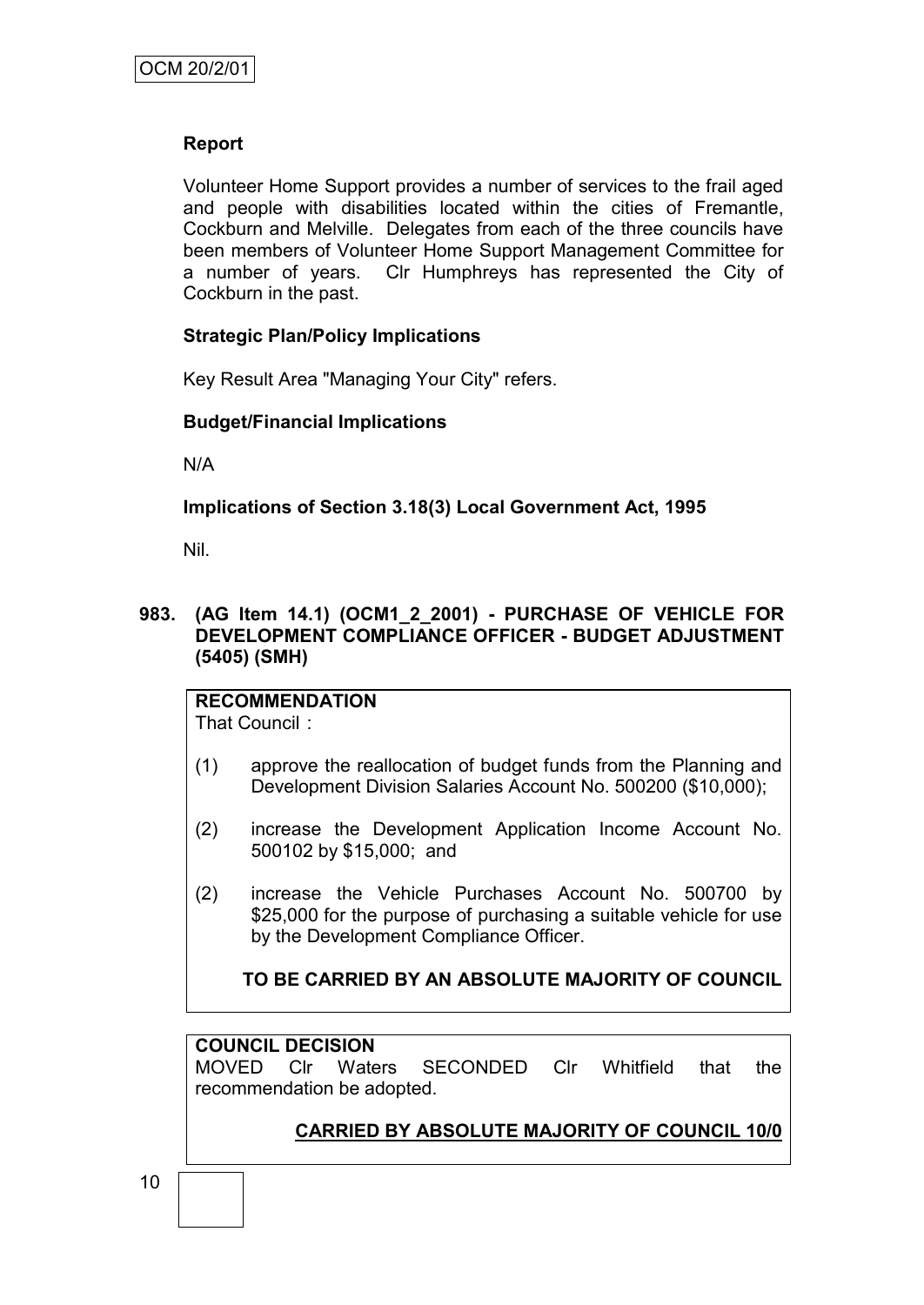#### **Background**

The Council has for the past two years, leased a small 4 wheel drive vehicle for the use of the Development Compliance Officer.

The monthly repayments were \$426 per month or \$5,112 per annum. The purchase price of the vehicle was \$15,400.

The lease expired on 4 February 2001.

The leased vehicle was too light and low powered to withstand normal use and needs to be upgraded. To do this for an equivalent vehicle, would increase the lease payment to \$532 per month or \$6,384 per annum. An additional cost of around \$1,200 per annum.

#### **Submission**

The Council's Engineering and Works Division has undertaken comparisons between leasing and purchasing light vehicles and has determined that owning vehicles is the most cost effective way to operate the fleet.

Over the past two years, leased vehicles have been replaced with owned vehicles.

#### **Report**

The Development Compliance Officer is primarily a field work position, with the responsibility for attending to complaints, unapproved development and non-complying projects within the municipality. The position is very important to maintaining high levels of customer service and to ensure that conditional approvals issued by Council are being complied with.

The position also requires the officer to collect evidence, liaise with Council's solicitor and attend court in respect to legal action taken by Council.

#### **Strategic Plan/Policy Implications**

The Corporate Strategic Plan Key Result Areas which apply to this item are:-

- 1. Managing Your City
	- *"To deliver services and to manage resources in a way that is cost competitive without compromising quality."*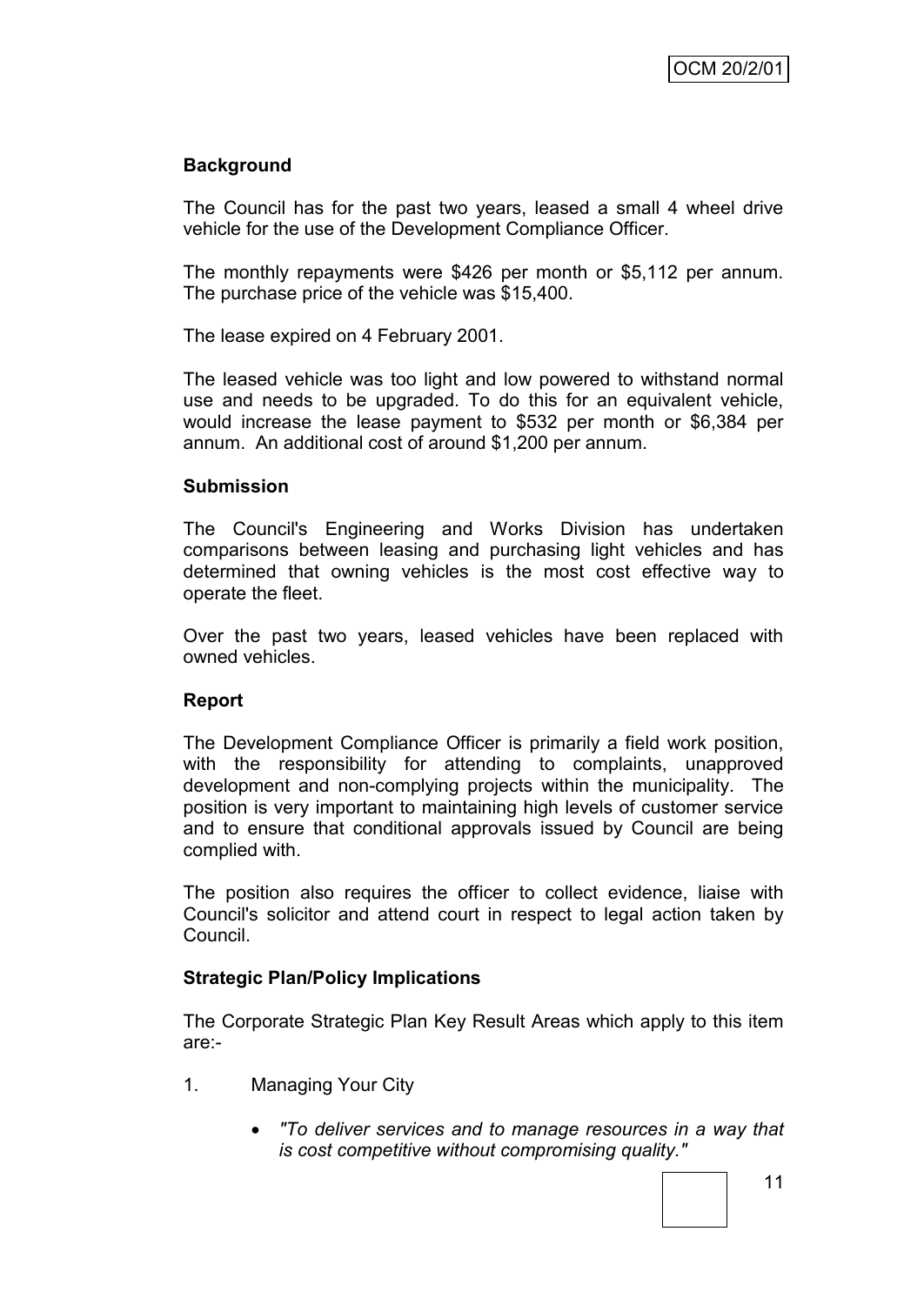- 2. Planning Your City
	- *"To ensure that the development will enhance the levels of amenity currently enjoyed by the community."*

The Planning Policies which apply to this item are:-

PD1\* Compliance With Conditions of Planning Approval

#### **Budget/Financial Implications**

Year to date reveals that under-expenditure in the Salaries and Wages Account and additional income in Development Application Fees has provided sufficient funds to purchase an upgraded replacement vehicle.

|                                                       | <b>Funds Available</b> | <b>Funds Required</b> |
|-------------------------------------------------------|------------------------|-----------------------|
| Salaries and Wages A/c No. 500200                     | $$15,800$ (est.)       | \$10,000              |
| <b>Development Application Fees</b><br>A/c No. 500102 | $$16,000$ (est.)       | \$15,000              |
|                                                       | $$31,800$ (est.)       | \$25,000              |

The reallocation of the surplus funds from Account Nos. 500200 and 500102 to the Vehicle Purchase Account No. 500700, will generate the \$25,000 required to acquire a suitable light vehicle.

#### **Implications of Section 3.18(3) Local Government Act, 1995**

Nil.

**984. (AG Item 14.2) (OCM1\_2\_2001) - DELEGATED AUTHORITY - DA-PD49 - SUBDIVISION POLICY FOR SAND EXTRACTION SITES AND OTHER SITES IN JANDAKOT AND BANJUP NORTH OF ARMADALE ROAD (1054) (SMH) (ATTACH)**

# **RECOMMENDATION**

That Council adopt the attached delegated authority "DA - PD49 Subdivision Policy for Sand Extraction Sites and Other Sites in Jandakot and Banjup North of Armadale Road" and include it in the Delegated Authority Register.

# **TO BE CARRIED BY AN ABSOLUTE MAJORITY OF COUNCIL**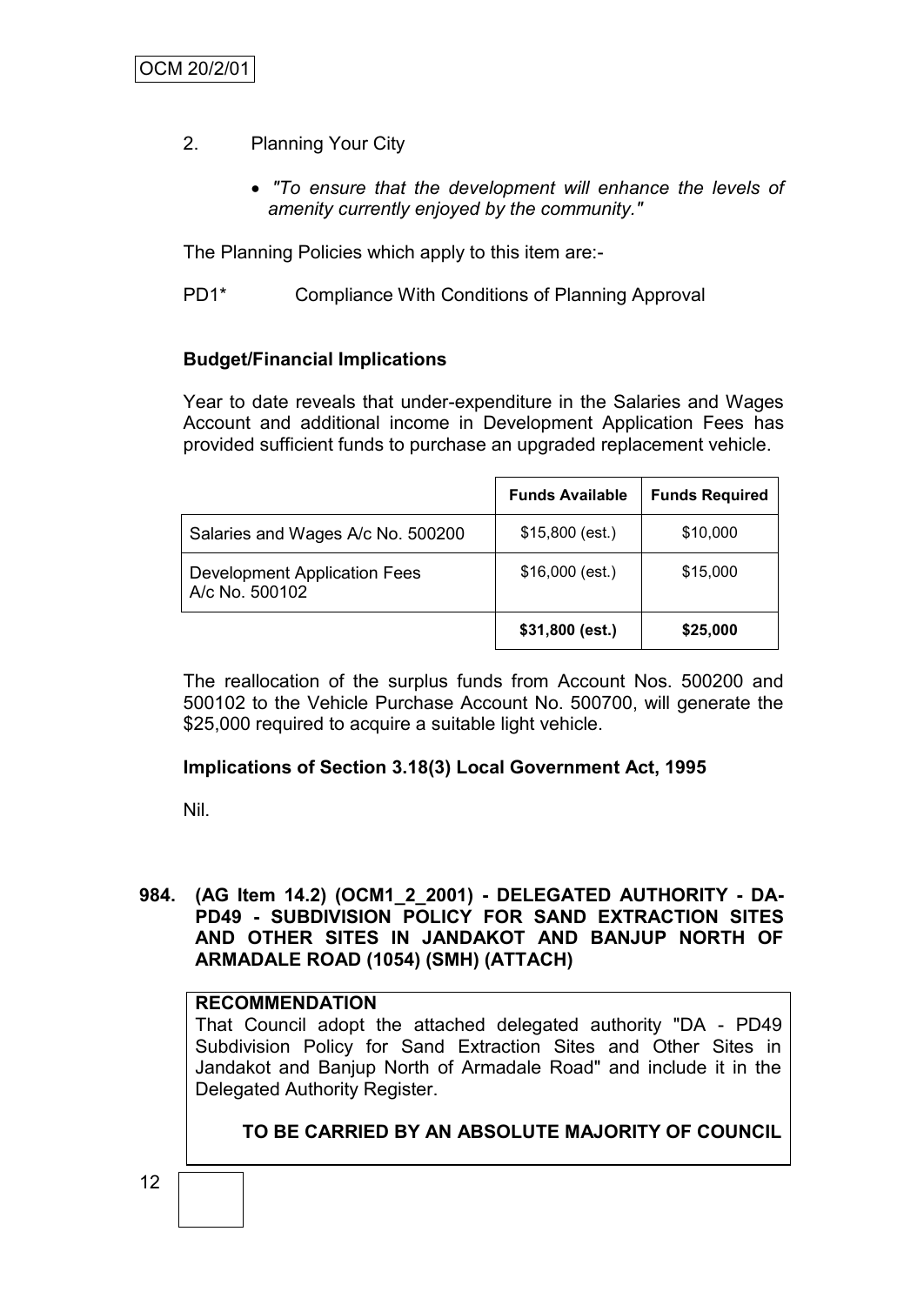#### **COUNCIL DECISION**

MOVED Deputy Mayor Graham SECONDED Clr Reeve-Fowkes that the recommendation be adopted.

# **CARRIED BY ABSOLUTE MAJORITY OF COUNCIL 10/0**

#### **Background**

Council, at its meeting held on 16 January 2001, adopted the Subdivision Policy for Sand Extraction Sites and Other Sites in Jandakot and Banjup North of Armadale Road. However, the delegated authority to implement the policy did not form part of the Council decision.

In Banjup north of Armadale Road, there are a number of large lots which have yet to reach their full subdivision and development potential under the provisions of the Commission's Statement of Planning Policy No.6 - Jandakot Rural Ground-Water Protection Zone and the provisions of the Resource zone of TPS No.2.

Sand extraction operations, which have occurred and are occurring on most of these sites, have ceased or are likely to cease within a ten years time frame, as the resource becomes exhausted. Landowners may seek WAPC approval to subdivide.

There is a need to ensure that subdivision proposals resolve issues arising from prior land-use, are carried out within a structure plan frame work, are developed with regard to the relevant opportunities and constraints of the locality and comply with the Resource zone provisions of the Scheme.

The purpose of the Policy is to:-

- I dentify a series of 'precinct' areas encompassing current and former sand extraction areas and other land in Banjup north of Armadale Road with subdivision and development potential.
- Establish subdivision concept plans for each of the precincts as a guide to subdivision and development.
- Establish subdivision recommendations and requirements for the precincts.

#### **Submission**

The proposed delegation is attached.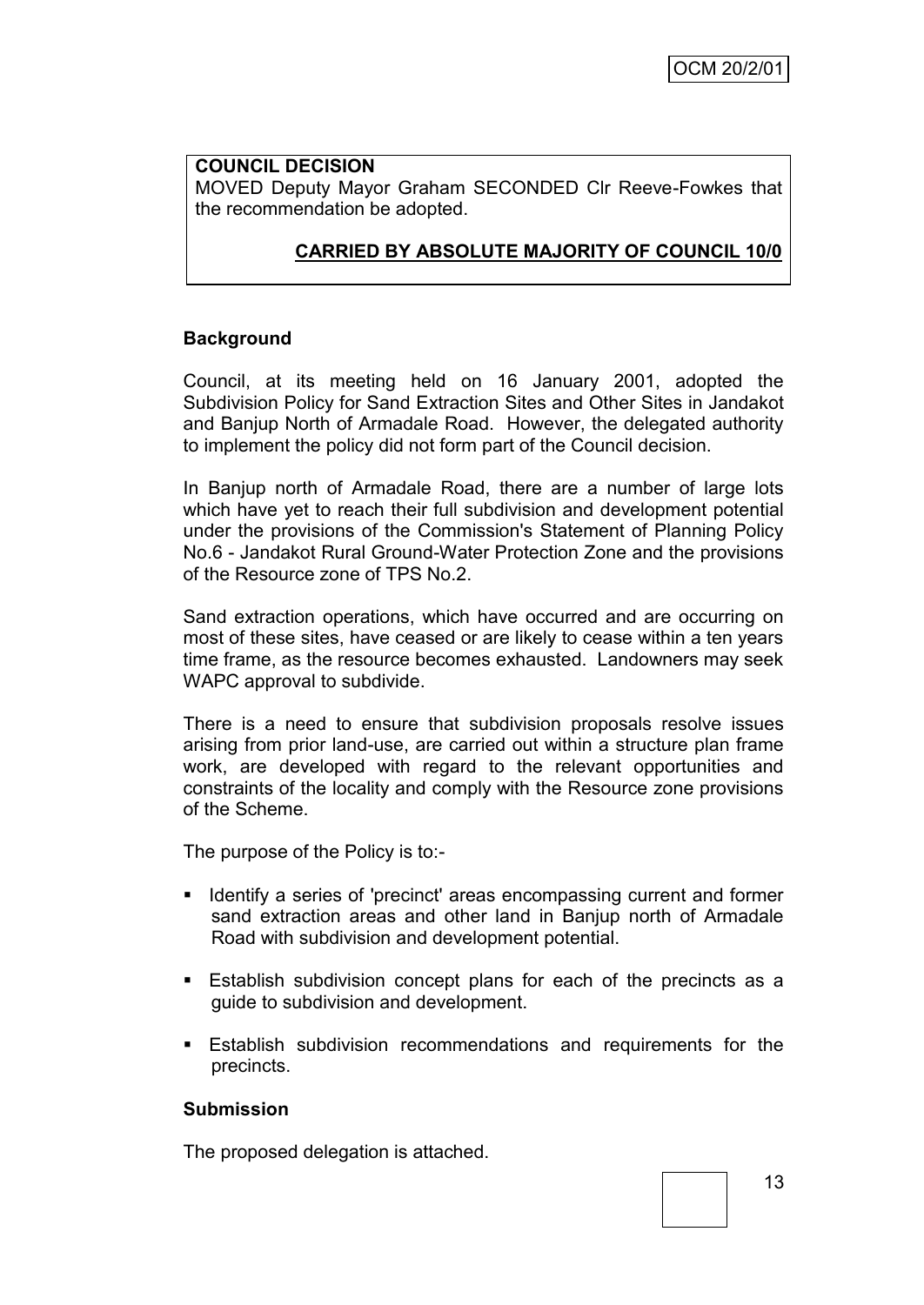The general principle adopted for all Council Policies is that where appropriate, they should all be delegated so that they can be implemented by staff on behalf of the Council. This should be the basis on which policies are applied to the district.

#### **Report**

The attached delegated authority be adopted by the Council.

#### **Strategic Plan/Policy Implications**

- 1. Managing Your City
	- *"To deliver services and to manage resources in a way that is cost competitive without compromising quality."*
- 2. Planning Your City
	- *"To ensure that the development will enhance the levels of amenity currently enjoyed by the community."*
- 3. Conserving and Improving Your Environment
	- *"To ensure that the development of the district is undertaken in such a way that the balance between the natural and human environment is maintained."*

#### **Budget/Financial Implications**

N/A

# **Implications of Section 3.18(3) Local Government Act, 1995**

Nil.

**985. (AG Item 14.3) (OCM1\_2\_2001) - PROPOSED ADDITIONS TO EXISTING NURSING HOME - LOTS 53, 54 & 63; 23, 25 & 27 IVERMEY ROAD, HAMILTON HILL - OWNER: HAMILTON HILL OWNERSHIP PTY LTD - APPLICANT: MONTAGUE GRANT ARCHITECTS PTY LTD (2205124/2203745/2203746) (RH) (MAP 7) (ATTACH)**

# **RECOMMENDATION**

That Council:

(1) approve the proposed additions to the existing Nursing Home on Lots 53, 54 & 63 Ivermey Road, Hamilton Hill subject to the following conditions: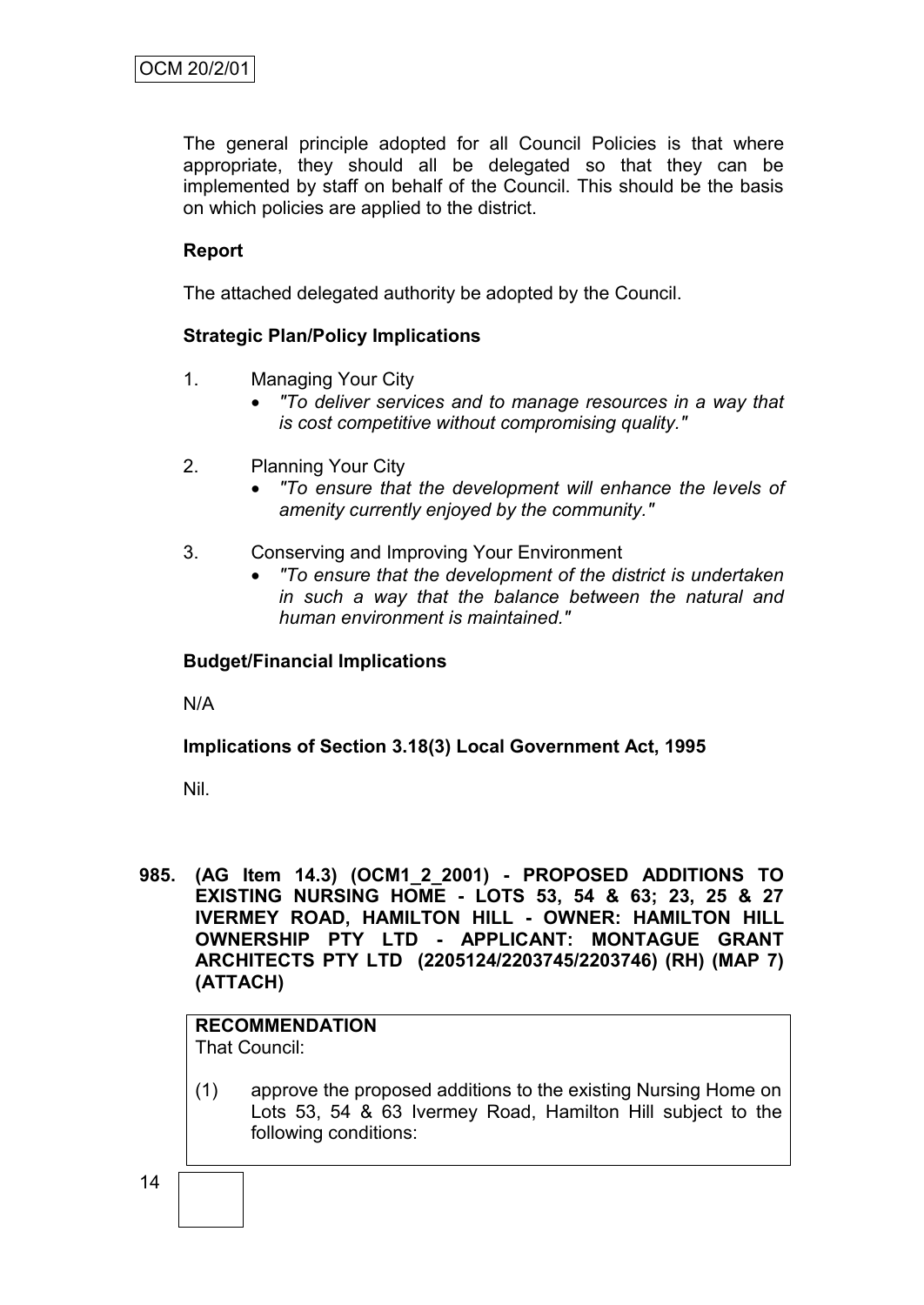- 1. Standard conditions contained in Council Policy PD 17 as determined appropriate to this application by the delegated officer under clause 7.6 of District Zoning Scheme No.2;
	- 2. Special Conditions.
		- 1) All external lighting must be oriented and designed to comply with Australian Standard AS 4282 "Control of Obtrusive Effects of Outdoor Lighting  $-1997$ .
		- 2) A Construction Management Plan being submitted to the City detailing the duration of construction, traffic management, construction hours, refuse collection and other relevant measures to reduce the impact of works on the adjacent residents.
		- 3) The front wall on Ivermey Road being modified to provide for at least 50% visual permeability.
- (2) issue an MRS Form 2 Notice of Approval valid for a period of 24 months; and
- (3) advise those who made a submission of Council"s decision accordingly.

# **COUNCIL DECISION**

MOVED Clr Humphreys SECONDED Clr Waters that Council:

- (1) approve the proposed additions to the existing Nursing Home on Lots 53, 54 & 63 Ivermey Road, Hamilton Hill subject to the following conditions:
	- 3. Standard conditions contained in Council Policy PD 17 as determined appropriate to this application by the delegated officer under clause 7.6 of District Zoning Scheme No.2;
	- 4. Special Conditions.
		- 4) All external lighting must be oriented and designed to comply with Australian Standard AS 4282 "Control of Obtrusive Effects of Outdoor Lighting  $-1997$ .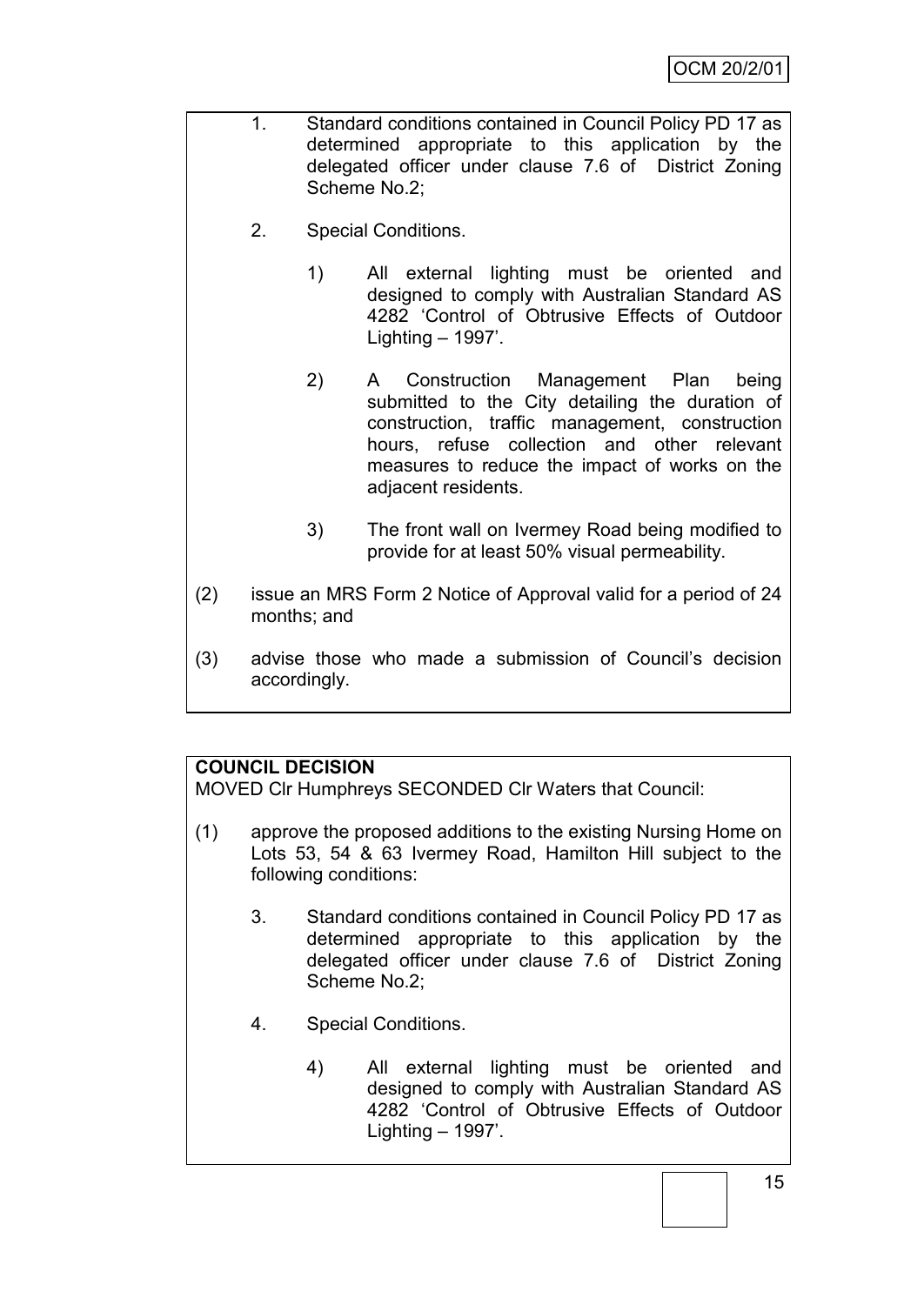|     | 5)                                                        | Construction Management Plan<br>being<br>A<br>submitted to the City detailing the duration of<br>construction, traffic management, construction<br>hours, refuse collection and other relevant<br>measures to reduce the impact of works on the<br>adjacent residents. |  |  |  |
|-----|-----------------------------------------------------------|------------------------------------------------------------------------------------------------------------------------------------------------------------------------------------------------------------------------------------------------------------------------|--|--|--|
|     | 6)                                                        | The front wall on Ivermey Road being modified to<br>provide for at least 50% visual permeability.                                                                                                                                                                      |  |  |  |
| (2) | months;                                                   | issue an MRS Form 2 Notice of Approval valid for a period of 24                                                                                                                                                                                                        |  |  |  |
| (3) | add the following notes to the Form 2 Notice of Approval: |                                                                                                                                                                                                                                                                        |  |  |  |
|     | i)                                                        | The owner is to take reasonable steps to minimise noise<br>generated by external air conditioning plants and from<br>reversing delivery vehicles so that any relevant<br>requirements of the Environmental Protection (Noise)<br>Regulations 1997 are complied with.   |  |  |  |
|     | ii)<br>works.                                             | The owner is requested to discuss with the owner of No.<br>382 Carrington Street, any outstanding issues relating to<br>the retaining wall on the common boundary with the<br>Nursing Home and remedy prior to commencement of                                         |  |  |  |
| (4) | accordingly.                                              | advise those who made a submission of Council's decision                                                                                                                                                                                                               |  |  |  |

**CARRIED 10/0**

# **Explanation**

As there has been concerns from the adjoining resident with regards to noise from the airconditioner, vehicle movement on the property and the state of the retaining wall, Council considered it appropriate to address these issues.

# **Background**

| ZONING:    | MRS:                                            | Urban                             |  |
|------------|-------------------------------------------------|-----------------------------------|--|
|            | DZS:                                            | Residential                       |  |
| LAND USE:  | <b>Nursing Home and Dwellings</b>               |                                   |  |
| LOT SIZES: | Lot 63: 3827m2, Lot 53: 938m2 and Lot 54: 951m2 |                                   |  |
| AREA:      |                                                 | 1065m2 proposed, 2325 m2 existing |  |
| USE CLASS: | SA - Use not listed.                            |                                   |  |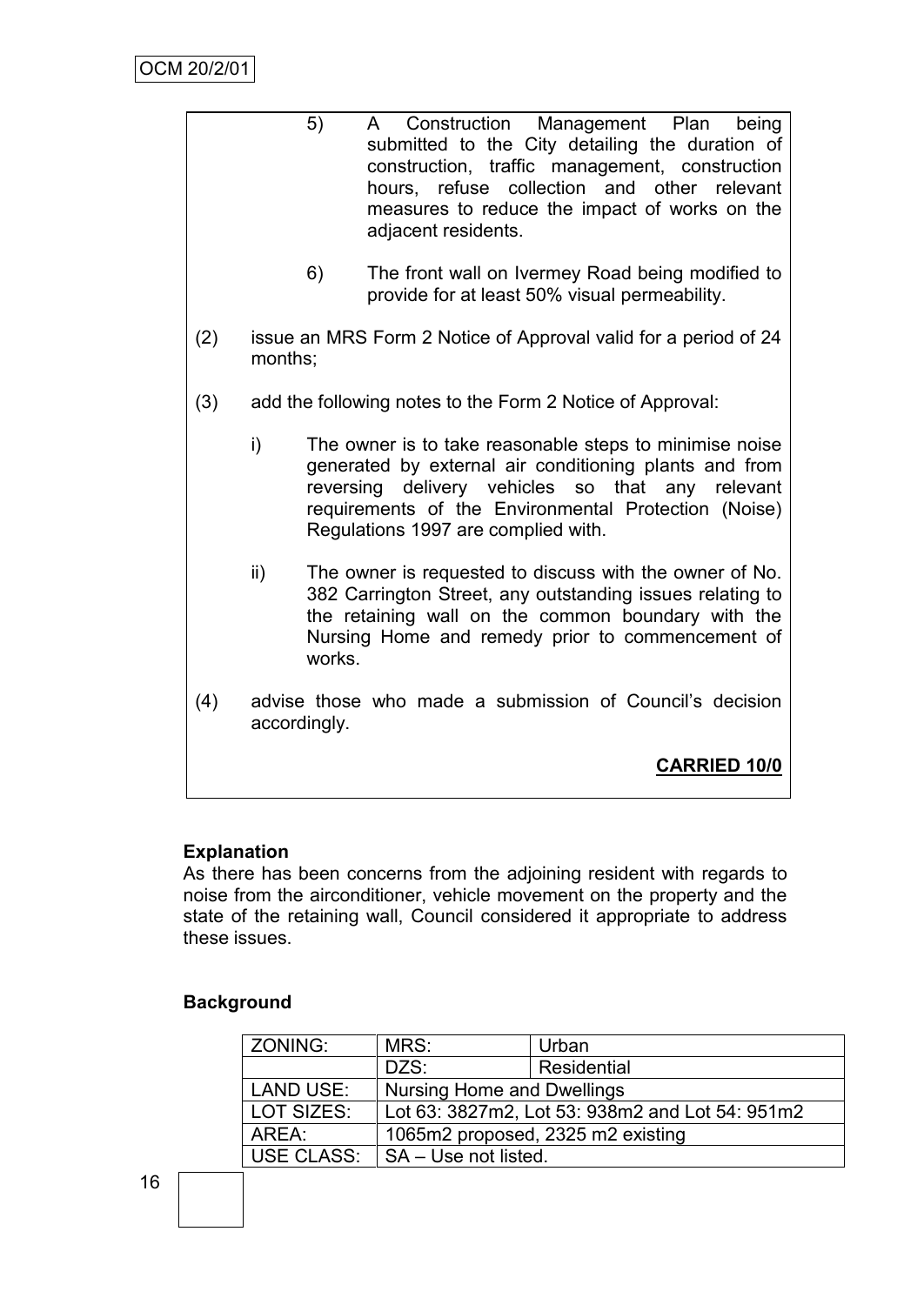The existing Nursing Home on Lot 63; 27 Ivermey Road was first built in 1971 as a "C" Class Hospital. Alterations and additions were approved in October 1987, August 1997 and June 1998. Recent additions included the provision of extensive undercroft carparking off Carrington Street. These extensions occurred as surrounding residential lots became available for sale and were necessary for the Nursing Home to cater for the demand for Aged Care facilities in the area.

#### **Submission**

Council received an application, dated 21 December 2000, for a proposed addition to the existing nursing home on Ivermey Road Hamilton Hill. The submitted plans indicate the construction of brick and tile additions to the existing Nursing Home.

The additions are proposed to accommodate an increase in the number of high care residents from twenty nine (29) to sixty (60). The facility also currently accommodates 27 low care residents. The proposed development will not alter the number of low care residents. The additional patients are to be relocated from the St Francis Nursing Home located at the corner of Healy Road and Clara Road Hamilton Hill, once the development is complete. St Francis, which is now outdated, will then be sold for redevelopment. The proposed additions have been designed to meet the current requirements of the Commonwealth Department of Health and Aged Care.

The additions will have a pitched tiled roof to match the existing facility to maintain a residential appearance in the predominantly residential area. The proposed external colour scheme and material selection will be rendered, sand coloured, brick walls with a terracotta tile roof. Extensive perimeter landscape planting and paving has been proposed.

#### **Report**

#### Building Design

While the Nursing Home extensions appear significant in scale with a 46% increase in floor area, the building design incorporates the following measures in an attempt to blend the development into the residential streetscape:

- Single storey frontage to Ivermey Road.
- The building design has an articulated front façade that visually breaks up the building bulk into sections of appropriate size and scale.
- The small areas allocated to parking and servicing would be visually screened by walls and landscaping.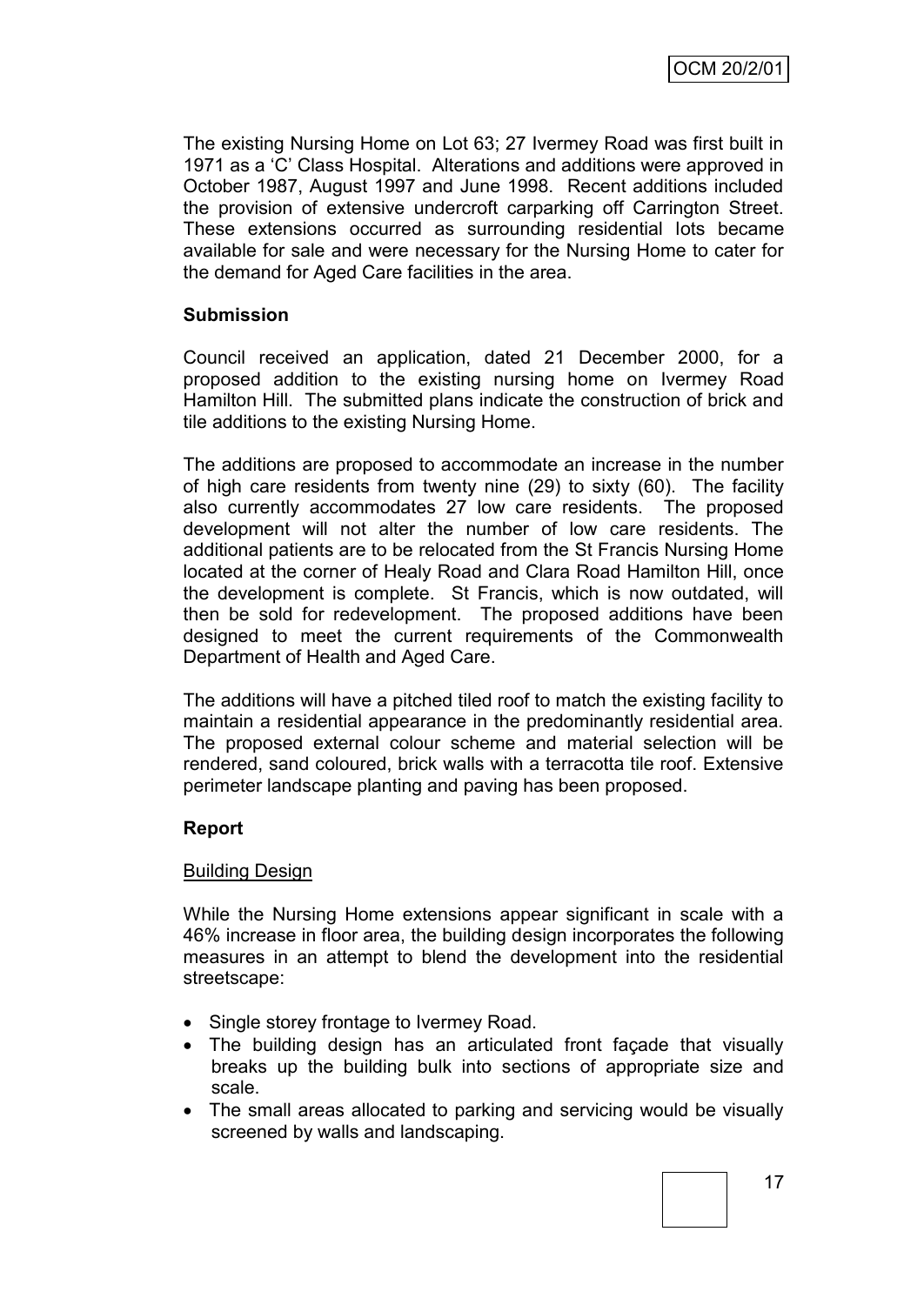- The roof design is varied which gives an asymmetrical look to the building that adds to its visual appeal.
- The living areas of the dining room and lounge room have internal major openings oriented towards the street.

The proposed design represents a good attempt at integrating the building into the streetscape.

#### Public Response

In accordance with the requirements of Council"s District Zoning Scheme No.2, the proposal was advertised for public comment for a period of twenty one (21) days. Sixty nine (69) neighbouring landowners were advised of the proposal and five (5) submissions were received, all in objection to the proposal. Refer to the Schedule of Submissions in the Agenda Attachments for further details.

The main planning concerns raised in submissions from surrounding land owners included the following points:

- 1. Servicing of the existing Nursing Home creates a problem in the residential street with traffic, light and noise issues.
- 2. The lengthy construction period will have certain negative implications for residents living in the street.
- 3. The public have not been informed regarding the long-term plans of the developer.
- 4. The development is of a commercial nature not suited to a residential area.

The following planning comments are made relative to the above resident concerns:

1. While the expansion of the Nursing Home will increase the flow of traffic to and from the site, service vehicles will have the benefit of using a new enclosed service yard off Ivermey Road where all deliveries and pick-ups will be made. This will eliminate the current conflict between delivery vehicles, visitor cars and pedestrians. The service bay will be screened by solid brick walls and an automatic sliding screen gate. The proposed increase in size will not significantly increase the number of service deliveries, although these deliveries will be larger in quantity.

The service yard also includes an extensive bin storage area that is screened from the road. The new enclosure will have more capacity and better access than the existing bin area. These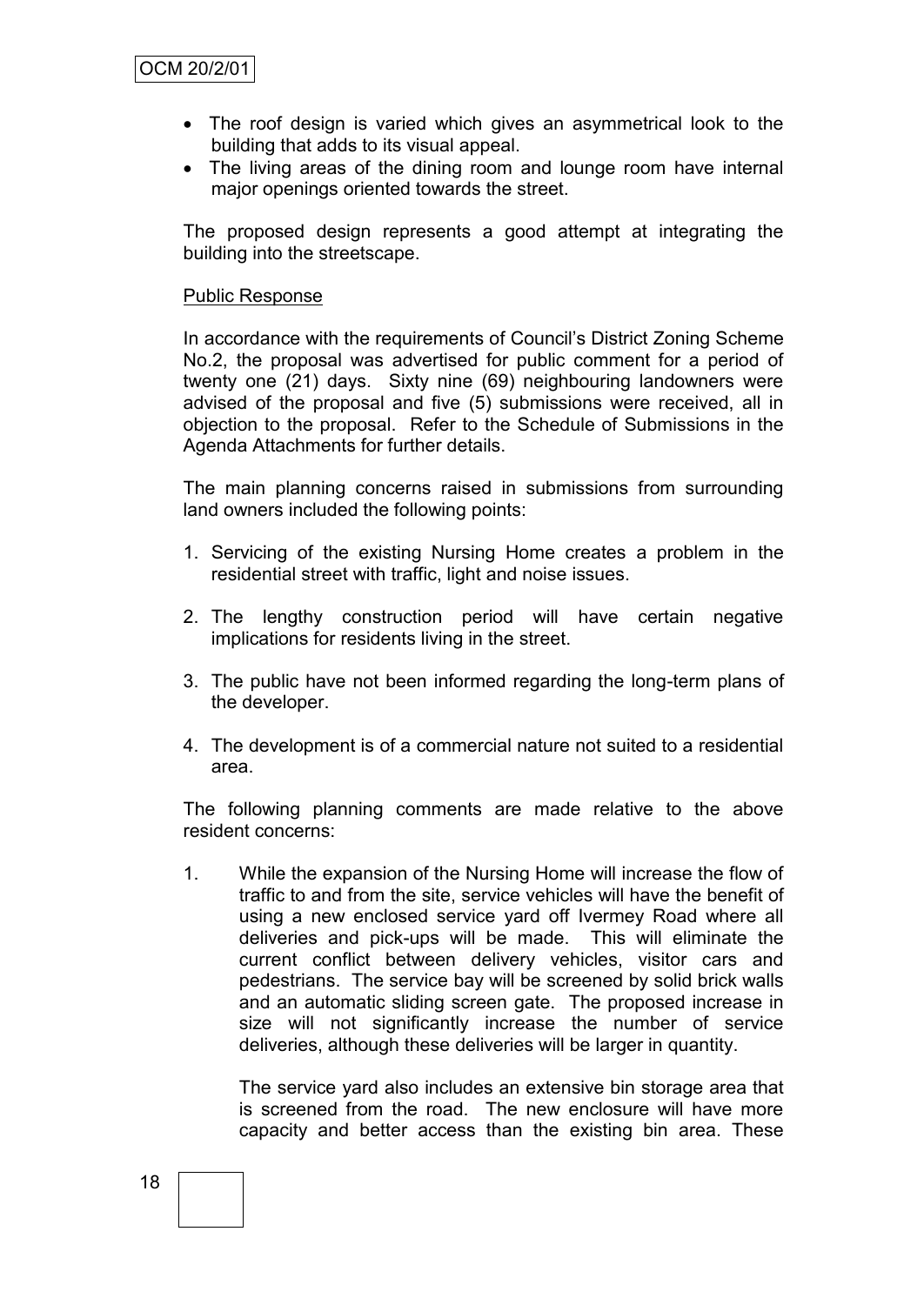aspects of the design will help to address some of the issues of loose litter on the street and noise from service vehicles.

Eight (8) additional car bays have been proposed for the sole use of visitors which can be accessed off Ivermey Road, taking the number of visitor car bays accommodated off Ivermey Road to eighteen (18). The majority of vehicle parking will remain in the undercroft carpark accessed off Carrington Street which accommodates twenty three (23) car bays. These 23 car bays are used by staff and as Carrington Street already has a significantly high traffic flow, staff vehicle activity should not have any further impact. As none of the residents of the Home are able to drive, car bays are not required by them, thus the carparking has been used solely by staff and visitors. Visitors are encouraged to visit in the afternoon after the numbers of kitchen and laundry staff subside.

The existing bus stop in Ivermey Road will not need to be relocated because of the proposed development. Its current position is of benefit to those Nursing Home residents who are able to access and use public transport, as well as visitors to the site.

Certain conditions of approval can be implemented to control the otherwise obtrusive effects of lighting that may be occurring and those problems that may occur during the construction period.

- 2. The proponent is likely to commence construction as quickly as possible with the Council"s approval. The construction would have to be substantially completed within a period of two years. This matter can be addressed with the submission of a construction management plan to mitigate against impacts on neighbouring residents.
- 3. As outlined in the background to this report, the site was first given approval for this use in 1971. Since then, several additions have been made as surrounding land became available. As such, extensions relied upon surrounding landowners offering their land for sale, the developer has not been able to develop a long term plan for the site. The extensions have been built to accommodate social demand for aged accommodation and care facilities of this nature.
- 4. The development is a legitimate extension of residential development notwithstanding that it is operated on a commercial basis. The external appearance of the facility is complimentary to the residential amenity of the locality. Strong demand from the community has been received by the owners of the facility for an increase in capacity.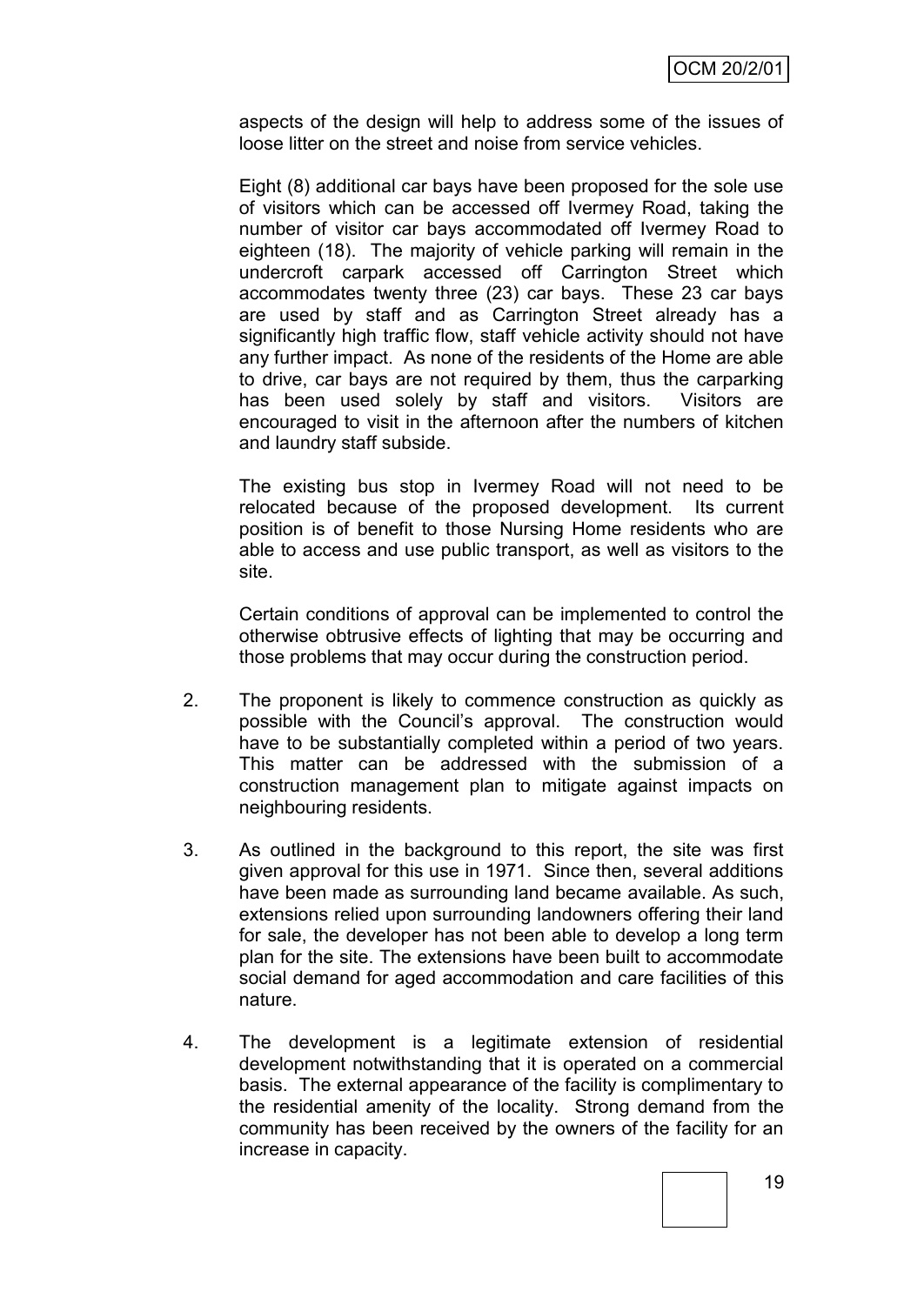The proponent has indicated that they have no intention to develop into two storeys as such development is not suitable for aged care facilities due to associated problems relating to resident mobility, fire escape, staff servicing and fire compartmentation.

The additions proposed will allow residents of the nearby St Francis Nursing Home to be accommodated in a modern facility which is understood to be needed by the local community. It is recommended that Council support the proposal.

#### District Zoning Scheme No.2

The proposal complies with the statutory requirements of Council"s District Zoning Scheme No.2. The requirements of the Residential Planning Codes were also applied as a guide, given the limited scope of the standards in the Scheme.

The required setback, according to the residential coding of the area, would be six (6) metres. The average setback provided for the proposed development is eight (8) metres. While this is largely to accommodate carparking, the area within the setback will be landscaped and treated as a residential street frontage.

The proposed development is single storey with front setbacks between six (6) and sixteen (16) metres. This aspect creates a broken effect that balances the building across the Ivermey Road frontage to create a series of singular facades in keeping with the residential nature of the street.

#### **Strategic Plan/Policy Implications**

The Corporate Strategic Plan Key Result Areas which apply to this item are:-

- 2. Planning Your City
	- *"To ensure that the planning of the City is based on an approach which has the potential to achieve high levels of convenience for its citizens."*
	- *"To ensure that the development will enhance the levels of amenity currently enjoyed by the community."*
	- *"To foster a sense of community within the district generally and neighbourhoods in particular."*

The Planning Policies which apply to this item are:-

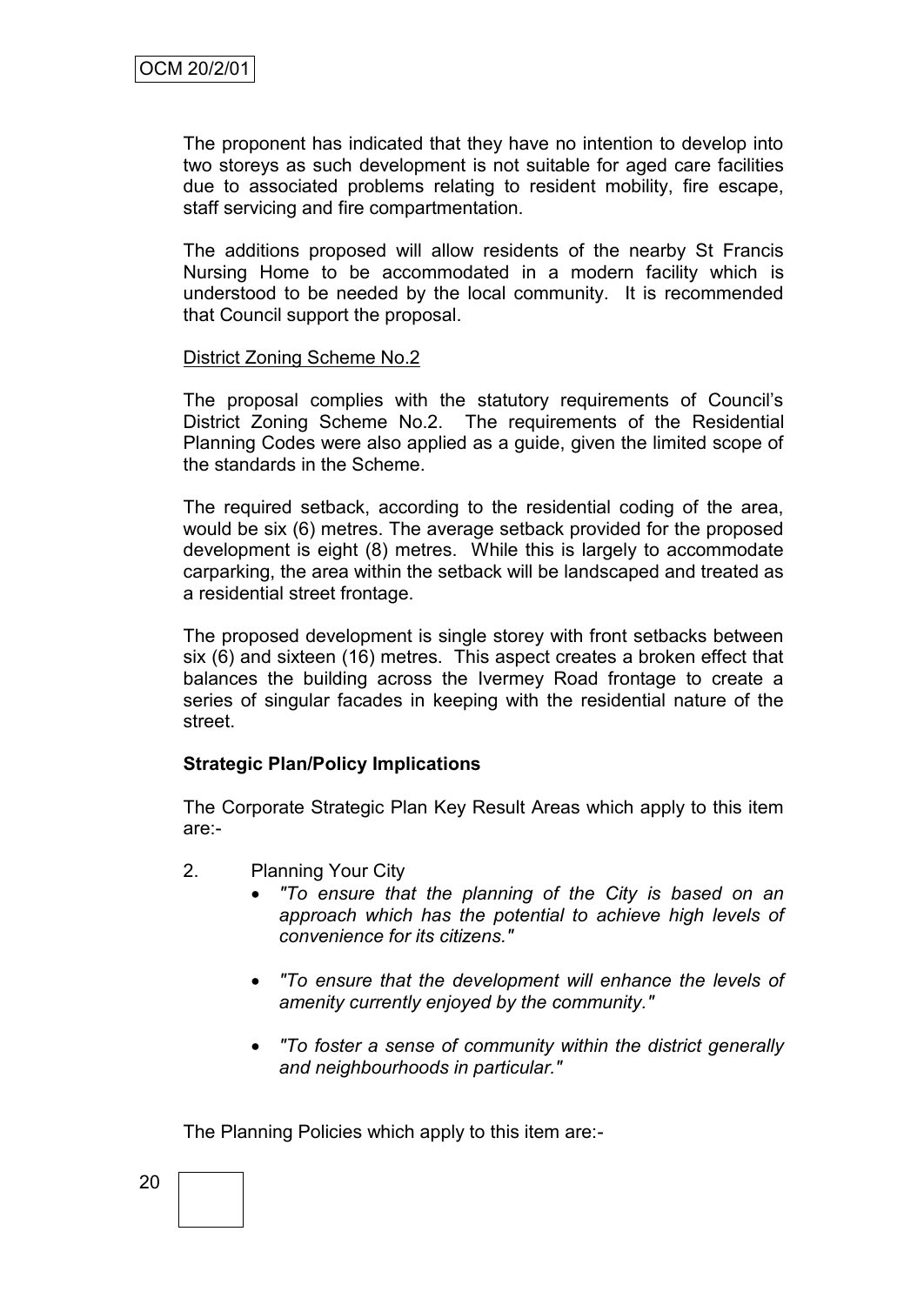- PD6 Aged Persons Accommodation Development Guidelines
- PD7\* Access for People with Disabilities
- PD17\* Standard Development Conditions and Footnotes
- PD19\* Landscape Standards for Commercial/Industrial Development

#### **Budget/Financial Implications**

N/A

# **Implications of Section 3.18(3) Local Government Act, 1995**

Nil

**986. (AG Item 14.4) (OCM1\_2\_2001) - REVISED PLANS FOR PROPOSED DOUBLE GARAGE - HERITAGE SITE - LOT 407, 33 LINTOTT WAY, SPEARWOOD - OWNER: I & K SEPAROVICH - APPLICANT: HERITAGE OUTDOOR (3210191) (SA) (ATTACH)**

**RECOMMENDATION** That Council:

- (1) delete the following condition from the MRS Form 2 Notice of Approval, dated 18 October 2000:
	- 1. Applicant to submit revised plans indicating the following:
		- a. relocation of the proposed garage to be setback in alignment with the existing residence (13 metres from the primary street frontage);
- (2) issue a revised MRS Form 2 Notice of Approval (valid for a period of 24 months) for the proposed double garage on Lot 407, 33 Lintott Way Spearwood, in accordance with the revised plans dated 12 December 2000, subject to the following conditions:

Standard Conditions:

1. Standard conditions contained in Council Policy PD 17 as determined appropriate to this application by the delegated officer under clause 7.6 of the Town Planning Scheme - District Zoning Scheme No. 2;

Special Condition:

1. Redesign of the facade to the proposed garage to a more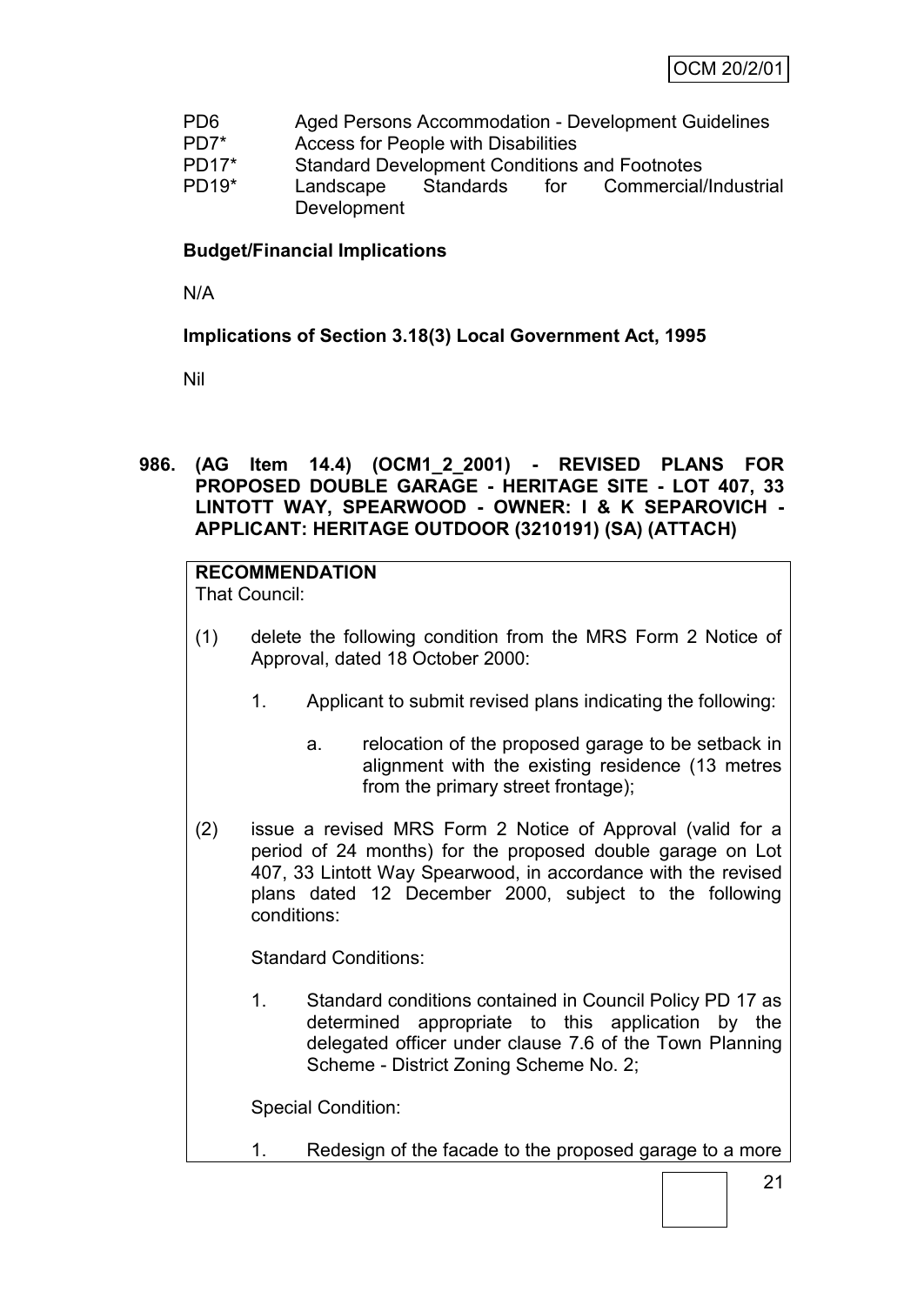sympathetic design, in context with the existing heritage building. The applicant to detail materials, colours and finishes to be used.

These details must be submitted to Council for approval prior to issue of a building licence.

(3) advise those who made submissions of Council's decision accordingly.

#### **COUNCIL DECISION**

MOVED Clr Whitfield SECONDED Clr Humphreys that the recommendation be adopted.

**CARRIED 9/1**

#### **Background**

| ZONING:           | MRS:      | Urban             |
|-------------------|-----------|-------------------|
|                   | DZS:      | Residential R12.5 |
| LAND USE:         | Residence |                   |
| LOT SIZE:         | 1000m2    |                   |
| AREA:             | N/A       |                   |
| <b>USE CLASS:</b> | "AA"      |                   |

The subject site is listed on Council's Municipal Heritage Inventory, Place No. 52. The Inventory was formulated in 1997 and was adopted by Council, as part of Amendment No. 172, in October 1999. The site has been classified as a "B" Management Category which means:

*"High level of protection appropriate: provide maximum encouragement to the owner under the Town Planning Scheme to conserve significance of the place. A more detailed Heritage assessment to be undertaken before approval given for any major redevelopment."*

The applicant/owner submitted plans indicating the construction of a double garage, 27.6m2 in area, with panel doors. The garage will have colour bond walls, zincalume roof and concrete floor. The application was advertised for public comment in accordance with Council's District Zoning Scheme No. 2, Clause 5.8, as it is a Heritage site. Seven letters were sent out with three submissions received. Refer to Agenda Attachments for further details.

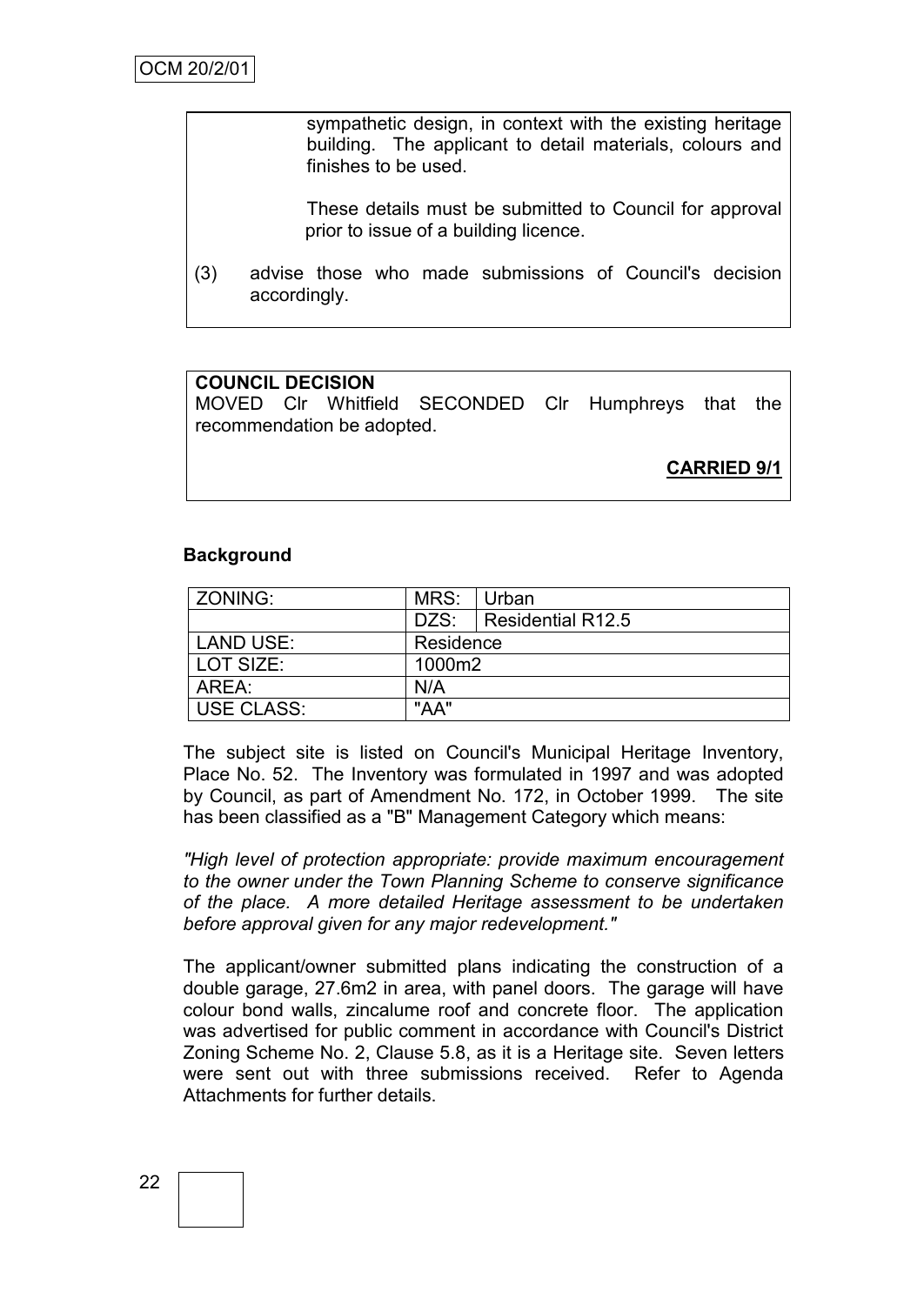Council resolved at its meeting on 17 October 2000, to approve the proposed garage on the Heritage site subject to several conditions including:

- *1. Applicant to submit revised plans indicating the following:* 
	- *a. relocation of the proposed garage to be setback in alignment with the existing residence (13 metres from the primary street frontage);*
	- *b. redesign of the facade to the proposed garage to a more sympathetic design, in context with the existing heritage building. The applicant to detail materials, colours and finishes to be used.*

The landowner of the site had also submitted a request to Council that the subject site be removed from Council's Municipal Heritage Inventory. The owner believed the house no longer had heritage value. The matter was referred to the Heritage Council of WA for consideration and advice and to Council's heritage consultant for advice. This matter will be dealt with as a separate report, as Council is still pending information from the Heritage Council of WA. However, it is the desire of Council's Planning Department to maintain the site on the Heritage Inventory as the building remains in good condition and has already been determined by the community and Council as a worthy heritage site.

After receiving Council approval in October 2000, the owner advised that the proposed garage could not be placed in alignment with the existing dwelling (as per approval condition No. 1) as it would be over a Water Corporation easement, an operational pump and well. The Planning officers were unaware of this at the time of writing the original report, as a site inspection of the site only revealed an old tin shed, which covers the pump and well area.

The owner then requested that the following approval condition be deleted from the current approval:

- *1. Applicant to submit revised plans indicating the following:*
	- *a. relocation of the proposed garage to be setback in alignment with the existing residence (13 metres from the primary street frontage);*

This request was considered at Council's January 2001 Ordinary meeting and Council resolved the following:

"*That the matter be deferred pending the results of the owner's request for this site to be removed from Council Municipal Heritage Inventory.*"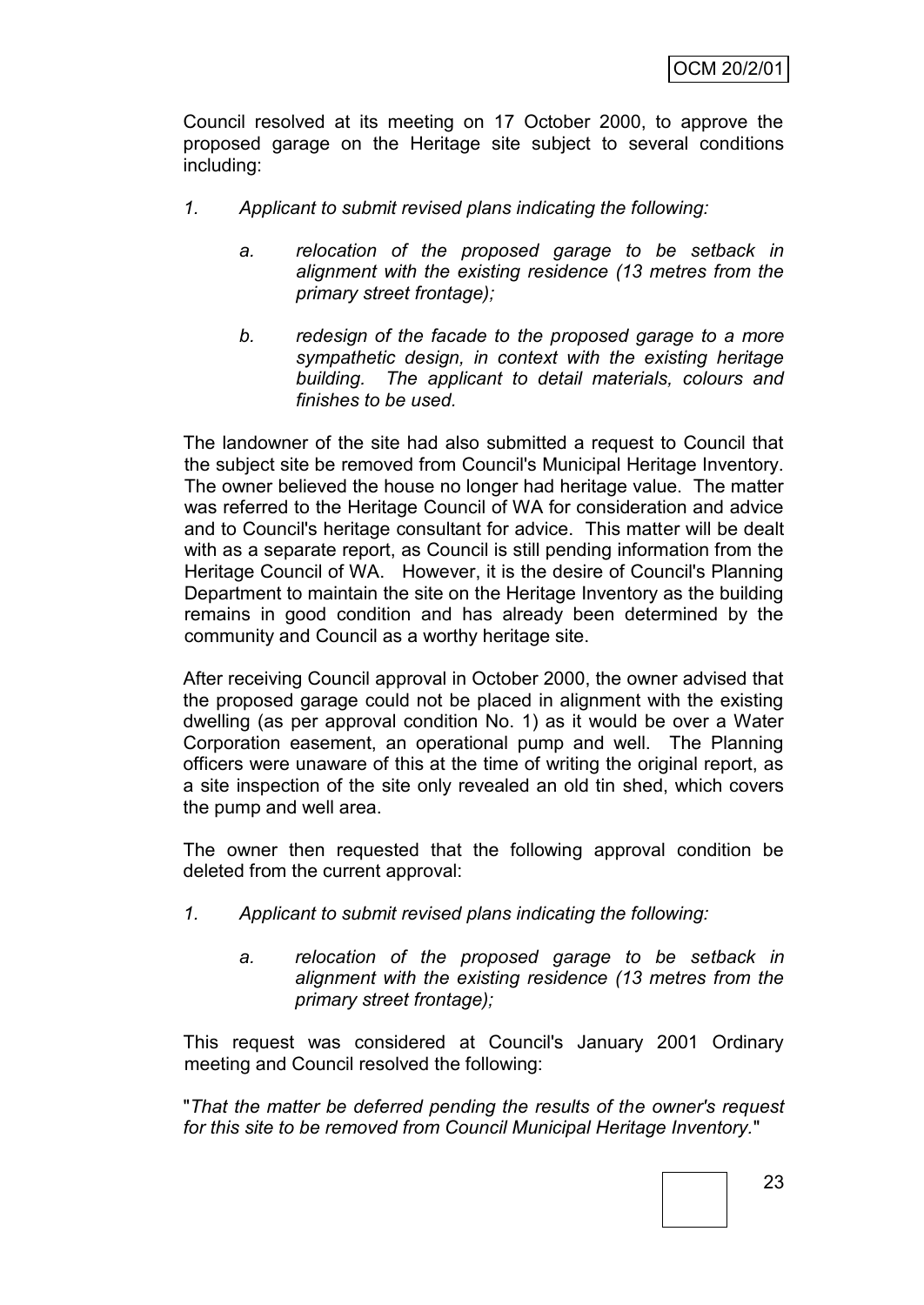The explanation for this was that Council noted on Page 12 of the Agenda, that the owner had made a request to have the site removed from Heritage Inventory and in view of the submissions from the neighbours in the Agenda Attachments, a deferral of the matter was justified.

#### **Submission**

The application is being referred back to Council with the same request that the following approval condition be deleted from the current planning approval:

- *1. Applicant to submit revised plans indicating the following:*
	- *a. relocation of the proposed garage to be setback in alignment with the existing residence (13 metres from the primary street frontage).*

#### **Report**

After the owner's request was made to delete the above special condition, a heritage consultant was employed to give advice on the site. The consultant advised that the siting of the proposed garage in front of the dwelling would have little impact on the heritage value of the site. However, the proposed garage should be constructed in a manner that is sympathetic to the existing building regardless of its heritage status.

The applicant/owner was advised of this and submitted further details of the colours, materials and finishes to be used. These submitted plans and details dated 12 December 2000, are considered satisfactory. It is therefore recommended that the above special condition be deleted and the revised plans, dated 12 December 2000, and a revised MRS Form 2 Notice of Approval be issued, subject to conditions.

The matter of removing the site off the Heritage Inventory is a separate issue. Advice from the Heritage Council of WA is still outstanding. However, it is the opinion of Council's Planning Department, that the site should remain on the Heritage Inventory, based on the assessment of the Heritage consultant and a consultative community liaison group in 1995 - 1997 as part of the process of putting the Heritage Inventory together, that the site be retained on the Inventory.

Council has already adopted the Heritage Inventory and list and at that time, landowners were advised of the proposed heritage listing of their properties and had an opportunity to have their site removed from the list, prior to Council adopting the list. This matter will be the subject of a separate Council report when the advice of the Heritage Council of WA has been received.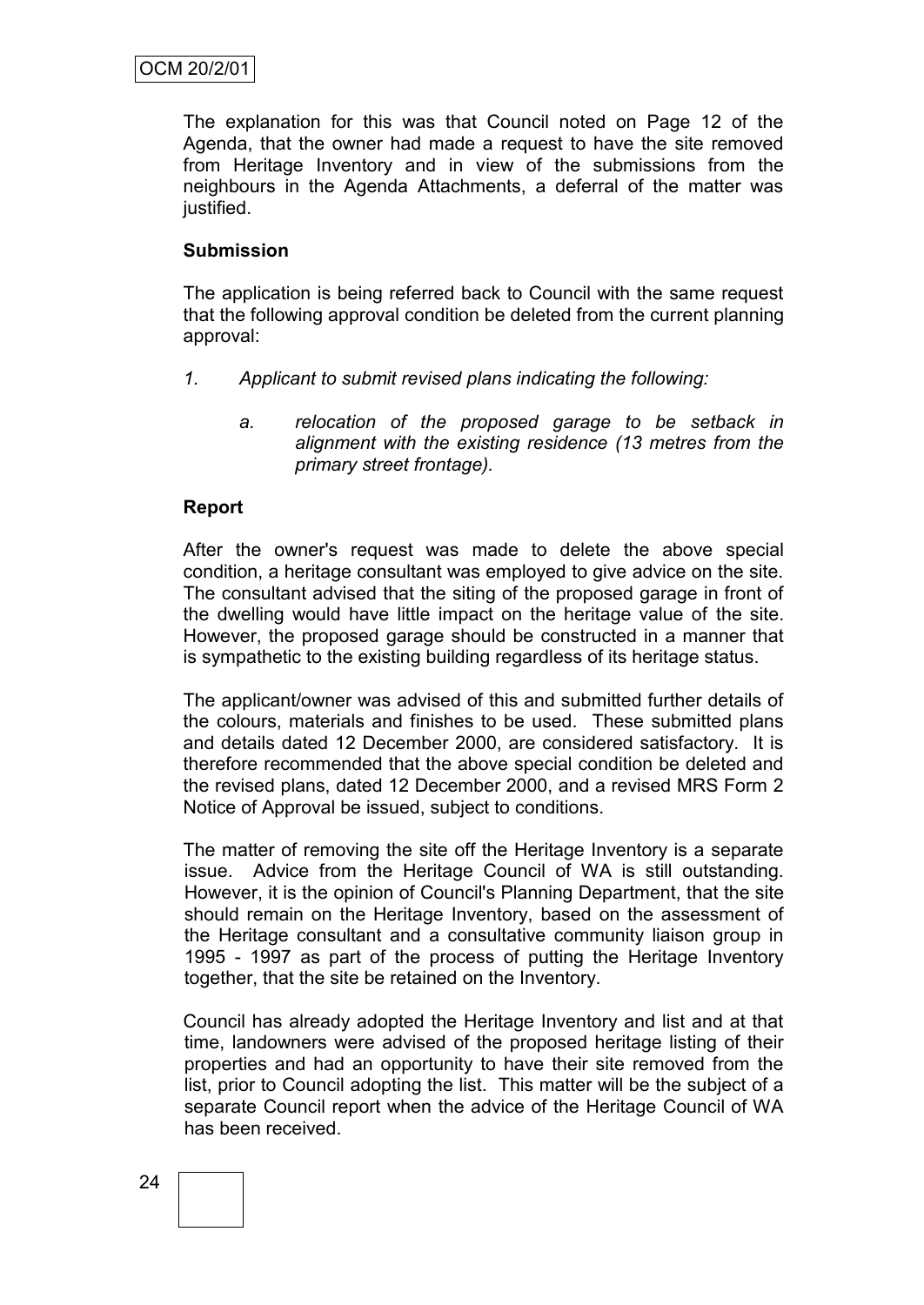# **Strategic Plan/Policy Implications**

The Corporate Strategic Plan Key Result Areas which apply to this item are:-

- 3. Conserving and Improving Your Environment
	- *"To conserve the quality, extent and uniqueness of the natural environment that exists within the district."*
	- *"To conserve the character and historic value of the human and built environment."*
	- *"To ensure that the development of the district is undertaken in such a way that the balance between the natural and human environment is maintained."*

The Planning Policies which apply to this item are:-

PD17\* Standard Development Conditions and Footnotes

# **Budget/Financial Implications**

N/A

**Implications of Section 3.18(3) Local Government Act, 1995**

Nil

#### **987. (AG Item 14.5) (OCM1\_2\_2001) - REVIEW OF APPOINTMENT OF DELEGATES/ REPRESENTATIVES TO JANDAKOT AIRPORT GROUP AND JANDAKOT AIRPORT CONSULTATIVE COMMITTEE (WJH) (1211)**

# **RECOMMENDATION**

That Council:

- (1) revoke the appointment of the Manager, Development Services as Council's representative on the Jandakot Airport Consultative Committee; and
- (2) appoint Elected Member \_\_\_\_\_\_\_\_\_\_\_\_\_\_\_\_\_\_\_\_\_\_\_\_\_ as Council's representative on the Jandakot Airport Consultative Committee.

**COUNCIL DECISION** MOVED Clr Humphreys SECONDED Deputy Mayor Graham that Council: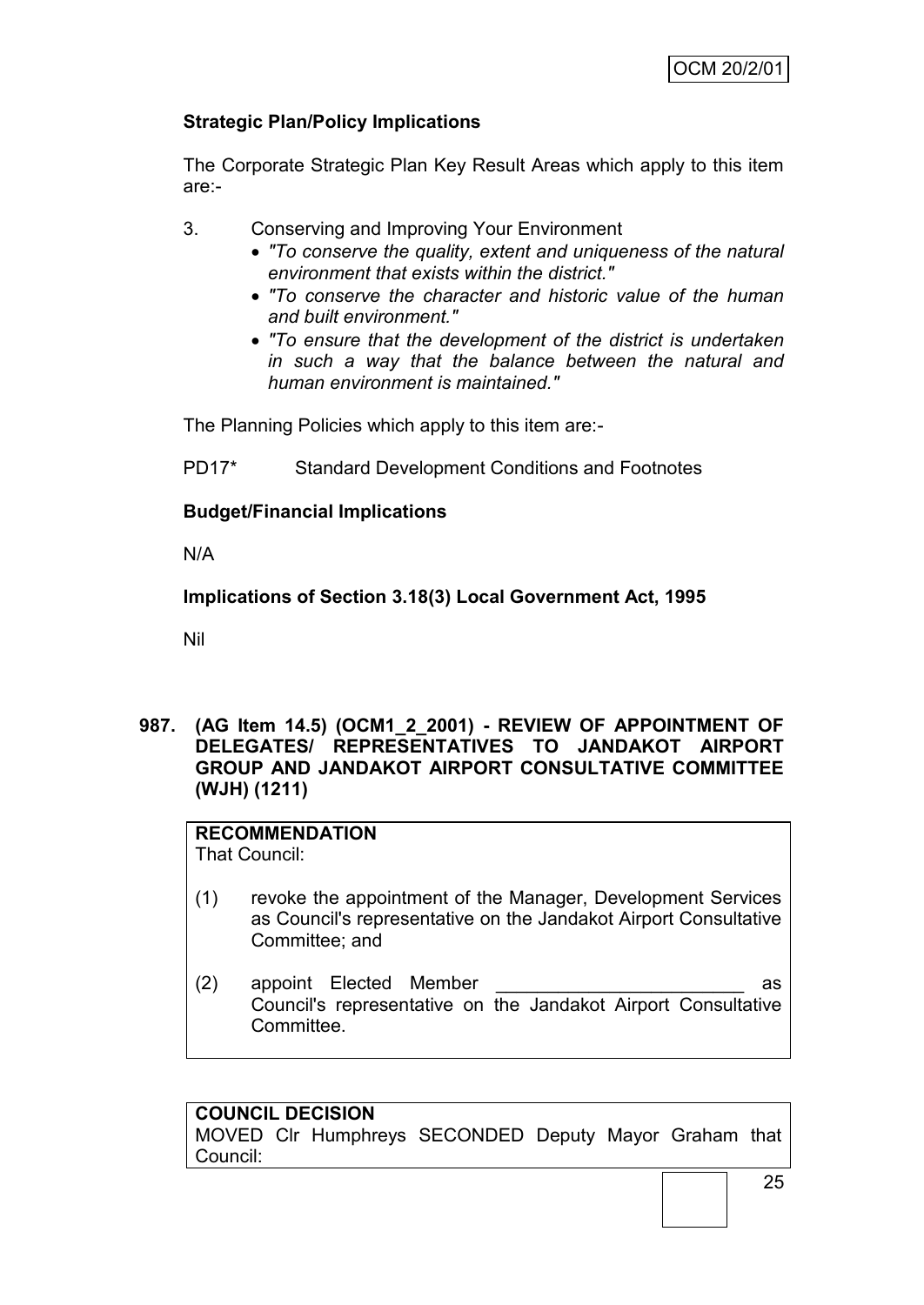- (1) revoke the appointment of the Manager, Development Services as Council's representative on the Jandakot Airport Consultative Committee; and
- (2) appoint Clr Reeve-Fowkes as Council's representative on the Jandakot Airport Consultative Committee.

**CARRIED 10/0**

#### **Background**

At the Special Meeting of Council held on 12 December 2000, it was decided (Minute 892) to appoint the Manager, Development Services and the Principal Environmental Health Officer as Council"s representatives to the Jandakot Airport Consultative Committee (JACC).

#### **Submission**

Following discussions with a community representative on the JACC and the Principal Environmental Health Officer, Councillor Reeve-Fowkes has formed the opinion that a Councillor should be appointed as a delegate to the JACC and requested that this item be prepared for Council"s consideration.

It should be noted that Clr Reeve-Fowkes is currently Council's representative to the Jandakot Airport Group.

#### **Report**

The JACC is convened by the lessees of the airport, Jandakot Airport Holdings, to provide a forum for stakeholder consultation. The JACC has also taken on responsibility for the implementation of the recommendations of the "*Flight Paths and Training Procedures Review Report"* which was endorsed by Council in August 1999.

Membership of the committee covers a broad range of stakeholders including the Airport, industry, representatives of affected community groups, regulators, State Department of Transport and local governments. Membership of the committee grew out of the Steering Committee of the Flight Paths and Training Procedures Review. Other local governments are generally represented by a Councillor and a technical officer.

The committee, with its wide-ranging and influential membership, is the best forum available to effect change in airport and aircraft operations for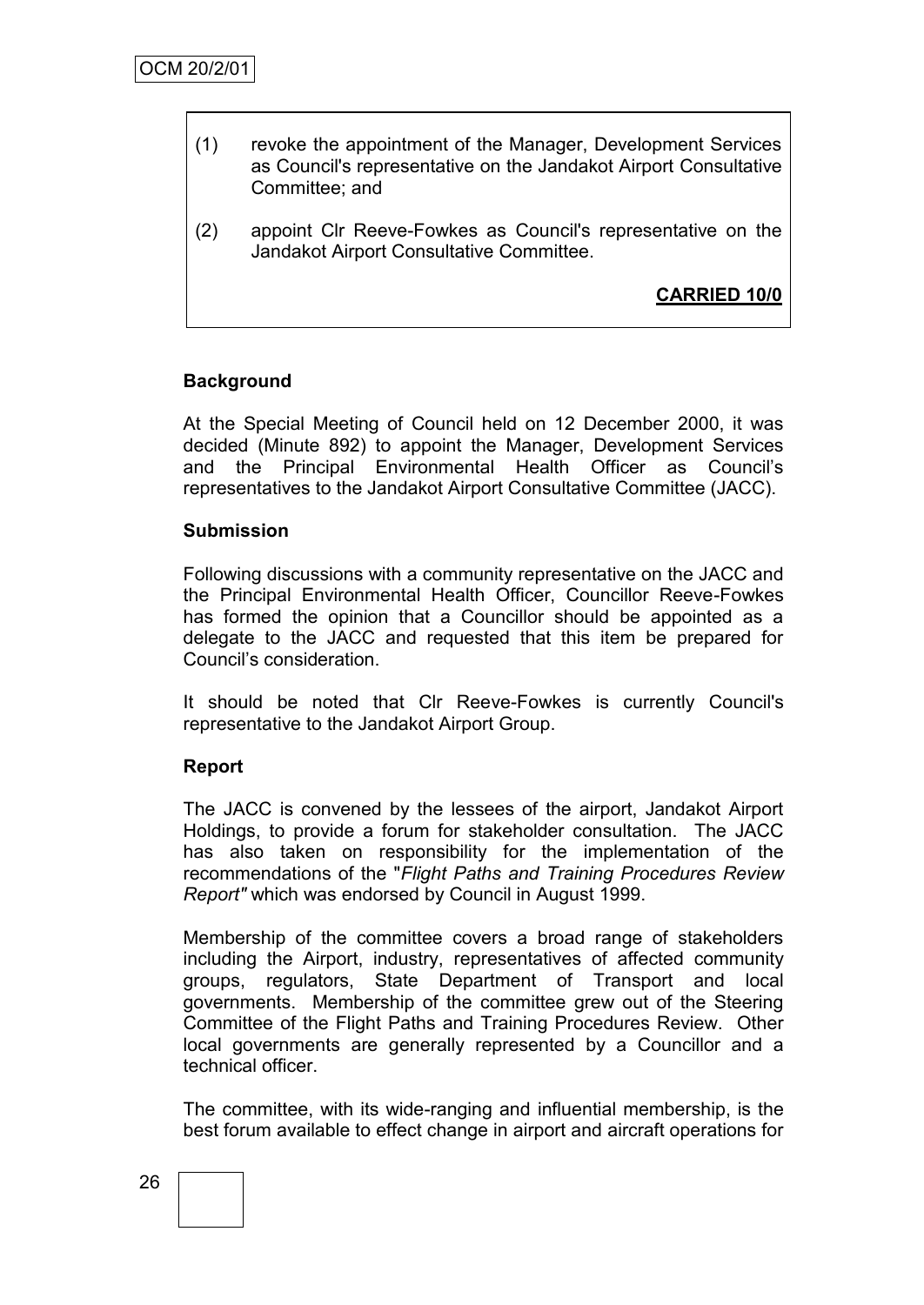the potential benefit of the community and it is appropriate that an Elected Member represent Council on this Committee.

The Principal Environmental Health Officer was Council"s representative on the Flight Path and Circuit Training Procedures Review Steering Committee since its inception in late 1998 and has been Council"s representative on the JACC since it was first convened in November 1999. The PEHO has developed a good working knowledge of aircraft noise issues over this time and is well placed to provide technical advice on these matters.

The Principal Planner has indicated that with the completion of the Town Planning Scheme No. 3, planning in the vicinity of the airport is set and airport operations are unlikely to impose any additional constraints to planning in the future. The Principal Planner feels that his attendance at the JACC would be an unnecessary duplication of the technical advice provided by the PEHO.

Accordingly, it is recommended that Council revoke the appointment of the Manager, Development Services as a Council representative and appoint an Elected Member as a delegate to the Jandakot Airport Consultative Committee.

#### **Strategic Plan/Policy Implications**

 The Corporate Strategic Plan Key Result Area which applies to this item is *"Managing Your City" .*

#### **Budget/Financial Implications**

N/A

**Implications of Section 3.18(3) Local Government Act, 1995**

Nil

**988. (AG Item 14.6) (OCM1\_2\_2001) - PROPOSED RETIREMENT VILLAGE AND NURSING HOME - PT LOT 152 PEARSON DRIVE, SUCCESS - OWNER: CAVERSHAM PROPERTIES - APPLICANT: TAYLOR BURRELL PLANNING CONSULTANTS (5515381) (CC) (MAP 20) (ATTACH)**

**RECOMMENDATION** That Council:

(1) approve the proposed retirement village and nursing home on Pt Lot 152 Pearson Drive, Success subject to the following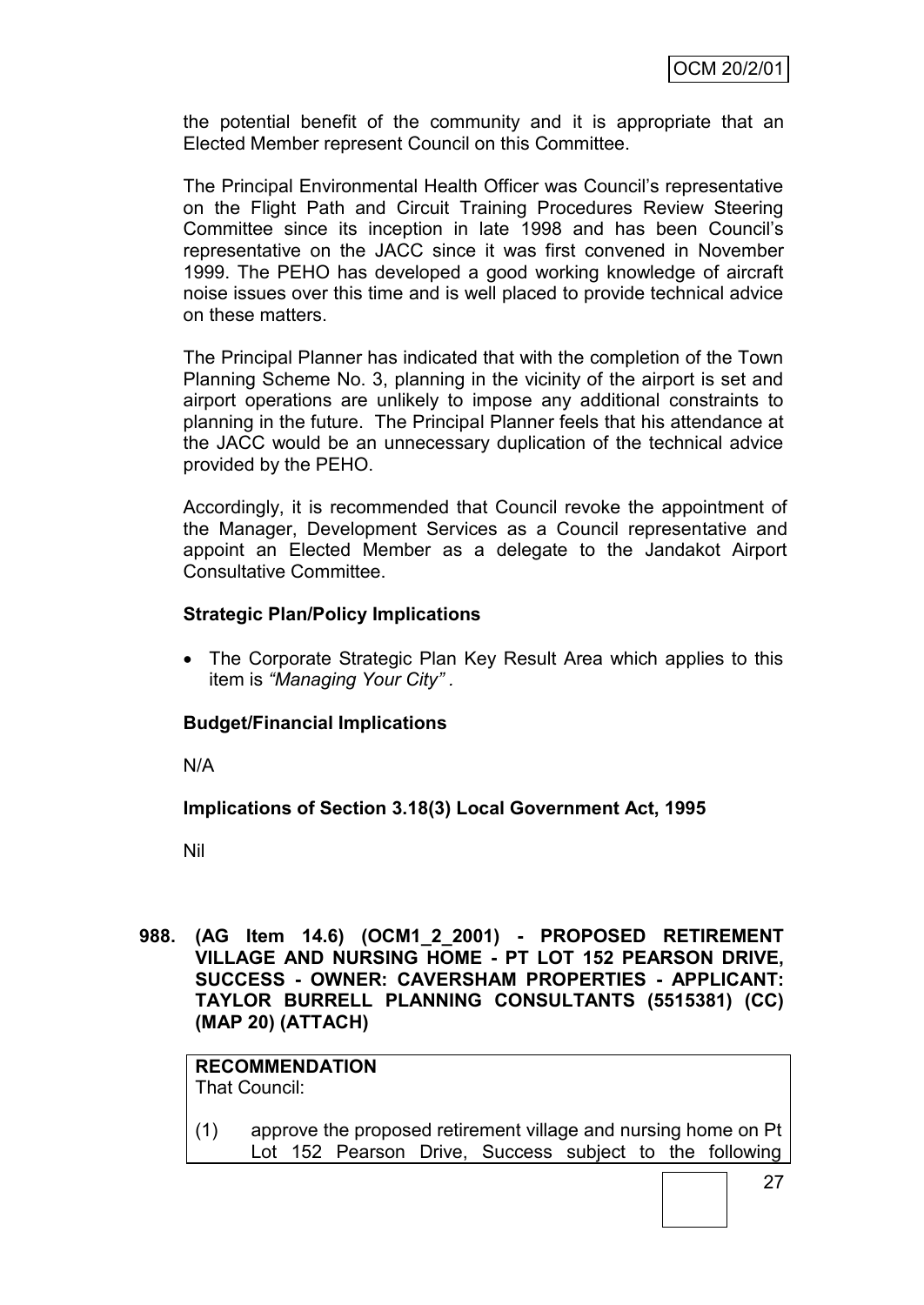#### conditions:

Standard Conditions

1. Standard conditions and footnotes as contained in Council Policy PD 17 as determined appropriate to this application by the delegated officer under clause 7.6 of the City of Cockburn District Zoning Scheme No.2 and;

#### Special Conditions

- 1. Satisfactory arrangements being made with the City for a pro-rata contribution for the upgrade and construction of Hammond Road in accordance with the provisions of Amendment 197 to the City of Cockburn District Zoning Scheme No.2.
- . 2. The trees located within the Pearson Drive reserve adjacent to the land being retained and protected to the satisfaction of the City.
- 3. A gated pedestrian access point being located generally in accordance with plan attached and being designed and constructed to the satisfaction of the City.
- 4. Satisfactory arrangements being made with the City for the upgrading and drainage of Pearson Drive prior to the occupation of the development.
- 5. The developer constructing a suitable boundary wall adjacent to the Kwinana Freeway reserve to attenuate noise. Such wall must be coated in anti-graffiti paint and include a small plaque indicating the type of anti-graffiti paint.
- 6. Satisfactory arrangements being made with the City to advise prospective tenants or purchasers that the land is located within 3 nautical miles of Jandakot Airport and may be subject to aircraft noise and of the potential for noise and vibration from the Kwinana Freeway and future railway line and bus ramp.

#### Special Footnote

- 1. The applicant is advised to liaise with Main Roads WA in respect to land required for Primary Regional Roads as shown on the attached plan.
- (2) issue a Form 2 MRS approval to the applicant; and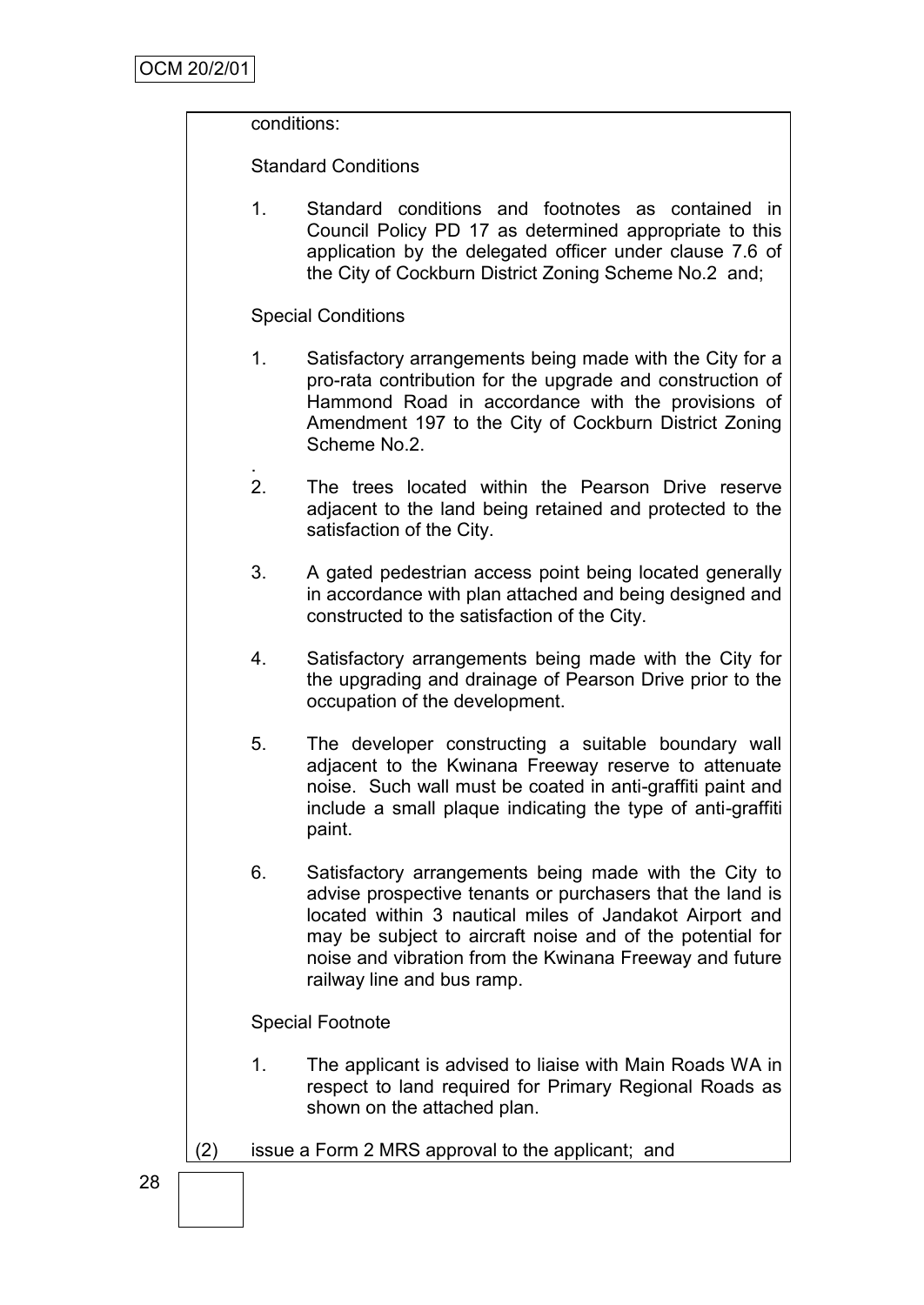(3) advise those who made submissions and referral authorities of the Council's decision.

| <b>COUNCIL DECISION</b> |                            |                                               |  |                     |      |
|-------------------------|----------------------------|-----------------------------------------------|--|---------------------|------|
|                         |                            | MOVED CIr Edwards SECONDED CIr Whitfield that |  |                     | the. |
|                         | recommendation be adopted. |                                               |  |                     |      |
|                         |                            |                                               |  |                     |      |
|                         |                            |                                               |  | <b>CARRIED 10/0</b> |      |

#### **Background**

| ZONING:           | MRS:                                               | <b>URBAN</b>            |
|-------------------|----------------------------------------------------|-------------------------|
|                   | DZS:                                               | <b>RESIDENTIAL R80B</b> |
| <b>LAND USE:</b>  | <b>VACANT LAND</b>                                 |                         |
| LOT SIZE:         | 5.4 HA                                             |                         |
| AREA:             |                                                    |                         |
| <b>USE CLASS:</b> | Aged or Dependent Persons Dwelling (AA) & Hospital |                         |
|                   | (SA)                                               |                         |

The site is vacant land in Success, south of the Gateway Shopping Centre next to the Kwinana Freeway. Urban development has been slow to occur in this locality due to fragmented land ownership and structure plan design issues. *See Agenda Attachments for Location Plan.*

In 1999, the land was rezoned in DZS No.2 (District Zoning Scheme No.2) for high density housing (Residential R80B) so that future residents could take advantage of nearby shopping facilities, the future bus terminal and railway station.

#### **Submission**

The proposal is to develop a combined nursing home and retirement village comprising:

- 137 retirement villas;
- 75 bed nursing home; and
- private community centre, roads and landscaping.

The development is self-contained with a single vehicle access point from Pearson Drive for security purposes.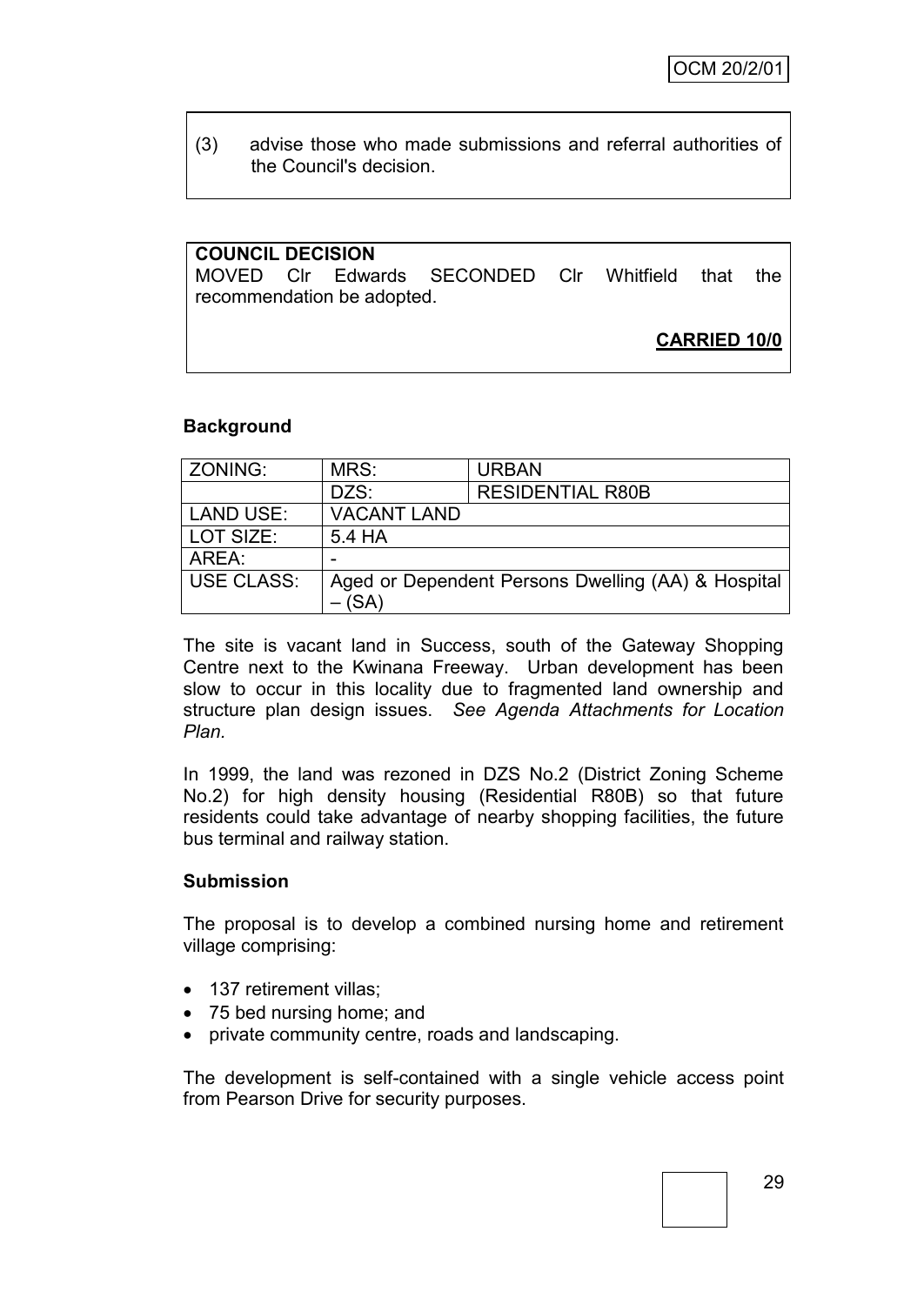6 villa unit types of 2 and 3 bedrooms are proposed for potential tenants to select from.

The proposed community centre (306m2) includes activity areas, a kitchen, hydrotherapy spa and associated facilities.

The proposed nursing home (4,548m2) comprises self-contained rooms, therapy and community rooms and service areas.

Pedestrian access for the village residents is proposed to link with the future residential area to the west. Two gated pedestrian access points are also proposed to the dual use path in the Kwinana Freeway reserve. *See Agenda Attachments for Development Plan.*

Fill of the site will occur on the front portion of the land, which will be 0.8m above the level of existing Pearson Drive and will require retaining.

#### **Report**

The proposal is a discretionary use under the DZS No.2 for which Council may approve or refuse.

Although the site is zoned for high-density housing (R80), the retirement village portion of the proposal corresponds to a lesser medium density (R30 to R35) under the Codes (Residential Planning Codes).

The nursing home and the retirement village comply with the required 1 bay per 4 persons accommodated parking standard of DZS No.2.

The development complies with the applicable density Code (R60) in respect to side and rear setbacks, plot ratio and open space requirements.

Discretion in respect to the Codes is sought on the following matters:

- Although storage areas of 2 to 3 metres are less than the required  $4m<sup>2</sup>$ , the units are sufficiently large to accommodate storage;
- private fenced court-yards of  $24m^2$  for the villas are not provided as the design philosophy is for an unfenced open development.
- although some dwellings are setback 3.8 metres from the front boundary, averaging allowed under the Codes would result in an average setback close to the required 6 metres. Appropriate fencing and landscape treatments are proposed for dwellings not facing Pearson Drive. The resultant streetscape to Pearson Drive is acceptable.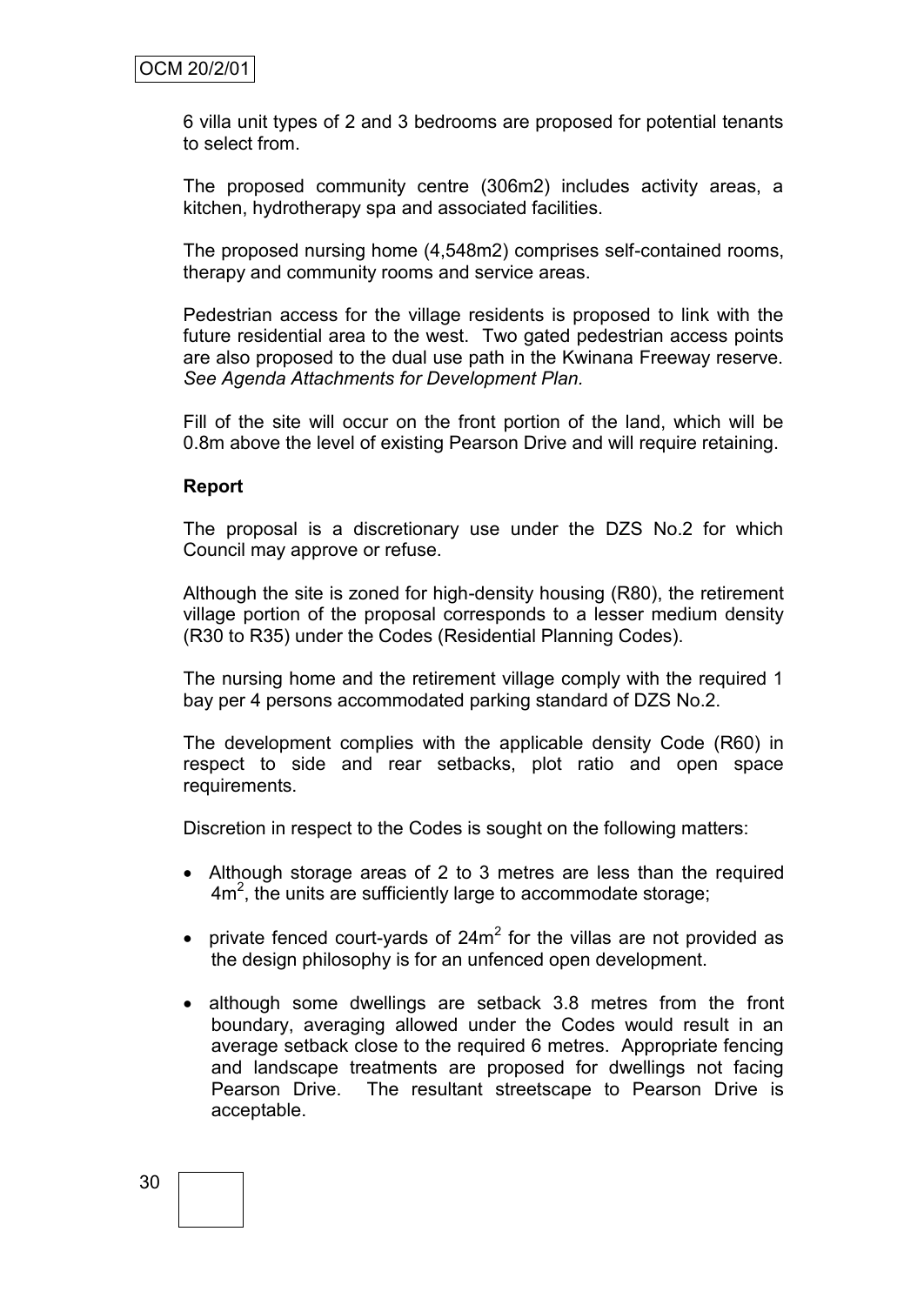There are no adverse implications in respect to the Success Structure Plan as the site is able to be developed independently from adjoining land.

The proposal complies with Council's Policy PD6 - Aged Persons Accommodation – Development Guidelines in respect to location requirements. The proposed gated pedestrian access through adjacent Pt Lot 223 enables retirees to conveniently access bus services on Wentworth Parade and would place Gateway Shopping Centre within 800m of the proposed Village.

Whilst not a constraint to development, noise intrusion from aircraft flight paths (Jandakot Airport), the Kwinana Freeway, future railway and bus ramp is a matter that may be addressed by notification of potential village tenants. Further to this, fencing adjacent to the Kwinana Freeway reserve would need to be designed to attenuate noise.

The site is designated as a developer contribution area for the payment of a pro-rata contribution for the upgrade and construction of Hammond Road under the provisions of Amendment 197 to DZS No.2 adopted by Council 20 October 1998. This requirement would need to be conditioned in any approval on the subject site.

The developer would also be responsible for upgrading and draining the section of Pearson Drive fronting the subject site. Large Melaleuca Trees in the road reserve should be retained to maintain the streetscape.

#### *Public Consultation*

Adjacent landowner, Gold Estates, objects to the nursing home being located directly adjacent to Pt Lot 223 and considers that a large and bulky single storey building and expansive roof area would result in detrimental views from future lots.

As mentioned, the nursing home complies with the setback requirements of the Codes. The height of the closest gable to Gold Estates land is 6 metres occurring at about 15 metres from the common boundary. The nursing home which spans 160 metres, has a variable roof line with the longest span of continuous roof-line being 44 metres. Therefore this is acceptable from a planning and development point of view.

Objection was also made in respect to the location of the main access point 40 metres from an access road into Gold Estates future residential area on the southern side of Pearson Drive, on safety grounds. The 40 metres would allow for safe access and egress for both developments onto Pearson Drive.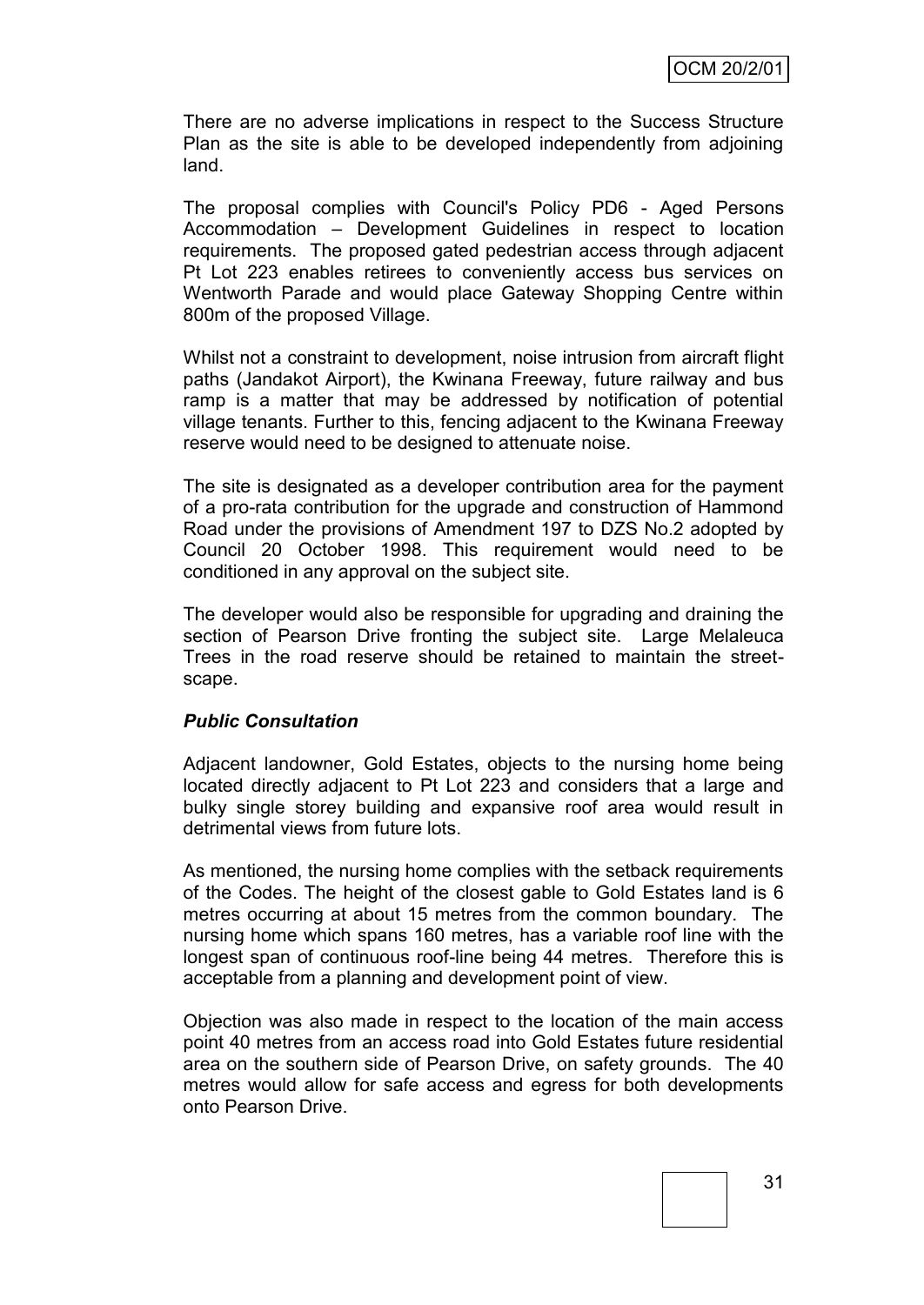Referral authorities and others who made submissions, raised no objections but advised of their particular requirements servicing or otherwise for the development. *See Agenda Attachments for Schedule of Submissions.*

With the exception of the minor variations to the Codes discussed above, the proposal complies with the requirements of the DZS No.2 and Council Policy. The objections raised in respect to the visual impact of the nursing home are not so significant, as the design is for a single storey brick and tile development with an un-continuous roof-line which is considered compatible with residential development.

#### **Strategic Plan/Policy Implications**

The Corporate Strategic Plan Key Result Areas which apply to this item are:-

- 1. Managing Your City
	- *"To conduct Council business in open public forums and to manage Council affairs by employing publicly accountable practices."*
- 2. Planning Your City
	- *"To ensure that the planning of the City is based on an approach which has the potential to achieve high levels of convenience for its citizens."*
	- *"To ensure that the development will enhance the levels of amenity currently enjoyed by the community."*
	- *"To foster a sense of community within the district generally and neighbourhoods in particular."*
- 3. Conserving and Improving Your Environment
	- *"To conserve the quality, extent and uniqueness of the natural environment that exists within the district."*

The Planning Policies which apply to this item are:-

- PD6 Aged Persons Accommodation Development Guidelines
- PD17\* Standard Development Conditions and Footnotes
- PD7\* Access for People with Disabilities
- PD14\* Guidelines for Development Applications for the Filling of Land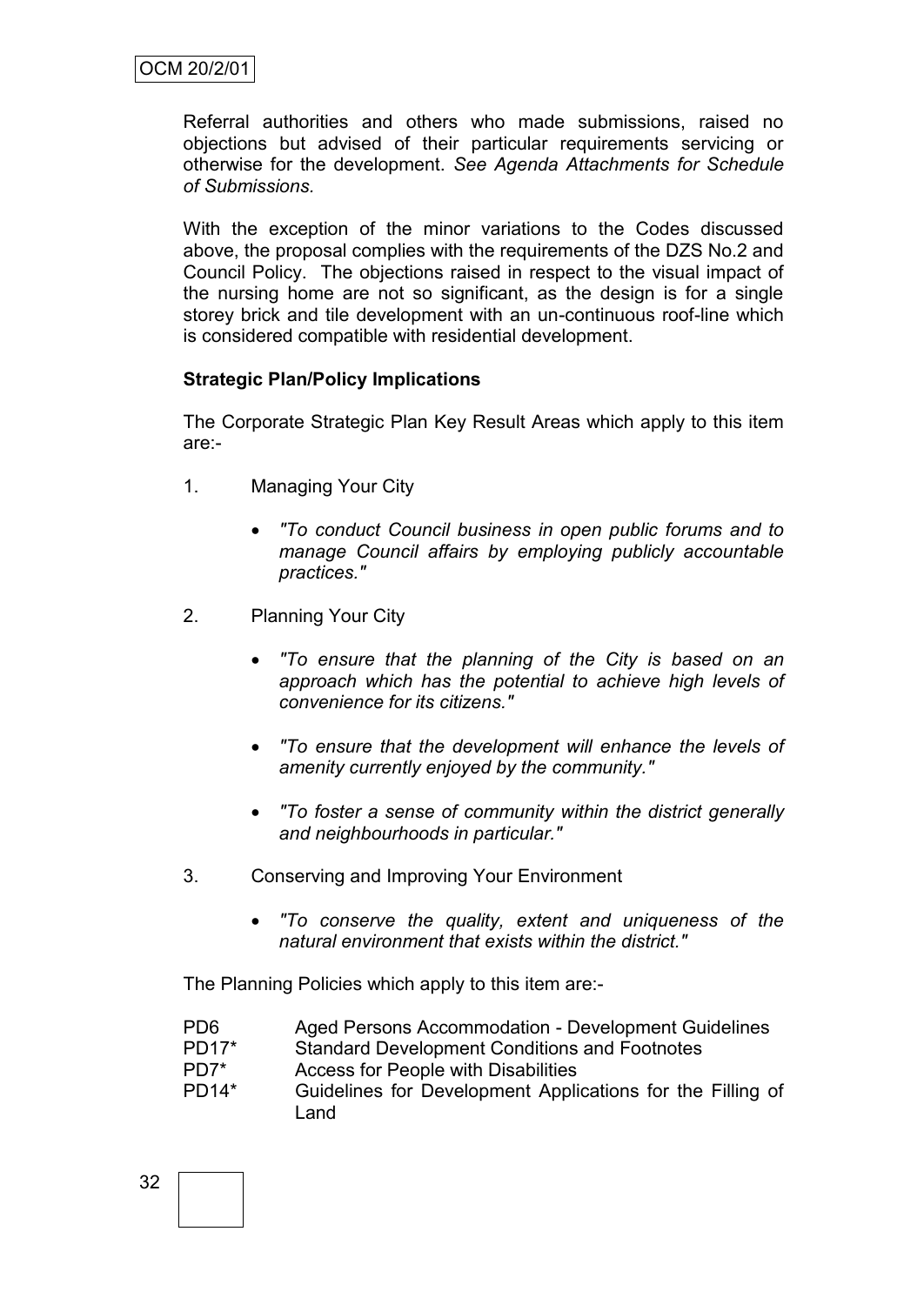## **Budget/Financial Implications**

Council to receive monetary contribution for upgrade/construction of Hammond Road in accordance with the pro-rata contributions for the developer contributions area.

## **Implications of Section 3.18(3) Local Government Act, 1995**

Nil

**989. (AG Item 14.7) (OCM1\_2\_2001) - AMENDMENT TO DISTRICT ZONING SCHEME NO. 2 - AMENDMENT NO. 228 TO RECLASSIFY CSL400 LOT PT 20 ON THE CORNER OF ROCKINGHAM ROAD AND COLEVILLE CRESCENT, SPEARWOOD FROM COUNCIL USE TO COMMERCIAL (9228) (SMH)**

# **RECOMMENDATION**

That Council:

(1) resolve to adopt the following amendment:-

TOWN PLANNING AND DEVELOPMENT ACT 1928 (AS AMENDED) RESOLUTION DECIDING TO AMEND A TOWN PLANNING SCHEME CITY OF COCKBURN - DISTRICT ZONING SCHEME NO. 2.

AMENDMENT NO. 228

Resolved that Council, in pursuance of Section 7 of the Town Planning and Development Act 1928 (as amended ) amend the above Town Planning Scheme by:-

Reclassifying CSL 400 Lot Pt 20 on the corner of Rockingham Road and Coleville Crescent, Spearwood, from Local Reserve - Council Use to Commercial Zone in accordance with the amendment map.

DATED THIS \_\_\_\_\_\_\_\_\_\_\_\_\_\_\_\_ DAY OF \_\_\_\_\_\_\_\_\_\_200\_.

CHIEF EXECUTIVE OFFICER

(2) sign the amending documents, and forward a copy to:-

- 1. The Environmental Protection Authority in accordance with Section 7A(1) of the Act; and
- 2. The Western Australian Planning Commission for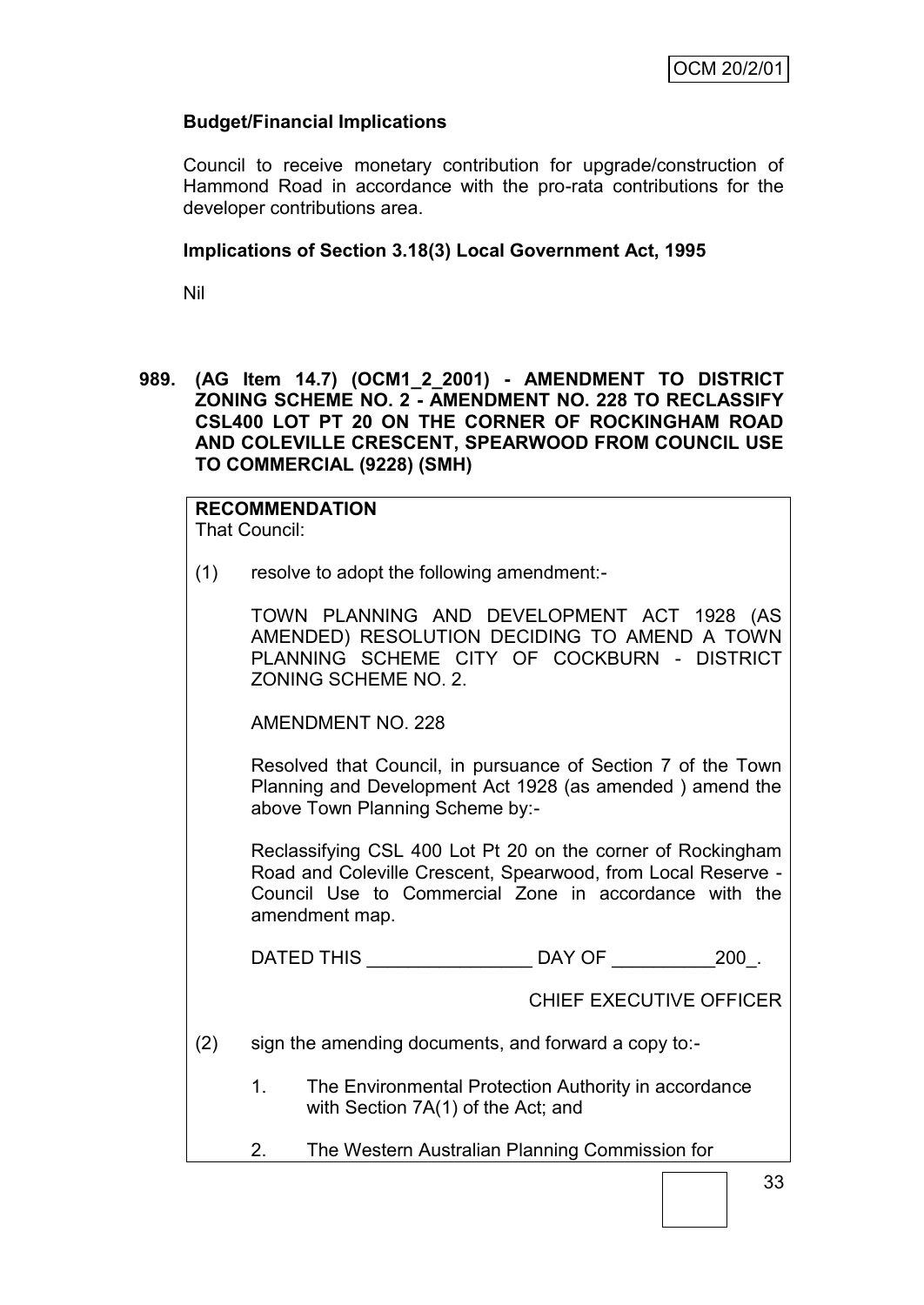#### information;

- (3) forward a copy of the signed documents to the Western Australian Planning Commission with a request to advertise the amendment, following receipt of formal advice from the Environmental Protection Authority that the Scheme or Scheme Amendment should not be assessed under Section 48A of the Environmental Protection Act; and
- (4) notwithstanding (3) above, the Director of Planning and Development may refer a Scheme or Scheme Amendment to the Council for further consideration following formal advice from the Environmental Protection Authority that the Scheme of Scheme Amendment should not be assessed under Section 48A of the Environmental Protection Act.
- (5) write to the WAPC advising it of the Council's decision and requesting that prior to the Minister for Planning granting final approval to proposed Town Planning Scheme No. 3, that in the event that Amendment No. 228 to Town Planning Scheme No. 2 is approved for advertising by the Commissioner/Minister, that CSL 4000 Lot Pt 20 is proposed Town Planning Scheme No. 3 be re-classified from Local Reserve - Civic to District Centre Zone.

# **COUNCIL DECISION**

MOVED Clr Humphreys SECONDED Clr Waters that Council defer consideration of this matter to enable public consultation and advice from the pioneers of the district who have knowledge about the history of the Council use site on which the Council administration Centre is located.

## **CARRIED 10/0**

## **Explanation**

The land has a significant history and before agreeing to the zoning amendment, Councillors should be made aware of the facts relating to the history of the site.

## **Background**

Lot Pt 20 is owned in freehold by the City of Cockburn and is currently occupied by the Council Administration office, Library, Reception Centre and Hall, Bowling Club and Caretaker's residence.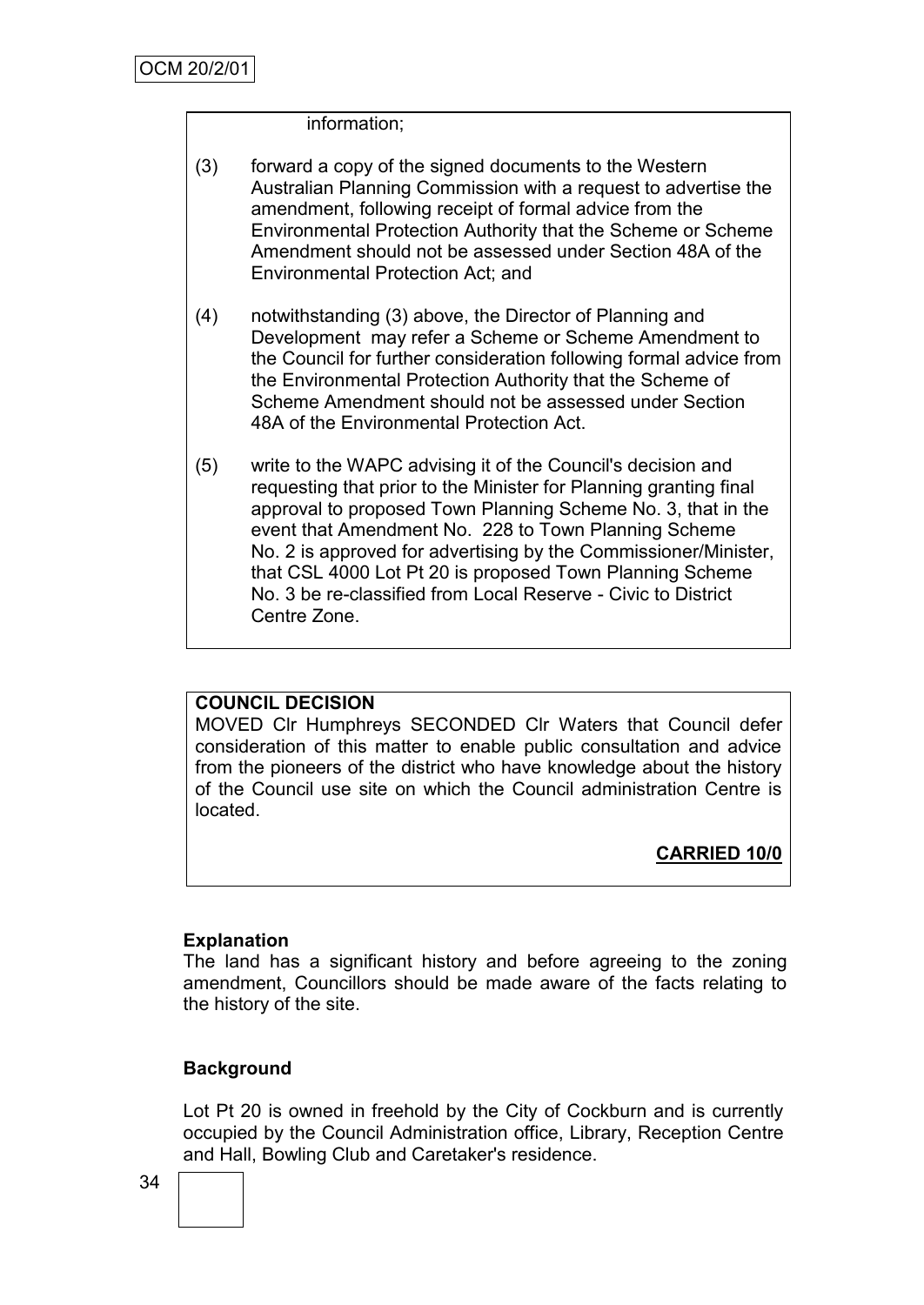The area of the lot is in excess of 6 hectares.

#### **Submission**

In considering the current usage of the Civic Centre Hall, potential upgrade and management options, the issue regarding the zoning of the Civic Centre site needs to be addressed.

The current reservation would restrict the possible re-use of the reception and hall by a private operator for say a function centre, restaurant or other similar use.

By reclassifying the land from local reserve - council use to the commercial zone would provide for a wider scope of potential uses than currently provided for under the reserve.

#### **Report**

As the land is owned in fee simple by the City, it could lease or sell the land. However, the use of the land and/or premises would have to be in accordance with the provisions of the local reserve.

Moreover, in the future, should the Council decide to relocate its administration centre to Thomsons Lake to be part of the Regional Centre, the change from a reserve to a zone would facilitate re-use options of the existing buildings and the land should this eventuate.

Should this amendment be supported, then a complementary change to proposed Town Planning Scheme No. 3 would also be required. The appropriate zone in this case would be the District Centre Zone to form part of the zone which includes the Phoenix Park Shopping Centre.

#### **Strategic Plan/Policy Implications**

The Corporate Strategic Plan Key Result Areas which apply to this item are:-

- 2. Planning Your City
	- *"To ensure that the development will enhance the levels of amenity currently enjoyed by the community."*
- 4. Facilitating the needs of Your Community
	- *"To facilitate and provide an optimum range of community services."*
- 5. Maintaining Your Community Facilities
	- *"To construct and maintain community buildings which are owned or managed by the Council."*

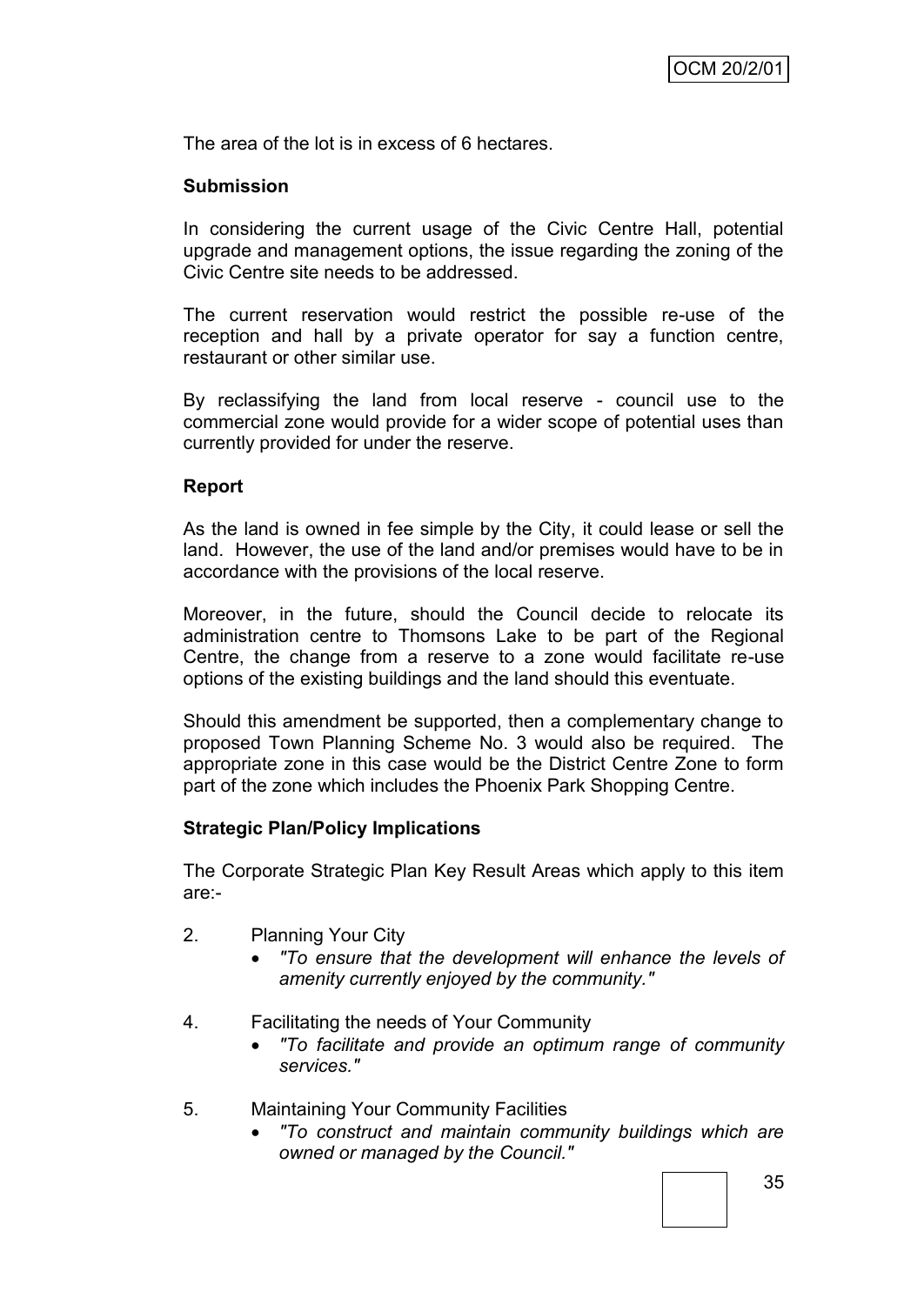Policy No. PD49 - "Town Planning Scheme No. 2 Amendment Following Final Adoption of Proposed Town Planing Scheme No. 3" - which basically proposes a moratorium of changes to Town Planning Scheme No. 2 until Proposed Town Planning Scheme No. 3 is gazetted. The policy was written to apply to landowner amendment requests.

The situation being considered for the local reserve is Council owner and therefore the Council, in the community interest, can decide if the proposed amendment should be proceeded with now or following the final gazettal of Town Planning Scheme No. 3, Gazettal could be 6 months away.

## **Budget/Financial Implications**

Because the Council reception centre and hall are infrequently used, the facilities are being subsidised by the Council to the amount of \$61,000 for 99/00 (excluding depreciation).

To reduce the cost of operating the reception centre and hall, it may be appropriate to examine the alternative uses that could derive an income for the Council.

Subject to any decision about the future use of the facilities, a benefit and cost analysis will need to be taken prior to finalising and decisions.

## **Implications of Section 3.18(3) Local Government Act, 1995**

There may be future implications in relation to 3.18(3) (b) in the event that the facilities are used or leased by a commercial activity.

#### **990. (AG Item 14.8) (OCM1\_2\_2001) - NON-APPROVED SATELLITE DISH - LOT 318; 9 NANCY WAY, COOGEE - OWNER/APPLICANT: A SARDINHA (3316645) (SC) (MAP 15.116) (ATTACH)**

# **RECOMMENDATION**

That Council:

- (1) refuse the proposed satellite dish due to the obtrusive height and scale of the dish and its negative effect on the amenity of the adjoining neighbours in terms of visual impact;
- (2) serve a notice to the landowner that the satellite dish must be dismantled within a period of 28 days from the date of the notice; and
- (3) advise the complainant and those who made submissions, of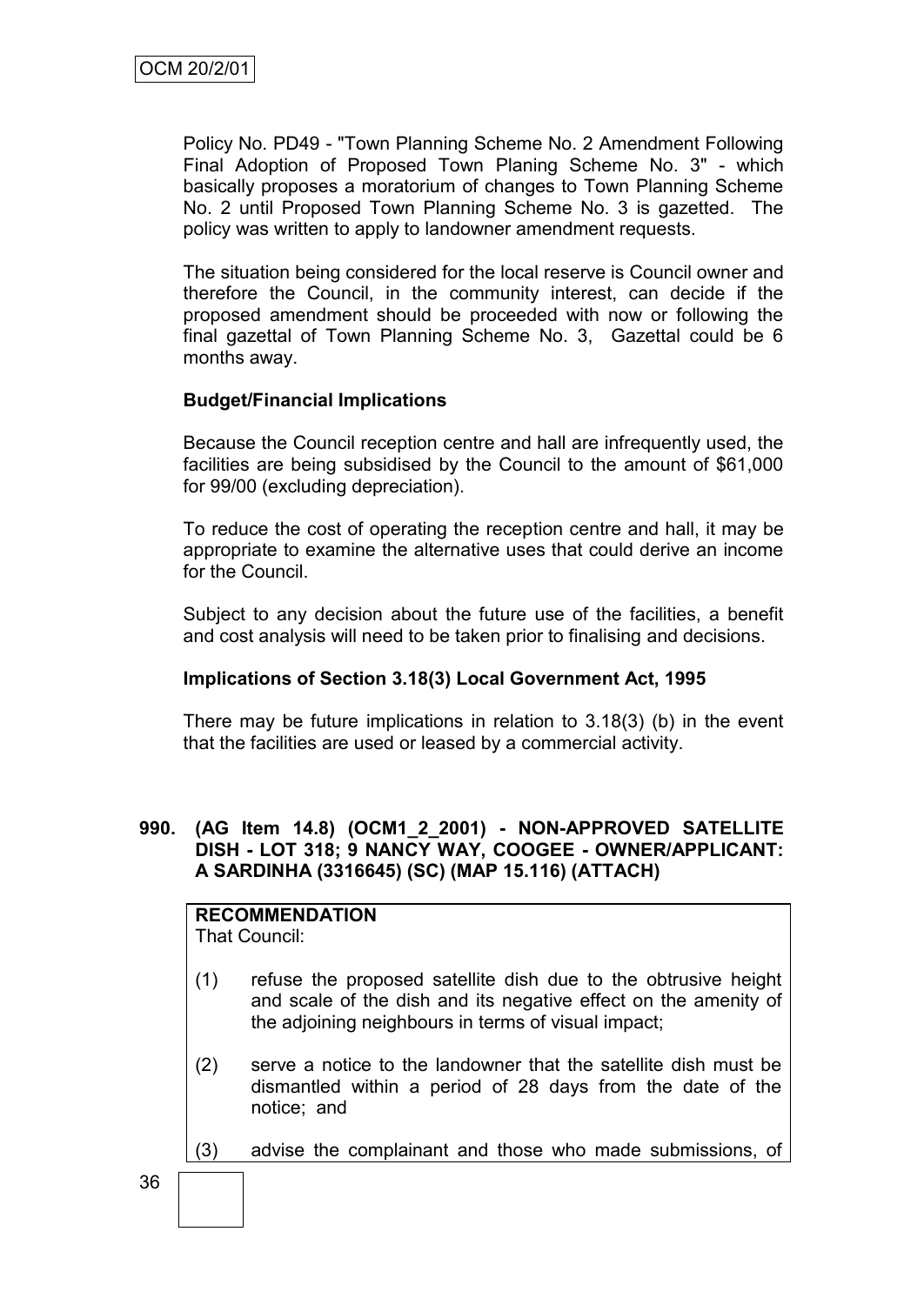Council"s decision accordingly.

# **COUNCIL DECISION** MOVED Clr Humphreys SECONDED Clr Edwards that the recommendation be adopted.

**CARRIED 10/0**

#### **Background**

| ZONING:           | MRS:              | <b>URBAN</b>      |
|-------------------|-------------------|-------------------|
|                   | DZS:              | RESIDENTIAL - R15 |
| LAND USE:         | <b>HOUSE</b>      |                   |
| LOT SIZE:         | 773M <sup>2</sup> |                   |
| AREA:             | N/A               |                   |
| <b>USE CLASS:</b> | Single House 'P'  |                   |

A complaint was lodged with the Council by a neighbour regarding a recently installed satellite dish on the subject lot. A site inspection revealed it was of a size that approval was required under District Zoning Scheme No 2 (DZS2). The owner of the lot applied to Council for approval of the satellite dish.

Council officers have twice visited the owners of the property and suggested that an alternative location be found for the satellite dish that is less obtrusive. On both occasions, the owners were reluctant to change their proposal claiming that the higher structure provides good reception and still allows views to the ocean to the side neighbour.

#### **Submission**

The application is for a domestic satellite dish that is three metres in diameter erected on a 3.3 metre high pole. The dish pole is attached to a brick pergola pillar located in the rear yard.

## **Report**

The satellite dish has already been erected in the rear yard. The total height of the facility is 4.8 metres (maximum) height and oriented in a northern direction. The adjoining property (Lot 317) is elevated by a 1.0 metre high retaining wall and low level fence of 1.4 metres. Even with a full height fence of 1.8 metres, a 2.0 metre section of the satellite dish would be visible and obtrusive.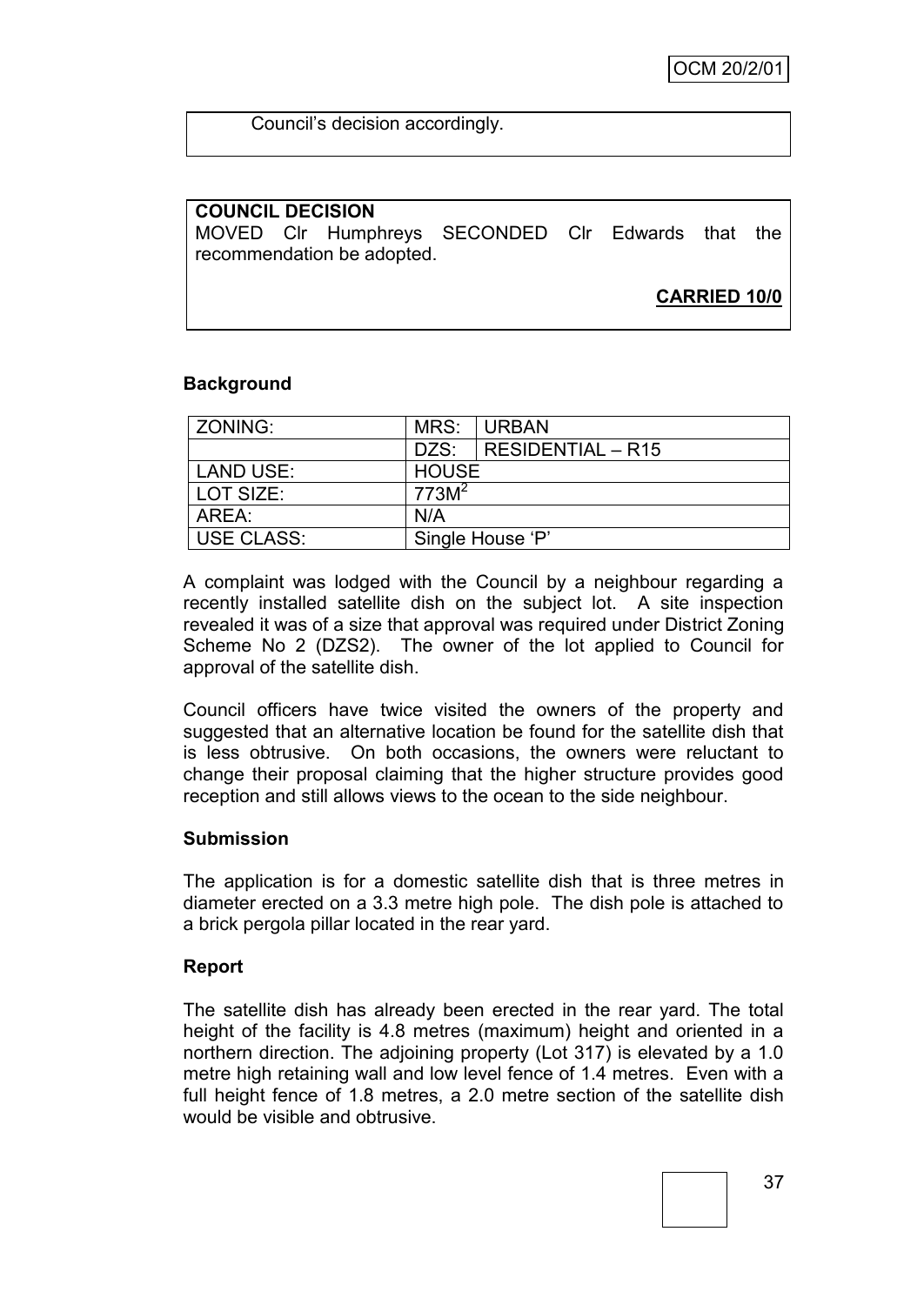The surrounding landowners were notified of the application and given the opportunity to comment within a period of 21 days. At the close of the advertising period, 3 submissions of objection were received. Two submissions were received from the same landowner. The submissions expressed a concern with the size and height of the dish which obstructed views of the ocean, and the effects on the value of their property. One submission received had indicated they would prefer the dish to be lowered to the height of 1.5 metres, such that the dish would be hidden behind the shed. However, the other two submissions requested that the dish be lowered to the ground level.

It is recommended that the proposed satellite dish be refused as the facility has an adverse impact on the adjoining landowners and recent attempts to encourage the applicant to find an alternative location have failed.

As the dish has already been erected, the Council cannot legally issue a retrospective approval under DZS2, but could approve the proposal in a modified form / location.

# **Strategic Plan/Policy Implications**

- 1. Managing Your City
	- *"To deliver services and to manage resources in a way that is cost competitive without compromising quality."*
	- *"To conduct Council business in open public forums and to manage Council affairs by employing publicly accountable practices."*
- 2. Planning Your City
	- *"To ensure that the planning of the City is based on an approach which has the potential to achieve high levels of convenience for its citizens."*
	- *"To ensure that the development will enhance the levels of amenity currently enjoyed by the community."*

The Planning Policies which apply to this item are:-

PD30\* Domestic Satellite Dishes Policy

## **Budget/Financial Implications**

N/A

## **Implications of Section 3.18(3) Local Government Act, 1995**

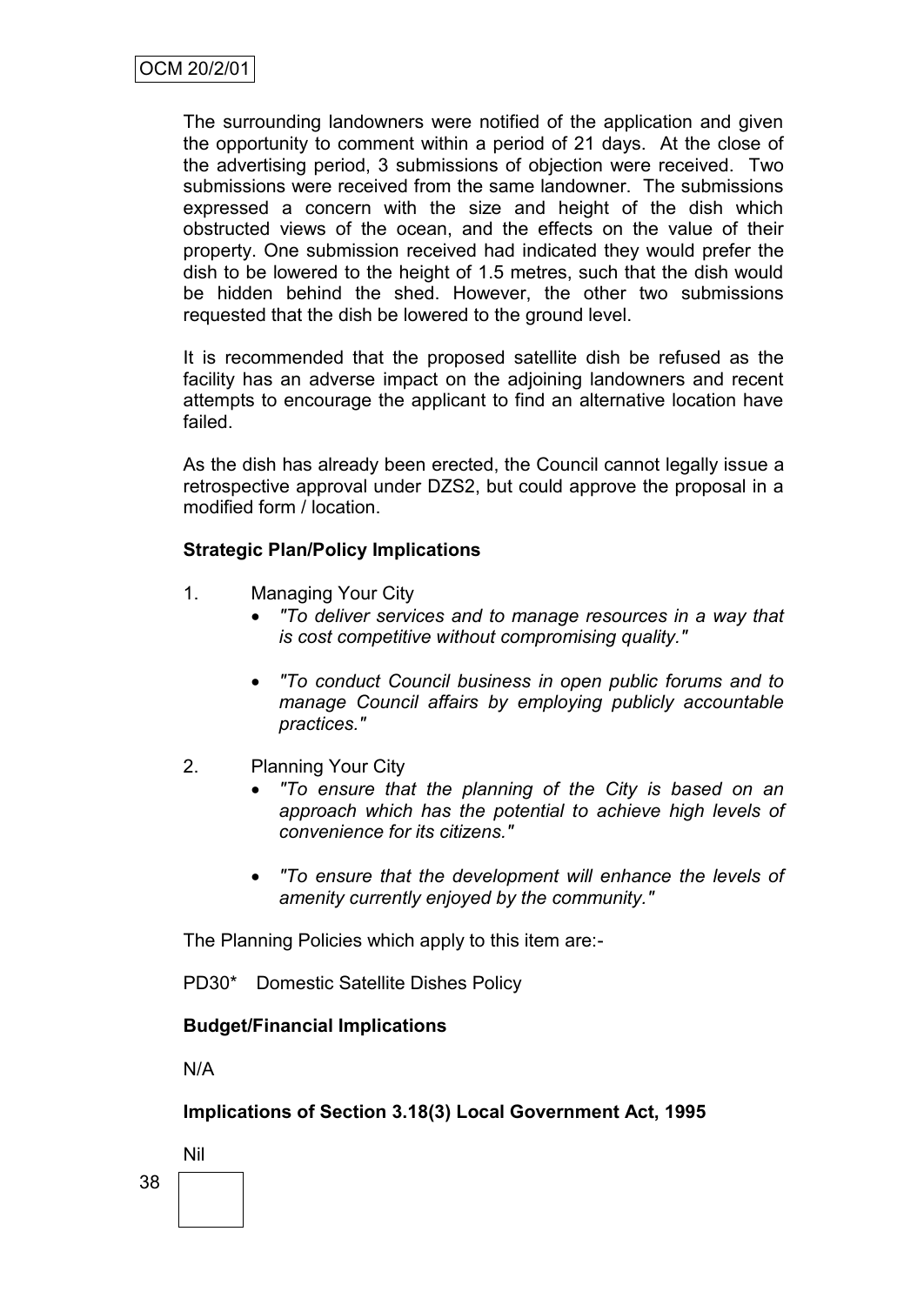## **991. (AG Item 14.9) (OCM1\_2\_2001) - ENVIRONMENTAL WORKS - BIBRA LAKE (6129) (AJB)**

#### **RECOMMENDATION**

That Council resolve to allocate \$25,000 of the Greening Plan funds in A/c. No.575204, \$5,000 from A/c. No.497966 (Env Services) – Parkway POS Bibra Lake and \$10,000 from A/c. No.497968 (Env Services) – Lake Coogee Enhancement, to undertake environmental rehabilitation works within the Bibra Lake Reserve.

# **TO BE CARRIED BY AN ABSOLUTE MAJORITY OF COUNCIL**

## **COUNCIL DECISION**

MOVED Clr Waters SECONDED Clr Reeve-Fowkes that the recommendation be adopted.

# **CARRIED BY ABSOLUTE MAJORITY OF COUNCIL 10/0**

## **Background**

The Environmental Management unit would like to maximise the window of opportunity created by the recent fire at Bibra Lake to carry out some much needed earthworks, weed control and revegetation at the fire site.

## **Submission**

N/A

## **Report**

In January 2001, there were two fires on the east side of Bibra Lake which burnt out some 15ha. The first fire on 16 January, covered an area of approximately 4.5ha between Eliza Cave Reserve and a drainage access track just north of Walliabup Way. The second fire on 19 January, covered an area of some 10.5ha between the drainage access track and Parkway Drive opposite Bibra Lake Primary School.

Prior to the fire, much of the area and particularly around the edges of the lake were inaccessible due to thick stands of weeds such as Typha and Kikuyu and there was a high cost involved in enhancing the environmental and recreational values of the area. The fire has removed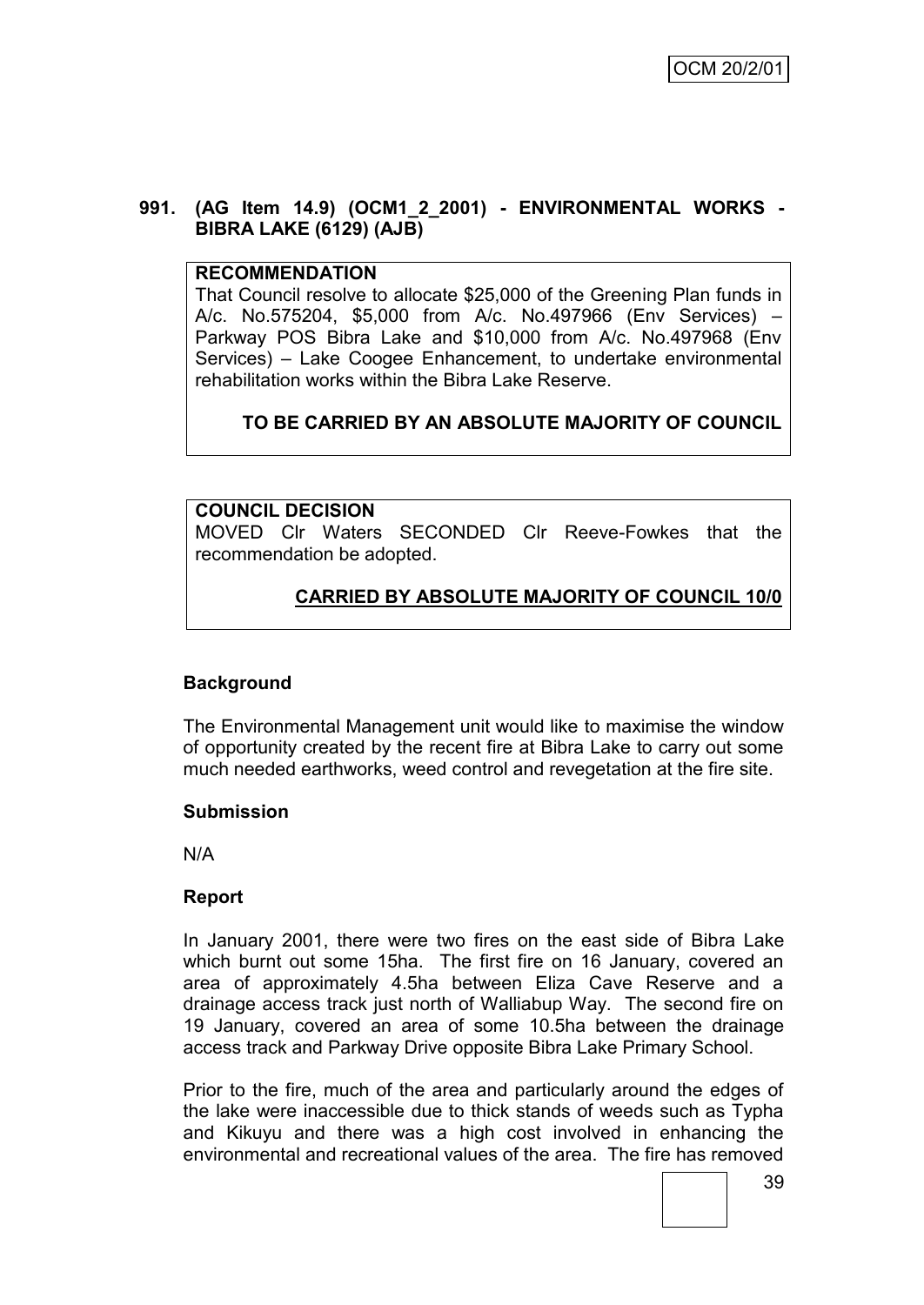much of the weedy ground cover and provides an opportunity to effectively and economically rehabilitate the area. This includes the removal of rubbish including old car bodies and fences that have been revealed, the leveling of areas adjacent to the pathway to enable these areas to be established and maintained as parkland as identified in the Turf Management Plan prepared by Environmental Management Services and Parks Department and the planting of Melaleuca and native reeds in the degraded areas around the lake edge.

An inspection of the area has revealed the vigorous re-growth of the weeds and other exotic plants since the fire. Officers are of the view that if the area is to be effectively rehabilitated, then works including the removal of rubbish, regrading areas adjacent to the pathway and weed control need to be undertaken immediately and orders placed for trees and reeds which would be planted in August/September this year.

The estimated cost of the immediate works is \$40,000. This comprises the following:

| Earth works, removal of rubbish off site      | 5.000    |
|-----------------------------------------------|----------|
| Weed control (spray immediately and May/June) | 4.500    |
| Supply and plant 2500 Melaleuca               | 4.600    |
| Supply and plant 5200 Reeds                   | 25,900   |
|                                               | \$40,000 |

The above works are considered to be the minimum that is necessary at this time. The clean up, grading and weed spraying will extend over the whole area to be rehabilitated. Plantings will cover some 20% of the area to be revegetated and additional funds will need to be set aside in future budgets to complete the project.

Currently there are no specific funds allocated to undertake the above works in Environmental Management Services or Parks Department"s budgets, as these circumstances could not be foreseen.

Accordingly if the works are to be undertaken, there will need to be a reallocation of funds. Given the urgency to proceed, this matter is submitted to Council for consideration outside the normal budget review process.

The identified funding sources are as follows:

Reallocate \$5,000 from A/c. No.497966 (Env Services) – Parkway POS Bibra Lake - This project is substantially complete and surplus funds can be reallocated.

Reallocate \$10,000 from A/c. No.497968 (Env Services) – Lake Coogee Enhancement - Commencement of works has been delayed as a result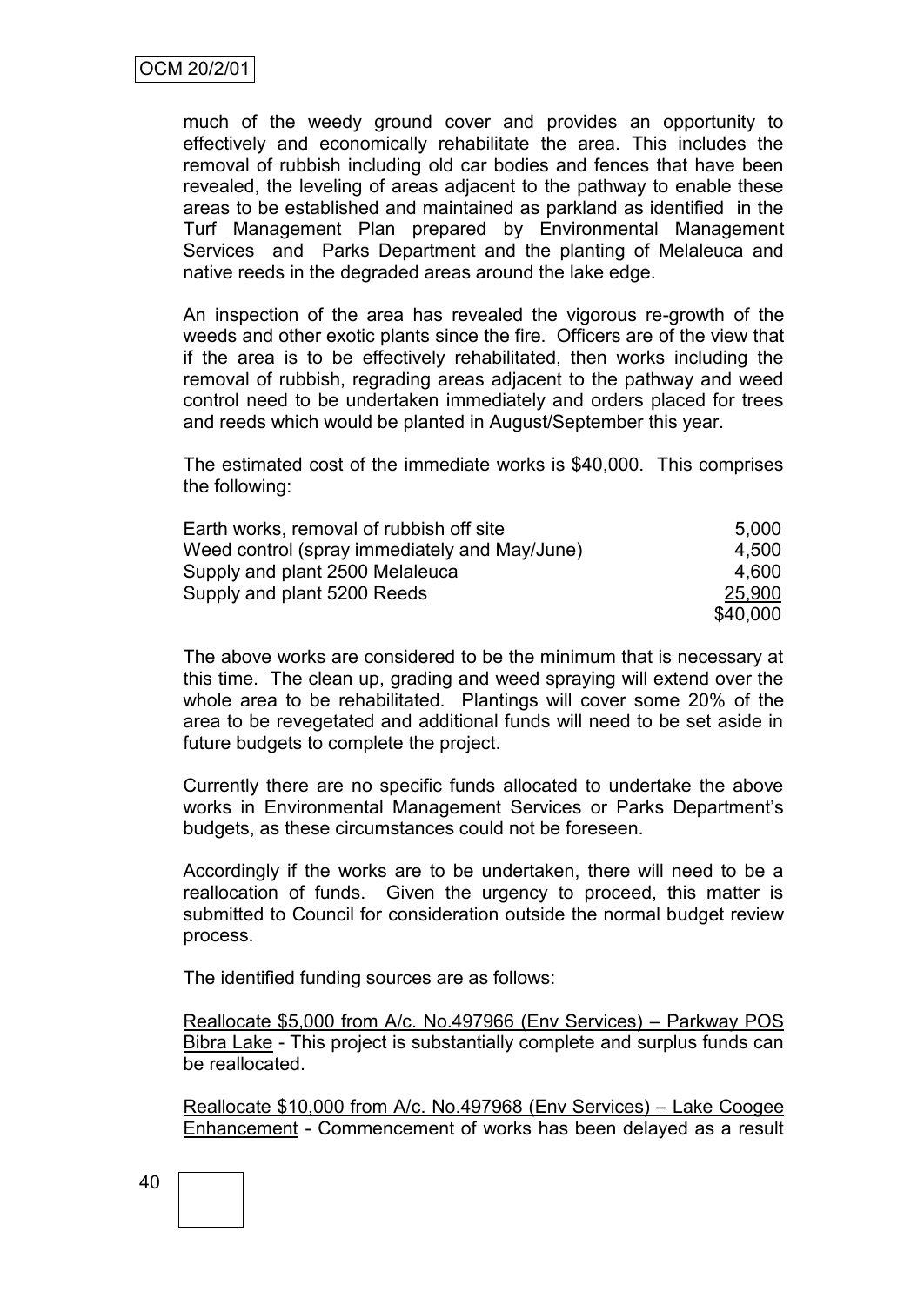of the WA 21 Project. \$10,000 would remain in the account which would be adequate for proposed works to be undertaken this year.

Allocate \$25,000 from A/c. No.575204 (Parks Department) - Greening Plan - \$100,000 has been allocated to implement recommendations of the Greening Plan. Accordingly, \$75,000 would remain available for other proposed projects.

The proposed works are consistent with the scope of the Greening Plan as outlined in the following summary of recommendations:

**Recommendation 1**: Manage existing bushland reserves to maximise their conservation values.

**Recommendation 4**: The City of Cockburn should develop and maintain bushland corridors to encourage movement of native fauna between areas of bushland.

**Recommendation 5**: That the City of Cockburn should investigate opportunities for urban forestry eg. rehabilitation of parts of open spaces to maximise green spaces within the City of Cockburn.

**Recommendation 7**: Develop and implement landscaping.

The Greening Plan has been developed with much community consultation and reflects their needs and aspirations.

The benefits of undertaking the proposed works now are as follows;

- Cost savings as prior to the fire, additional money would have been needed to clear the area and weed control prior to commencing these works.
- Implementation of the Greening Plan strategies.
- Addresses Customer Satisfaction Survey.
- Implementation of the Turf Management Plan will provide areas of low fuel load levels that will reduce the risk of future fires in the area.
- Enhanced environmental and recreation values

#### **Strategic Plan/Policy Implications**

The Corporate Strategic Plan Key Result Areas which apply to this item are:-

- 1. Managing Your City
	- *"To deliver services and to manage resources in a way that is cost competitive without compromising quality."*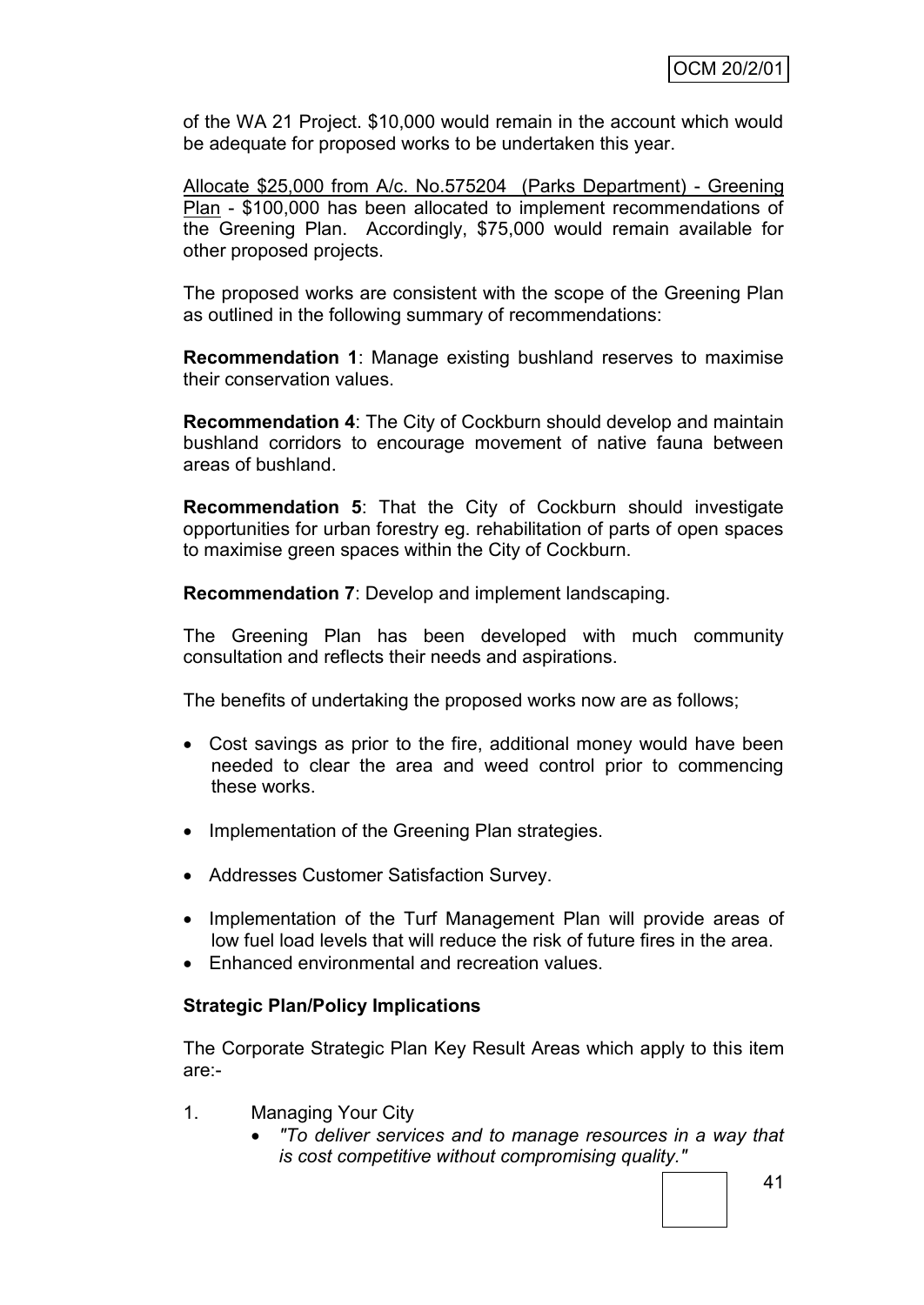- 2. Planning Your City
	- *"To ensure that the planning of the City is based on an approach which has the potential to achieve high levels of convenience for its citizens."*
	- *"To ensure that the development will enhance the levels of amenity currently enjoyed by the community."*
- 3. Conserving and Improving Your Environment
	- *"To conserve the quality, extent and uniqueness of the natural environment that exists within the district."*
- 4. Facilitating the needs of Your Community
- 5. Maintaining Your Community Facilities
	- *"To construct and maintain parks which are owned or vested in the Council, in accordance with recognised standards and are convenient and safe for public use."*

The Planning Policies which apply to this item are:-

| PD <sub>8</sub> * | <b>Bushland Conservation Policy</b> |
|-------------------|-------------------------------------|
| PD13*             | <b>Public Open Space</b>            |
| PD45              | <b>Wetland Conservation Policy</b>  |

## **Budget/Financial Implications**

Reallocation of funds required for undertaking the capital works. Cost of ongoing maintenance of the turfed areas will need to be addressed in the 2001/02 budget.

## **Implications of Section 3.18(3) Local Government Act, 1995**

Nil.

## **992. (AG Item 14.10) (OCM1\_2\_2001) - APPOINTMENT OF DELEGATES/REPRESENTATIVES TO PERTH AIRPORTS MUNICIPALITIES GROUP (1701; 1212) (WJH) (ATTACH)**

# **RECOMMENDATION**

That Council:

(1) appoint Elected Member **as Council's delegate** to the Perth Airports Municipalities Group (PAMG) and Elected Member as Deputy delegate;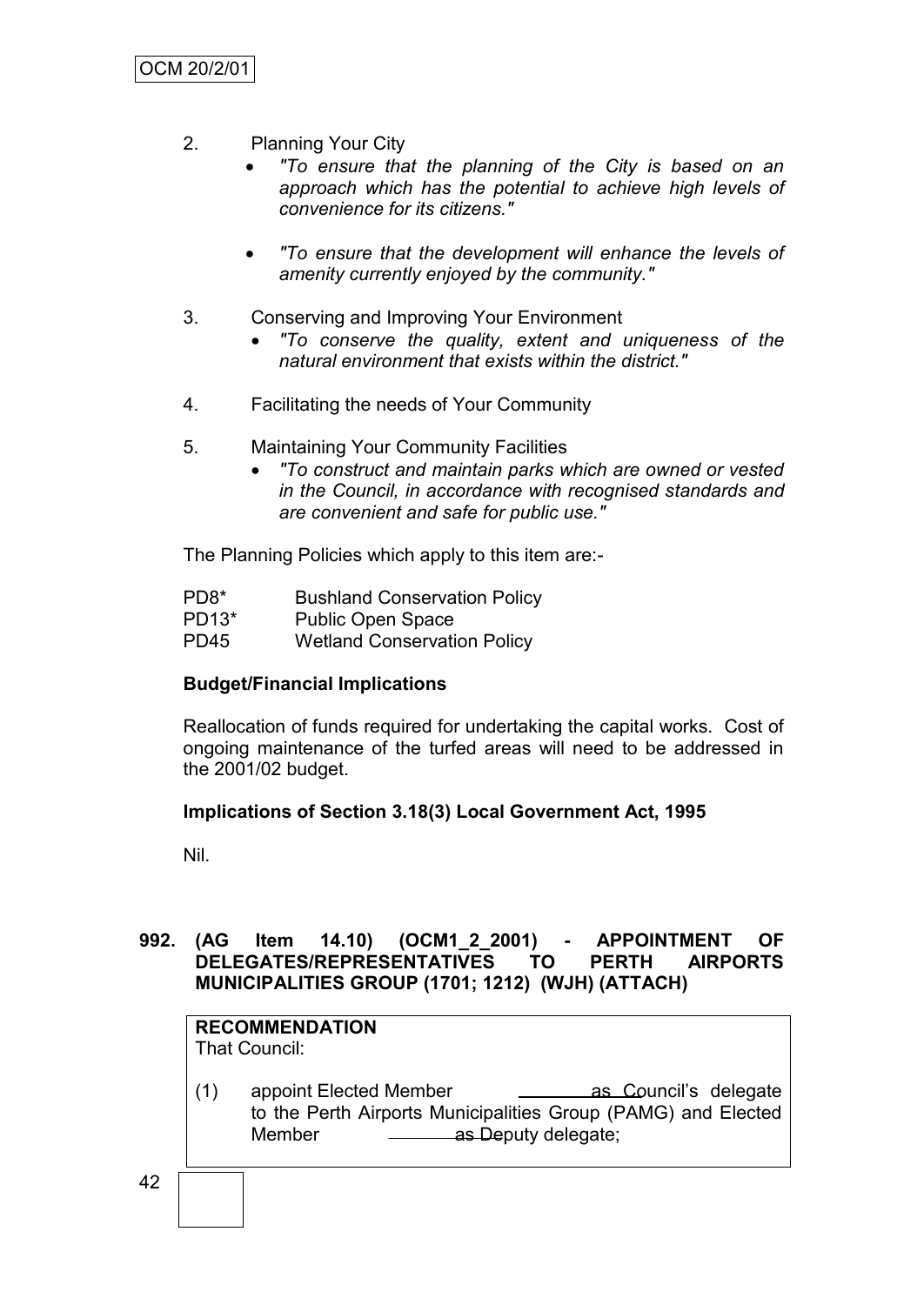- (2) appoint the Principal Environmental Health Officer as Council"s Technical Officer to the Perth Airports Municipalities Group to attend as required; and
- (3) advise the Chairperson of the Perth Airports Municipalities Group of Council"s decision accordingly.

## **COUNCIL DECISION**

MOVED Clr Humphreys SECONDED Clr Oliver that Council:

- (1) appoint Clr Reeve-Fowkes as Council"s delegate to the Perth Airports Municipalities Group (PAMG) and Deputy Mayor Graham as Deputy delegate;
- (2) appoint the Principal Environmental Health Officer as Council"s Technical Officer to the Perth Airports Municipalities Group to attend as required; and
- (3) advise the Chairperson of the Perth Airports Municipalities Group of Council"s decision accordingly.

**CARRIED 10/0**

## **Background**

At the Special Meeting of Council held on 12 December 2000, it was decided not to re-appoint a delegate to the Perth Airports Municipalities Group (PAMG).

Prior to this decision, Council had sent a delegate (elected member) and a Delegate's Advisor (technical officer) to this Group for a number of years. Since the suspension of elected members in 1999, Council had been represented by the Principal Environmental Health Officer.

Other member councils are Bassendean, Belmont, Gosnells, Kalamunda, Melville, Mundaring, South Perth and Swan. Although members' interests are predominately Perth Airport based, recent changes to the constitution and meeting format has resulted in greater attention to matters relating to Jandakot Airport.

#### **Submission**

Following receipt of our notification to PAMG of Council"s decision not to send a delegate, the PAMG Chairman has written a letter (see attached) asking Council to reconsider its decision.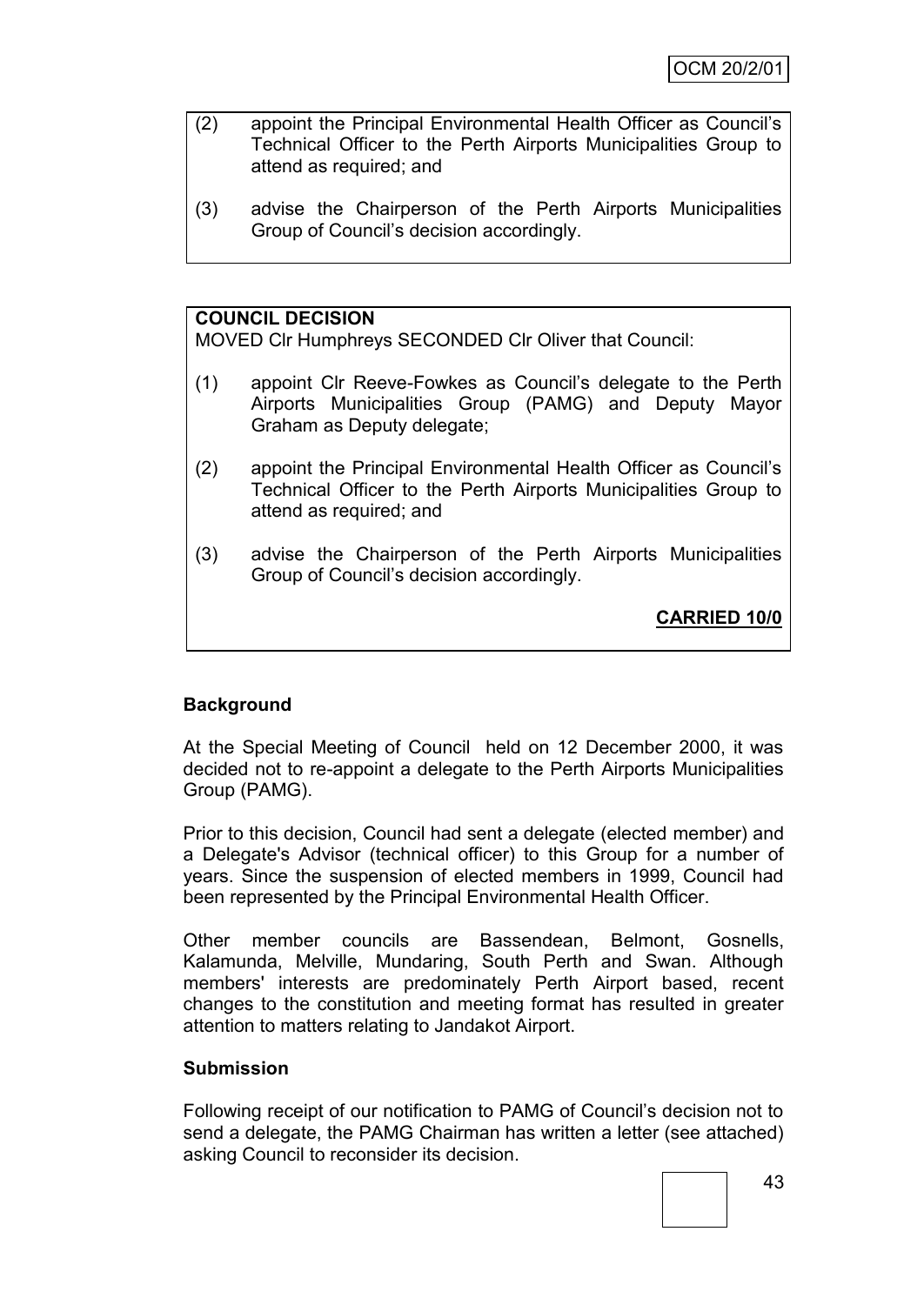## **Report**

The letter from PAMG sets out the Group"s objectives.

Membership of the committee is limited to interested local governments, with one delegate each. However, representatives from the State Department of Transport, Civil Aviation Safety Authority and Airservices Australia regularly attend as observers or to make presentations. The constitution also allows for the attendance of the CEOs of both Perth and Jandakot Airports who regularly attend and participate in each meeting.

PAMG also provides access to the Australian Mayoral Aviation Council (AMAC) which is the peak body in Australia representing local governments in aviation matters. PAMG is a useful forum for discussing "bigger picture" issues affecting airports and its access to AMAC provides an opportunity to address some of these issues in the national arena.

The Principal Environmental Health Officer was Council"s delegate to PAMG up until the re-election of Councillors and has developed a good working knowledge of aircraft noise issues over this time and is well placed to provide technical advice on these matters. Should the Council reinstate its membership, then it is appropriate it be represented by Elected Members, as is the case for other member councils and for the Principal Environmental Health Officer to provide technical advice as required.

Although the benefits to the City of Cockburn is marginal, given the relationship between Perth and Jandakot airports, it is recommended that Council re-appoint elected representatives as Council"s Delegate and Deputy Delegate to the Perth Airports Municipalities Group and appoint the Principal Environmental Health Officer as Council"s Technical Officer. To ensure continuity and to facilitate the development of knowledge of these issues, it would be beneficial for the elected representative appointed as representative to the Jandakot Airport Consultative Committee (Clr Martin Reeve-Fowkes), to also be the PAMG delegate.

## **Strategic Plan/Policy Implications**

 The Corporate Strategic Plan Key Result Areas which apply to this item is *"Managing Your City"*

# **Budget/Financial Implications**

The PAMG operates from a levy, which is struck periodically as and a when required. A levy has not been struck for several years and it is not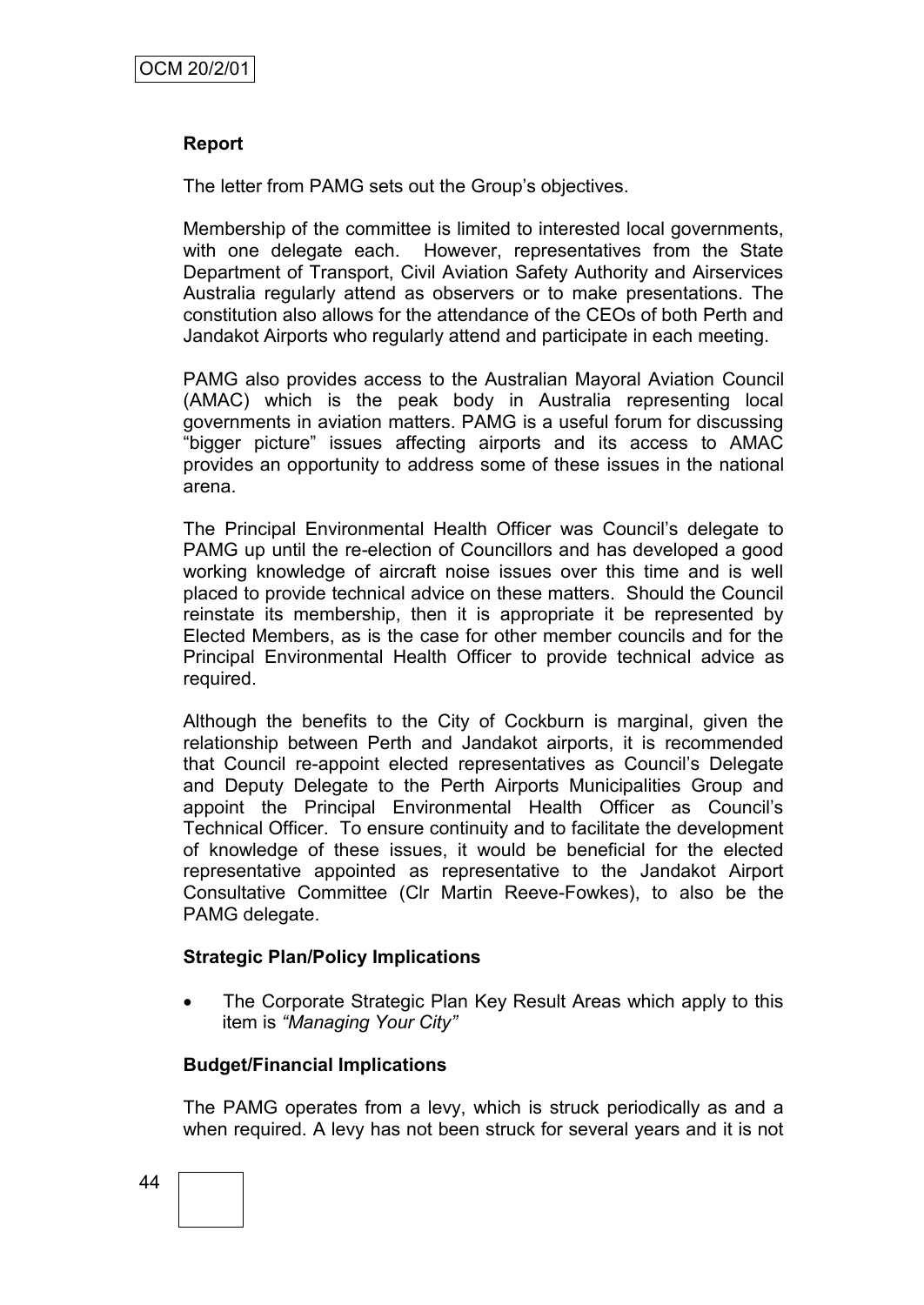known if one will be struck this year. Further, the value of the levy is not known.

Also AMAC has in the past, invoiced the Council for membership to that group. \$1,000 per annum.

A/c 110340 - Subscriptions has a budget of \$2,000.

## **Implications of Section 3.18(3) Local Government Act, 1995**

Nil.

**993. (AG Item 14.11) (OCM1\_2\_2001) - REVISED SUCCESS STRUCTURE PLAN - LOT 1, 2, 3, 4 AND PT LOT 223 PEARSON DRIVE AND PT LOT 19 BARTRAM ROAD, SUCCESS - OWNER: GOLD ESTATES LIMITED AND PHOENIX RIDGE P/L - APPLICANT: DEVELOPMENT PLANNING STRATEGIES (9505) (CC) (MAP 15 & 20) (ATTACH)**

# **RECOMMENDATION**

That Council resolve to:

- (1) adopt the revised Success Structure Plan for Lots 1, 2, 3, 4 and Pt Lot 223 Pearson Drive and portion of Pt Lot 19 Bartram Road, Success subject to the following design modifications and understandings:
	- 1. No commercial or main street development south of Gateway Shopping Centre, but Council supports an interface road on Pt Lot 223 at the common boundary to the Gateway Shopping Centre site.
	- 2. Council supports side by side public open space on Lots 2 and 3 and the link road from Sciano Avenue to Wentworth Parade.
	- 3. The proposed public open space on Pt Lot 223 be relocated to the southern portion of the lot to maximise retention of remnant bush land.
	- 4. Council only supports rear laneway development where adequate on-street parking provision is provided.
	- 5. The subdivision layout for Pt Lot 4, Lot 3 and portion of Pt Lot 19 allow for a fully connected and integrated road layout.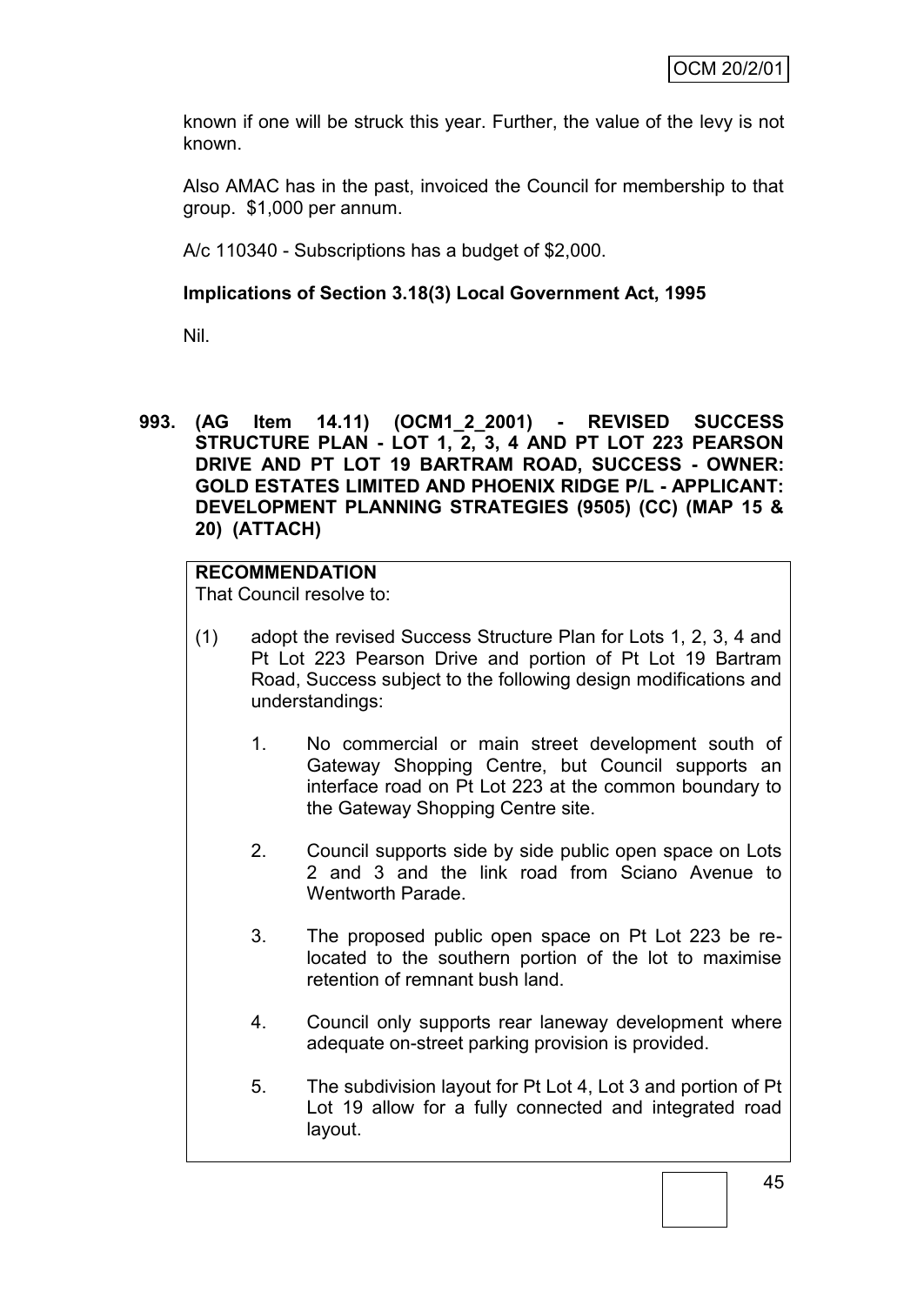(2) advise Consultants – Development Planning Strategies, affected landowners, referral authorities and those that made submission on the plan of the Council's decision.

## **COUNCIL DECISION**

MOVED Clr Whitfield SECONDED Deputy Mayor Graham that the recommendation be adopted.

**CARRIED 10/0**

#### **Background**

| <b>ZONING:</b>    |                    | MRS: URBAN             |
|-------------------|--------------------|------------------------|
|                   |                    | DZS: RURAL/RESIDENTIAL |
| LAND USE:         | <b>VACANT LAND</b> |                        |
| l LOT SIZE:       | <b>TOTAL</b>       |                        |
| AREA:             | N/A                |                        |
| <b>USE CLASS:</b> | N/A                |                        |

The Success Structure Plan has been used as the guide for subdivision and development in the locality since its inception in the early 1990's. Since this time the plan has been subject to revisions in response to changes in planning concepts and principles, land ownership and environmental constraints.

To date, all of the land within Success has been developed by the principle land owner - Gold Estates. Subdivision and development of land holdings directly south of the Gateway Shopping Centre has not occurred due to fragmented ownership.

With Gold Estates recent acquisition of strategically placed Lot 1 Pearson Drive, a modification to the alignment of Wentworth Parade the main distributor road in the estate - was recently approved under delegation. This placed the Parade mostly in Gold Estates land and enables it to be completed to Bartram Road, and adjacent land subdivided.

#### **Submission**

Now that this issue of connectivity has been resolved, Gold Estates, through consultants, is seeking approval to a revised structure plan layout for land holdings south of the Shopping Centre, including non-Gold Estates land – Lot 2 owned by G Dropulich and Lot 3 owned by Phoenix Ridge P/L on Pearson Drive.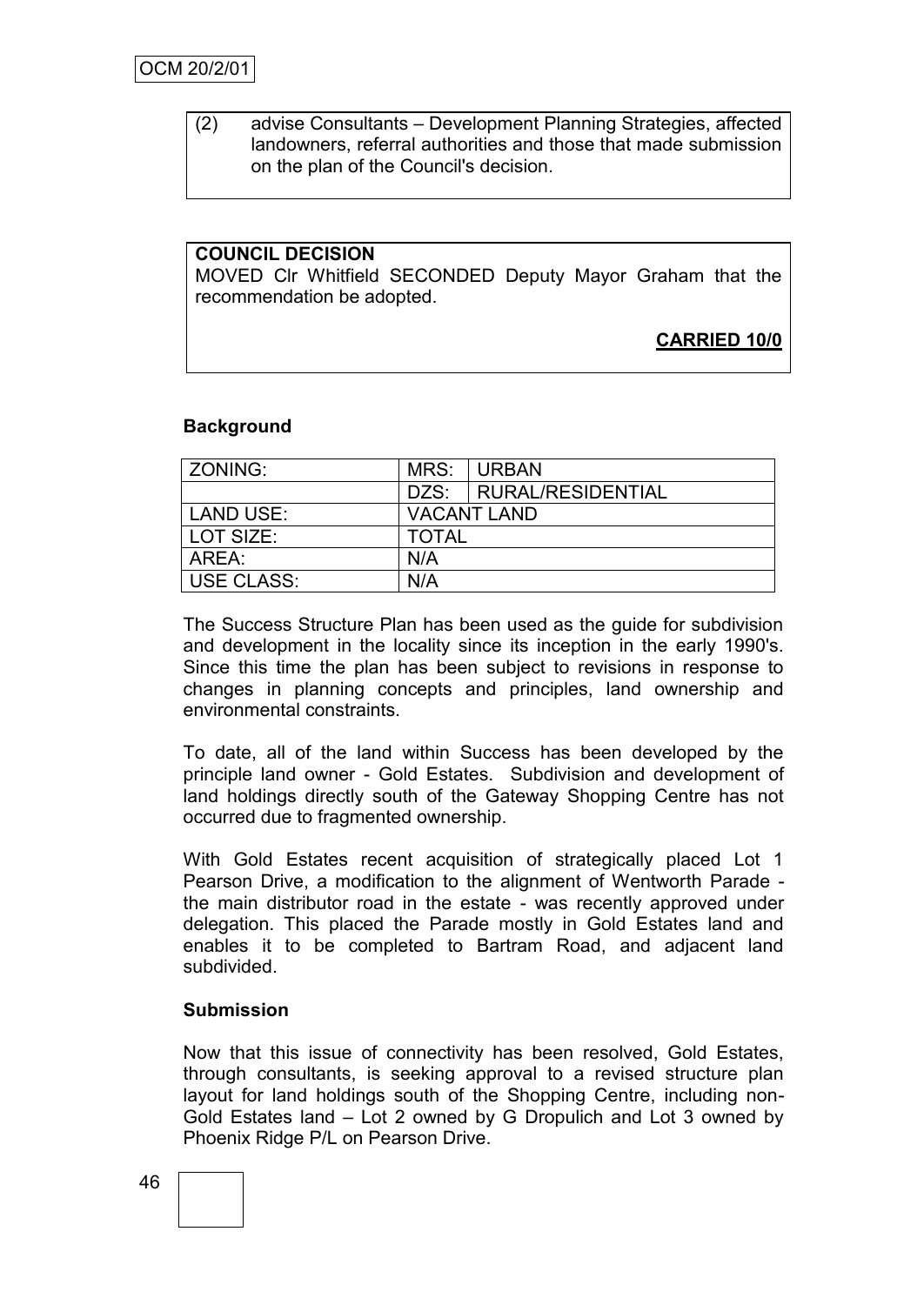The modified plan indicates access road and lot layout, pedestrian movement, public open space and provides for a main street style development south of Gateway Shopping Centre*. (See Agenda Attachment for Revised Success Structure Plan).*

## **Report**

Most of the affected landholdings are proposed to be rezoned from Rural to Residential (medium to high densities) under TPS No. 3, which is anticipated to be finalised in July - August 2001.

## **CONSULTATION**

Consultants on behalf of Gateway Shopping Centre object to the main street proposal on the following grounds:

- Gateway is sufficient to service the community's commercial needs;
- Pt Lot 223 is designated for residential use;
- a main street interface is contrary to Gateway's plans for parking in the location and;
- the main street is located on Gateway land.

Gateway is designated as a Regional Centre under the Western Australian Planning Commission's Metropolitan Centres Policy and has yet to reach its full development potential of 50,000m2 of lettable floor space under the Policy. It is considered inappropriate to support the creation of additional commercial land where surplus land and floorspace capacity remains.

The location of the main street is inappropriate as the proposed street terminates at the Kwinana Freeway and does not meet any of the design criteria indicated in the Commission's Liveable Neighbourhood"s manual. The use of an interface road on Pt Lot 223 that can be created through the subdivision process on the common boundary to Gateway, is considered appropriate.

The public open space allocation on Pt Lot 223 does not take full advantage of remnant vegetation on the site, which is located on the southern portion of the lot. Council Policy PD 8 indicates the retention bushland areas through the structure planning and subdivision process.

Lots shown fronting onto public open space on Pt Lot 223 and Lot 1 and serviced by rear lane ways, are considered unacceptable as there is insufficient space to accommodate visitor or on street parking.

The landowner of Lot 3 Pearson Drive objects to the proposal on the following grounds:

• Does not support the location of public open space,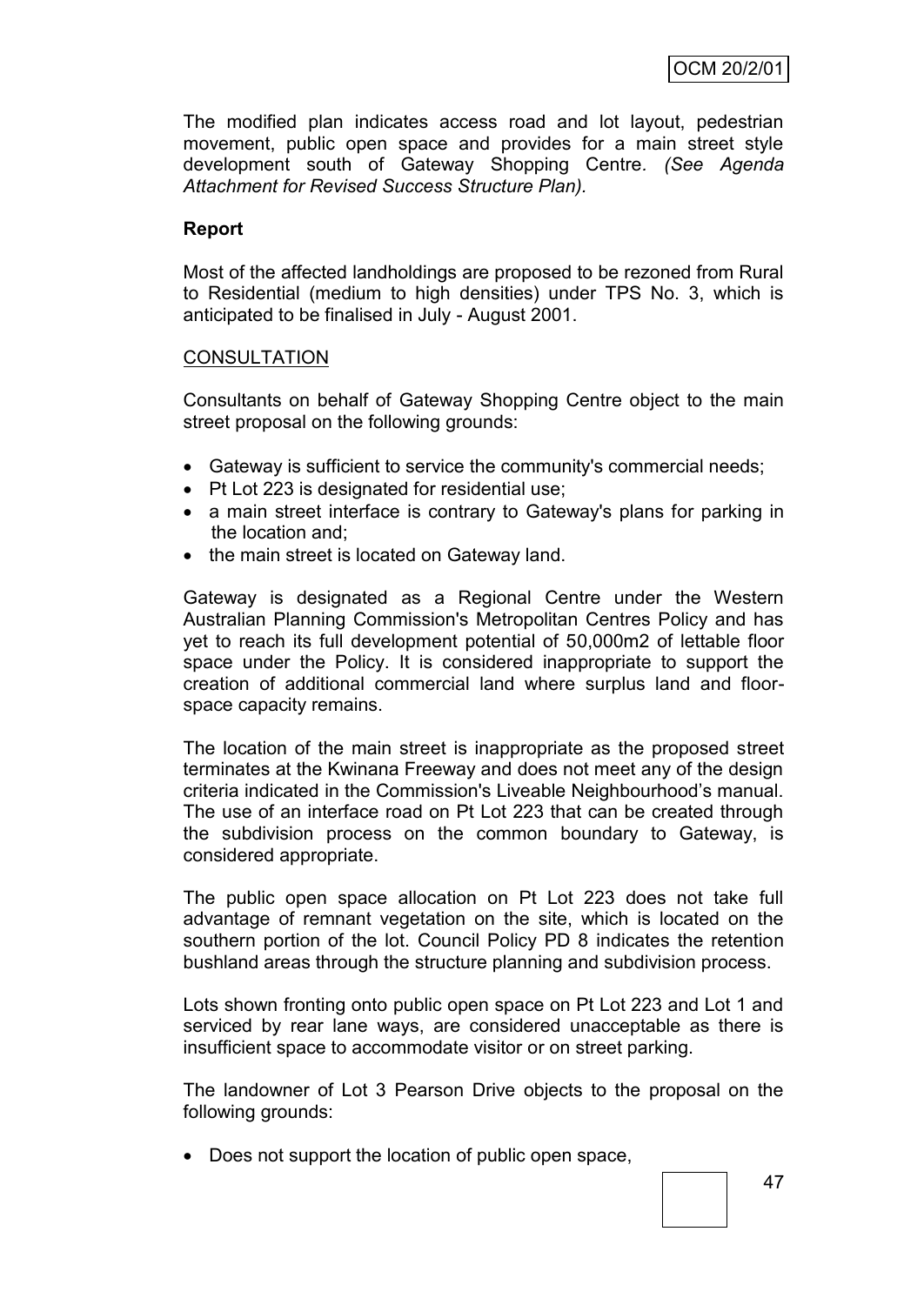• Does not support road access arrangements, which may limit Lot 3 from being subdivided independently.

Site analysis indicates good vegetation cover at the proposed public open space area on both Lots 2 and 3 Pearson Drive. The allocation of public open space on these lots side by side allows for an area with greater useability, recreation potential and retention of bushland.

Consultants for Gold Estates, have developed an alternative road layout indicating potential for independent subdivision of Lot 3. The 'Version 2' plan retains the key elements of side by side public open-space for Lots 2 and 3 and the link road from Sciano Avenue to Wentworth Parade. The connection from Lot 3 to Pt Lot 19 however has been deleted. The Version 2 plan has been referred to the affected land-owners. (*See Agenda Attachments Version 2).*

Lot 2 is owned by an overseas interest - Phoenix Ridge P/L - which has not responded to this or previous referrals of structure plan matters. Any structure plan design should take into consideration the likelihood that Lot 2 may not be subdivided in the short to medium term. It is considered appropriate that the structure plan take into consideration this constraint and allow for the integrated and connective subdivision of Pt Lot 4, Lot 3 and portion of Lot 19.

Servicing authorities raise no objections to the revised structure plan and have advised of servicing requirements which may be dealt with at the subdivision and development stage.

Although there are some deficiencies with the revised Success Structure Plan, they are not so severe as to warrant the rejection of the proposal. It is considered appropriate that Council adopt the plan subject to a set of redesign principles based on the issues discussed above.

## **Strategic Plan/Policy Implications**

The Corporate Strategic Plan Key Result Areas which apply to this item are:-

- 1. Managing Your City
	- *"To conduct Council business in open public forums and to manage Council affairs by employing publicly accountable practices."*
- 2. Planning Your City
	- *"To ensure that the planning of the City is based on an approach which has the potential to achieve high levels of convenience for its citizens."*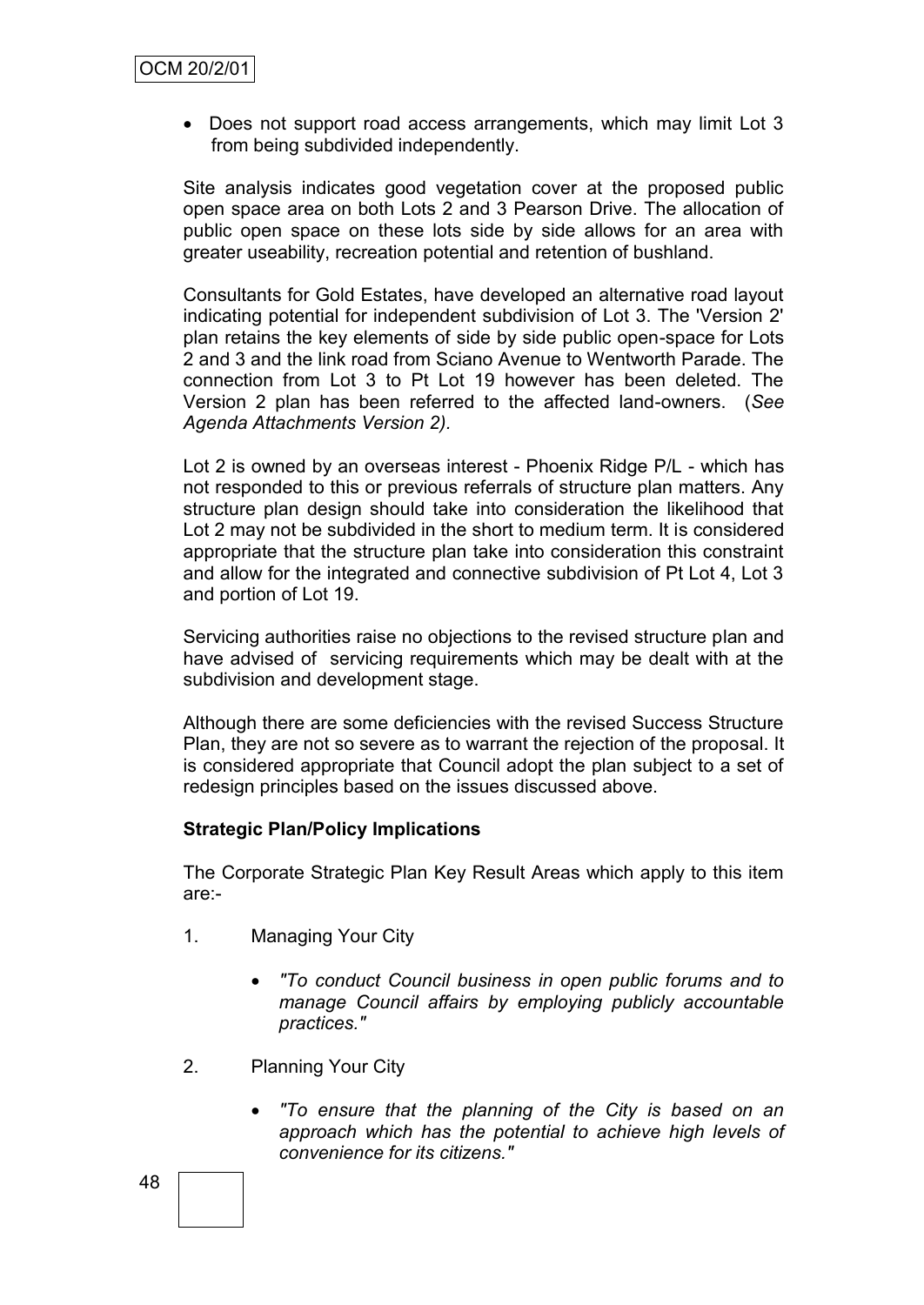- *"To ensure that the development will enhance the levels of amenity currently enjoyed by the community."*
- 3. Conserving and Improving Your Environment
	- *"To conserve the quality, extent and uniqueness of the natural environment that exists within the district."*

The Planning Policies which apply to this item are:-

PD8\* Bushland Conservation Policy

#### **Budget/Financial Implications**

N/A

**Implications of Section 3.18(3) Local Government Act, 1995**

Nil.

**994. (AG Item 14.12) (OCM1\_2\_2001) - PROPOSED STRUCTURE PLAN AND SUBDIVISION - LOT 202 RUSSELL ROAD, BANJUP - OWNER: JAMBOREE PTY LTD (UNDER CONTRACT OF SALE TO AUSTRALAND HOLDINGS LTD) - APPLICANT: TAYLOR BURRELL TOWN PLANNING AND DESIGN (9638; 115679) (SOS) (MAP 20 & 21) (ATTACH)**

# **RECOMMENDATION**

That Council resolve to:

- (1) adopt the proposed Frankland Structure Plan for portion of Lot 202 Russell Road, Banjup subject to the following:
	- 1. A road reserve being shown between the R40 group housing site and the public open space/drainage area to in a position to be agreed with Council. The road is to be located outside of the 30 metre dampland buffer and will result in the reduction in the area of the R40 development site.
	- 2. No subdivision of land for residential purposes will be supported within 500 metres of the westernmost dog kennel or dog exercise area on Lot 11 Barfield Road until the use ceases or works are undertaken to reduce noise levels to acceptable limits.
	- 3. Public open space credits for the dampland area and surrounding margins to be determined as appropriate on the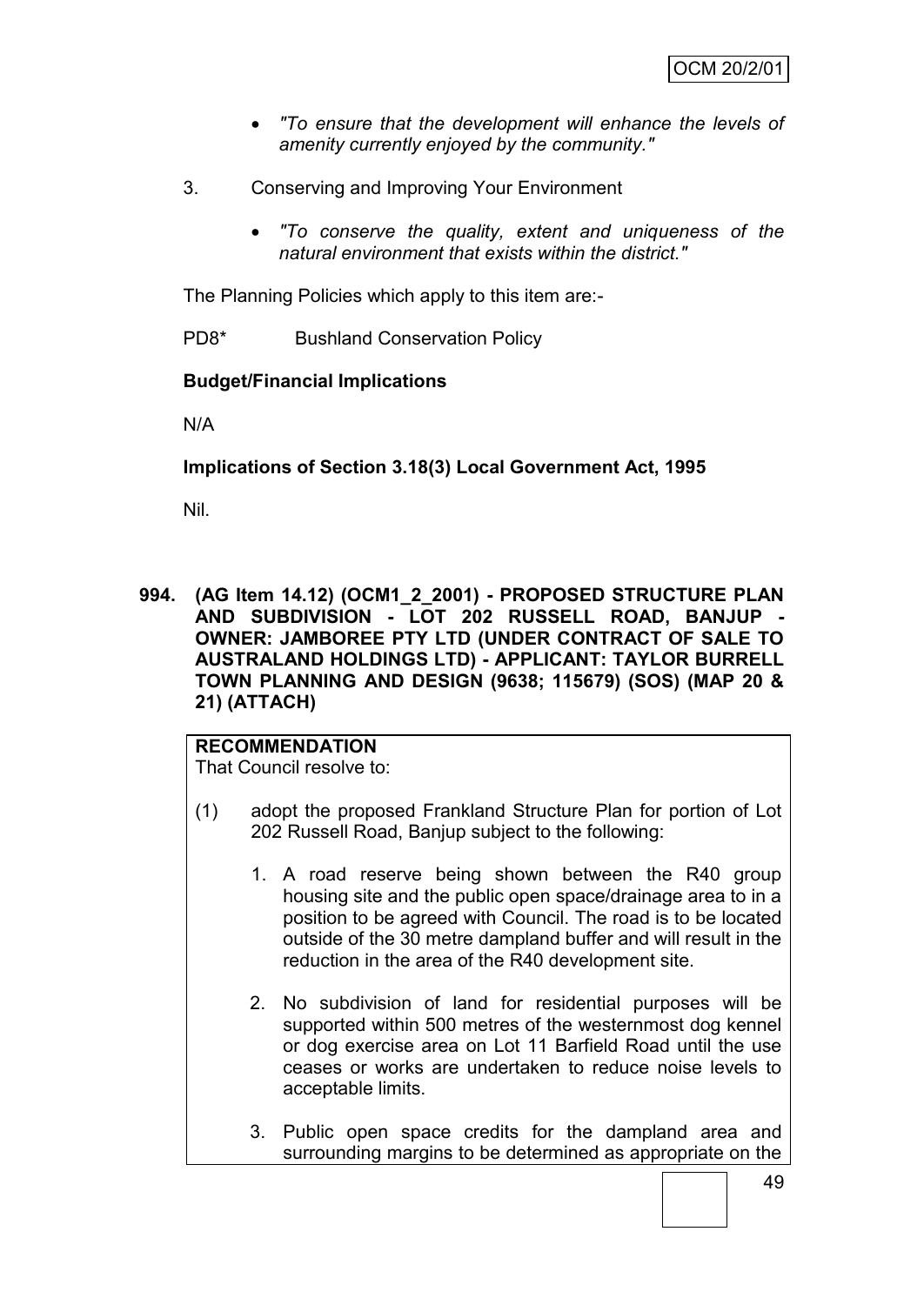basis of the proposal detailed by the applicant.

- 4. All residential lots being nominated as Residential R20, with the exception of that shown for R40 group housing;
- (2) advise the applicant of the following:
	- 1. Given advice from the Water and Rivers Commission that groundwater in the area has reached sustainable allocation limits, development concepts for public open space areas will require further refinement and consideration as will the proposed distribution of public open space in the balance area of Lot 202 Russell Road.
	- 2. With respect to Point (1) 3. above, satisfactory arrangements will need to be made to ensure any shortfall in public open space provision resulting from the calculations referred to above will be provided elsewhere on Lot 202 Russell Road;
	- 3. The Structure Plan and proposed Subdivision 115679 indicates a reconfigured intersection of Russell and Barfield Roads. A new road access is proposed across Lot 24 Russell Road, which is owned in fee simple by the City of Cockburn. The consent of the City as a signatory of the subdivision proposal has not been obtained. The Western Australian Planning Commission will be advised of this fact and it is suggested you liaise with the City"s Land Officer to address this matter.
	- 4. Road reserves may require minor refinement as part of the detailed review of road and engineering design plans.
- (3) advise the Western Australian Planning Commission that Subdivision 115679 is:
	- 1. supported subject to it being modified to comply with the Structure Plan and such conditions as deemed relevant by the Delegated Officer under PD-DA 8.
	- 2. partly owned by the City of Cockburn in fee simple and at this stage is not a signatory to the application.
	- 3. not for the purposes of assessment, a proposal which complies with the requirements of Liveable Neighbourhoods and therefore is deemed to be a traditional subdivision proposal.
- (4) adopt the Schedule of Submissions as contained in the Agenda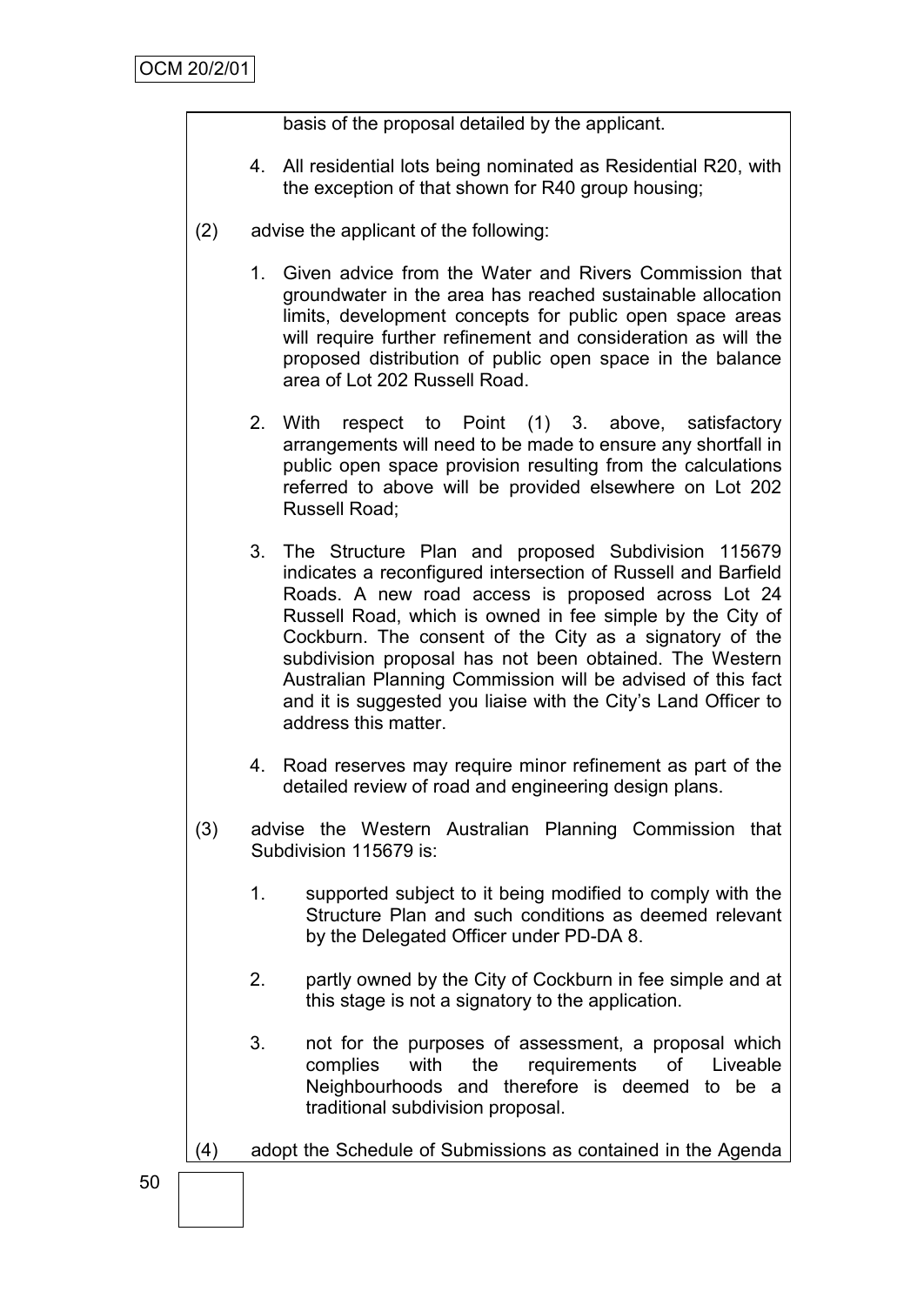Attachments; and

(5) advise those persons who made a submission of Council"s decision.

## **COUNCIL DECISION**

MOVED Clr Humphreys SECONDED Clr Rennie that the recommendation be adopted.

## **MOTION LOST 9/1**

MOVED Deputy Mayor Graham SECONDED Clr Reeve-Fowkes that Council:

- (1) adopt the proposed Frankland Structure Plan for portion of Lot 202 Russell Road, Banjup subject to the following:
	- 1. A road reserve being shown between the R40 group housing site and the public open space/drainage area to in a position to be agreed with Council. The road is to be located outside of the 30 metre dampland buffer and will result in the reduction in the area of the R40 development site, or alternatively, the applicant to prepare a set of design guidelines for the R40 site to address the interface with the open space, fencing, orientation of dwellings, access and setbacks to the Council's satisfaction.
	- 2. No subdivision of land for residential purposes will be supported within 500 metres of the westernmost dog kennel or dog exercise area on Lot 11 Barfield Road until the use ceases or works are undertaken to reduce noise levels to acceptable limits.
	- 3. Public open space credits for the dampland area and surrounding margins to be determined as appropriate on the basis of the proposal detailed by the applicant.
	- 4. All residential lots being nominated as Residential R20, with the exception of that shown for R40 group housing;
- (2) advise the applicant of the following:
	- 1. Given advice from the Water and Rivers Commission that groundwater in the area has reached sustainable allocation limits, development concepts for public open space areas will require further refinement and consideration as will the proposed distribution of public open space in the balance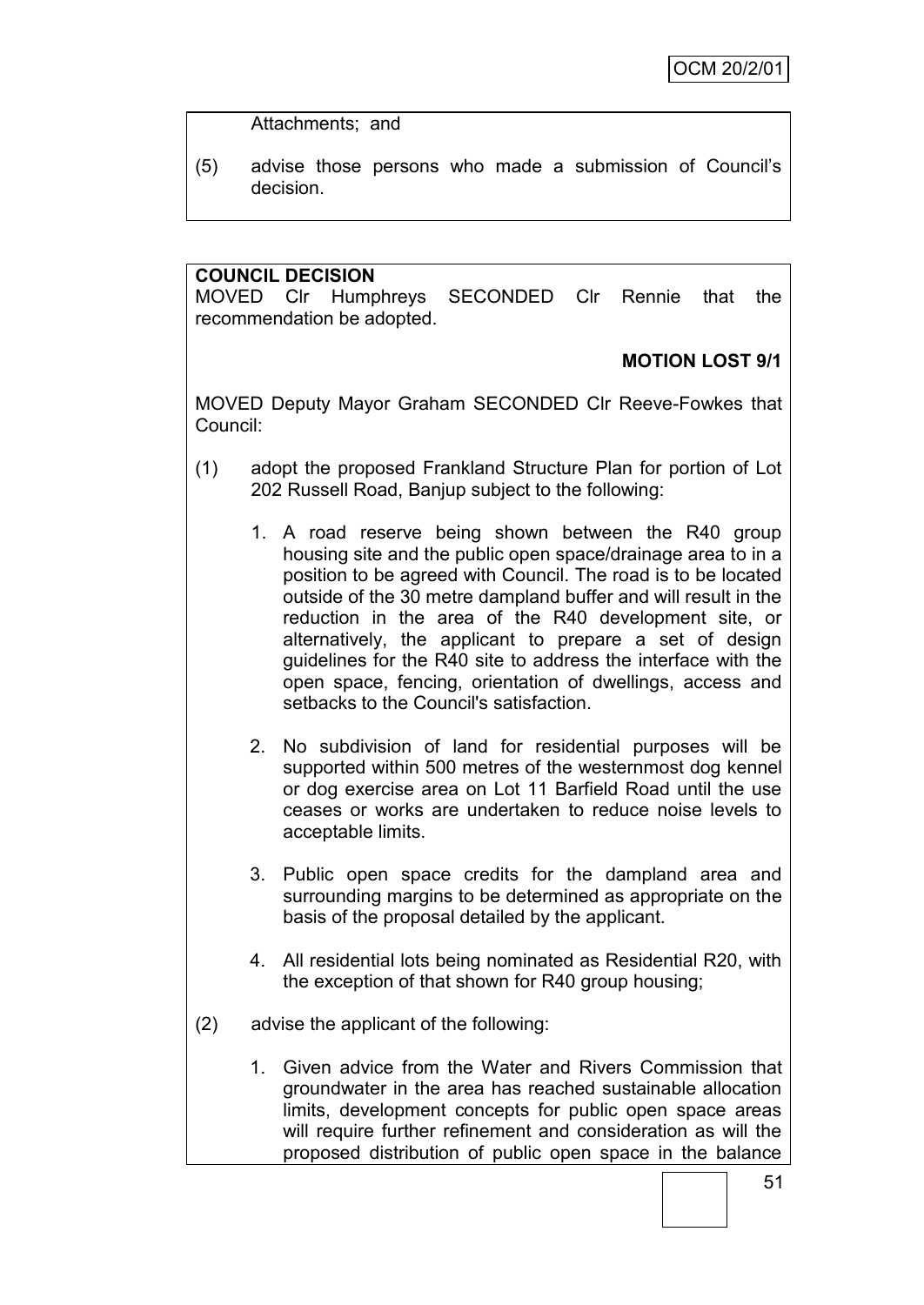#### area of Lot 202 Russell Road.

- 2. With respect to Point (1) 3. above, satisfactory arrangements will need to be made to ensure any shortfall in public open space provision resulting from the calculations referred to above will be provided elsewhere on Lot 202 Russell Road;
- 3. The Structure Plan and proposed Subdivision 115679 indicates a reconfigured intersection of Russell and Barfield Roads. A new road access is proposed across Lot 24 Russell Road, which is owned in fee simple by the City of Cockburn. The consent of the City as a signatory of the subdivision proposal has not been obtained. The Western Australian Planning Commission will be advised of this fact and it is suggested you liaise with the City"s Land Officer to address this matter.
- 4. Road reserves may require minor refinement as part of the detailed review of road and engineering design plans.
- (3) advise the Western Australian Planning Commission that Subdivision 115679 is:
	- 1. supported subject to it being modified to comply with the Structure Plan and such conditions as deemed relevant by the Delegated Officer under PD-DA 8.
	- 2. partly owned by the City of Cockburn in fee simple and at this stage is not a signatory to the application.
	- 3. not for the purposes of assessment, a proposal which complies with the requirements of Liveable Neighbourhoods and therefore is deemed to be a traditional subdivision proposal.
- (4) adopt the Schedule of Submissions as contained in the Agenda Attachments; and
- (5) advise those persons who made a submission of Council"s decision.

# **CARRIED 10/0**

## **Explanation**

The modification to the recommendation was in response to a request by the applicant to provide for an alternative to dealing with the interface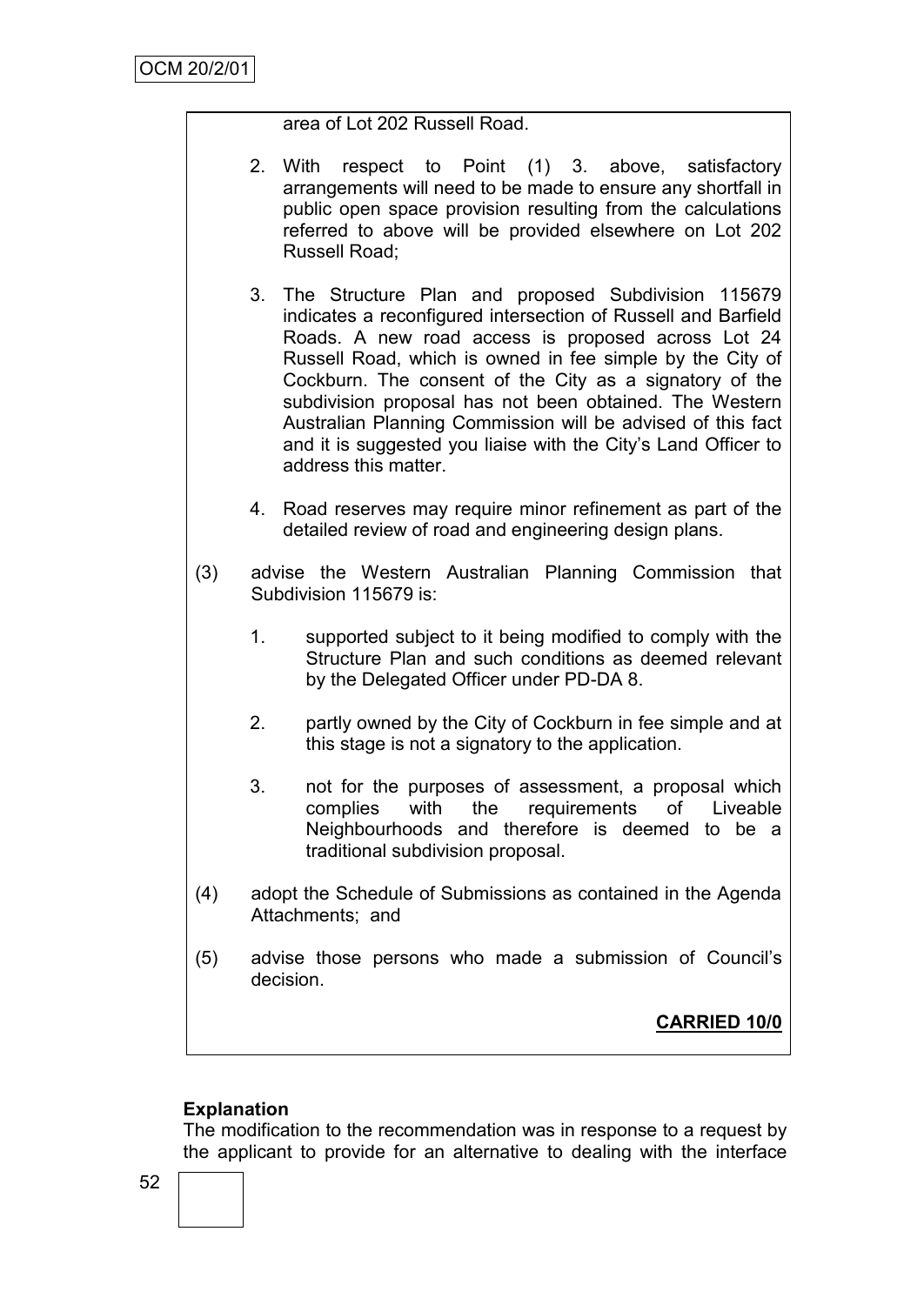between the R40 site and the open space. Based on the advice of Council's Planning Service, this alternative is deemed to be acceptable.

## **Background**

This report has been prepared in respect of proposed structure plan and subdivision application for portion of Lot 202 Russell Road, Banjup. See Agenda Attachments for proposal location details.

The subject land falls within the Southern Suburbs District Structure Plan (SSDSP) area. The SSDSP was adopted by Council in October 1999 and endorsed by the Western Australian Planning Commission in November 1999. The Plan provides the broad framework for the planning of future urban development along the Kwinana Freeway corridor extending southwards from the established communities at Success and Atwell.

The Commission"s endorsement of the SSDSP triggered an amendment to the Metropolitan Region Scheme, which now sees the Plan area zoned Urban. It also led to progression of three amendments to District Zoning Scheme No.2 (Amendments 206, 207 and 211), which have rezoned the three precincts (Development Areas) that make up the SSDSP area to the "Development" zone. Each of the amendments has also defined the particular structure planning requirements applicable to each Development Area in addition to the obligations of developers in terms of cost contributions towards specified items of development infrastructure.

Since the gazettal of Amendment 207 earlier this month, the land lies within the Gaebler Road Development Area (DA 9) and Developer Contribution Area (DCA 3). The subject proposal is the first local structure plan and subdivision application lodged for Council's consideration in the Gaebler Road Development Area.

## **Submission**

An application for the subdivision of portion of Lot 202 Russell Road was recently referred to the City of Cockburn for comment by the Western Australian Planning Commission (Reference Number 115679). Whilst the SSDSP provides the broad planning framework for the Southern Suburbs area, it is still necessary for a local structure plan to be prepared to provide the basis for detailed planning. Accordingly, City officers advised the applicant that the City would not recommend support for the subdivision proposal until such time as a local structure plan had been prepared in accordance with the requirements of the new structure planning provisions recently incorporated into District Zoning Scheme No.2.

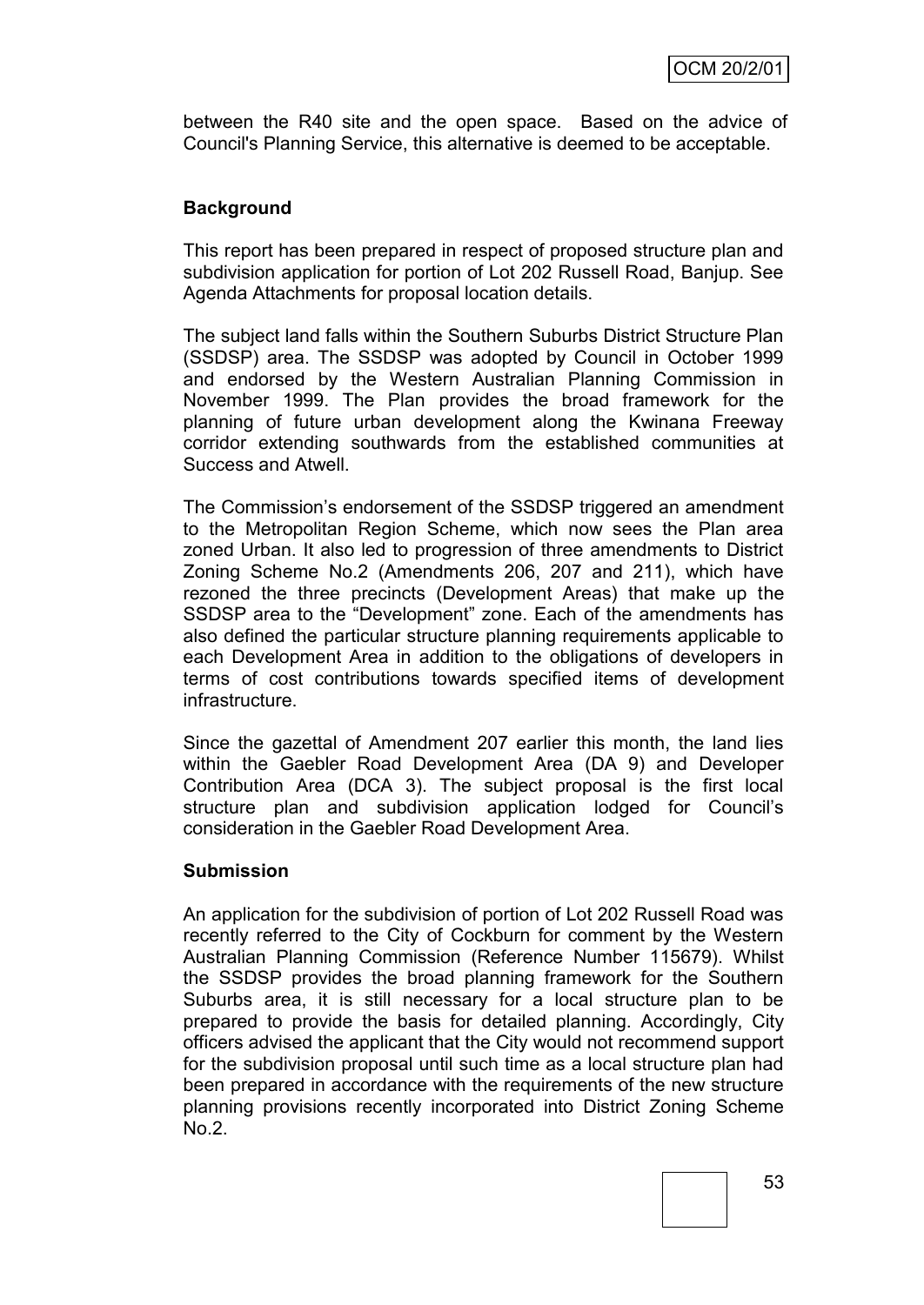The applicant responded by submitting the Frankland Local Structure Plan (LSP) for Council's consideration. The Frankland LSP shows an expanded context to that indicated in the subdivision proposal, effectively proposing the subdivision and development of land between Barfield Road, Russell Road and a proposed north-south local neighbourhood distributor road that is to run through the centre of Lot 202.

Lot 202 is 49.7 hectares in area. The proposed Frankland LSP indicates the development of a 25 hectare land parcel located on the eastern portion of the property. The first stage of subdivision is for approximately 16 hectares of this area. Much of the development is proposed for single lot residential purposes, though provision has been made for the development of a 5300m2 grouped housing site. Three separate public open space reserves are proposed, including a three hectare site in the north-east corner of Lot 202 that is to retain a Resource Enhancement category dampland and surrounding buffer area. The two other public open space reserves are proposed as more formal recreation areas. A substantial area is set aside for the development of a mixed business/commercial centre adjacent to the intersection of Russell Road and the planned north-south neighbourhood connector. Further details of the Frankland LSP proposal are included in the Agenda Attachments.

The Structure Plan proposal was advertised for public comment for a period of 21 days, concluding on 7 February 2001. Owners of property near the subject land were provided with a copy of the proposal and invited to comment. The two local newspapers circulating in the locality carried advertisements with details of the proposal. Various government agencies and servicing authorities were invited to comment. A total of seven submissions have been received. A schedule of submissions containing submission summaries and the recommended responses is included in the Agenda Attachments.

## **Report**

The key considerations of the proposal are as follows:

## *Bushland Protection*

Lot 202 Russell Road contains good quality native vegetation varying from upland banksia woodland to low-lying dampland habitat. There is some disturbance and degradation of the centre of the property, which appears to have been used for horse training and horticultural pursuits. The site has bushland best described as having local significance.

Discussions with the Bush Forever Office at the Ministry for Planning indicate that Lot 202 has not been identified in the recently released Bush Forever document as a Bush Forever site, though it is on a list of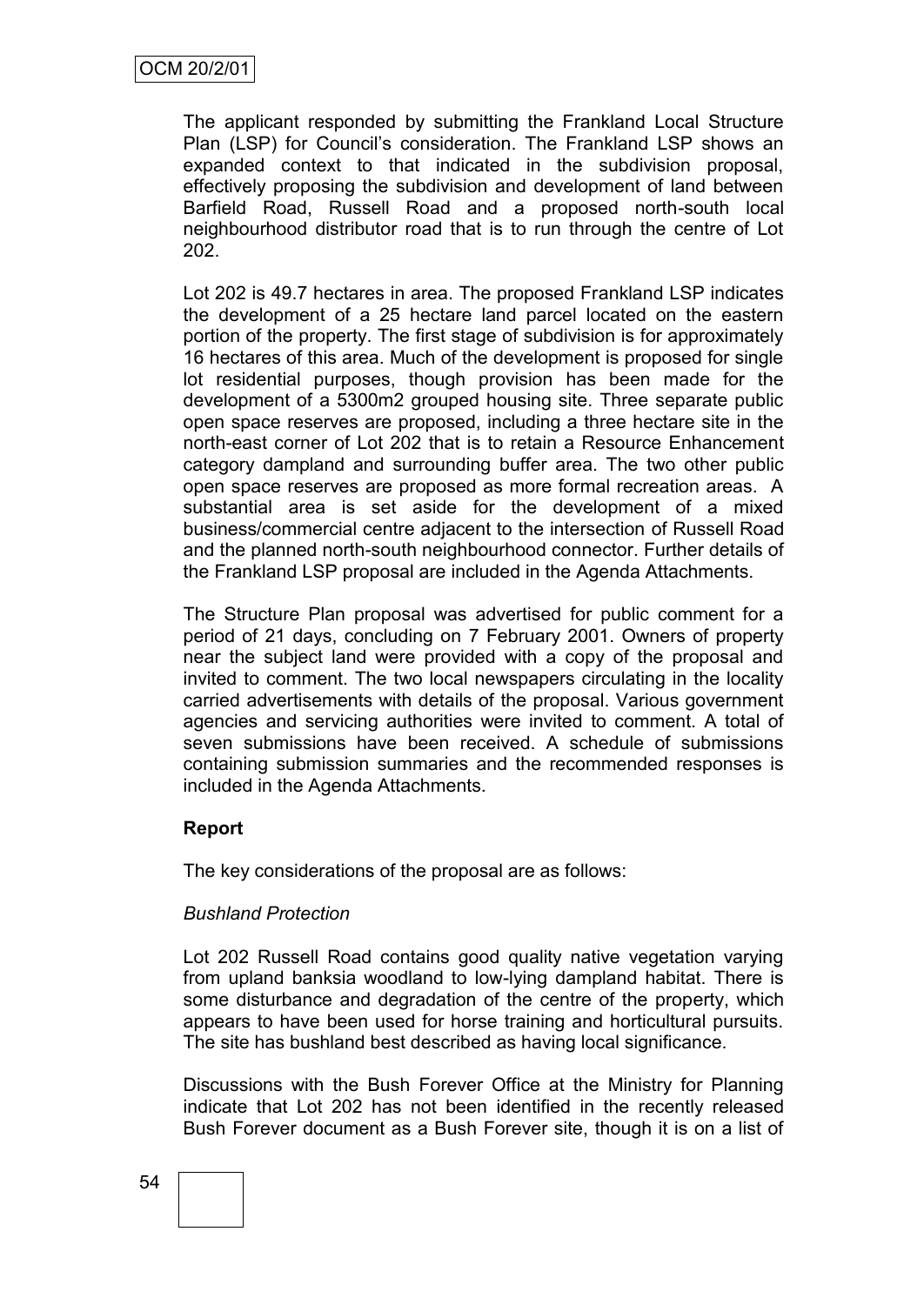additional sites that require further consideration as to their bushland values.

Council"s previous consideration of the bushland values of Lot 202, through the preparation of the SSDSP, resulted in the determination that much of the site could be developed for urban purposes with the most environmentally significant areas being protected within future public open space reserves.

The setting aside of land for public open space purposes in the proposed Frankland LSP is generally consistent with the proposed open space distribution in the SSDSP. An additional area of public open space is shown on the Frankland LSP and is supported as it is an area containing good quality bushland, which can be incorporated within the context of a parkland setting.

#### *Public Open Space & Drainage reserve – Resource Enhancement dampland*

The north-eastern corner of Lot 202 contains a vegetated dampland in reasonable to good condition. There is a degraded area on the dampland"s western fringe, which is proposed for drainage purposes. The dampland, along with a dryland buffer of at least 30 metres in width, is to be protected within a public open space reserve. The buffer is up to 50 metres wide in some places.

The dampland is classified as a Resource Enhancement category wetland by the Water and Rivers Commission. Resource Enhancement wetlands are defined as those which have been partially modified but still support substantial functions and attributes. A buffer distance of 50 metres is generally a requirement of the Water and Rivers Commission and the Department of Environmental Protection, however in this case the Commission supports the proposed buffer due to the proponent"s commitment to upgrade and enhance the dampland with the planting of native vegetation.

The R40 grouped housing site is proposed directly adjacent to the dampland area. Council should require a better separation between the R40 development and the dampland area than that proposed. In this case it is considered appropriate to require a road as a hard edge to the dampland/POS area.

Another important consideration regarding the dampland area is how much land area, if any at all, will be credited towards the proponent"s public open space liability. The applicant is seeking 100% credit for all of the dampland and its surrounding buffer, however this should not be supported.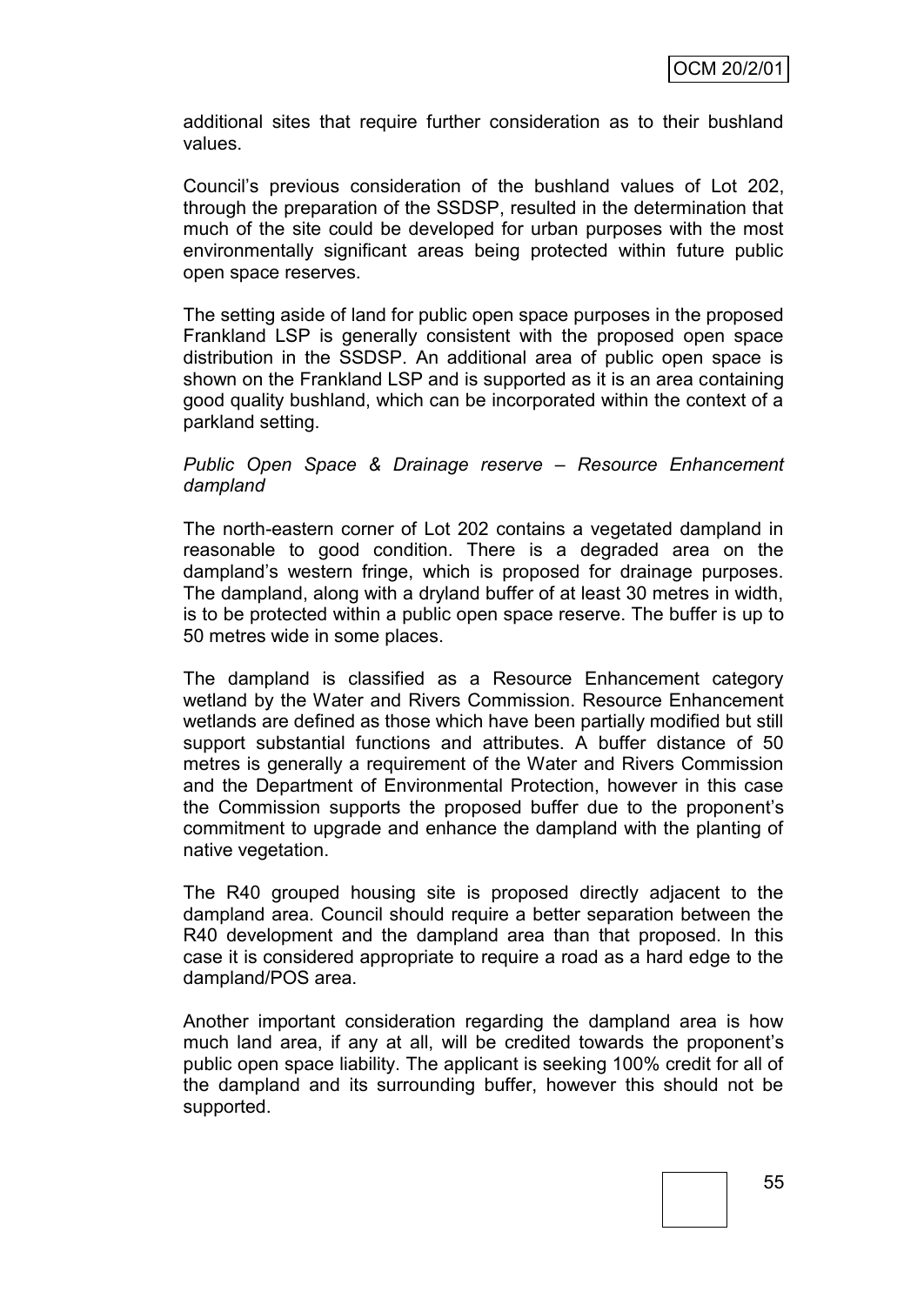Liveable Neighbourhoods provides for a 50% credit to be granted for all natural wetland areas retained, provided that these areas do not total more than 20% of the total public open space provision. This could be used as a guide to calculate public open space provision. There is considered to be adequate public open space provided for within the first stage of subdivision, though this is subject to further detailed calculations based on the final land use pattern and public open space/drainage designs. Any shortfall that results from the detailed calculations can be made up elsewhere as part of the future stages of development of the subject land.

## *Size of Buffer to "Try Me Boarding Kennels" on Lot 11 Barfield Road*

Amendment 207 to District Zoning Scheme No.2 introduced the requirement for a generic buffer distance to be in place between the dog kennels on Lot 11 Barfield Road and any noise sensitive development (such as residential). Lot 11 sits adjacent to the south-eastern corner of Lot 202. The generic buffer distance for dog kennels is 1000 metres, but can be reduced upon scientific determination of the specific nature of noise generated and prevailing site conditions. This requirement will apply as long as the kennel is operational.

Amendment 207 requires that the Department of Environmental Protection determine whether it is appropriate to reduce the generic buffer distance. However, the Department considers that Council should in this instance determine what the appropriate buffer distance should be. The Department has provided advice that it has now prepared guidelines for the consideration of the issue of noise caused by existing kennels on proposed residential development. The guidelines recommend a minimum buffer distance of 500 metres, however in this case the Department, based on consideration of the site and specific acoustic information provided, recommend that a minimum of 200 metres.

Acoustic information submitted on behalf of the applicant suggests that based on low dog numbers, noise data collected and site characteristics a buffer distance of 200 metres would be appropriate.

In reviewing the advice of the Department of Environmental Protection and the information submitted by the applicant, it is recommended that Council not accept the advice provided and require a buffer distance of 500 metres between the proposed residential development and the nearest dog kennel building/activity area unless on-site works are undertaken to reduce noise levels or the use ceases. Council should note that the imposition of a 500 metre buffer distance would affect most of the land covered by the stage 1 subdivision application for Lot 202 and about 70% of the Frankland LSP area.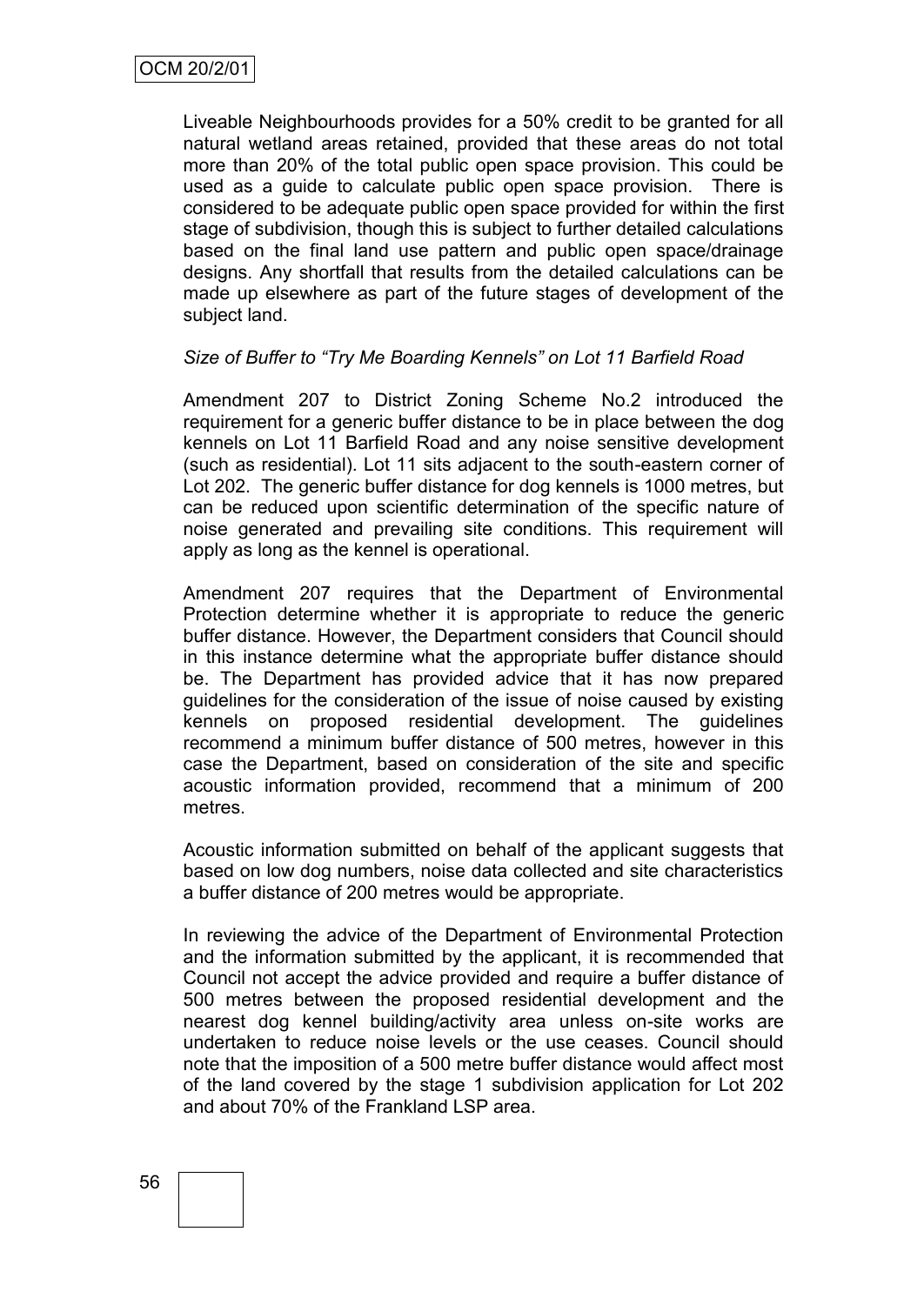Requiring such a buffer is certain to attract dispute from the proponent. Whilst a 500 buffer is recommended, if Council resolves to accept the Department of Environmental Protection"s recommendation of a 200 metre buffer then it should at least require that memorials be placed on all lots between 200 and 500 metres from the kennels advising of the potential for noise disturbance to be experienced at these properties.

Council should note that the owner of Lot 11 Barfield Road has not made a submission on the Frankland LSP.

#### *Groundwater availability*

In addition to advice on the protection of the dampland area, the Water and Rivers Commission has advised that the subject land lies within the Success sub-area of the Jandakot groundwater catchment. The Commission is unlikely to support any licence application for the use of groundwater for domestic bores or irrigation of public open space areas (and presumably street landscaping) due to groundwater supplies in the catchment having already reached sustainable allocation limits.

This has implications on ability of the developer and ultimately Council to irrigate public open space areas. Whilst additional discussion is required on this matter with the Water and Rivers Commission, it is likely that the parkland areas created will need to be dry landscapes reliant on natural seasonal conditions. In this respect it is appropriate that parkland areas retain the native vegetation and act as conservation reserves. It may be possible to have some grassed area irrigated from mains water, but this would have to be limited to a small area to be cost effective.

The ability of drainage areas intended as permanent water features to be "topped up" may also be implicated by the lack of availability of groundwater.

#### *Bus Routes*

The Department of Transport has provided advice on the Frankland LSP in terms of its suitability to accommodate bus services. It advises that due to the width of the urban development corridor between Thomsons Lake/Harry Waring Reserve and Kwinana Freeway, one north-south route will not adequately service the area. However the corridor is too narrow to accommodate two north-south routes without considerable overlap of the route catchments. The Department is not opposed to the proposal per se, but recommends significant changes to the district road network further south outside the land subject to the Frankland LSP to accommodate two bus routes.

The Department's advice conflicts with previous advice that only one north-south bus route would be required in the SSDSP area.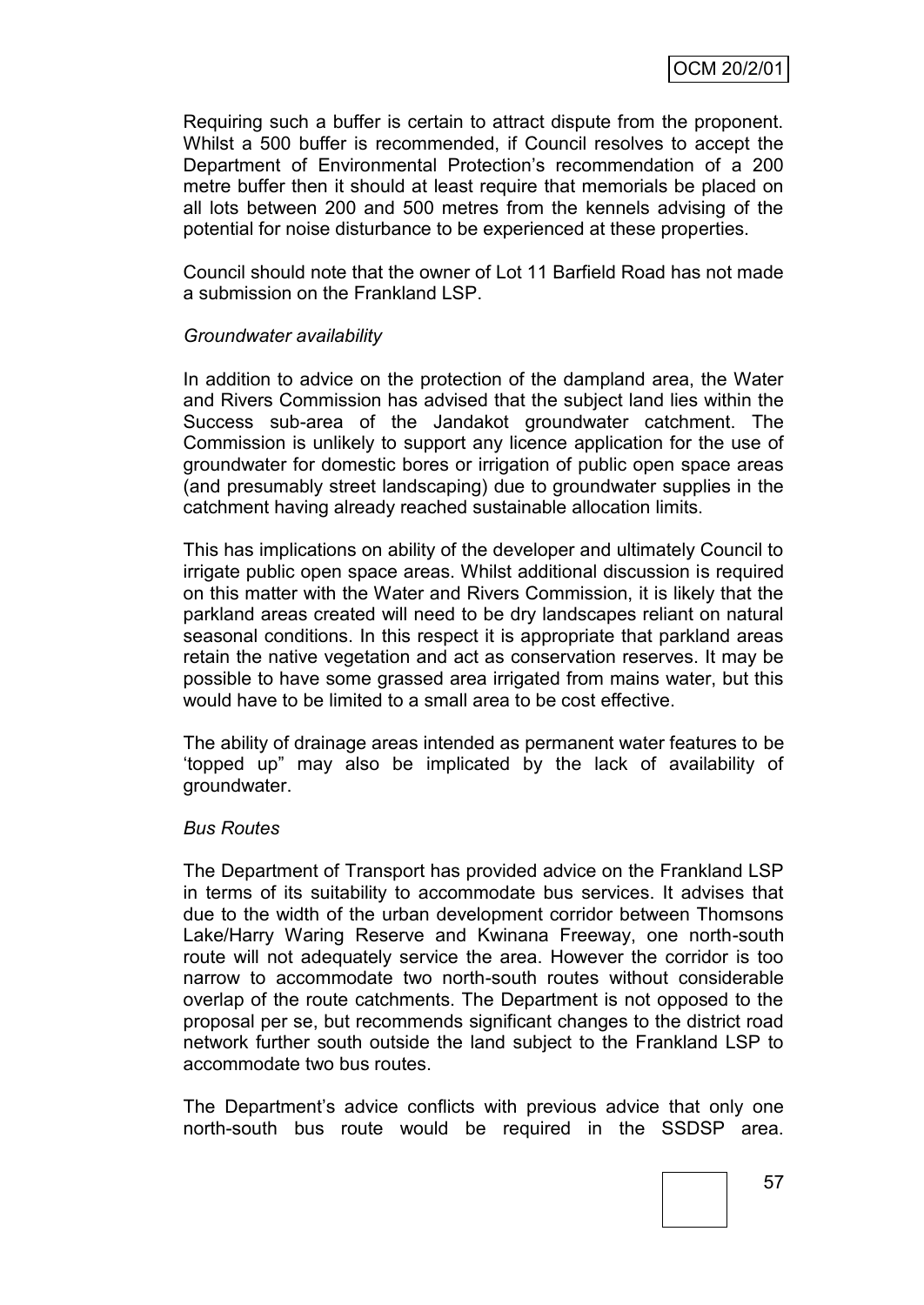Furthermore, the road network changes suggested by the applicant are not appropriate in terms of road and intersection design.

#### *Road access across Lot 24 Russell Road*

The proposal indicates the reconfiguration of the intersection of Russell Road and Barfield Road to provide access to the development proposed on Lot 202. To enable this reconfiguration, road access is proposed across Lot 24 Russell Road. Lot 24 is a 1757m2 lot owned in fee simple by the City of Cockburn.

As owner of Lot 24, the City, like any other landowner affected by the Metropolitan Region Scheme requirement for the widening/realignment of Russell Road would receive payment for land acquisition through the Development Contribution Plan proposed for this area.

It should be noted that the City is not a signatory to the subdivision application lodged for Lot 202.

The proponent will need to enter into an arrangement with the City to obtain part of this property to enable road access into the development, or propose an alternative access arrangement.

#### *Concluding Comments*

It is evident that there are several issues relevant to Lot 202 Russell Road that need to be addressed through the subdivision process such as the resolution of an appropriate buffer distance from the dog kennels on Barfield Road, groundwater availability and the detailed design of the dampland area and surrounds. However, the proposed Frankland LSP provides a reasonable basis upon which to progress the development of the subject land. It is recommended that Council adopt the proposed Frankland LSP subject to the conditions and advice notes detailed in the recommendation above.

Moreover, the structure planning undertaken by the proponent is not in accordance with the requirements set out in Liveable Neighbourhoods and therefore cannot be evaluated under this code. The WAPC should be advised accordingly.

The proponent has not attempted to deal with the requirements of Elements 1, 2, 4, 5 or 6. In addition the applicant is attempting to expedite a subdivision approval without first preparing and having adopted a Structure Plan for the local area. In this case, the Stage 1 portion of the subdivision can probably be accommodated with the planning done to date but before subsequent stages are considered the Plan for the whole of the land needs to be resolved. This approach is totally at odds with the *Liveable Neighbourhood* requirements.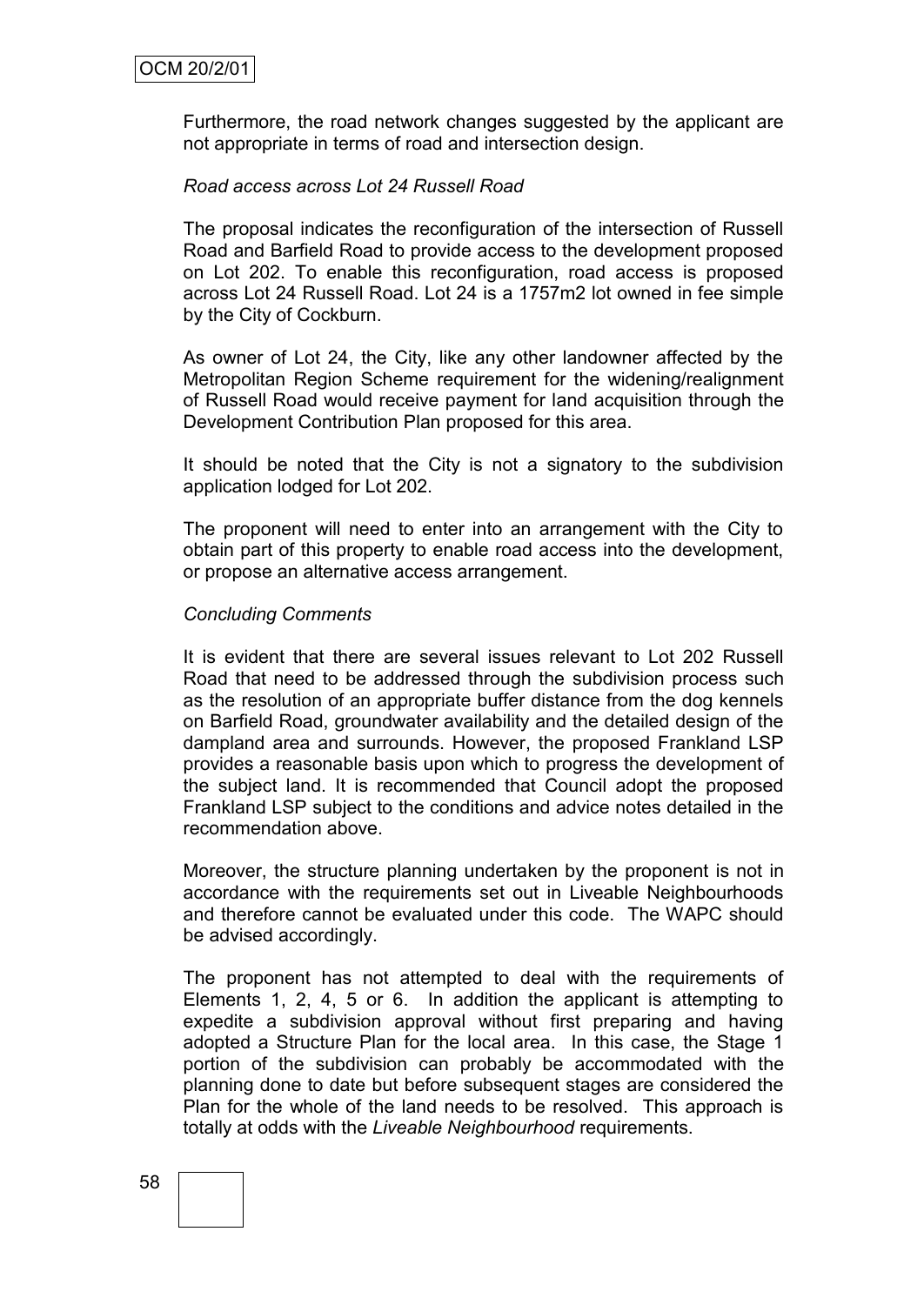# **Strategic Plan/Policy Implications**

The Corporate Strategic Plan Key Result Areas which apply to this item are:-

- 2. Planning Your City
	- *"To ensure that the planning of the City is based on an approach which has the potential to achieve high levels of convenience for its citizens."*
	- *"To ensure that the development will enhance the levels of amenity currently enjoyed by the community."*
	- *"To foster a sense of community within the district generally and neighbourhoods in particular."*
- 3. Conserving and Improving Your Environment
	- *"To conserve the quality, extent and uniqueness of the natural environment that exists within the district."*
	- *"To conserve the character and historic value of the human and built environment."*
	- *"To ensure that the development of the district is undertaken in such a way that the balance between the natural and human environment is maintained."*
- 5. Maintaining Your Community Facilities
	- *"To construct and maintain roads, which are the responsibility of the Council, in accordance with recognised standards, and are convenient and safe for use by vehicles, cyclists and pedestrians."*
	- *"To construct and maintain parks which are owned or vested in the Council, in accordance with recognised standards and are convenient and safe for public use."*

The Planning Policies which apply to this item are:-

- PD8\* Bushland Conservation Policy
- PD13\* Public Open Space
- PD16\* Standard Subdivision Conditions and Reasons for Refusal
- PD25\* Liveable Neighbourhoods Community Design Codes
- PD42 Native Fauna Protection Policy

## **Budget/Financial Implications**

Council will be responsible for the maintenance of all public open space areas two years after development.

## **Implications of Section 3.18(3) Local Government Act, 1995**

Nil.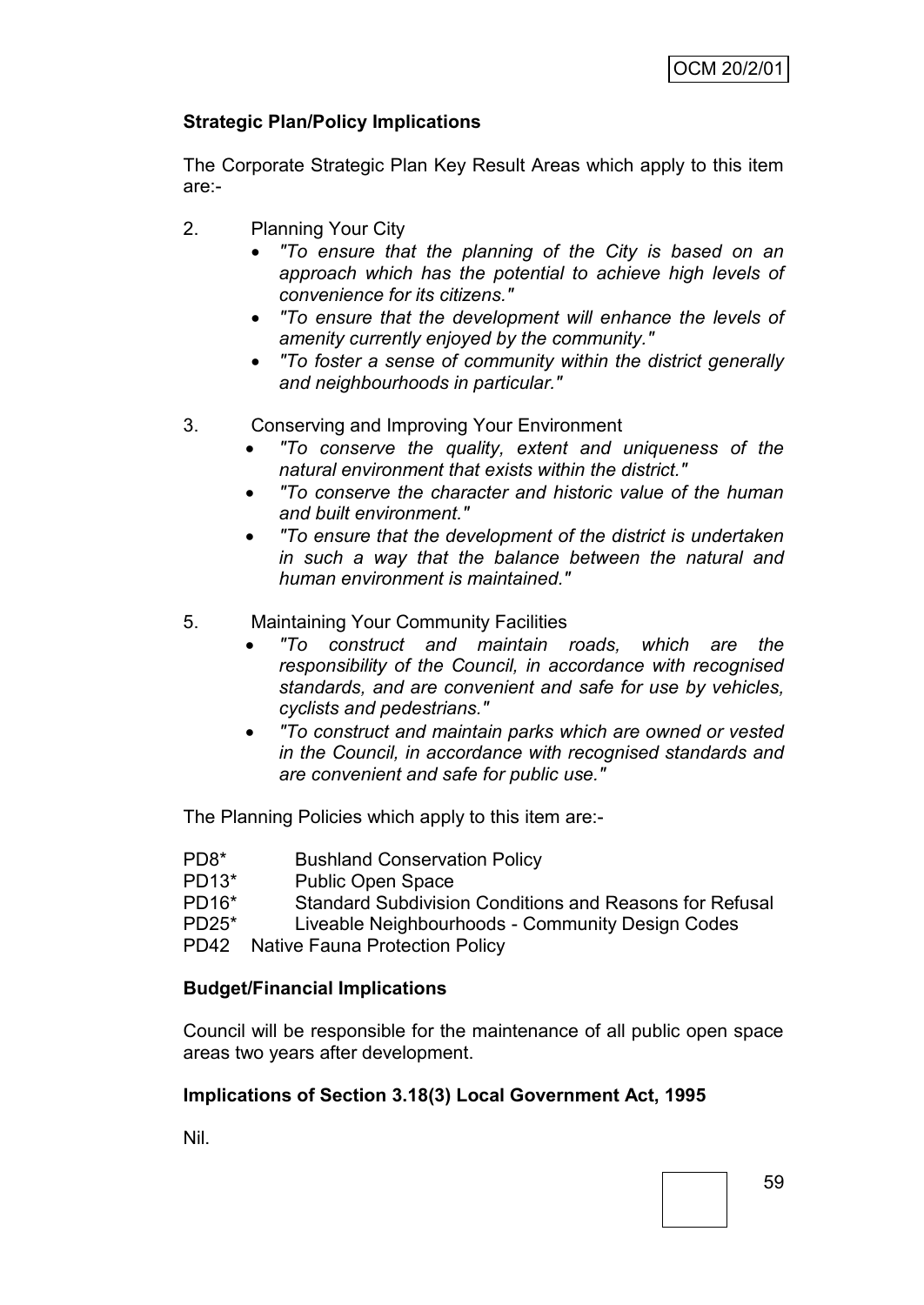## **995. (AG Item 15.1) (OCM1\_2\_2001) - LIST OF CREDITORS PAID (5605) (KL) (ATTACH)**

#### **RECOMMENDATION**

That Council receive the List of Creditors Paid for January 2001, as attached to the Agenda.

## **COUNCIL DECISION**

MOVED Clr Humphreys SECONDED Clr Edwards that the recommendation be adopted.

**CARRIED 10/0**

## **Background**

It is a requirement of the Local Government (Financial Management) Regulations 1996, that a List of Creditors be compiled each month and provided to Council.

## **Submission**

N/A

## **Report**

N/A

## **Strategic Plan/Policy Implications**

N/A

## **Budget/Financial Implications**

N/A

# **Implications of Section 3.18(3) Local Government Act, 1995**

Nil.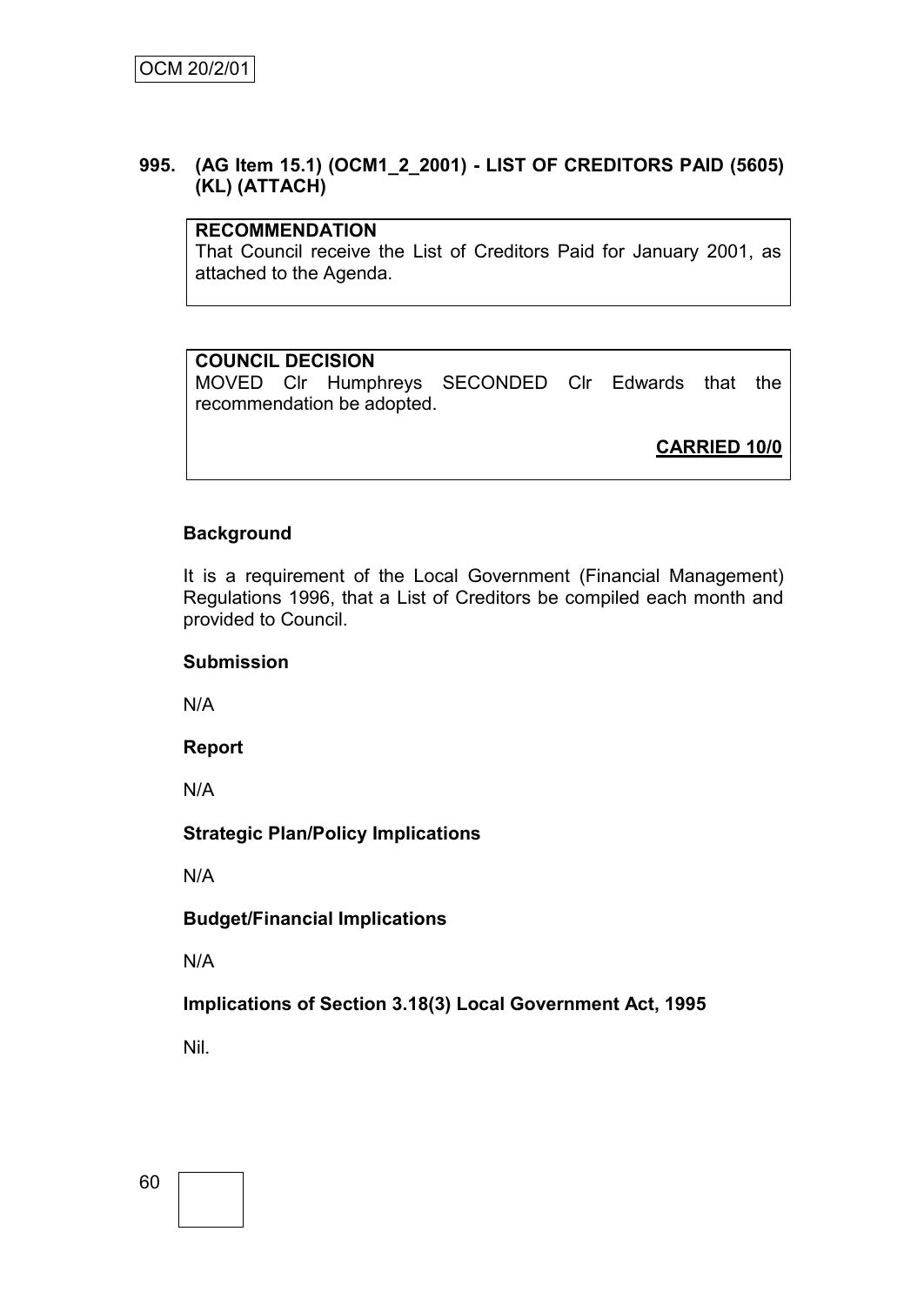**996. (AG Item 15.2) (OCM1\_2\_2001) - DEDICATION - PURSUANT TO SECTION 56 OF THE LAND ADMINISTRATION ACT - PORTION OF CARMEL WAY, SUCCESS AND ACCEPTANCE OF PARKING RESERVE OFF CARMEL WAY, SUCCESS (5513032) (KJS)**

## **RECOMMENDATION**

That Council resolve to:

- (1) request that the Minister for Lands dedicates the land shown on Land Administration Plan 21241 as Carmel Way to a public road, pursuant to Section 56 (1) of the Land Administration Act 1997; and
- (2) accept the responsibility for Lot 813 shown on Land Administration Plan 21241 as a parking reserve.

**COUNCIL DECISION** MOVED Clr Humphreys SECONDED Clr Edwards that the recommendation be adopted.

**CARRIED 10/0**

# **Background**

In conjunction with residential land subdivision east and south of Jandakot Primary School, two strips of land were excised from the Primary School land to create a formed road, and adjacent parking bays. The resulting road (Carmel Way) links Hammond Road to Bannigan Avenue and greatly improves access to the School. As the road and parking area were excised from the Crown Reserve (School Site), the road and parking reserve are not automatically vested, as in the usual freehold subdivision process.

## **Submission**

The Department of Land Administration has made a formal request to Council for the road dedication and acceptance of the Parking Reserve.

## **Report**

The road and Parking Reserve are both fully constructed and have been built in accordance with approved Plans. The road reserve and parking reserve adjoin each other for approximately 140 metres and visually appear no different than other roads with parking embayments.

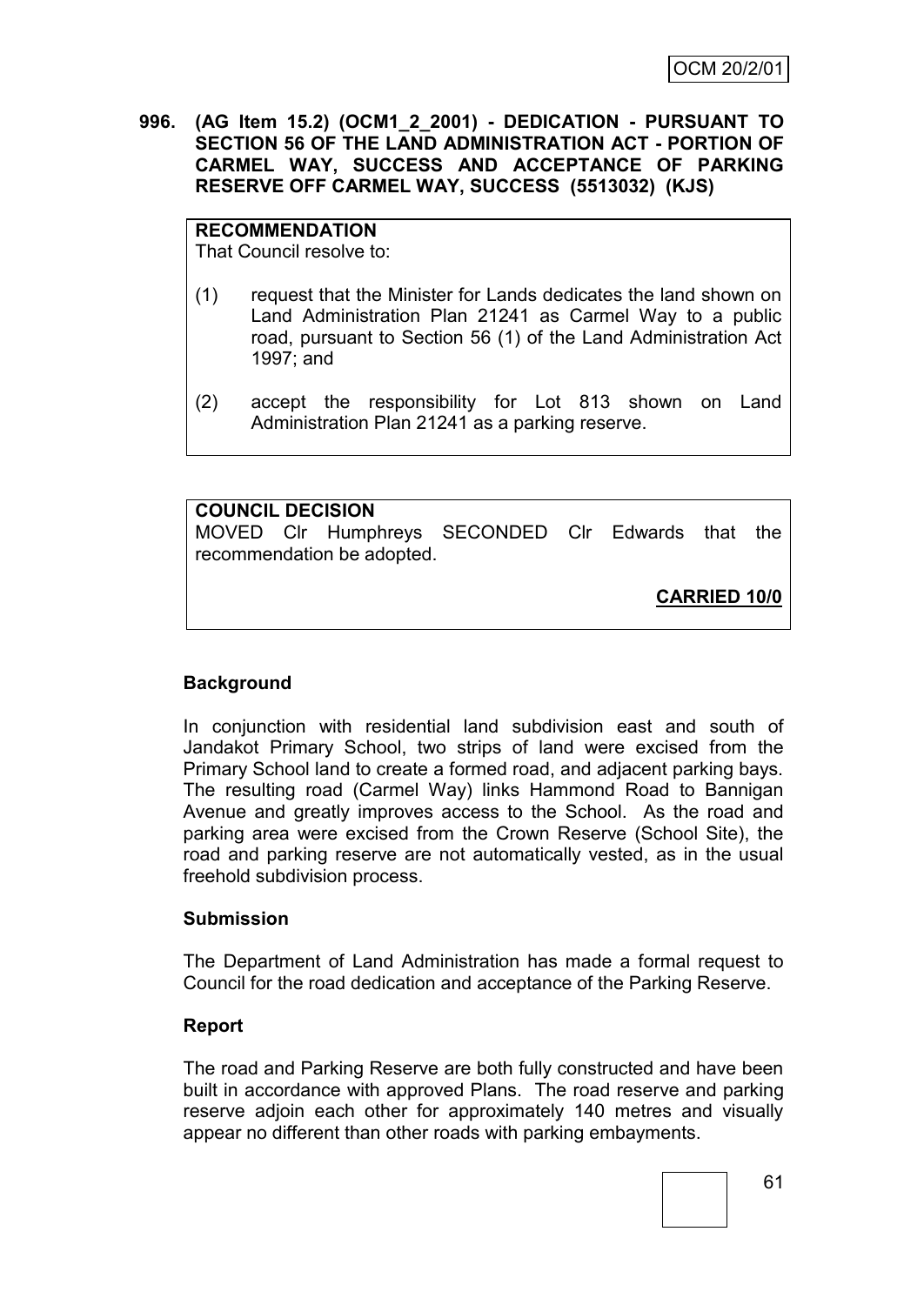## **Strategic Plan/Policy Implications**

N/A

## **Budget/Financial Implications**

N/A

## **Implications of Section 3.18(3) Local Government Act, 1995**

Nil.

## **997. (AG Item 15.3) (OCM1\_2\_2001) - ESTABLISHMENT OF A COMMUNITY BANK - BENDIGO BANK (5101) (KL)**

## **RECOMMENDATION**

That Council advise the Hamilton Hill Community Bank Steering Committee that:

- (1) Council will, through a Reply Paid Customer Survey in the March issue of Cockburn Soundings, determine support for the proposal to establish a Community Bank at the Hamilton Hill Shopping Centre;
- (2) Council will advise the City of Fremantle ratepayers in the vicinity of the Hamilton Hill Shopping Centre of its proposal, via a City of Fremantle sponsored newsletter; and
- (3) based on the returns to the customer survey, Council will determine whether or not to underwrite the feasibility study.

## **COUNCIL DECISION**

MOVED Deputy Mayor Graham SECONDED Clr Allen that Council advise the Hamilton Hill Community Bank Steering Committee that Council will:

- (1) through a Reply Paid Customer Survey in the March issue of Cockburn Soundings, assess support for the proposal to establish a Community Bank at the Hamilton Hill Shopping Centre;
- (2) provide the names and contact details of respondents to the customer survey to the Hamilton Hill Community Bank Steering Committee for its information, provided respondents may indicate they do not want this to occur by ticking a box;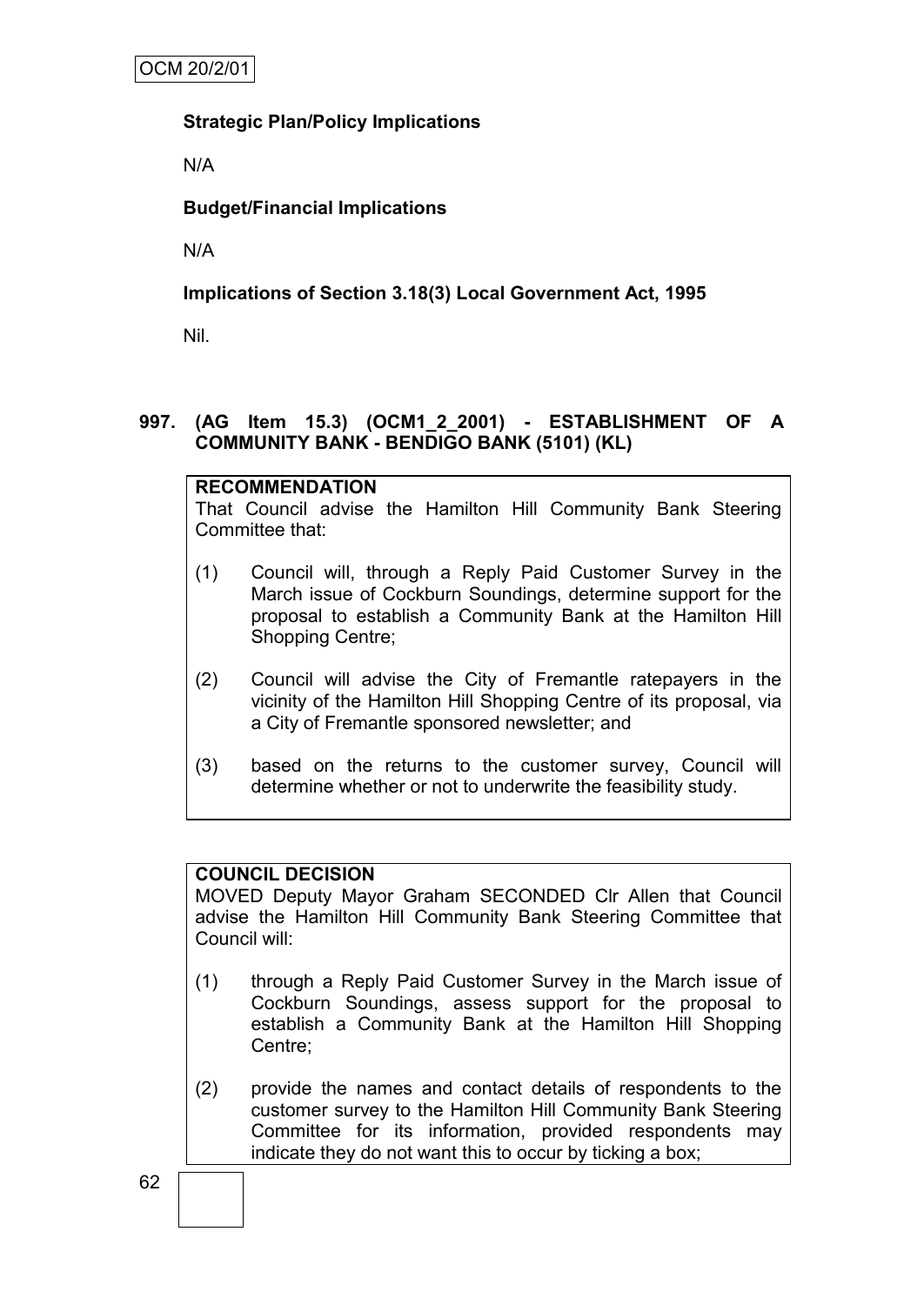- (3) advise the City of Fremantle residents in the vicinity of Hamilton Hill Shopping Centre of its proposal, via a City of Fremantle sponsored newsletters; and
- (4) taking into consideration the returns to the customer survey, determine whether or not to underwrite the feasibility study.

**CARRIED 10/0**

## **Explanation**

The use of the word "determine" is too strong with respect to Council's interpretation of the results of the survey. Instead, Council should be "assessing" community support via the survey. Council would best make use of the survey by both assessing community support for the project and establishing a list of names of people interested in the project; this information can then be passed onto the Steering Committee for it to use when marketing the concept of the bank. Council should be advising City of Fremantle 'residents', rather than just 'ratepayers'.

## **Background**

Through a wave of bank branch closures, which have occurred throughout Australia in the past decade, the Community Banking Concept has evolved and has progressively become more popular, especially in country locations where bank closures have been felt by local communities.

There are now 28 Community Banks in Australia, with six(6) based in Western Australia. Some Community Banks are returning \$10,000 - \$20,000 per month in net profits to their community in only their second year of operation. These funds are re-injected into community organisations and projects.

## **Submission**

Correspondence has been received from Mr Brian Sullivan who has established the Hamilton Hill Community Bank Steering Committee. Representatives from this group are endeavouring to establish a Community Bank in Simms Road, Hamilton Hill and met with Council on 19 December 2000 to present their issue to Council. Mr Sullivan advises that the concept of establishing a Community Bank in Hamilton Hill has come about directly as a result of dissatisfaction with the closure of the Westpac Bank located on the corner of Simms Road and Dodd Street in Hamilton Hill. The closure of this bank left the community vulnerable.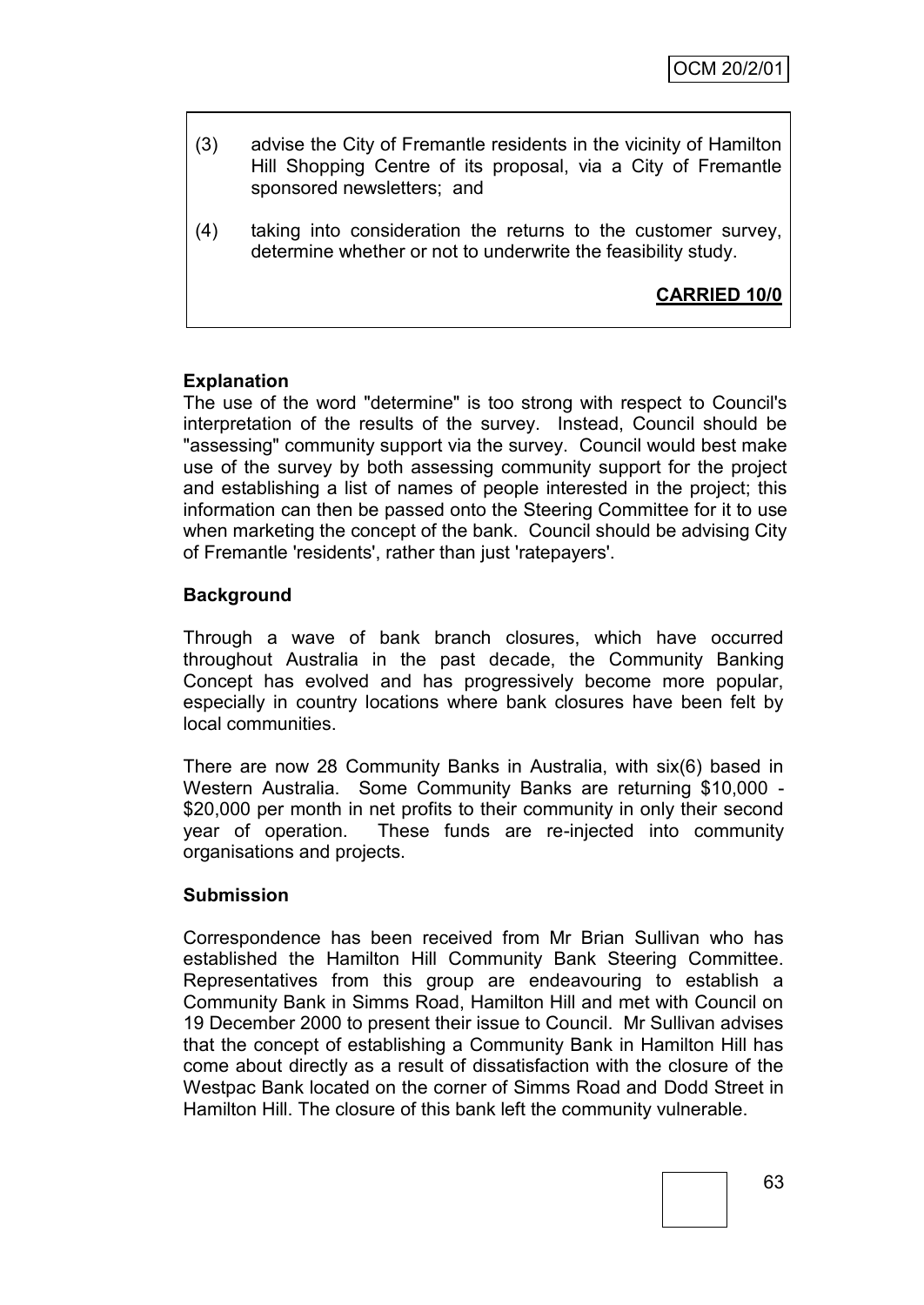As a result, a group of concerned people formed a Steering Committee to try to do something about the problem. This Committee has been working hard over several months to establish enough support to be able to launch a Community Bank under the Bank of Bendigo blueprint in the Simms Road/Dodd Street Hamilton Hill retail precinct.

The proposed Hamilton Hill Community Bank will provide the same full banking services as are currently provided by any of the large national banks in Australia. It is intended that the bank will be formed as a company with the right to operate as a bona fide bank under the Bendigo Bank model, with local board members.

The Steering Committee aims to raise \$400,000 towards the establishment and initial operations of the Community Bank.

In simplest of terms, the Committee and the Community wish to reestablish banking services in the Hamilton Hill area.

#### Request of Council

From discussions with other successful Community Bank Steering Committees, it is apparent that for a Community Bank project to be successful, support of Council is most important.

The Committee is seeking Council"s assistance towards the establishment of a Community Bank in Hamilton Hill and assess what assistance it can give towards the establishment of such a facility. Some of the areas which the Committee envisage Council could assist are:

- $\triangleright$  Having representation on the Steering Committee.
- $\triangleright$  Funding the feasibility study.
- $\triangleright$  Funding organising mail merges to business and residences alike.
- $\triangleright$  Assisting with organising promotional days.
- $\triangleright$  Providing accounting support (particularly during the pledge raising and fund raising periods).
- $\triangleright$  Providing legal support and assistance during the writing of the prospectus period.

#### **Report**

Community Banks are driven by local communities. Bendigo Bank provides a mechanism by which the community can secure banking services, which are supported by Bendigo Bank throughout the process, but the community are the ones that make it happen.

To establish a Community Bank, through Bendigo Bank, the following steps are taken: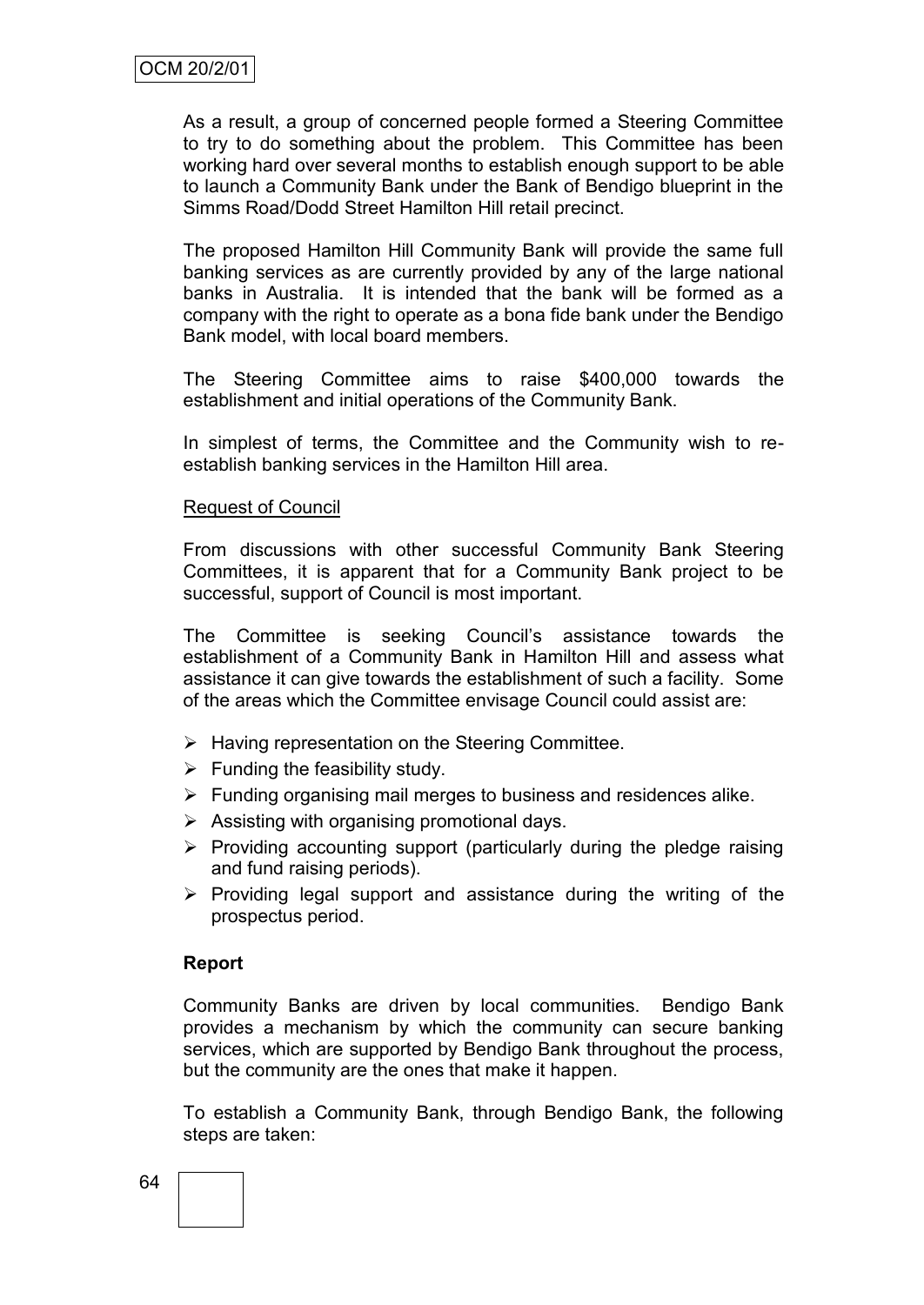- Form a Steering Committee of business leaders, professionals and Councillors, consisting of 8/10 members.
- $\triangleright$  Conduct a heavy saturation of the market in relation to the Community Bank concept (mail drops, advertisements, posters in the streets, etc)
- $\triangleright$  Raise "pledges of indicative support" to gain comfort that the community financial support is present in Hamilton Hill.
- $\triangleright$  Once enough pledges have been raised, conduct a public meeting.
- $\triangleright$  Once target is reached, commence a feasibility study (4 weeks duration).
- $\triangleright$  Once the results of the study are known, if positive, form a company limited shares.
- $\triangleright$  Execute the legal documentation and issue a prospectus (3 weeks of due diligence).
- $\triangleright$  Issue the prospectus to call in the pledges and convert them to shares (approx. 3 weeks).
- $\triangleright$  Advertise, recruit, appoint and train staff (4 weeks).
- $\triangleright$  Fit out branch (this can be done at the same time as the recruitment process) 4 weeks.
- $\triangleright$  Open the Community Bank.

#### Cost of Establishing a Community Bank

Listed below are estimates on a feasibility study, which the Bendigo Bank insists will confirm the costs and ascertain the financial viability of the new Bank.

\$

Break Up of the Establishment Cost

| <b>Total Indicative Cost</b> | 350,000 |
|------------------------------|---------|
| Security installation        | 7,000   |
| Working capital              | 120,000 |
| Launch costs                 | 3,000   |
| Feasibility study            | 10,000  |
| Prospectus costs             | 8,000   |
| Legal fees                   | 12,000  |
| Site fit-out                 | 80,000  |
| Start-up assistance          | 30,000  |
| Training fee                 | 30,000  |
| Franchise fee                | 50,000  |
|                              |         |

#### Steering Committee

Objectives of the Steering Committee: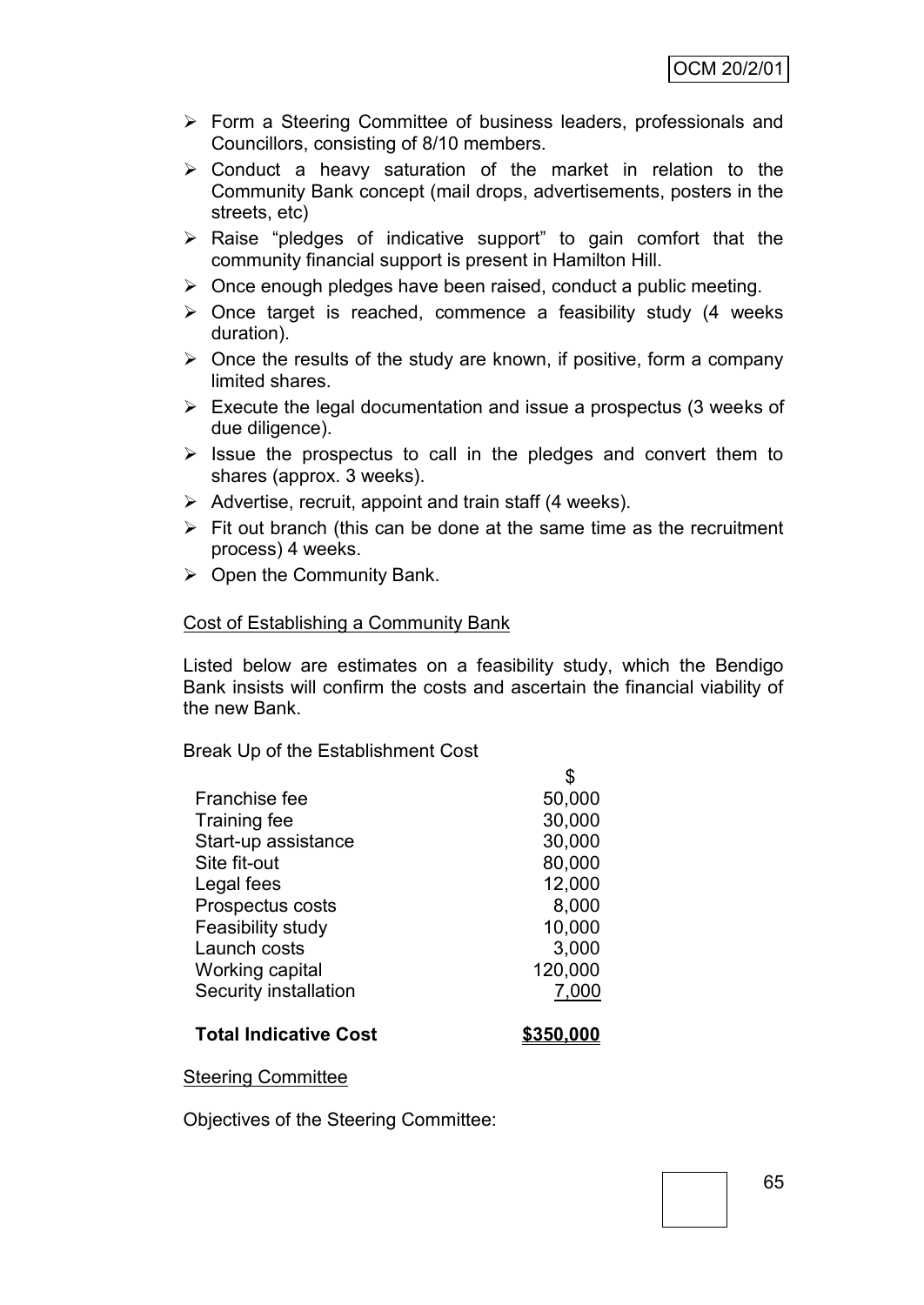- $\triangleright$  Assess the situation and options.
- $\triangleright$  Plan campaign strategy (first stages).
- $\triangleright$  Canvass public views.
- $\triangleright$  Assess situation and options in more detail.
- $\triangleright$  Decide on methods, goals and critical tasks.
- $\triangleright$  Support the ongoing campaign.

This is an especially critical item in the campaign process - informing the community of what the committee is trying to achieve and keeping people up to date with progress on the campaign.

The local media is essential for supporting this process. To raise awareness, enthusiasm and support, all media tools such as local newspapers and radio stations are used.

Bendigo Bank will help the committee prepare media releases. Communities have also found it beneficial to use flyers and posters to maintain awareness.

Indicative pledges of support, which equate to the actual cost to establish the branch, should be in the range of \$350,000 to \$400,000. It is not known at this stage exactly what pledges the Steering Committee has from potential customers.

Once the pledges have reached \$350,000, a feasibility study can then be carried out by an independent advisor to show whether a Community Bank branch of Bendigo Bank would be feasible in the community.

If the feasibility study is favourable and the community decides to proceed, money will need to be raised to fund the establishment and initial ongoing operations of the Community Bank branch, including the cost of the feasibility study.

## Council Support

In discussion with a representative of the Bendigo Bank, it was pointed out that community participation and support in the establishment process was essential. While Council could provide some assistance, it was most important that the Steering Group make the running for the project otherwise the level of community support may not be accurately reflected.

In response to the request from the Steering Committee for assistance, it may be appropriate for Council to assist by:

- $\triangleright$  Having an elected member on the Steering Committee.
- $\triangleright$  Underwriting the cost of the feasibility study (\$10,000) to be recovered from the bank if it is established. Note that the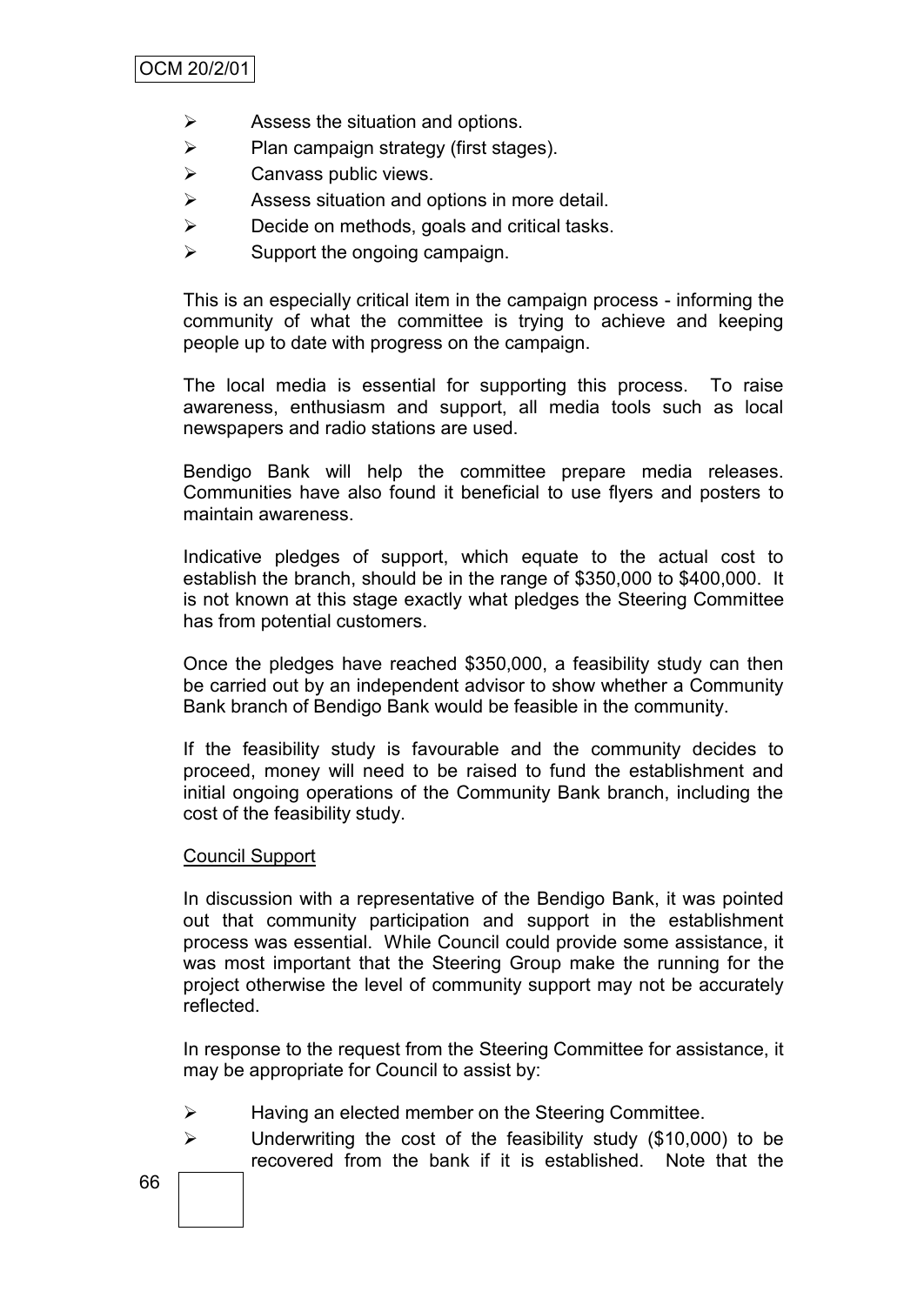feasibility study should only take place after pledges reach a predetermined amount of \$350,000.

- $\triangleright$  Donating the cost of the hall hire for any promotional days.
- $\triangleright$  Provide accounting support during the fundraising period (monies to be placed in a Trust Account).
- $\triangleright$  Placing an article in the 'Cockburn Soundings' to determine initial community support.

It is not considered to be appropriate for Council to fund mail-outs or provide assistance with the writing of a prospectus.

Council needs to be aware that assistance provided for the establishment of a community bank at the Hamilton Hill Shopping Centre, could create a precedent for requests for assistance for underwriting of a feasibility study etc. from any business wishing to establish itself in Cockburn. The City overall is generally well served by banking institutions. To date, there has been no evidence of demand from residents for the facility.

The Hamilton Hill Shopping Centre is located on Winterfold Road, which is the border between the City of Cockburn and Fremantle. The shopping centre would service residents of both municipalities and any establishment of a Community Bank would benefit both Councils" residents.

The City of Fremantle has agreed to include an article in its March Newsletter to the residents in the Hilton Park Precinct, which is closest to the Hamilton Hill Shopping Centre, to determine the level of interest from its ratepayers.

The City of Cockburn will proceed along the same lines through the Cockburn Soundings.

It is considered that Council should endeavour to ascertain community interest in utilising a community banking service at Hamilton Hill prior to considering underwriting the feasibility study.

If Council does the feasibility study and the bank is established, then Council will be able to have the funds repaid.

## **Strategic Plan/Policy Implications**

N/A

## **Budget/Financial Implications**

N/A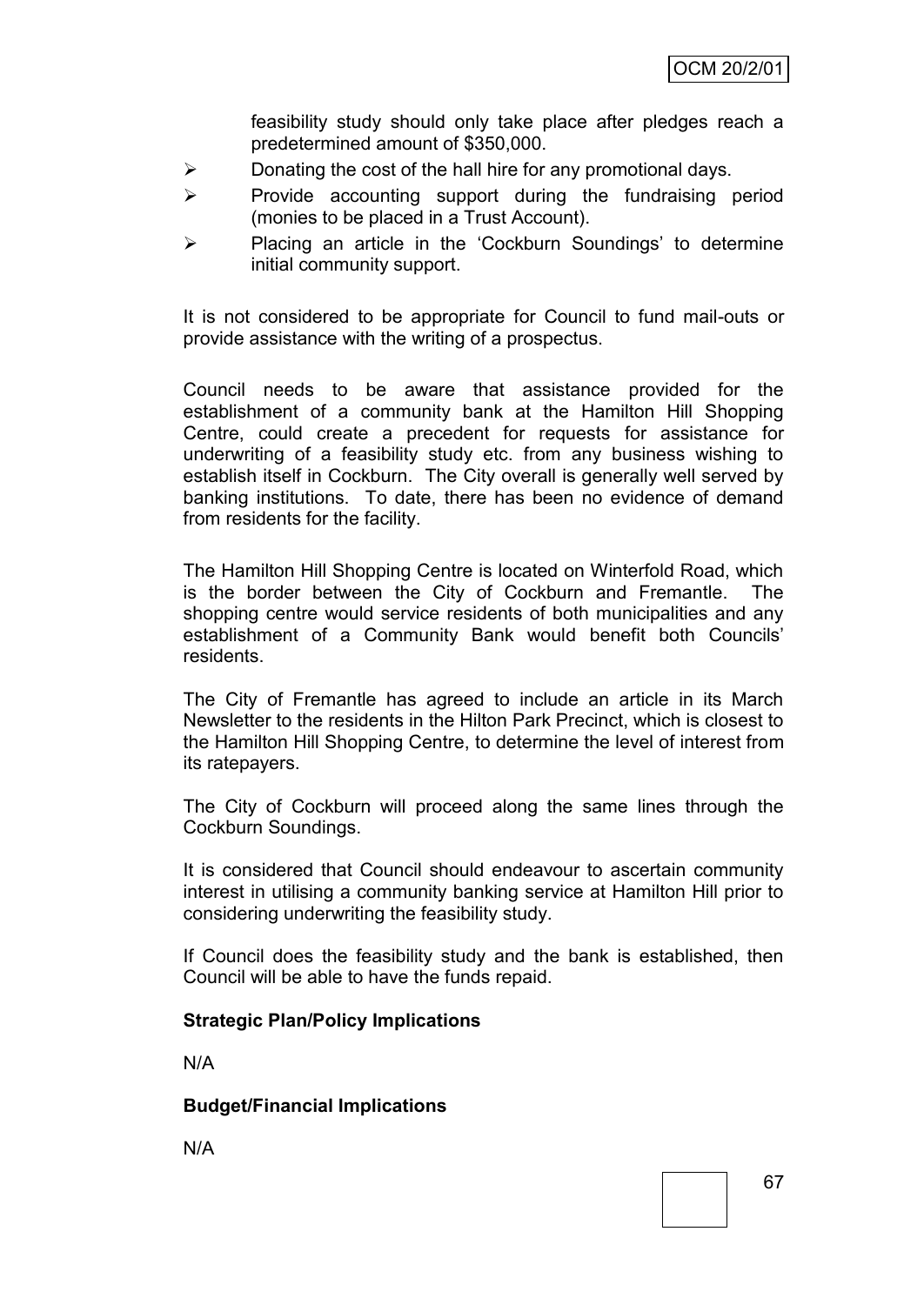# **Implications of Section 3.18(3) Local Government Act, 1995**

Nil.

## **998. (AG Item 15.4) (OCM1\_2\_2001) - COOGEE CARAVAN PARK MANAGEMENT AGREEMENT RESERVE 29678 (1913; 3310064) (KJS)**

# **RECOMMENDATION**

That Council:

- (1) confirm that it intends to continue to lease Reserve 29678 for the operation of the Coogee Caravan Park;
- (2) consider at its March meeting, that details of the proposed tender conditions be considered by Council at its March meeting; and
- (3) that any lease entered into with the successful tenderer will include a requirement for the Lessee to pay Westrail for the land to facilitate the amendments to the boundaries of Reserves 29768 and Westrail Reserve 11430.

# **COUNCIL DECISION**

MOVED Mayor Lee SECONDED Clr Humphreys that Council:

- (1) confirm that it intends to continue to lease Reserve 29678 for the operation of the Coogee Caravan Park;
- (2) consider at its March meeting, details of the proposed tender conditions; and
- (3) that any lease entered into with the successful tenderer will include a requirement for the Lessee to pay Westrail for the land to facilitate the amendments to the boundaries of Reserves 29768 and Westrail Reserve 11430.

**CARRIED 10/0**

# **Explanation**

Minor grammatical correction only to point (2).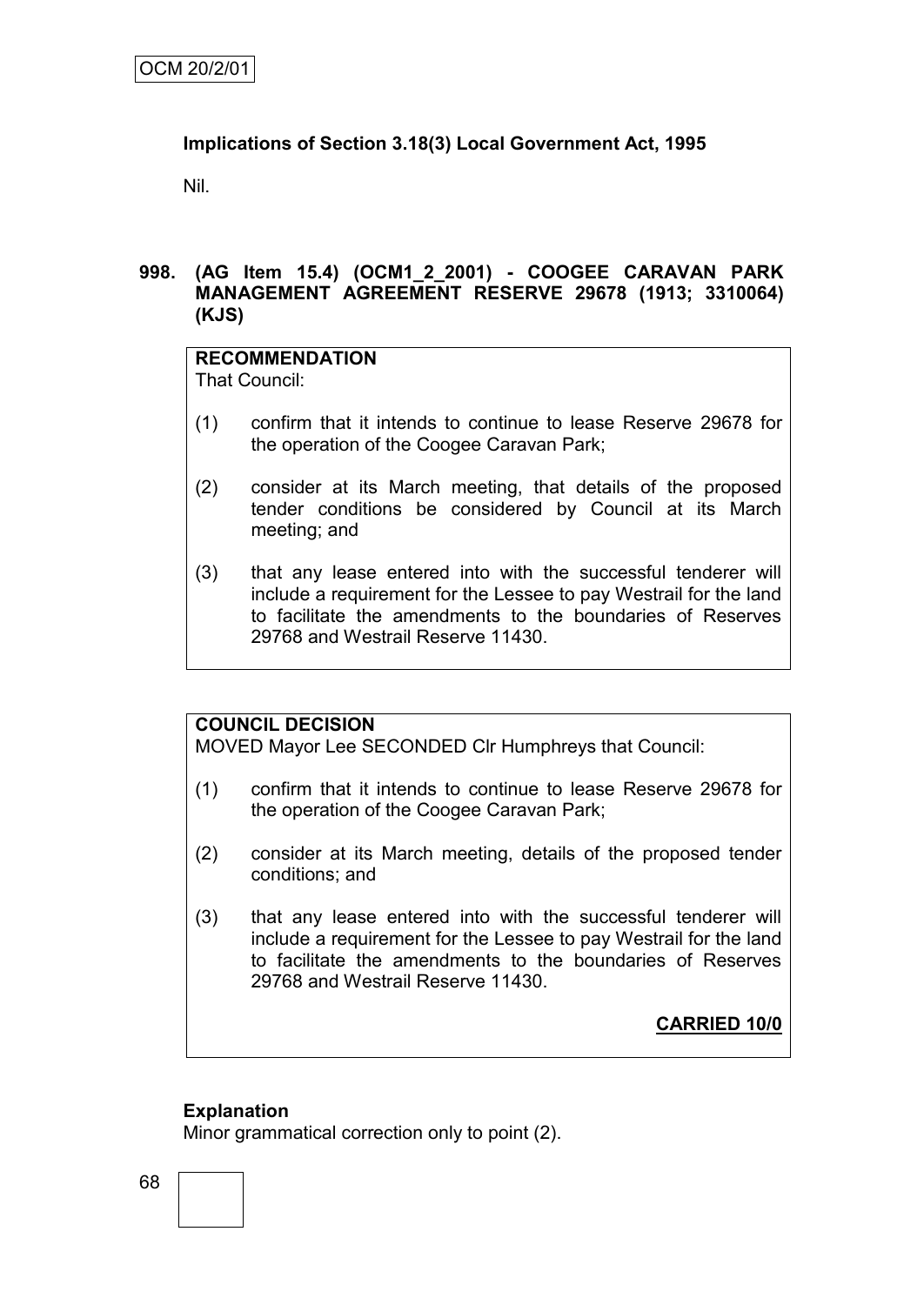## **Background**

Reserve 29768 is an A Class reserve vested in the City of Cockburn for the purpose of a caravan park with a power to lease for a term not exceeding 21 years. The current lease, drawn up in 1985, has had a series of lessees with Latrice Pty Ltd being the current lessee. Latrice Pty Ltd is a company owned by Fleetwood Parks Pty Ltd. There are no ongoing problems with the operation of the site and all statutory requirements are being met.

The current lease expires on 31 May 2001. The current rent paid by Fleetwood is \$73,000.

The City had, prior to the commencement of the lease, initiated the upgrade of the sewer system at a cost of \$160,000. The City and the lessee have made other capital improvements to the park over the years to bring it up to a fully operational state. The lease has been reassigned and the term extended to the current position where it is held by Latrice P/L.

### **Submission**

N/A

### **Report**

The recent Community Needs Study identifies Coogee Beach as an area of concern – *The development and enhancement of Coogee Beach needs to progress. There is significant support in the community for the development and enhancement of recreational facilities at Coogee Beach……*

The decision to continue leasing Reserve 29678 as a Caravan Park and the conditions of the lease which could be for up to 21 years, will have a major impact on the development and enhancement of Coogee Beach. The development and enhancement of Coogee Beach will in turn, have an impact upon the proposed marina development of the Coogee Beach area.

Council therefore needs to confirm that it wishes to continue leasing of the Caravan Park site at Coogee Beach prior to any tender for the longer term lease of the Park being developed and advertised.

The caravan park is made up of 138 long term accommodation bays and 47 bays used for the current lessee"s tourist short-stay accommodation on site caravan etc designated as short term accommodation. Long term bays typically accommodate "park homes". The occupants of these park homes would own the park homes and pay a weekly rent to the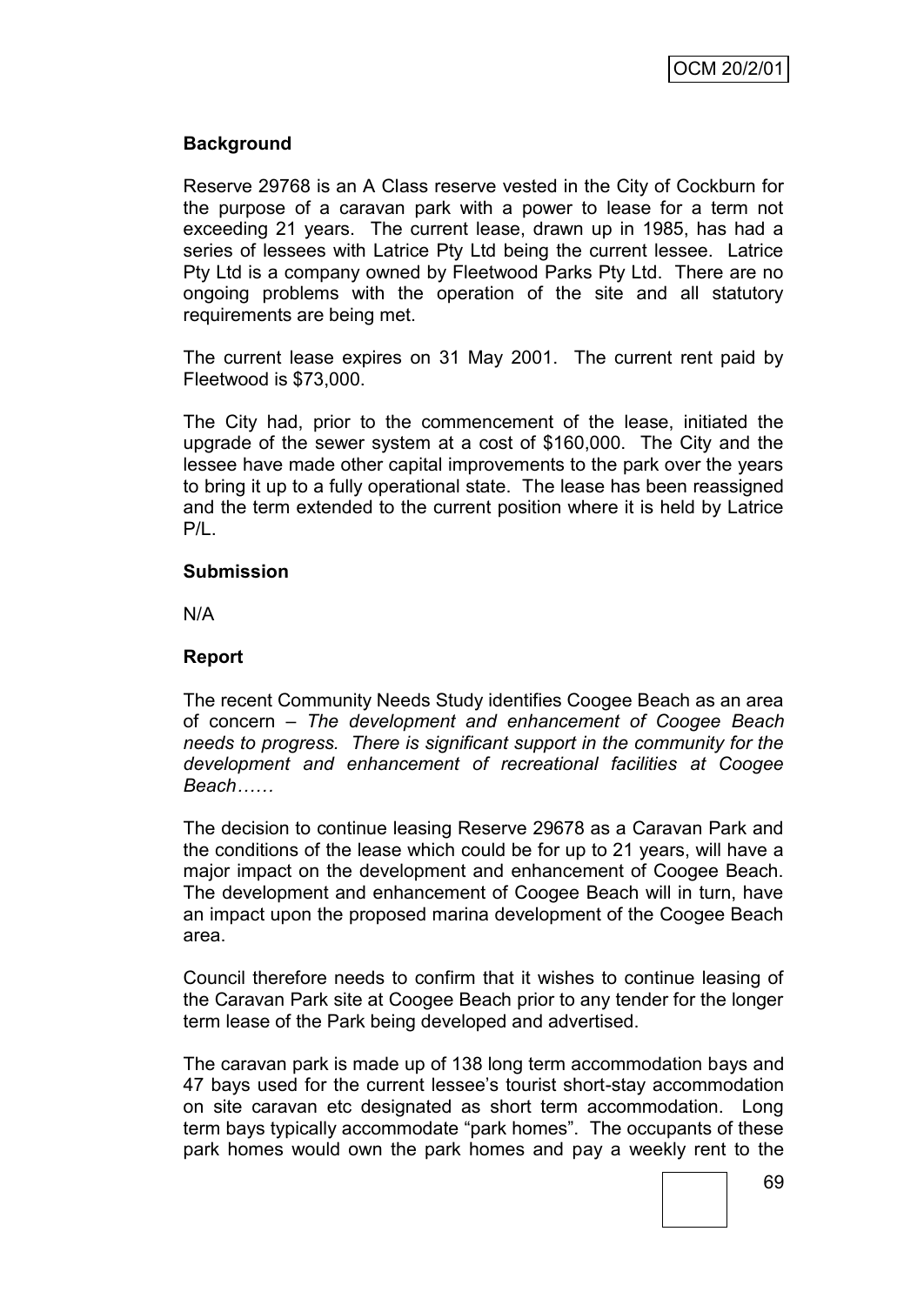current lessee. These owners do not have any long-term security of tenure. The short-term sites contain caravan bays, cabins and chalets. Five of the chalets are owned by City of Cockburn, whilst approximately 32 units are owned by Fleetwood. The short-term units cater for the tourist industry. The ratio of tourist to permanent has evolved over the past years and has not been subject to any input from the City. Council will be able to monitor the division between long term tenancy and tourist development by setting the lease term at 5 years with a provision of 5 year extensions.

The boundaries of the reserve needs to be extended to make good certain encroachments by some park homes and an ablution block. This extension of the boundary will, in the case of the western and southern boundary, be at the expense of a reserve managed by the City. The extension of the eastern boundary will be at the expense of a reserve managed by Westrail. Westrail have stated that they will only agree to this boundary shift if either a one off payment of \$42,486 is made to Westrail or that rent is paid while arrangements are made to relocate the offending park homes. The purchase prices of \$42,486 is based on a valuation by Valuer General"s Office in 1997.

Aerial photography indicates that the Park Homes that encroaches onto the Westrail reserve were placed in 1993 while Latrice Pty Ltd was the lessee.

Fleetwood Corporation Limited initiated action to assign the lease from Latrice to Fleetwood in Deeds dated October 1997. Council records show that Fleetwood had an interest in June 1994. Fleetwood has always maintained that they inherited problems associated with the encroachments.

The relocation of the 9 park homes so affected is an involved process. The park home has to be split in two and then each part wheeled to its new location, joined and reconnected to services i.e. sewerage, electricity, gardens, pavements, etc. Costs associated with the moving of up to 9 park homes are estimated to be in the order of \$90,000. Up to 3 park homes could possibly not be relocated and therefore lost to the caravan park. The park homes have close to 100% occupancy and it is estimated that the annual loss of rent would be in the order of \$11,900 with little or no cost savings. Because of the cost and disruption caused by these relocations it is considered that the one-off payment to Westrail will be the best option.

The current lease stipulates that all fixtures on the site become the property of the City at the conclusion of the lease. An infrastructure audit has been conducted providing condition statements for all of the capital assets necessary for the efficient running of the Park. The audit allows assessments to be made of future capital expenditure required on the site. A draft valuation report has been prepared by a licensed valuer.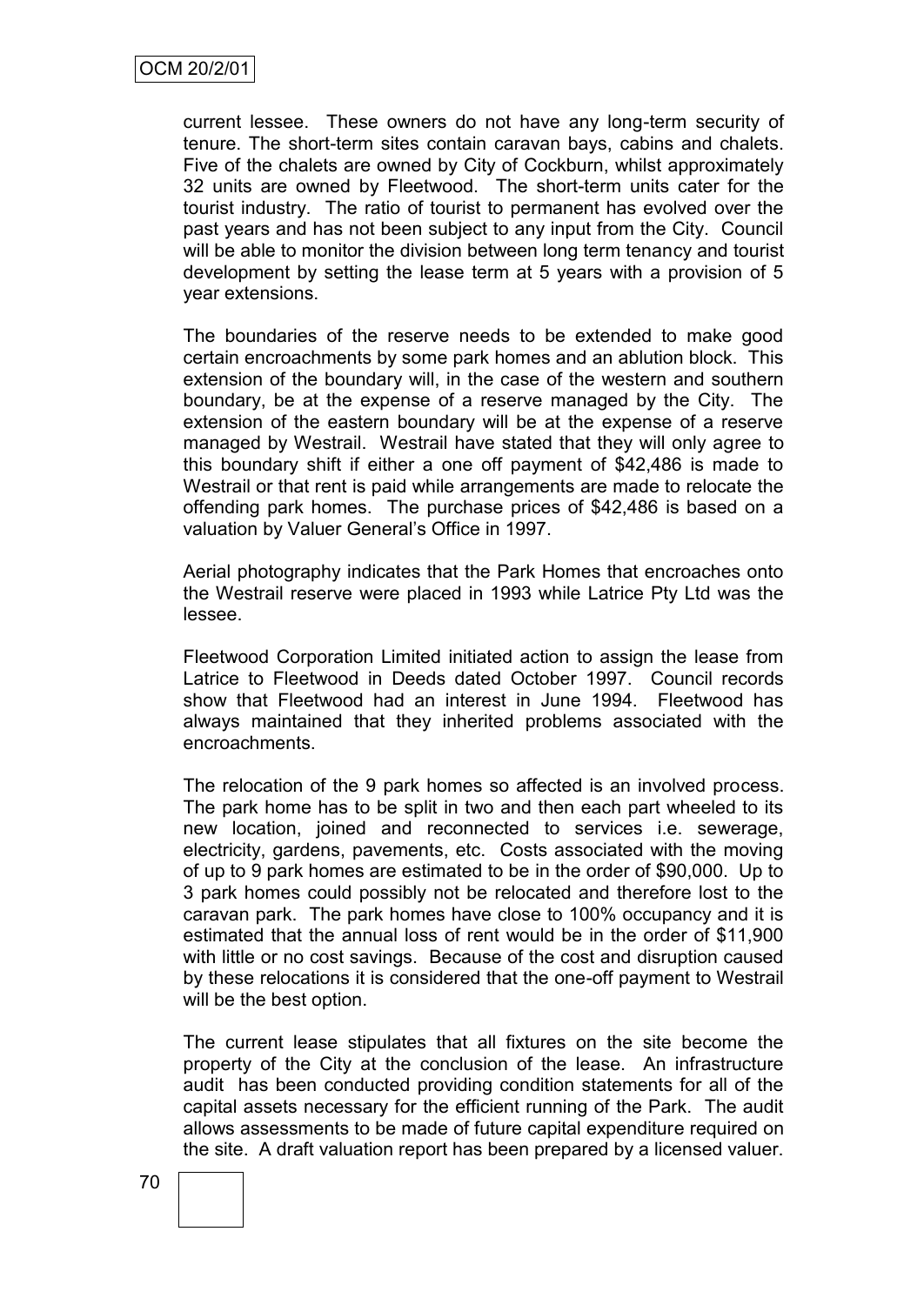This report is being finalised using the information contained within the infrastructure audit.

Main Roads WA has provided the City with Concept Plans for the upgrading of Cockburn Road adjacent to the Caravan Park and Coogee Beach. The Concept Plans show the entry road off Cockburn Road to be approximately 250 metres south of the current entry point (Powell Road). The proposed entry point to provide access to the Caravan Park, shops and recreation area would have a major impact on the Caravan Park. The office, entry and boom-gate would have to be relocated. This entry also leads into the cypress belt (Rottnest Island Pine). These species are no longer common in the Perth region and should be protected. A meeting has been sought with Main Roads WA to modify the proposed entry road.

Any modifications to the Plans that arise from discussions held between Council officers and officers from Main Roads WA will be borne by Main Roads.

## **Strategic Plan/Policy Implications**

Council currently receives \$73,000 per year from lease payments. This may increase depending on tender results.

### **Budget/Financial Implications**

N/A

# **Implications of Section 3.18(3) Local Government Act, 1995**

Nil.

### **999. (AG Item 15.5) (OCM1\_2\_2001) - INSURANCE CLAIM - N L CORREIA VERSUS INSURANCE COMMISSION OF WA AND CITY OF COCKBURN (5509) (KL)**

### **RECOMMENDATION**

That Council give delegated authority to the Chief Executive Officer to instruct the City"s Solicitors, McLeod and Co, with respect to the claim made by Nikki Lee Correia in the District Court Action CIU 167 of 2000, if appropriate to settle the claim by a contribution towards the damages sought.

# **TO BE CARRIED BY AN ABSOLUTE MAJORITY OF COUNCIL**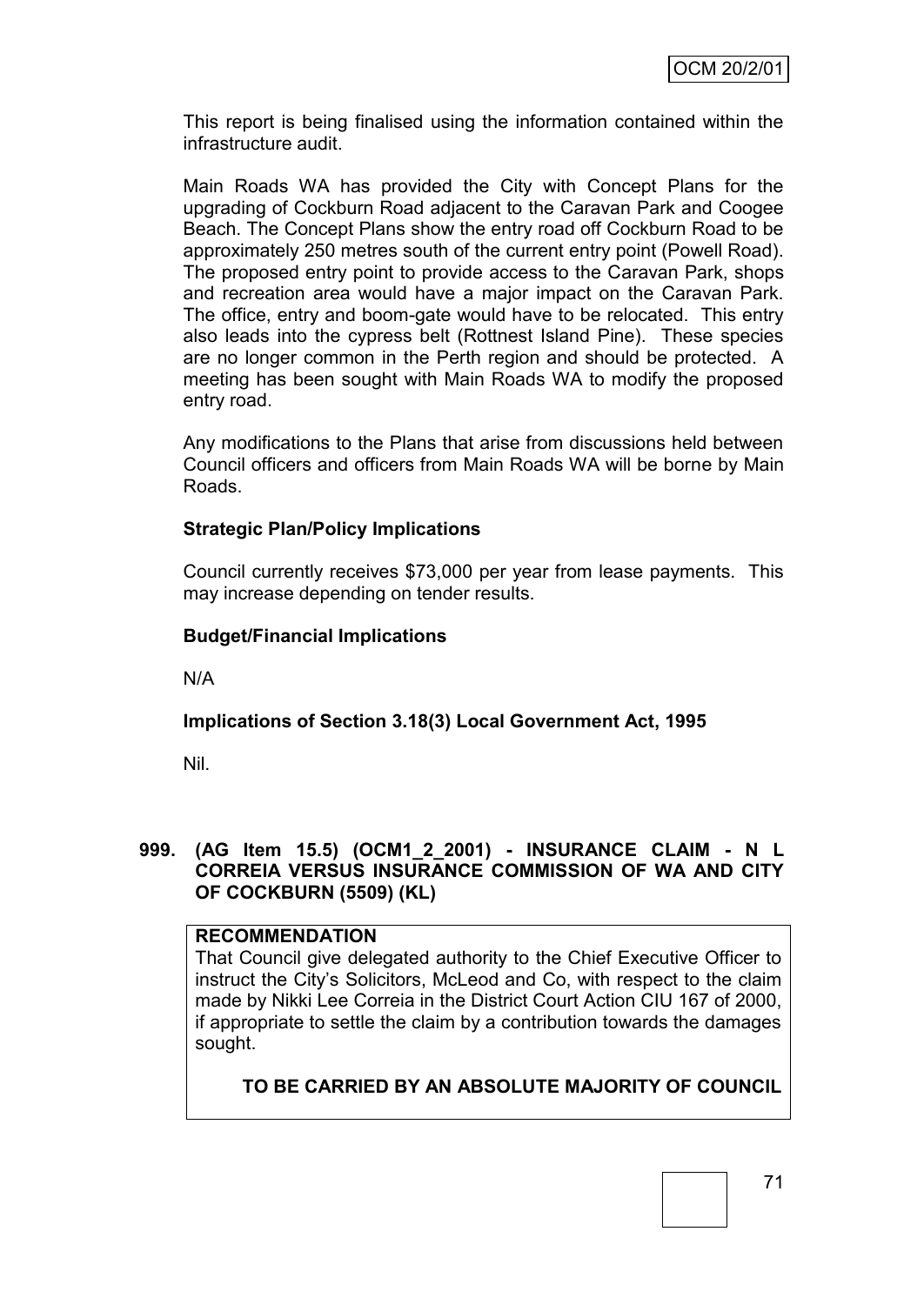# **COUNCIL DECISION**

MOVED Deputy Mayor Graham SECONDED Clr Reeve-Fowkes that the recommendation be adopted.

## **CARRIED BY ABSOLUTE MAJORITY OF COUNCIL 10/0**

### **Background**

The Plaintiff lodged a Writ of Summons in the District Court in January 2000, claiming damages for personal injuries as a result of a motor vehicle accident whilst driving her vehicle on Yangebup Road, Yangebup on 4 February 1999.

#### **Submission**

N/A

#### **Report**

This case has reached the stage where a pre-trial conference was held on 5 February 2001.

Council was represented by McLeod & Co. The pre-trial was adjourned to 20 March 2001 to enable further reports from doctors to be received and for the City to provide instructions with possible settlement of the matter.

Any settlement is to be shared between the City, Insurance Commission of WA and SGIO.

In order to enable a meaningful settlement and discussions to continue, McLeod and Co are requesting Council to delegate to the Chief Executive Officer or an appropriate Council officer to have conduct of, and if appropriate, settle the claim.

### **Strategic Plan/Policy Implications**

N/A

# **Budget/Financial Implications**

N/A

### **Implications of Section 3.18(3) Local Government Act, 1995**

Nil.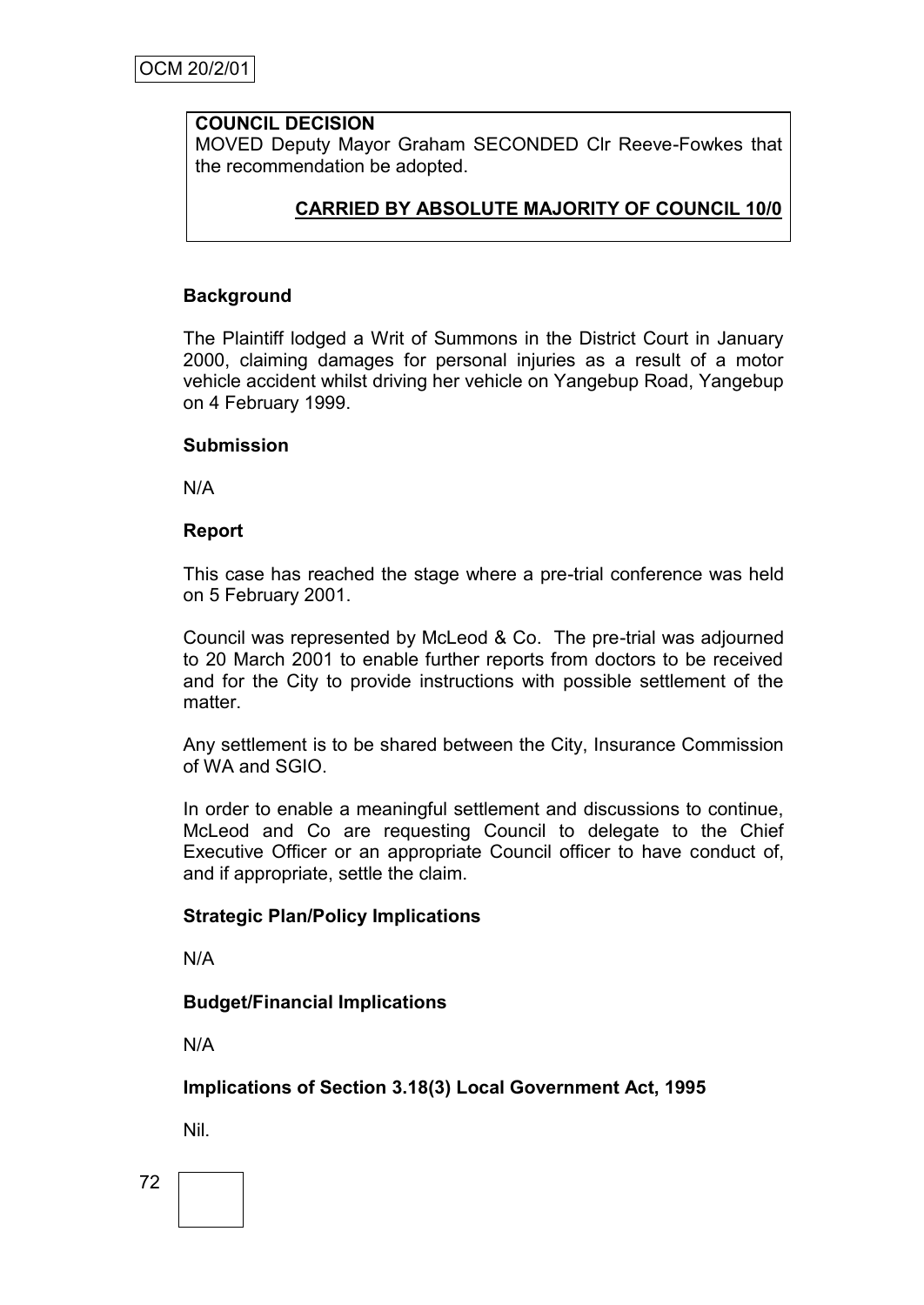## **DECLARATION OF CONFLICT OF INTEREST**

Mayor Lee read the **Chief Executive Officer's** declaration of a conflict of interest in agenda item 16.1 - Gerald Street Traffic Management - Occasional Committee. The interest is due to his wife and he owning property and living in the area subject to the proposed work.

AT THIS POINT THE TIME BEING 8:55PM, MR BROWN LEFT THE MEETING.

### **1000. (AG Item 16.1) (OCM1\_2\_2001) - GERALD STREET/DOOLETTE STREET TRAFFIC MANAGEMENT - OCCASIONAL COMMITTEE (450037; 450036) (JR) (ATTACH)**

## **RECOMMENDATION**

That Council select Alan Powell and Thomas Pitt to be the community representatives on the Gerald Street/Doolette Street Occasional Committee as they both own and reside in property similarly located in Gerald and Doolette Streets respectively.

### **TO BE CARRIED BY AN ABSOLUTE MAJORITY OF COUNCIL**

### **COUNCIL DECISION**

MOVED Clr Edwards SECONDED Clr Whitfield that the recommendation be adopted.

### **CARRIED BY ABSOLUTE MAJORITY OF COUNCIL 9/1**

### **Background**

At the Ordinary Council Meeting held on 19 December 2000, it was resolved that:

*"(1) an occasional committee be formed in accordance with Council Policy C2.3. The purpose of the committee is to assess the various options available to this Council with regards to traffic movements and traffic calming in the Gerald Road/Doolette Street area;*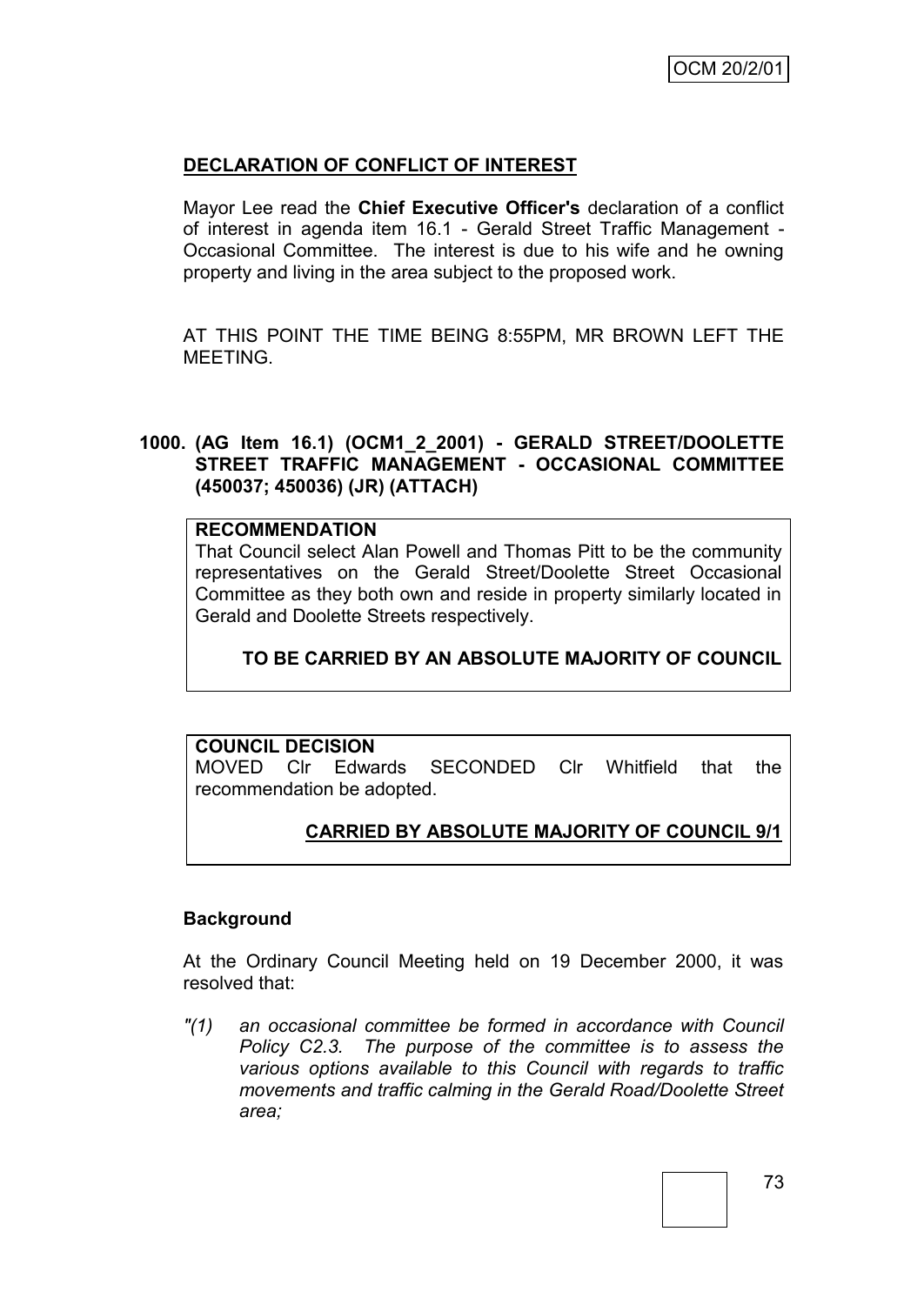- *(2) the \$170,000 budgeted funds not be reallocated at this moment in time;*
- *(3) the committee is to consist of two (2) Elected Members, two local residents (one from Gerald Road and one from Doolette Street) and a staff member allocated by the CEO (preferably the Manager, Engineering);*
- *(4) the committee is to be provided secretarial support and is to report back to Council no later than 31st March 2001;*
- *(5) community representatives on the committee are to be selected by the Elected Members (Council) from expressions of interest; and*
- *(6) Elected Members on the committee to be Clr Edwards and Clr Humphreys."*

Council did not believe it should be spending \$170,000 in this area without first establishing it is precisely what the local residents want and secondly, it cannot reallocate these monies in case Council decides to spend them in the Doolette Street/Gerald Street area.

#### **Submission**

Accordingly, to gain community representation on the committee, expressions of interest were called from residents living in both Gerald Street and Doolette Street, between Phoenix Road and Spearwood Avenue to serve on the committee. As a result, five (5) nominations have been received from Doolette Street residents and owners and three (3) from Gerald Street residents and owners. The nominations are shown in the attachment to the Agenda.

### **Report**

The residents and owners likely to be most affected by the re-opening of the left turn for traffic from Phoenix Road into Gerald Street, are those between Phoenix Road and Freeth Road. Consequently, community representation should be selected from those nominations with property interests in this section. In this regard, there are three Doolette Street nominations (Sandra Playle, Thomas Pitt & A. Marcelino) and one Gerald Street nomination (Alan Powell).

To further identify the most appropriate representatives on an equitable basis from each street, the following selection criteria was then applied:

 Similar property interest and location between Phoenix Road and Freeth Road.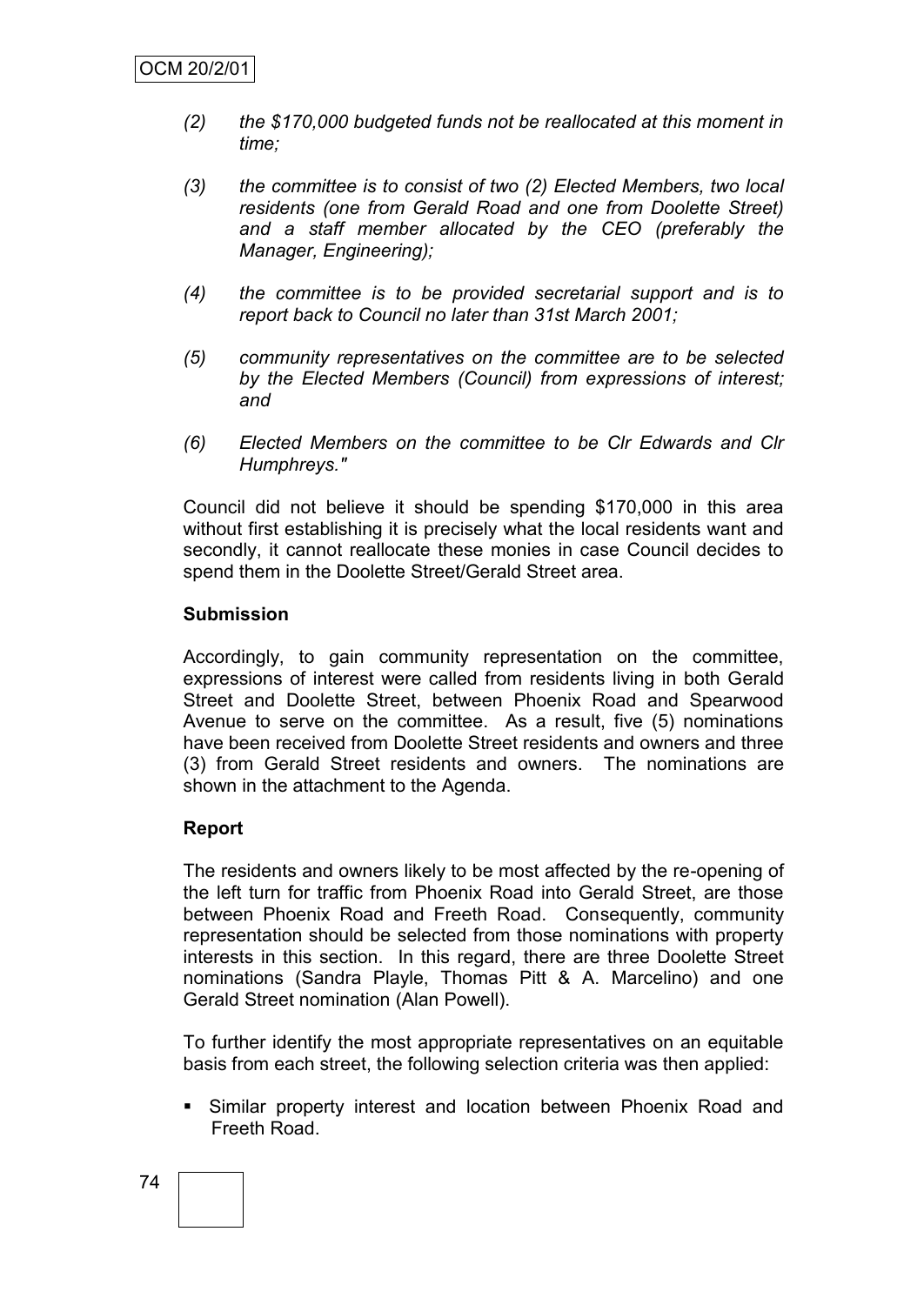**Property owner with a tied interest.** 

Consequently, applying this criteria, Alan Powell and Thomas Pitt should be selected as the community representatives, both owning and occupying mid-block residences located similarly in Gerald Street and Doolette Street respectively.

## **Strategic Plan/Policy Implications**

A Council Corporate Objective is *"To construct and maintain roads, which are the responsibility of the Council, in accordance with recognised standards, and are convenient and safe for use by vehicles, cyclists and pedestrians."*

## **Budget/Financial Implications**

Funds have been set aside in the current Budget to undertake traffic management treatments in Gerald Street in conjunction with the reopening of the left turn from Phoenix Road if required.

### **Implications of Section 3.18(3) Local Government Act, 1995**

Nil.

AT THIS POINT THE TIME BEING 8:56PM, MR BROWN RETURNED TO THE MEETING.

## **1001. (AG Item 16.2) (OCM1\_2\_2001) - PEDESTRIAN CROSSING FACILITIES AT COCKBURN ROAD, COOGEE (450002) (JR)**

### **RECOMMENDATION**

That Council write to the Commissioner of Main Roads requesting that Main Roads WA give particular attention to the provision of safe pedestrian crossing facilities, including the provision of pedestrian overpasses, in the construction of the Fremantle-Rockingham Controlled Access Highway (Cockburn Road re-alignment).

### **COUNCIL DECISION**

MOVED Mayor Lee SECONDED Clr Allen that Council write to the Commissioner of Main Roads requesting that Main Roads WA give particular attention to the provision of safe pedestrian crossing facilities including the provision of pedestrian overpasses, prior to the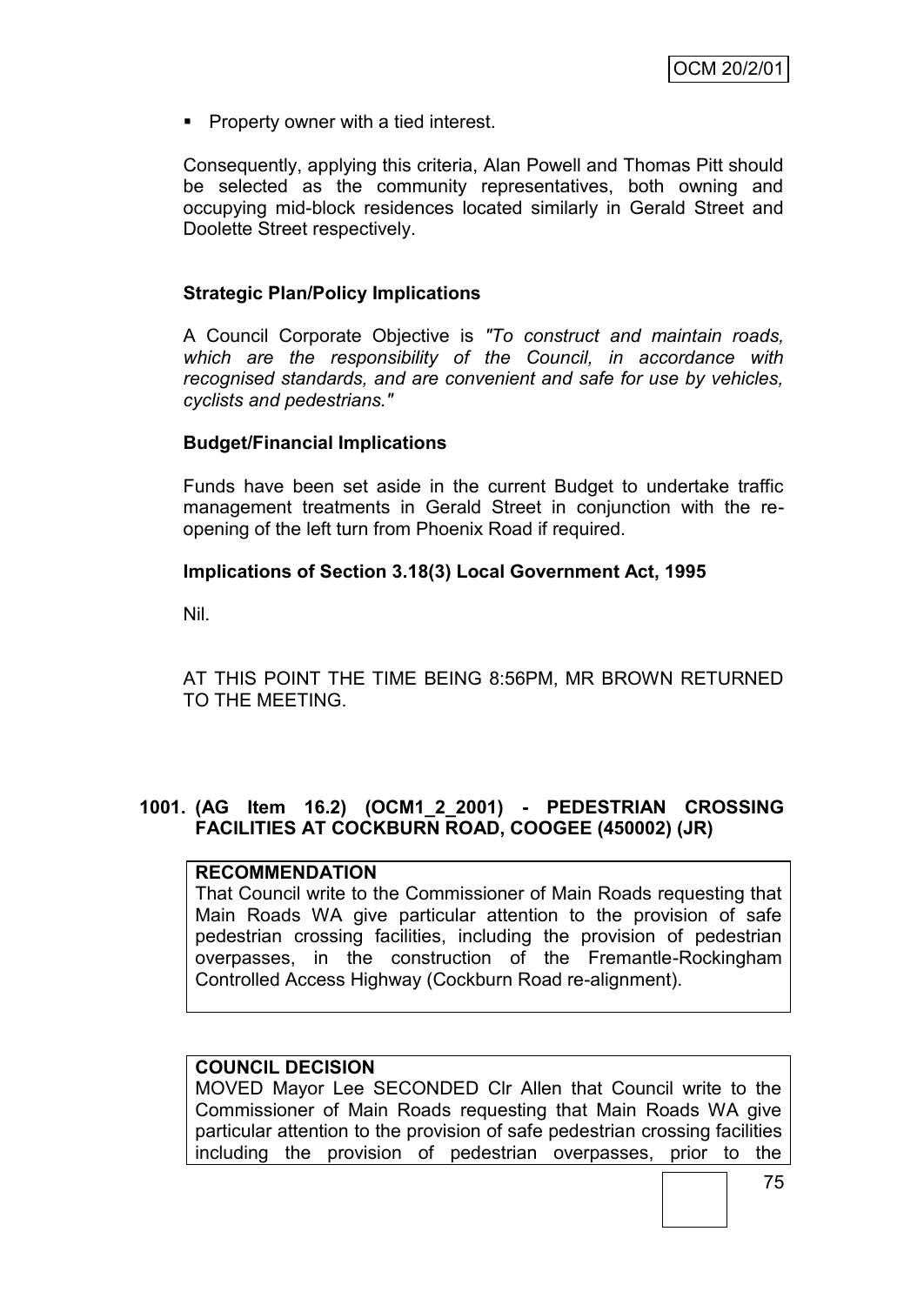construction of the Cockburn Road re-alignment.

**CARRIED 10/0**

## **Explanation**

Council considered that pedestrian crossing facilities should be attended to prior to construction of the Cockburn Road Re-alignment.

# **Background**

Cockburn Road is a primary regional road under the control of Main Roads WA. Its primary purpose is as a major arterial traffic carrier. Main Roads are planning to upgrade and re-align sections of Cockburn Road as the Fremantle-Rockingham Controlled Access Highway over the next few years. Preliminary plans indicate the possible provision of pedestrian overpasses in conjunction with the roadworks at Coogee Beach/Woodman Point.

### **Submission**

Mayor Lee and Clrs Edwards and Allen have expressed concern at the apparent lack of attention given to the provision of safer pedestrian crossing facilities across Cockburn Road, both in the current situation and in the proposed upgrade. There are a large number of children and adults wishing to access the beach from the Coogee residential area and the lack of acceptable crossing facilities and the high volume of Cockburn Road traffic, creates a potentially hazardous situation.

### **Report**

Main Roads WA plan to commence re-alignment and upgrade works on Cockburn Road, south of Fairbairn Road, as the Fremantle-Rockingham Controlled Access Highway in 2002/3. There is tentative provision for a pedestrian overpass to link the residential area of South Coogee with the Woodman Point Recreation Reserve. There is also tentative provision for a pedestrian overpass at Beach Road to link with the Coogee Beach Reserve, when Cockburn Road is upgraded in this area. The construction of these overpasses will depend on the amount of funds available for the works. There are currently facilities on Cockburn Road to accommodate crossing pedestrians, but these are considered not to the standard required for a primary regional road.

### **Strategic Plan/Policy Implications**

A Council Corporate Objective is *"To construct and maintain roads, which are the responsibility of the Council, in accordance with*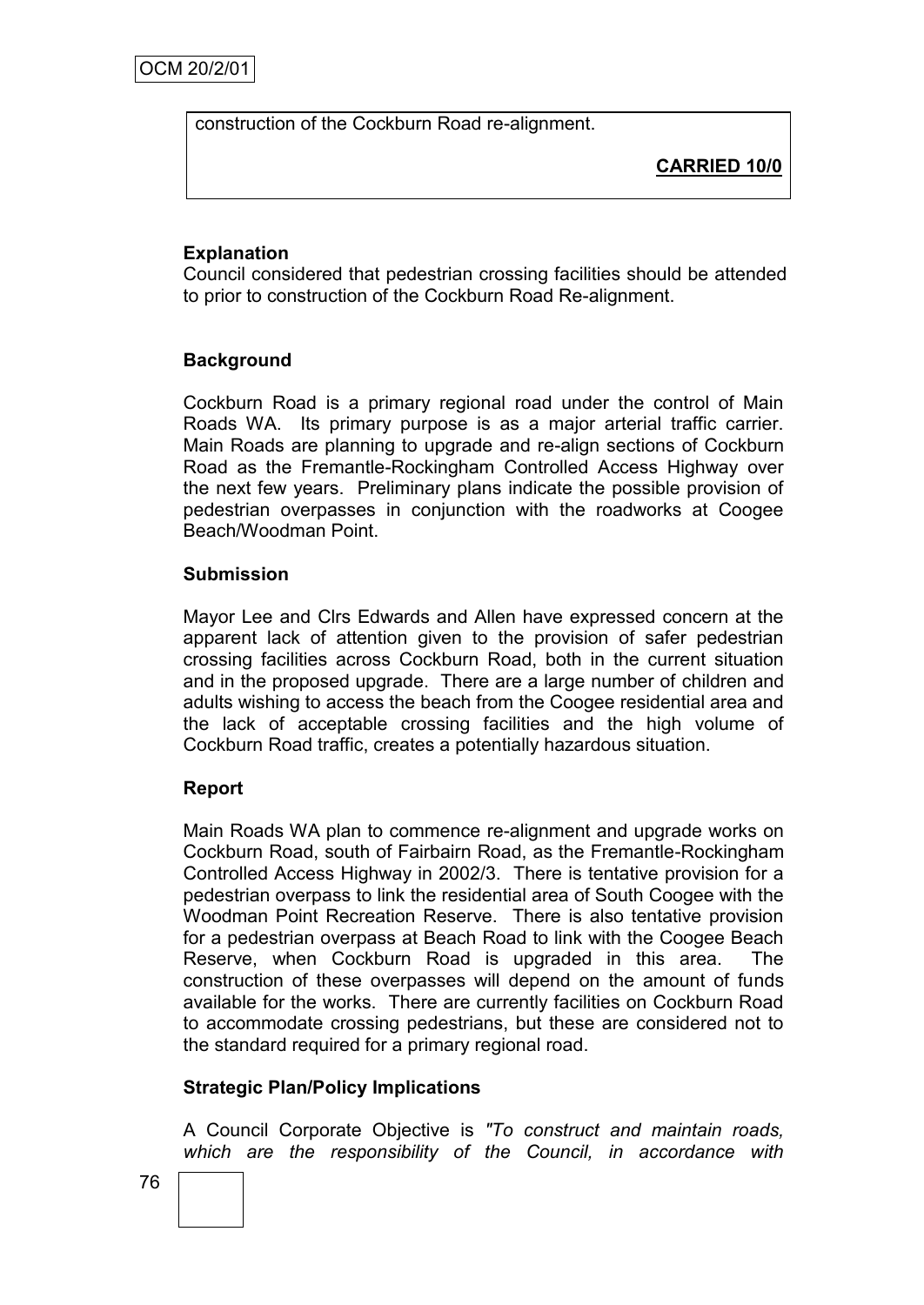*recognised standards, and are convenient and safe for use by vehicles, cyclists and pedestrians."* Accesses either side of Cockburn Road are the responsibility of Council.

## **Budget/Financial Implications**

N/A

### **Implications of Section 3.18(3) Local Government Act, 1995**

Nil.

#### **1002. (AG Item 16.3) (OCM1\_2\_2001) - BEELIAR DRIVE CYCLEWAY BETWEEN THE GRANGE AND HAMMOND ROAD - AGM OF ELECTORS (1713; 450953) (JR)**

#### **RECOMMENDATION**

That Council consider the provision of a cycleway in Beeliar Drive between The Grange and Hammond Road for possible inclusion in the 2001/2002 Budget as funds are currently not available.

#### **COUNCIL DECISION**

MOVED Clr Allen SECONDED Clr Edwards that the recommendation be adopted.

**CARRIED 10/0**

# **Background**

At the Annual General Meeting of Electors held on 5 February 2001, the meeting carried the following motion:-

"*..that a cycle path be provided in Beeliar Drive from The Grange to join up with the cycle path at Hammond Road."*

### **Submission**

N/A

#### **Report**

The provision of a cycleway as moved by the meeting would cost in the order of \$125,000.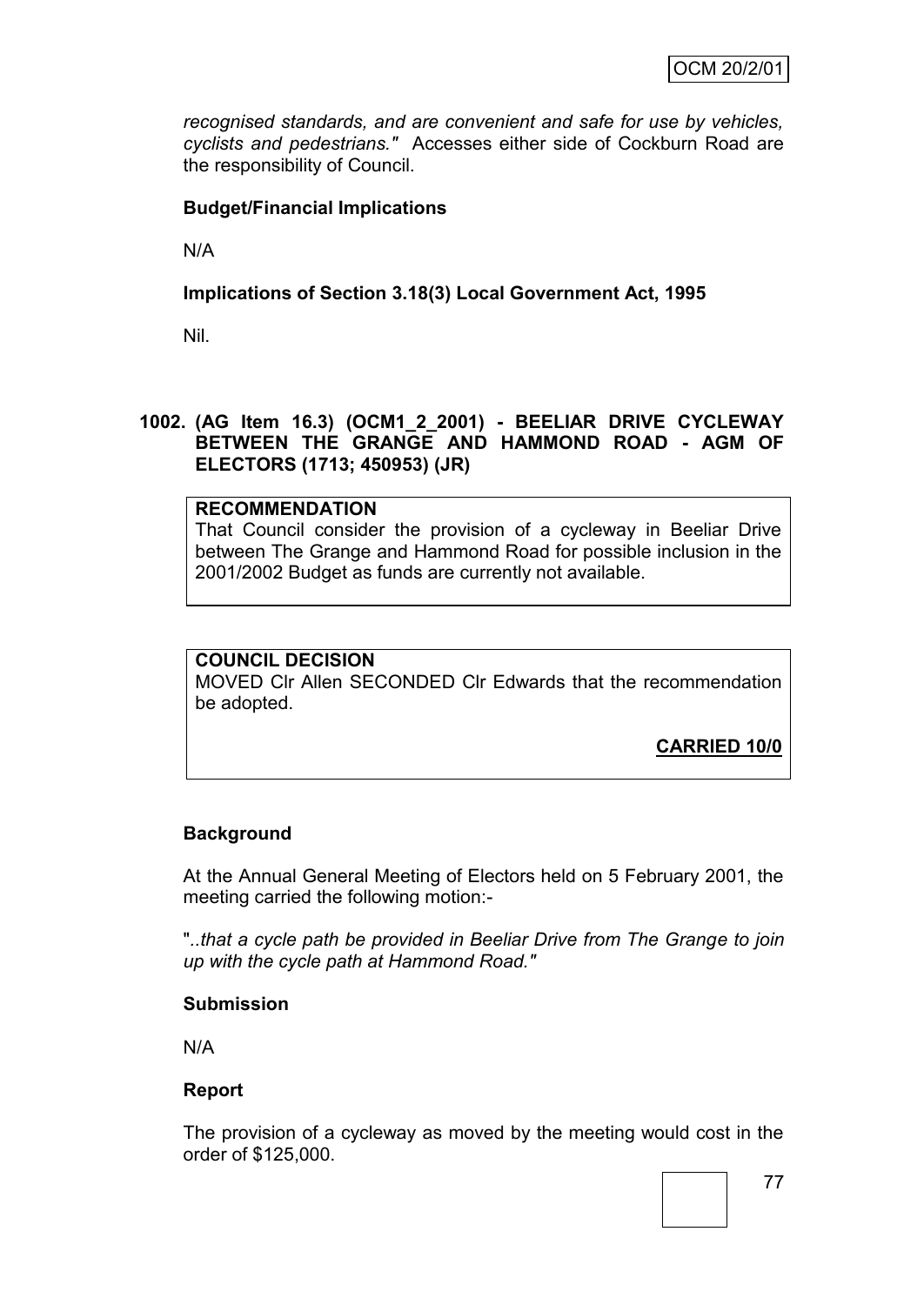## **Strategic Plan/Policy Implications**

A Council Corporate Objective is "*To construct and maintain roads, which are the responsibility of the Council, in accordance with recognised standards, and are convenient and safe for use by vehicles, cyclists and pedestrians."*

### **Budget/Financial Implications**

N/A

### **Implications of Section 3.18(3) Local Government Act, 1995**

Nil.

#### **1003. (AG Item 16.4) (OCM1\_2\_2001) - GREENING PLAN SEEDS FROM COCKBURN NURSERIES - AGM OF ELECTORS (6129) (JR)**

### **RECOMMENDATION**

That Council develop seeds from local species for the Greening Plan using local groups for seed collection and commercial nurseries for growing, provided suitable arrangements can be made, as the provision of a Council operated nursery is not cost effective.

#### **COUNCIL DECISION**

MOVED Clr Allen SECONDED Clr Edwards that the recommendation be adopted.

**CARRIED 10/0**

### **Background**

At the Annual General Meeting of Electors held on 5 February 2001, the meeting carried the following motion:-

*"… that the Annual Electors Meeting endorses the idea of a Cockburn nursery to develop seeds from local species for use in the Greening Plan."*

#### **Submission**

Mrs Heather Smedley submitted that at present, the plants that Cockburn uses for revegetation of wetlands etc are purchased from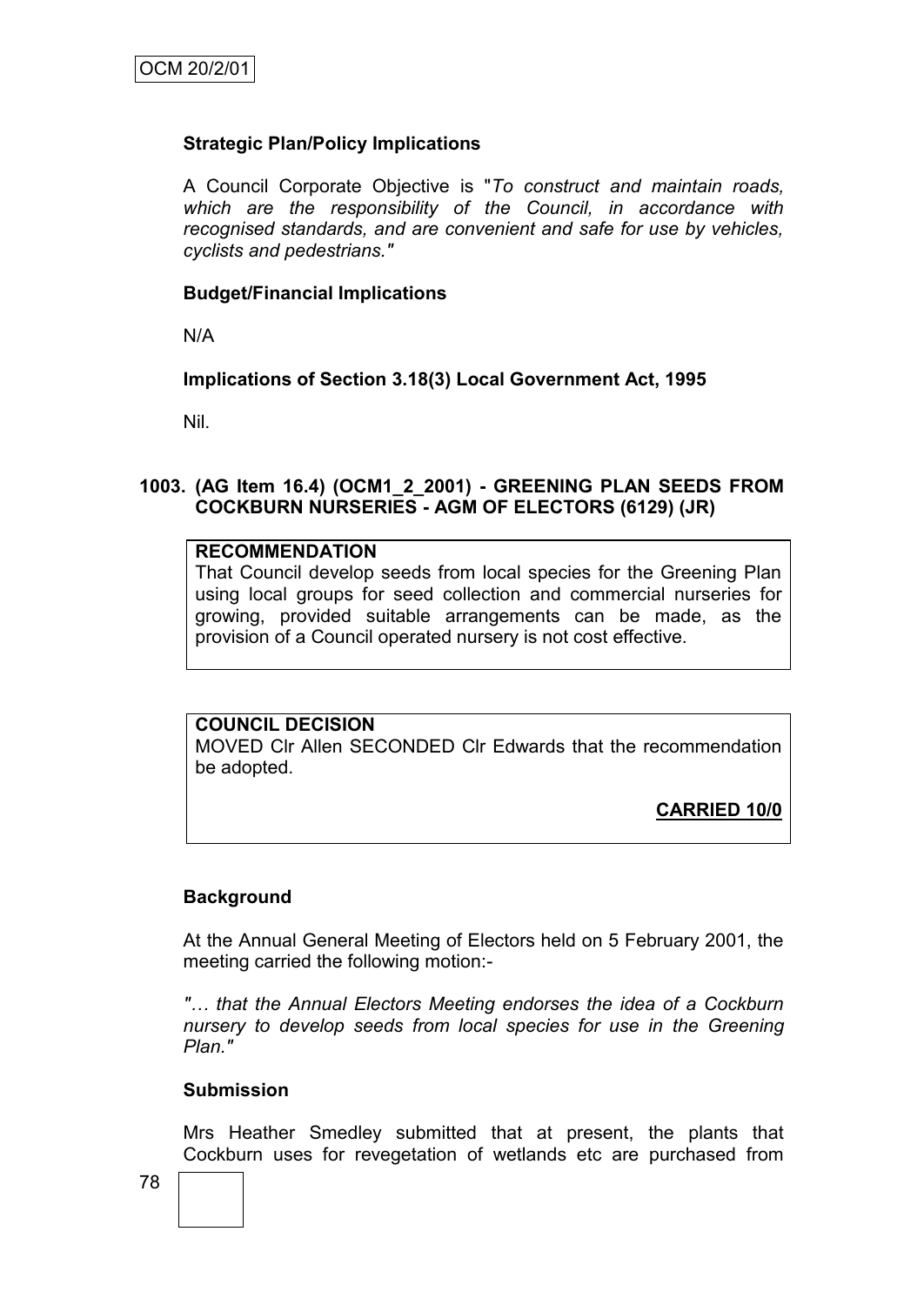outside of the municipality. The Wetlands Society collects seed from local species in the area. Stored seeds are not able to be grown there because there is insufficient space available. What is required, is a Cockburn nursery that is coordinated through Council but uses volunteers from the local community, schools, Work for the Dole programs, Friends and wetland groups. The historic farms in the South Coogee region could be purchased or leased for this purpose. They could incorporate an education facility and history-based tourist facility of the Clarence and Hope Valley area. The objective is ultimately that the facility would become self-funding.

## **Report**

If the proposed process can be shown to be cost-effective, then it should be supported. However, past experience has indicated that the most effective process is for local groups to collect the seed, which are then provided to experienced commercial nurseries to grow.

Currently, tube stocks are sourced from commercial nurseries within the metropolitan area. Commercial nurseries are of a large enough size with paid experienced and trained employees to be viable. It is considered that an operation established by the City of Cockburn and utilising volunteer staff, would be far too small and under resourced to be viable and cost effective.

### **Strategic Plan/Policy Implications**

The Council Corporate Objectives are:

- *"To conserve the quality, extent and uniqueness of the natural environment that exists within the district."*
- *"To deliver services and to manage resources in a way that is cost competitive without compromising quality".*

### **Budget/Financial Implications**

Currently, only up to \$10,000 per annum is spent on tube stocks.

### **Implications of Section 3.18(3) Local Government Act, 1995**

There may be implications if a Council operated commercial nursery is established.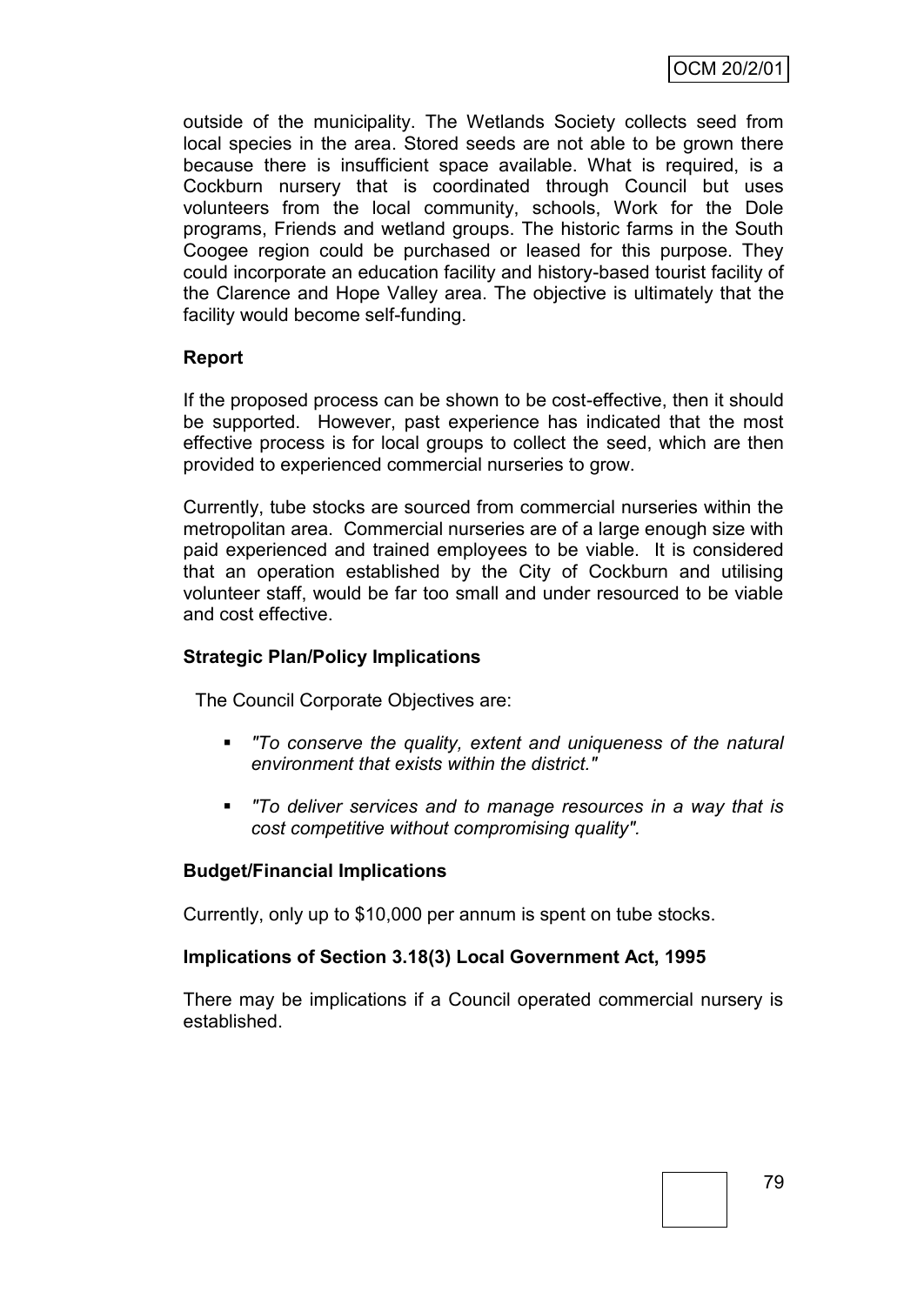#### **1004. (AG Item 16.5) (OCM1\_2\_2001) - ROCKINGHAM ROAD RENOVATION AND GREENING - AGM OF ELECTORS (1713; 450498) (JR)**

### **RECOMMENDATION**

That Council:

- (1) consider the undertaking of a separate renovation study of Rockingham Road as part of the Greening Plan for possible inclusion in the 2001/2002 Budget as funds are currently not available; and
- (2) confirms that no specific action will be taken to close Rockingham Road at its southern end as it is performing its intended function.

# **COUNCIL DECISION** MOVED Clr Allen SECONDED Clr Edwards that the recommendation be adopted.

**CARRIED 10/0**

# **Background**

At the Annual General Meeting of Electors held on 5 February 2001, the meeting carried the following motion:-

*"… that the Annual Electors Meeting requests Council to provide funding on this year's budget to undertake a study that sets out an affordable timetable of renovation for Rockingham Road and closing the road at the southern end to discourage regional traffic from taking this mainly residential route."*

### **Submission**

Mrs Heather Smedley submitted that two years ago, a motion was passed at the Electors Meeting in support of a study to investigate ways of making Rockingham Road a fitting entry statement into Cockburn. Although there are plans to make this route the high speed transport route for the region, there is no reason why the Council should not set about beautifying the main route to Council Chambers, the library and important commercial facilities. It could be many years before any works are undertaken by the Transport Department and our beautification and plantings could set the standard for any subsequent work.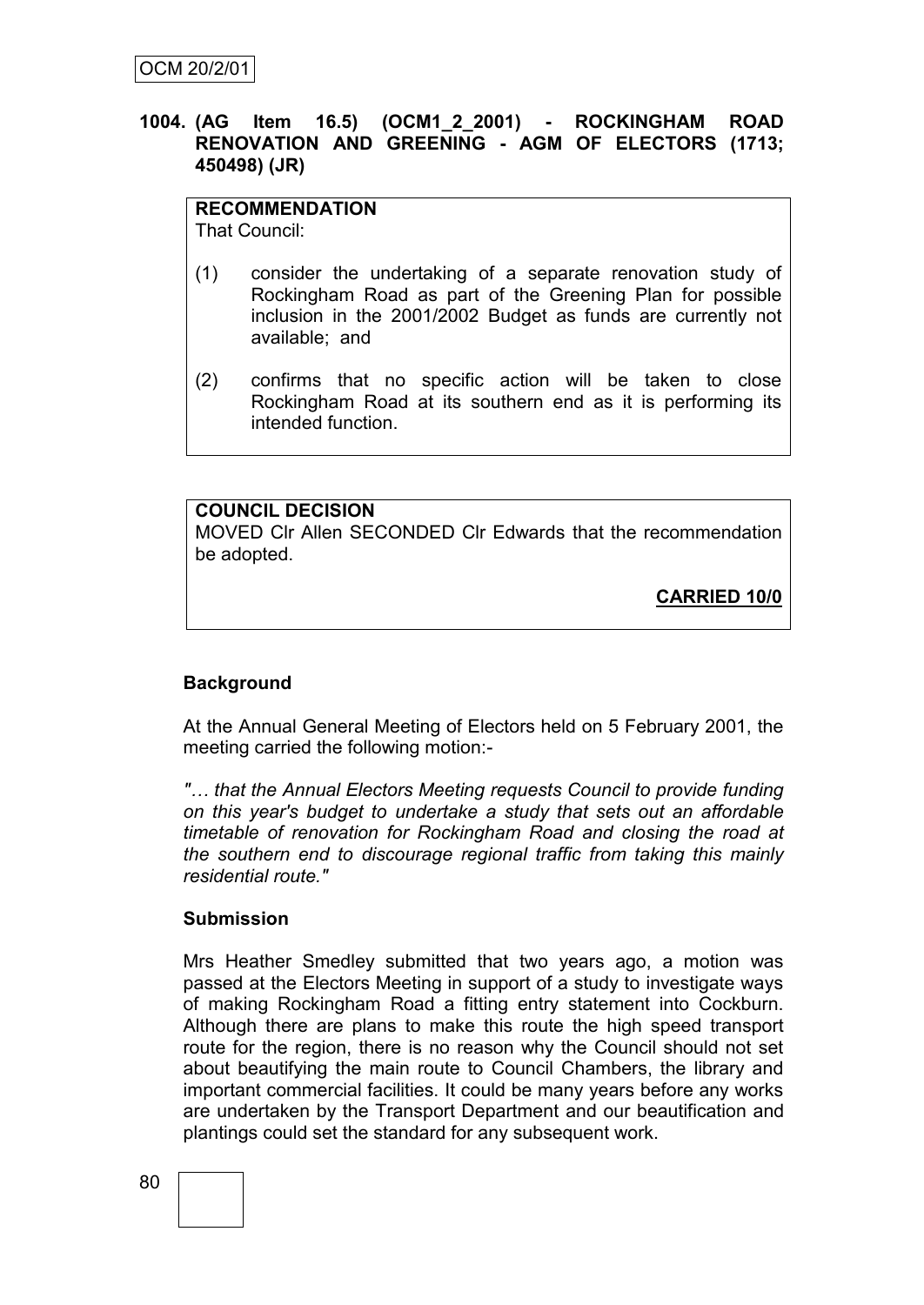## **Report**

Similar resolutions were carried at the Annual General Meeting of Electors in 2000. Council considered the resolutions and resolved at the Ordinary Council Meeting held in March 2000, as follows:

## Minute No.485 (AG Item 15.3) (OCM1\_3\_2000)

*"That Council defer a decision on the beautification of Rockingham Road through landscaping, including appropriate tree planting and seating, until adoption of the City's Greening Plan, which includes design and implementation strategies and priorities for tree planting and the provision of street furniture and fixings for major, arterial and suburban roads within the City of Cockburn for reasons outlined in the Report."*

### Minute No.487 (AG Item 15.5) (OCM1\_3\_2000)

"*That Council take no specific action to calm and reduce through traffic in Rockingham Road as it is performing its intended function as a District Distributor A road, for reasons outlined in the Report.*"

The Draft Greening Plan is currently at public consultation stage and includes, in broad terms, the treatment of Rockingham Road as a Bushland Corridor with Streetscape Themes. When the Plan is adopted, a detailed landscaping/streetscaping program for the whole municipality will be developed and implemented. Consequently, at that stage, a timetable for the renovation of Rockingham Road can be set, including a possible separate renovation study.

In terms of altering the traffic function of Rockingham Road, it is considered that no action should be taken at this stage as Rockingham Road is performing its intended function.

### **Strategic Plan/Policy Implications**

A Council Vision is: "*Conserving and influencing a balance between development and the natural and human environment*"; and

A Council Corporate Objective is: "*To construct and maintain roads, which are the responsibility of the Council, in accordance with recognised standards, and are convenient and safe for use by vehicles, cyclists and pedestrians*".

### **Budget/Financial Implications**

N/A

#### **Implications of Section 3.18(3) Local Government Act, 1995**

Nil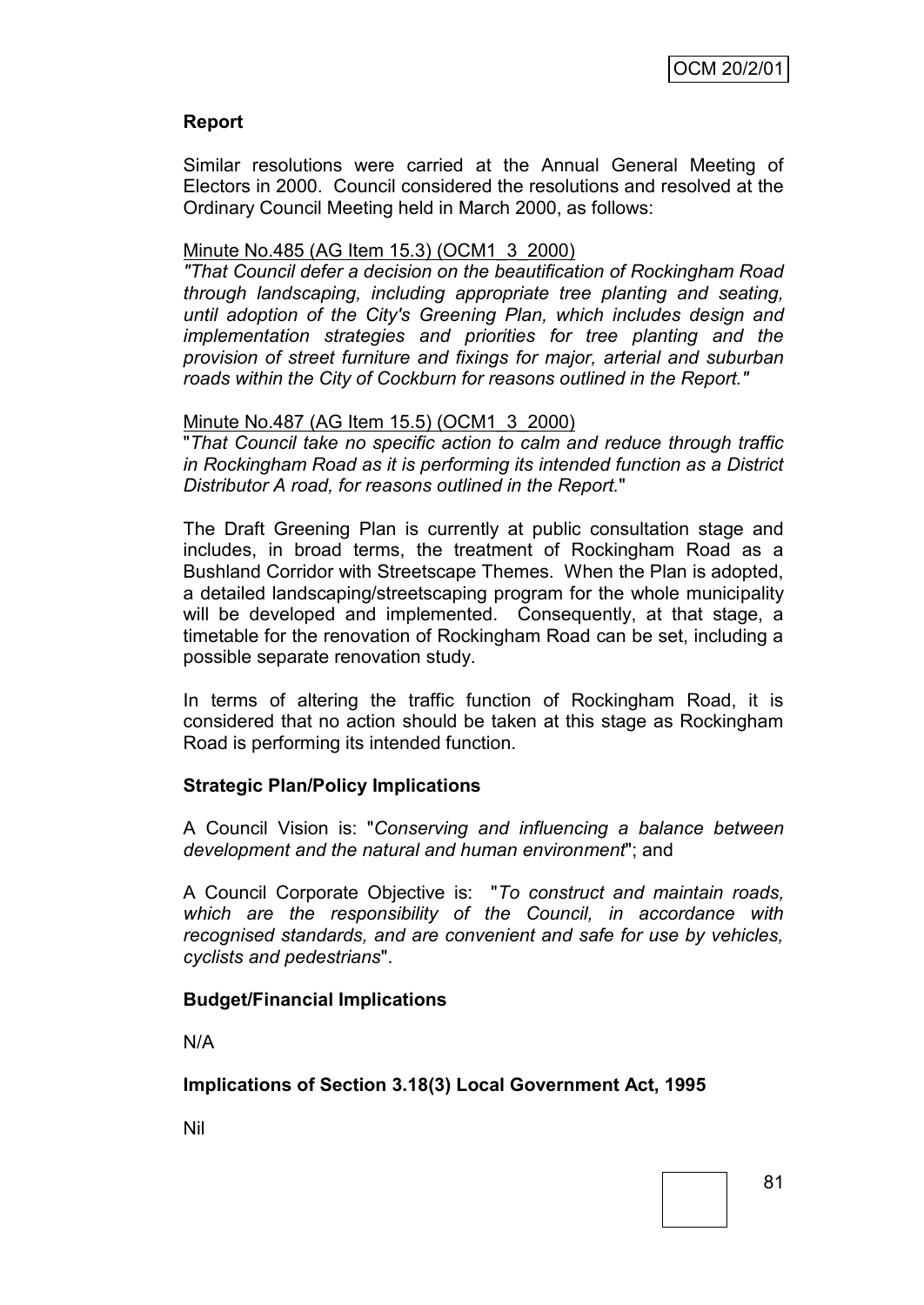## **1005. (AG Item 16.6) (OCM1\_2\_2001) - INSTALLATION OF SIGNS AND PAVEMENT MARKINGS ON NEW ROADWORKS (1332) (JR)**

#### **RECOMMENDATION**

That Council advise WAMA of its support, in principle, for local government to be allocated the funds currently controlled by Main Roads WA for signage and road marking associated with new works on local roads under the State Road Funds to Local Government Agreement, subject to satisfactory resolution of the details of administering the allocation and operation.

### **COUNCIL DECISION**

MOVED Clr Allen SECONDED Clr Edwards that the recommendation be adopted.

**CARRIED 10/0**

## **Background**

Most signs and road markings associated with new projects on local roads, have been done directly by Main Roads WA or in recent years, their contractors. Funds required have been provided from the State Road Funds to Local Government Agreement since 1995. The funds in question are those that have been used to meet minor changes to the road system, or where for example a "Give Way" sign has been replaced with a "Stop" sign. Funding has been finite and once the budget for a year was expended, no further funds were provided.

### **Submission**

The Western Australian Municipal Association is seeking Local Government's in principle support or otherwise for Local Government to take over the responsibility for the installation of signs and road markings association with new work on local roads.

For several years, there have been concerns at the time lag between completion of any roadworks, etc that require signing and/or road marking, and their installation. Two areas of delay are of concern, one related to the time taken to receive Main Roads approval for the works proposed, and the other to organising for the work to be done.

The State Road Funds to Local Government Advisory Committee was of the view that the first concern should be the subject of a Main Roads WA review of their approval procedures and that the outcomes would be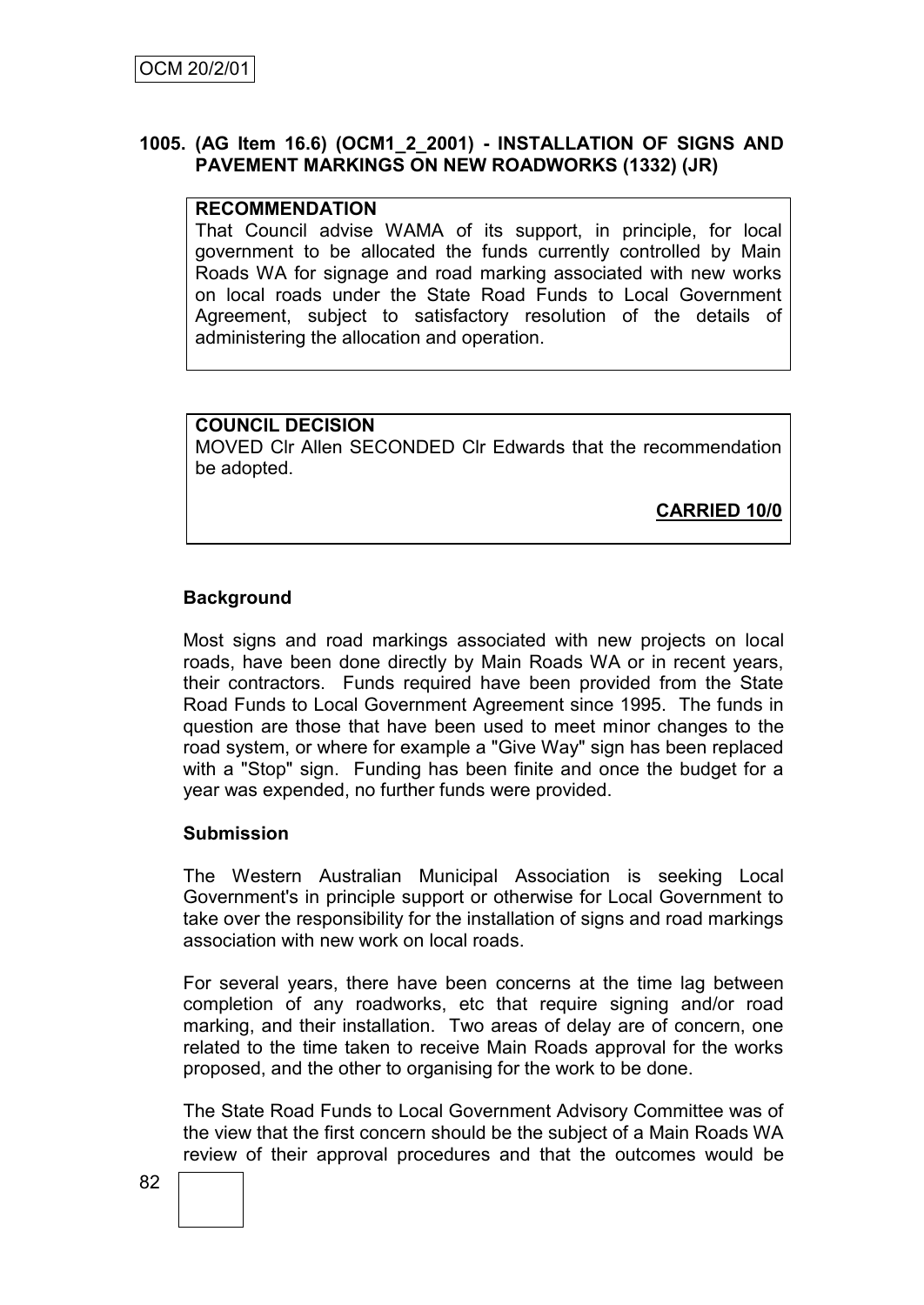reported to the Advisory Committee. They also agreed that the second issue could be best overcome by allowing Local Governments to arrange for the works themselves with funds devolved from Main Roads WA to each Local Government. WAMA has undertaken to obtain the views of Local Governments on this proposal prior to the next Advisory Committee meeting scheduled for early March 2001. This meeting would then consider the views of local government, an itemised list of works to be covered and the proposed schedule of funding to local authorities in order to determine a process, which would then apply from 1 July 2001.

Maintenance associated with existing signs and road markings would remain the responsibility of the Term Network Contractors, as is now the case. Main Roads will fund this work from within their share of State road funds. Ongoing maintenance would also be covered by the Term Network Contracts.

### **Report**

Main Roads WA proposes to allocate out to Councils, the funds currently budgeted for *signage and road marking associated with new work on local roads* and included in the road funding agreement with local government. Main Roads WA would still approve construction drawings showing the placement and type of road markings and signage.

It would be of greater benefit to the Council to have our own people organizing for the new lines and signs to go in on all new works to reduce the amount of time required for temporary signage to be on the site. All works will be able to be completed in a shorter time period with us being able to deal with MRWA's signage contractors directly or undertaking the signage work ourselves.

However, details which will need to be satisfactorily resolved before taking over include:

- **Funding arrangements and limitations**
- Administration, monitoring and recording requirements and administration cost arrangements
- Quality control of contractors
- **Access to approved materials**
- Details of existing programs
- New subdivision/development implications.

### **Strategic Plan/Policy Implications**

A Council Corporate Objective is *"To construct and maintain roads, which are the responsibility of the Council, in accordance with recognised standards, and are convenient and safe for use by vehicles, cyclists and pedestrians."*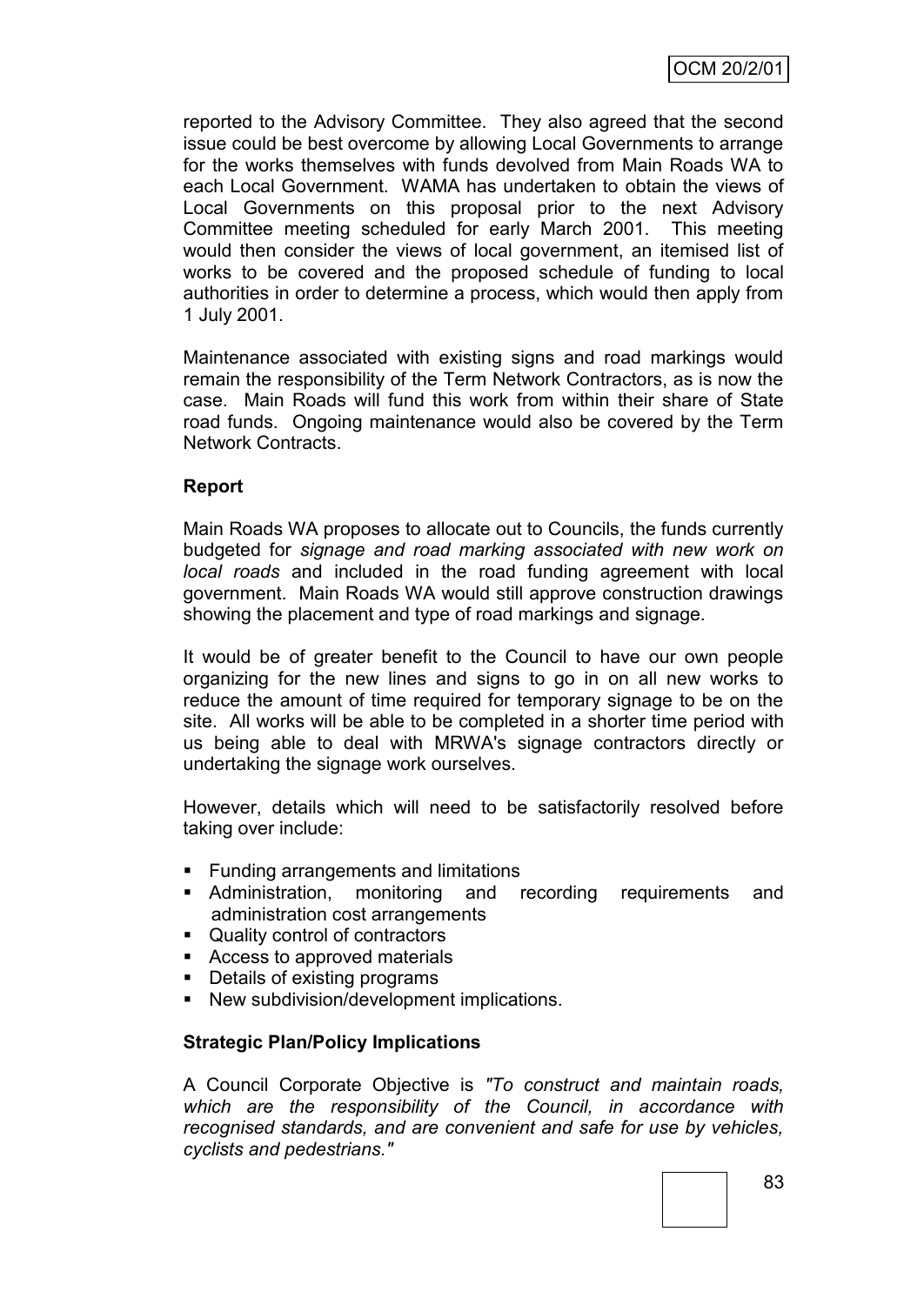## **Budget/Financial Implications**

Subject to funding allocations from MRWA.

### **Implications of Section 3.18(3) Local Government Act, 1995**

Nil.

## **1006. (AG Item 17.1) (OCM1\_2\_2001) - BUSH FIRE COMMITTEE MEETING TIME AND DATES (1550) (JJ)**

#### **RECOMMENDATION**

That Council provides that the Bush Fire Committee meetings be held on the third (3rd) Thursday of the month, quarterly (February, May, August and November) commencing at 7.30pm, with a meal provided at 6.30pm prior to the meeting.

### **COUNCIL DECISION**

MOVED Clr Allen SECONDED Clr Edwards that the recommendation be adopted.

**CARRIED 10/0**

### **Background**

At the Bush Fire Committee Meeting held on 11 January 2001, it was resolved as follows:-

*"Moved Deputy Mayor Graham seconded R Levett that the Bush Fire Committee recommend to Council that meetings be held on the third (3rd) Thursday of the month, quarterly – February, May, August and November commencing at 7.30pm, with a meal provided at 6.30pm prior to the meeting."*

Previously meetings have been held on a set date to allow for other meetings that Brigade Members attend to be scheduled accordingly.

#### **Submission**

It was considered that the time of 7:30pm would be more convenient to the Brigade Members attending meetings.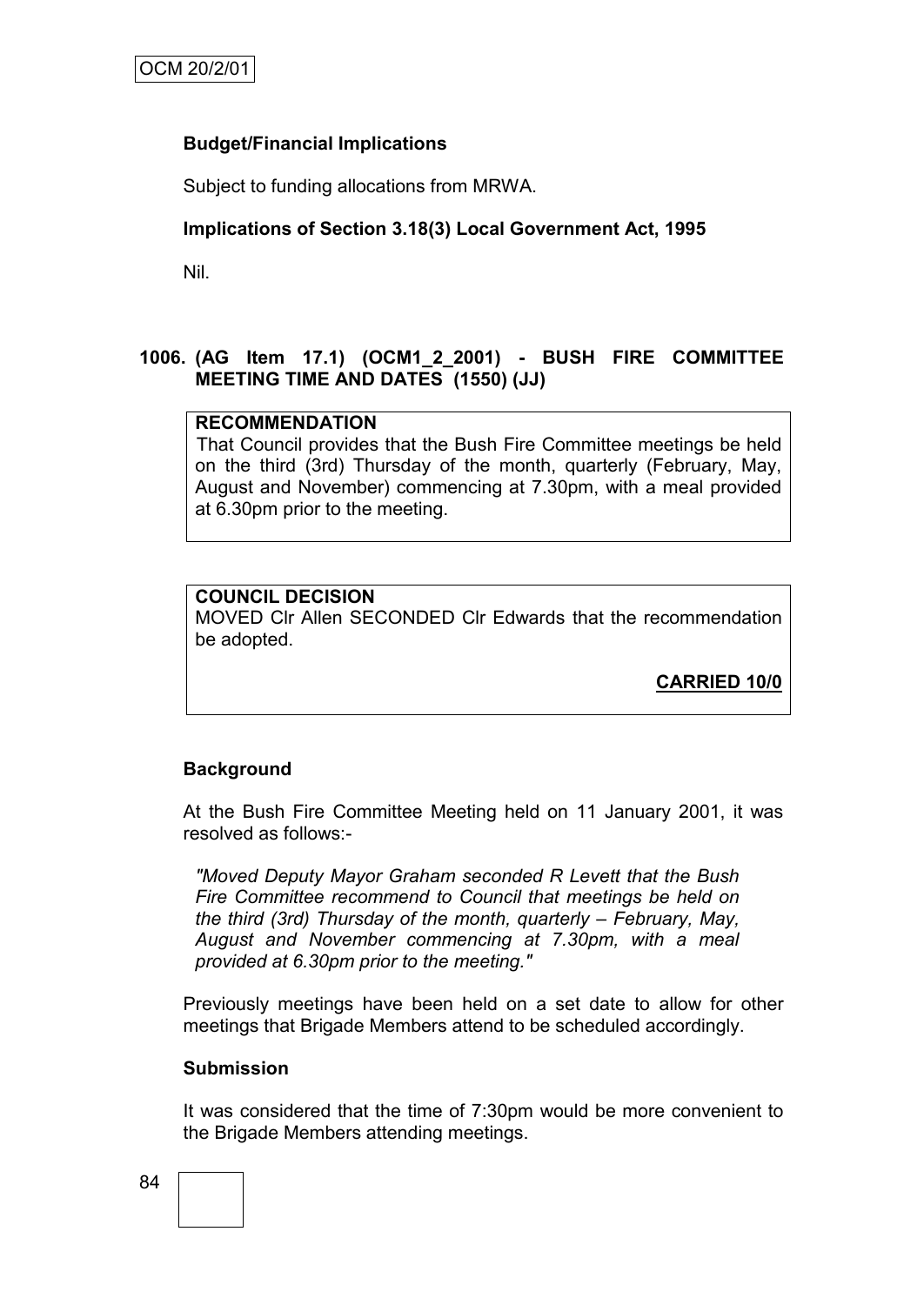Previously, an evening meal was provided at 6:30pm prior to the meeting at 7:30pm.

## **Report**

N/A

# **Strategic Plan/Policy Implications**

N/A

# **Budget/Financial Implications**

Funds are provided in the budget for refreshments associated with Committee meetings.

## **Implications of Section 3.18(3) Local Government Act, 1995**

Nil.

## **1007. (AG Item 17.2) (OCM1\_2\_2001) - ELECTORS MEETING FEBRUARY 2001 SECURITY PATROLS PANORAMA GARDENS (9519) (RA)**

### **RECOMMENDATION**

That Council advise the Beeliar Residents Action Group (BRAG) that:

- (1) Council will distribute and collect the survey questionnaire that will determine whether the land owners of the "Panorama Gardens" section of Beeliar are prepared to pay the service levy on their rates for Security Patrols to commence from 1 July 2001; and
- (2) BRAG will be advised of the date on which the survey questionnaire has been provided to Australia Post for distribution.

# **COUNCIL DECISION**

MOVED Clr Reeve-Fowkes SECONDED Clr Waters that:

- (1) Council advise the Beeliar Residents Action Group (BRAG) that:
	- 1. Council will distribute and collect the survey questionnaire that will determine whether the land owners of the "Panorama Gardens" section of Beeliar are prepared to pay the service levy on their rates for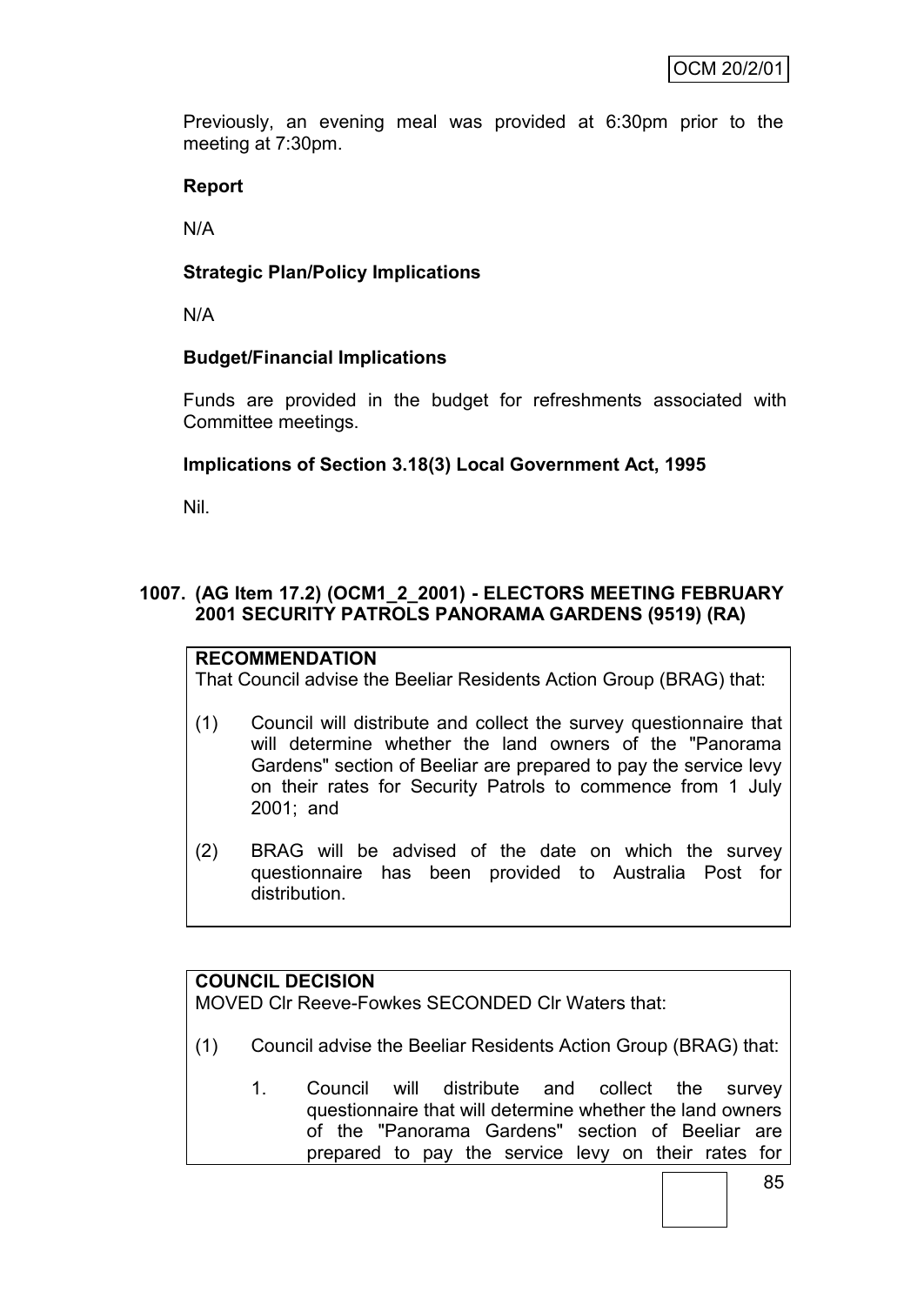Security Patrols to commence from 1 July 2001;

- 2. BRAG will be advised of the date on which the survey questionnaire has been provided to Australia Post for distribution; and
- (2) Council refer to the Ministry of Housing as having one vote only for the vacant land that it owns and it will have a vote for each of the developed rental properties it owns.

# **CARRIED 9/1**

### **Explanation**

There are approximately 700 lots available in the area of which, 66 are Ministry of Housing rental properties and approximately 222 vacant lots. It is reasonable that the Ministry of Housing have a full vote for the rental properties and a single vote for the vacant lots. It has also been confirmed that the Ministry of Housing would contribute for all properties at the same rate as other owners irrespective whether the land was developed or not.

# **Background**

Council at its meeting of the  $19<sup>th</sup>$  of January 2001 resolved to tender for security patrols for the area of Panorama Gardens Beeliar. Once the successful tenderer was determined and the cost per property owner calculated the resolution of Council was that the owners would then be surveyed to determine whether they were prepared to pay this service charge. It was intended that this survey would be carried out by administration distributing through Australia Post a pre paid return envelope survey form to all property owners in the area. In accordance with the Council decision the results of the survey would determine as to whether the Security Patrols would proceed.

### **Submission**

At the Annual General Meeting of Electors held on the  $5<sup>th</sup>$  of February 2001 a representative of the Beeliar Residents Action Group (BRAG) made a request for this group to distribute and collect the questionnaire for the security patrols. The motion was as follows:

"*Council allow the Beeliar Residents Action Group (BRAG) to facilitate distribution and collection of the patrol survey to be undertaken by Council at Beeliar*".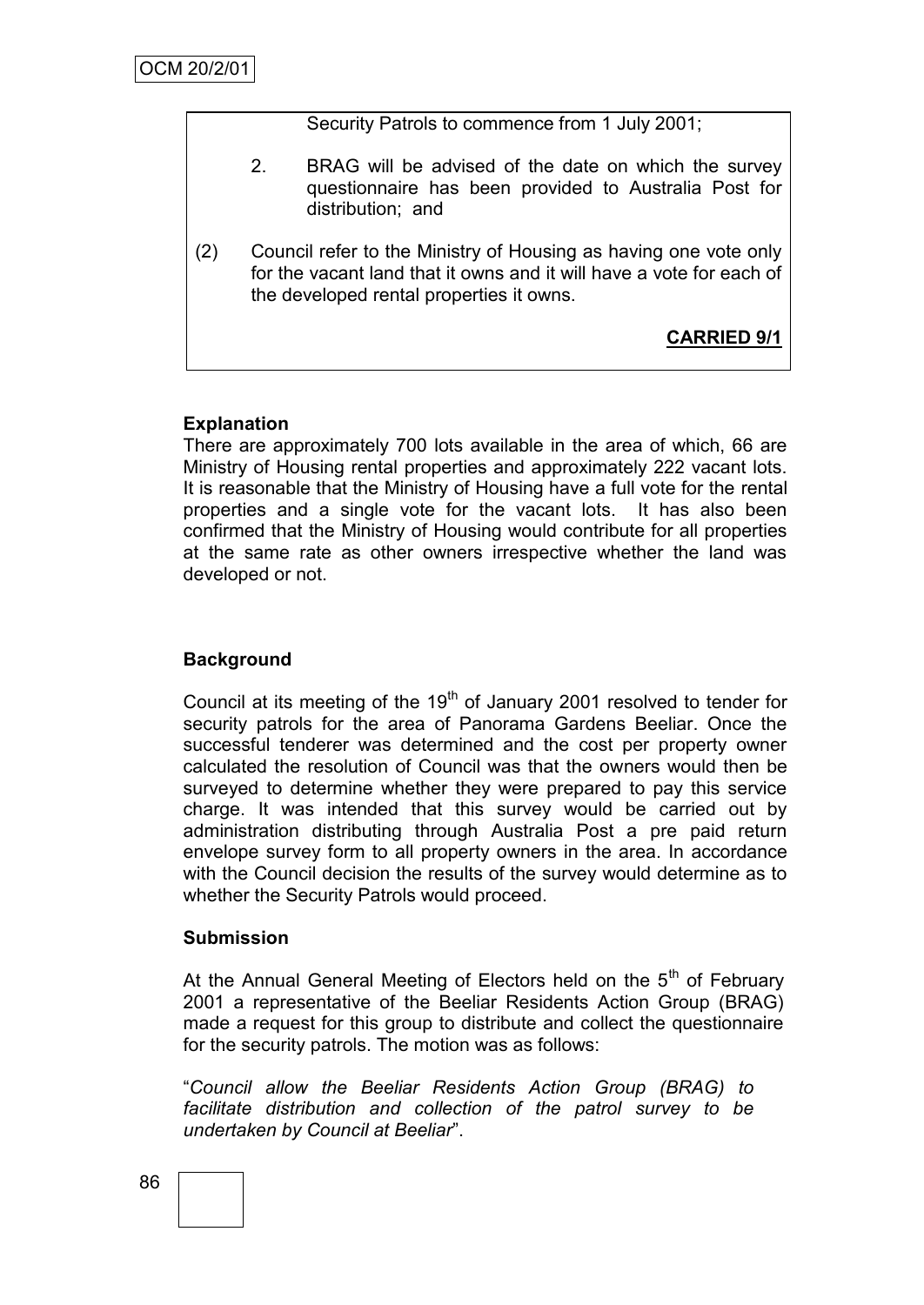## **Report**

The BRAG for the survey held in September 2000 sought to distribute and collect the survey forms on security patrols for the area. Administration then and still does hold the strong view that the survey must be carried out and seen to be carried out in a manner that is open, without prejudice, bias or pressure. The BRAG are vocal proponents for security patrols. For them to be responsible for the distribution and collection of surveys on this issue could be readily perceived to be prejudicing the survey in favour of patrols. Council through BRAG could be accused of influencing the survey results in this way.

Under the Local Government Act (Section 6.38) Council can levy a service charge to either owners or residents. Should BRAG be involved in this process it would essentially be them distributing the questionnaires to residents and not necessarily owners. It is proposed that the service charge be made to owners of property for a number of reasons.

- The Councils property database used for rates has the most comprehensive contact details for the servicing of accounts.
- The Ministry of Housing is the most significant owner of property in the area and in many cases there is no occupier, as the land does not as yet have a house. Should the occupier be charged the fee not the owner the cost of the patrols would be distributed amongst many less contributors. There are approximately 450 occupied houses in the area and 700 properties.
- Those renting Ministry of Housing property are probable less likely to be able to afford the cost of the patrols and given the transient nature of some tenants may be less committed to the area in which they rent.

It is strongly recommended that Council distribute and collect the survey results in the manner described above and that BRAG be advised that Council will not permit them to distribute or collect the surveys.

BRAG is of course welcome to promote through the local community support for security patrols. They can also be provided with the time the questionnaires will be distributed and also the names and addresses of those owners to whom the questionnaires will be provided.

### **Strategic Plan/Policy Implications**

Key Result Area "1.2 To conduct Council Business in an open public forum and to manage Council Affairs by employing publicly accountable practices" Managing Your City refers.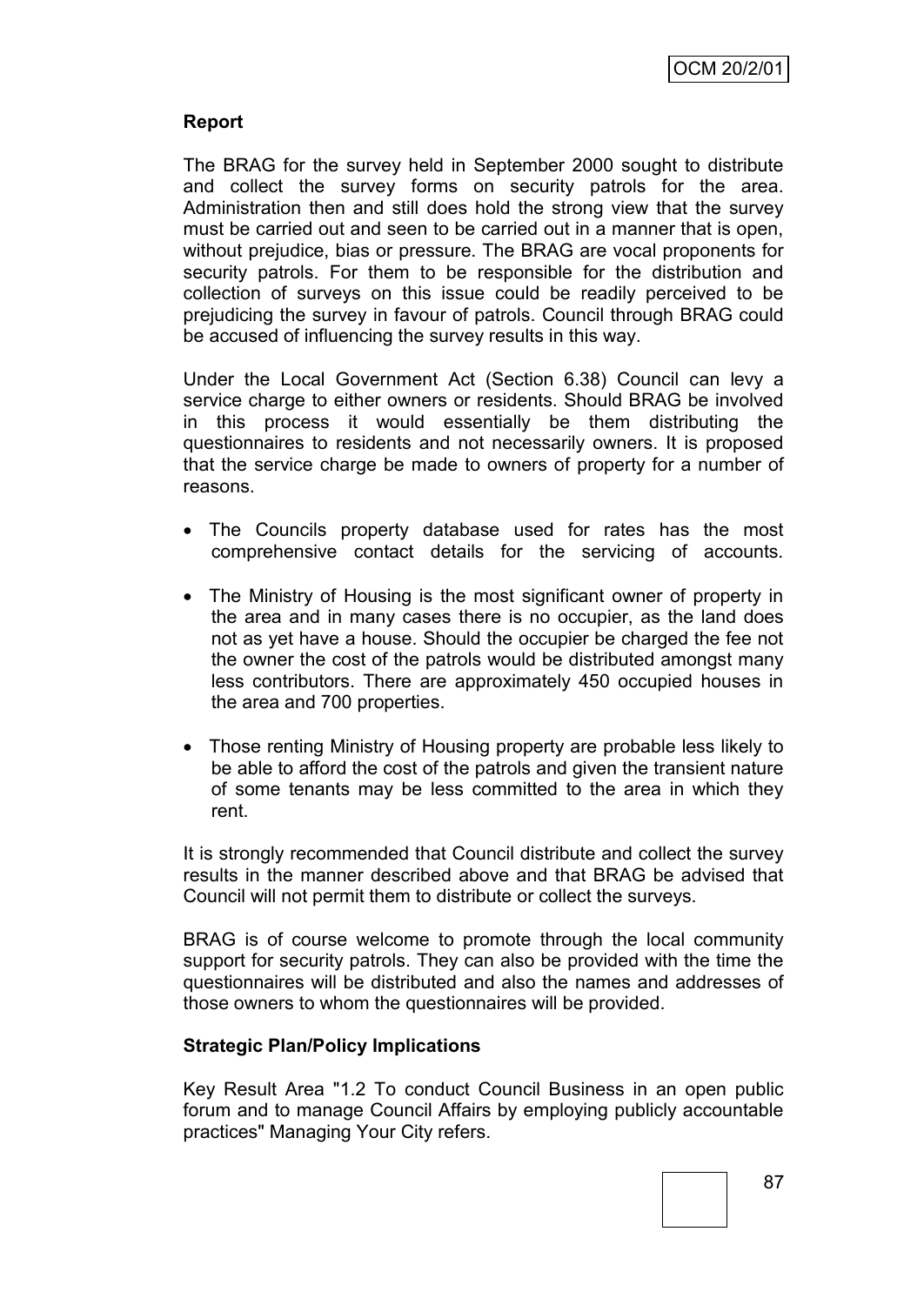## **Budget/Financial Implications**

Should the patrols for Panorama Gardens Beeliar proceed there will be a special levy on owners of properties in the area

### **Implications of Section 3.18(3) Local Government Act, 1995**

Nil.

## **1008. (AG Item 17.3) (OCM1\_2\_2001) - SECURITY PATROLS PANORAMA GARDENS (9519) (RA)**

# **COUNCIL DECISION**

MOVED Mayor Lee SECONDED Clr Reeve-Fowkes that the information of who the survey questionnaires are sent to and the approximate time they are distributed by Australia Post, be provided to BRAG.

**CARRIED 8/2**

## **Explanation**

Due to the huge concern in the suburb when the last survey was undertaken about the efficiency of the survey, Council should take this opportunity to make this information available so it is seen to be making every effort.

### **1009. (AG Item 17.4) (OCM1\_2\_2001CM1\_2\_2001) - PROPOSED LEASE OF THE NGALLA MAYA RESPITE HOUSE TO WASA PERSONAL ASSISTANTS (8410) (GMB)**

#### **RECOMMENDATION** That Council:

(1) pursuant to the provisions of section 3.58 of the Local Government Act 1995, give notice of Council"s intention to enter into a lease agreement with WASA Personal Assistants for the use of the Ngalla Maya Respite House for a period of two years, at a rental of no less than \$1000.00 per month plus all outgoing costs, with WASA Personal Assistants having the option to extend the lease for up to five years; and

(2) make the terms and conditions of the lease subject to approval by the Director of Community Services.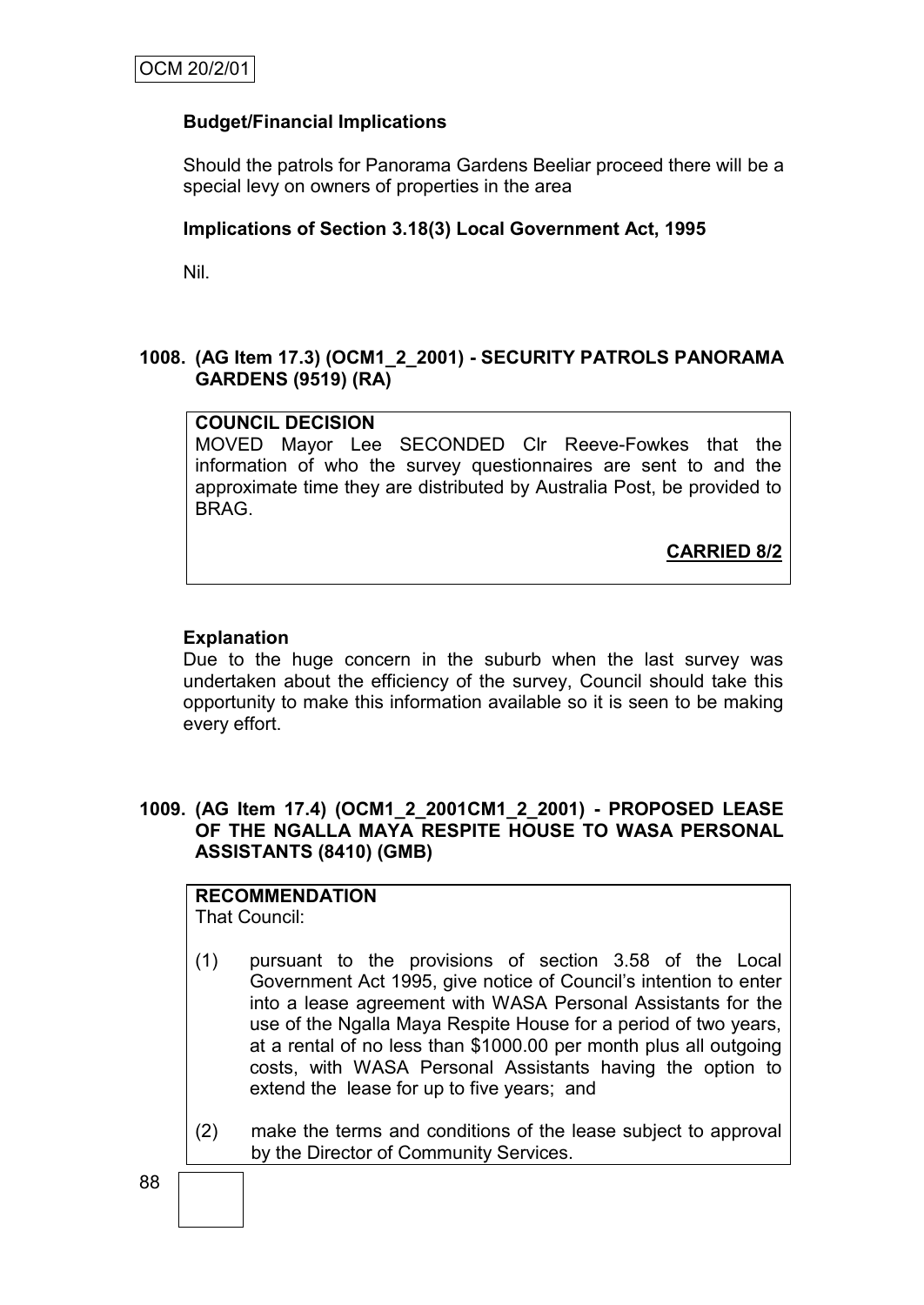**COUNCIL DECISION** MOVED Clr Waters SECONDED Clr Edwards that the recommendation be adopted.

**CARRIED 10/0**

### **Background**

The City entered into a lease arrangement with Bell Healthcare a private for profit provider to use the respite cottage at the Jean Willis Centre. Effectively the lease fee to Bell Health Care was \$14,716 in the first year, rising to \$33,900 in the 2nd to 5th year. Guidelines for many of the funding programs made the use of the facility limited as the funds were difficult to access for a for profit organisation. The previous lessee was unable to generate sufficient referrals to make the project viable and the lease was subsequently terminated following Council Agreement. Following the termination of the lease with Bell Health Care, Council resolved to enter into a lease agreement with Care Options Inc, a local not for profit organisation, however due to staffing changes within Care Options management, the Lease agreement as agreed by Council has not been pursued.

It can be reasonably stated that the Respite House has not been used to its potential since its construction in early 1995. There still remains a strong demand for overnight respite accommodation in the area, however the Commonwealth/State funding is limited and or an insufficient level to allow an organisation to operate at a viable level.

#### **Submission**

Alternate arrangements have been investigated and a range of options explored. WASA Personal Assistants, which is a private provider of disabled services**,** has presented a proposal that would allow the facility to be utilised for its original purpose at a rental charge of \$1000 per month plus all outgoing costs. This option is to operate a respite service for disabled, particularly younger.

WASA Personal Assistants has been recently established as a local owned and operated partnership. The Partners have had 37 years of professional experience in the provision of services to people with disabilities and the frail aged. The partnership mission is to prove Total Life Opportunities for People with Disabilities, their Families and Carers.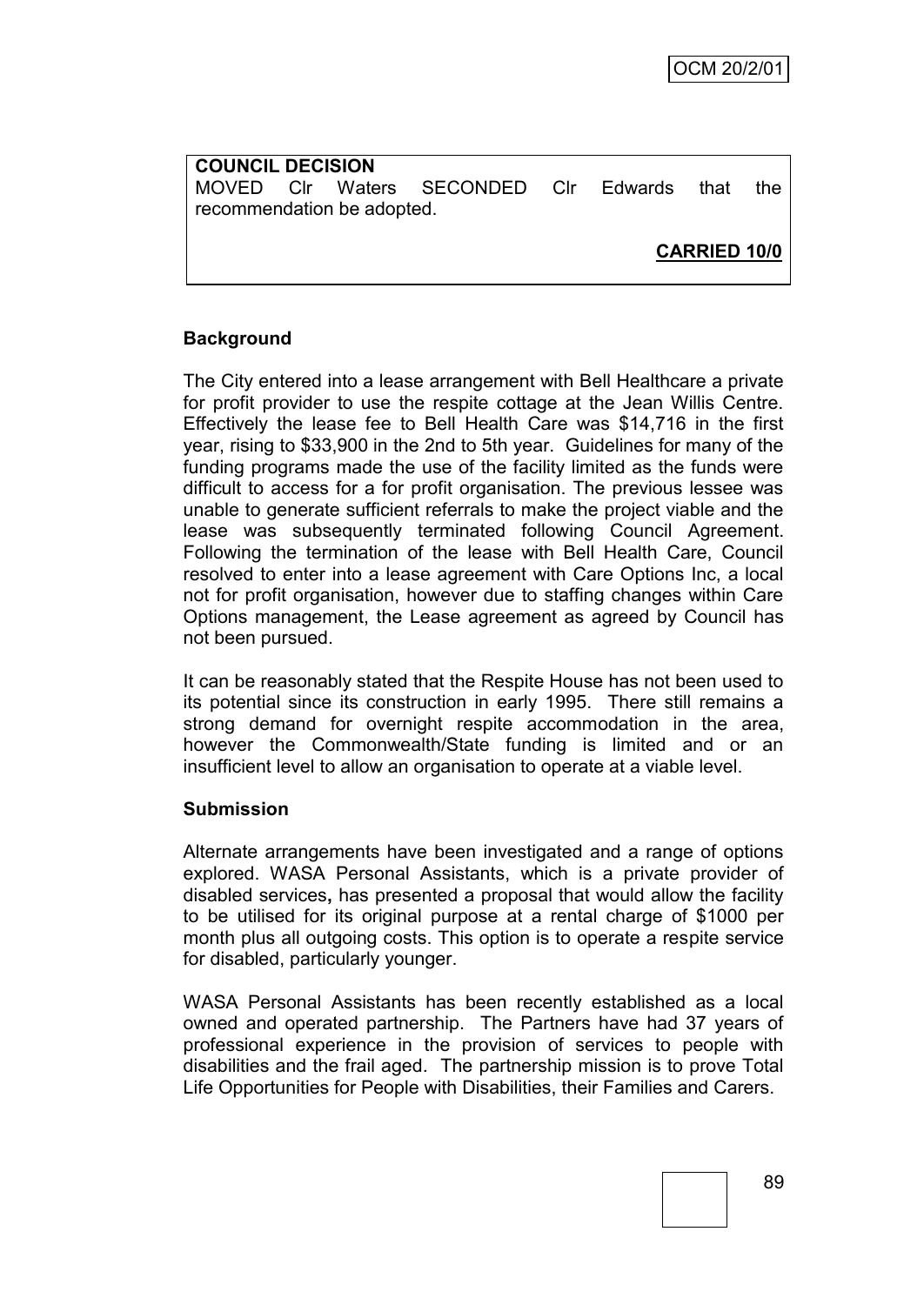### **Report**

The Respite House was initially constructed to provide a much needed accommodation service for frail aged and disabled in the local community. The proposal being put forward by WASA Personal Assistants, will utilise the building for the purposes for which it was originally designed. The proposed rental costs will also ensure that the service to the community is recommenced immediately and with a higher likelihood of success. It will also allow for greater use of existing funds from the Health Department"s Aged Care Assessment Team services. The City"s HACC services will also be able to utilise the service on a fee for service basis that is in line with their funding guidelines.

The level of need for such a service as that to be provided by WASA Personal Services has been clearly demonstrated. A viable respite service within the City of Cockburn will greatly enhance the lives of those disabled who require the service and their families.

The terms and conditions of the lease will be subject to the approval of the Director of Community Services.

#### **Strategic Plan/Policy Implications**

Strategic Plan Item 5.2 "Human and Community Services" refers. Maintenance of this facility meets identified community need.

#### **Budget/Financial Implications**

An income of \$12000 per annum will be generated with savings in the vicinity of \$1000.00 per annum in tariffs that Aged and Disabled Services are currently charged for their low usage of the facility

### **Implications of Section 3.18(3) Local Government Act, 1995**

Funds for the provision of Frail Aged and Disabled Services have traditionally been the domain of the Commonwealth and State Governments. It has been a clear policy of the Commonwealth Government to find a range of service providers to create a competitive environment. WASA Personal Assistants in turn, tender for these Commonwealth and State Government funds. The City of Cockburn does not provide a respite accommodation service and hence cannot be seen to be in competition to other service providers.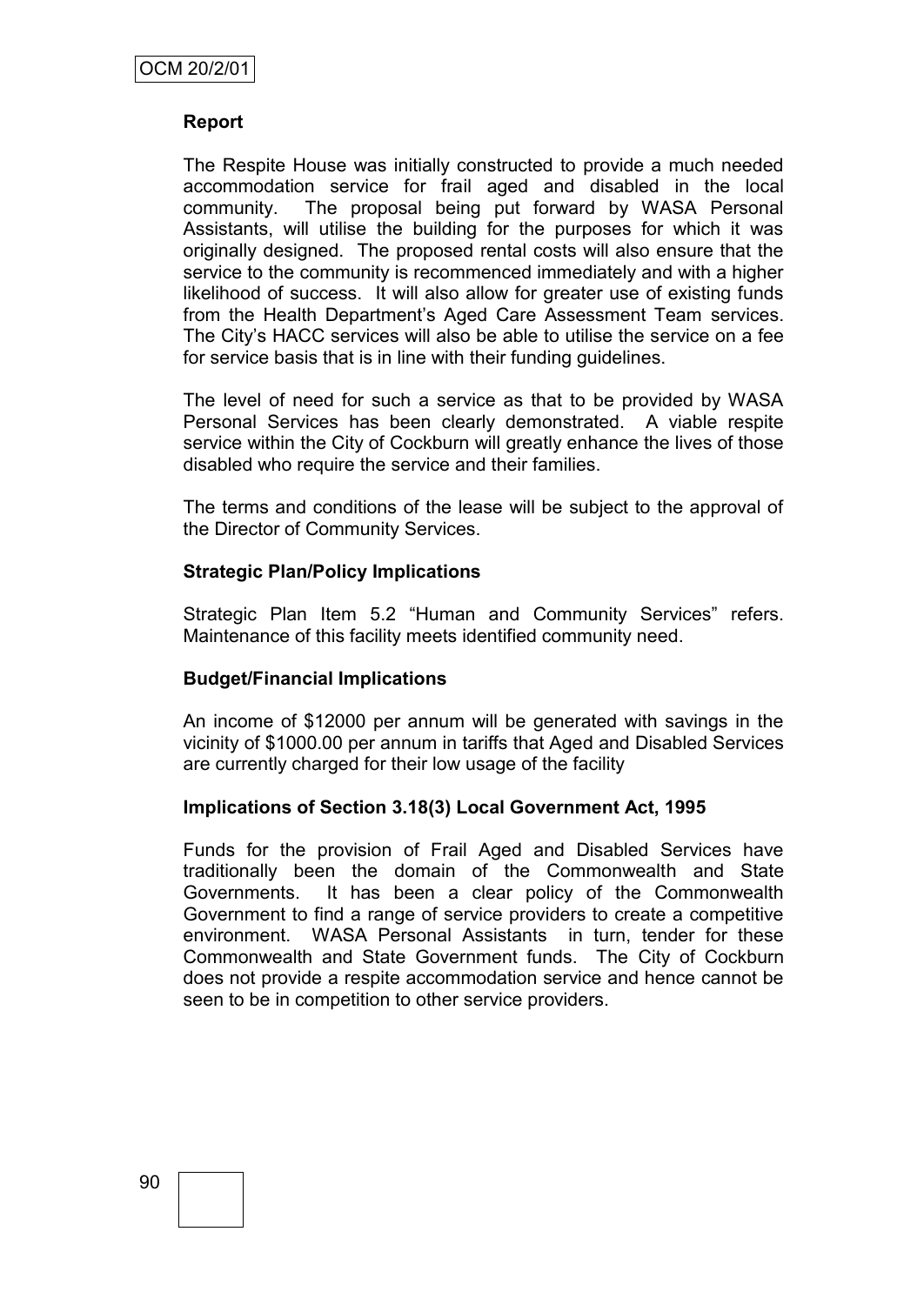## **1010. (AG Item 19.1) (OCM1\_2\_2001) - CLR HUMPHREYS - CODE OF CONDUCT DOCUMENTS (1054) (DMG)**

# **MOTION**

- (1) That pursuant to s5.8 of the Local Government Act 1995 (WA) ("the Act") a committee be established comprised of 4 Elected Members of Council in accordance with s5.9(2)(a) of the Act.
- (2) In accordance with s5.8 of the Act, the function of the committee will be to assist the Council, by considering and recommending to Council, whether the current Code of Conduct and Administrative Compliance documents, as adopted on 15 August 2000, need to be amended.
- (3) That committee members be provided with copies of the WAMA model Codes of Conduct for Elected Members and Staff.
- (4) The committee report to Council with a recommendation for the Council Meeting scheduled for 20 March 2001.
- (5) The committee be disbanded at the close of the meeting at which the recommendation to Council is accepted.
- (6) The committee be provided administrative support for:
	- (a) conducting research
	- (b) recording minutes of meeting proceedings in accordance with s5.22 of the Act.
- (7) The first meeting of the committee to be held at a time to be agreed by the committee members, at which meeting a presiding member will be elected in accordance with s5.12 of the Act.
- (8) That Council appoint Clrs ……………………………. to be members of the Committee.

# **RECOMMENDATION**

That Council:

(1) pursuant to s5.8 of the Local Government Act 1995 (WA) ("the Act") a committee be established comprised of 4 Elected Members and 3 Senior Officers of Council in accordance with s5.9(2)(b) of the Act.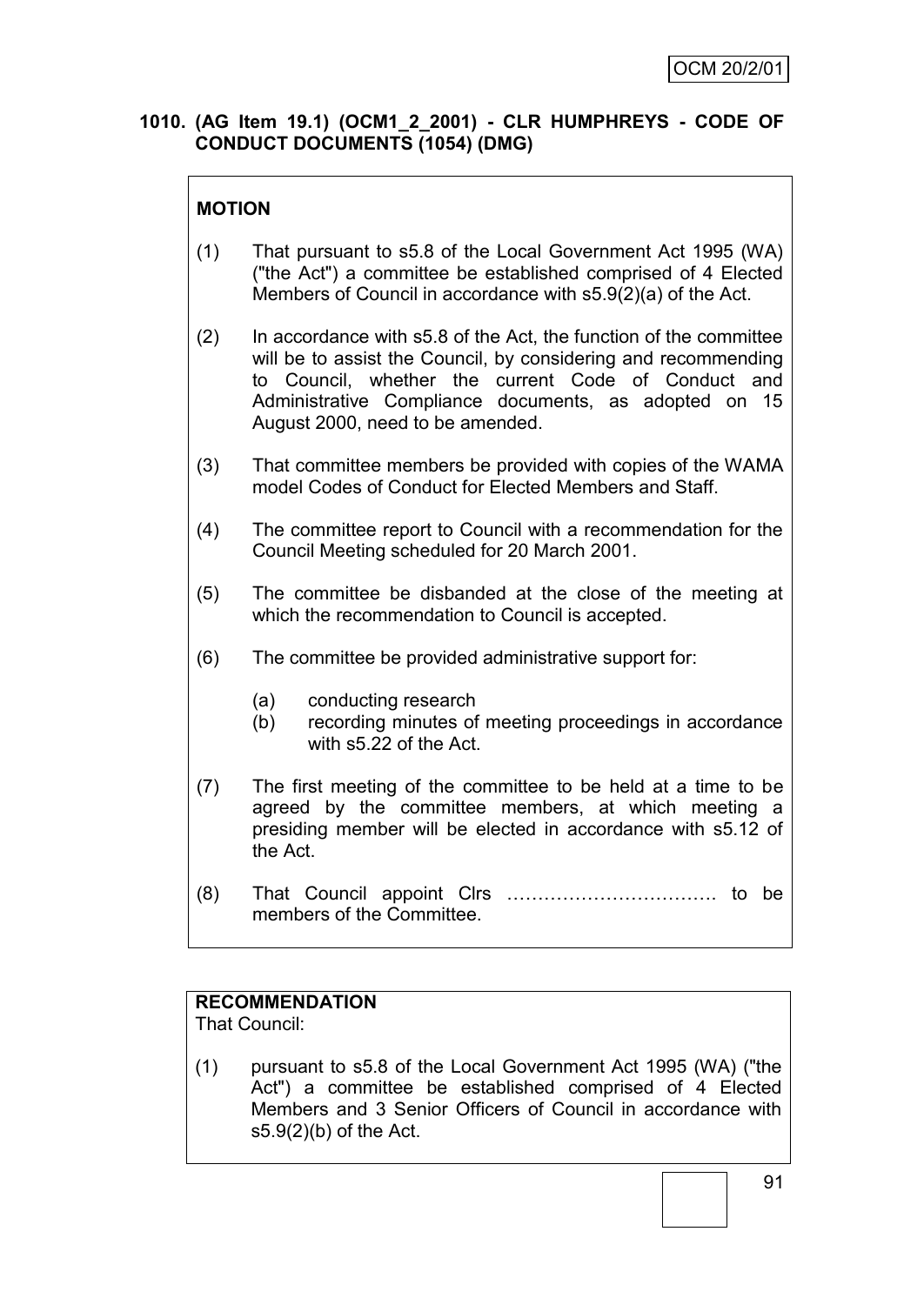- (2) In accordance with s5.8 of the Act, the function of the committee will be to assist the Council, by considering and recommending to Council, whether the current Code of Conduct and Administrative Compliance documents, as adopted on 15 August 2000, need to be amended.
- (3) That committee members be provided with copies of the WAMA model Codes of Conduct for Elected Members and Staff.
- (4) The committee report to Council with a recommendation for the Council Meeting scheduled for 20 March 2001.
- (5) The committee be disbanded at the close of the meeting at which the recommendation to Council is accepted.
- (6) The first meeting of the committee to be held at a time to be agreed by the committee members, at which meeting a presiding member will be elected in accordance with s5.12 of the Act.
- (7) That Council appoint Clrs ……………………………. , the Chief Executive Officer, Director – Community Services and Director – Planning and Development Services to be members of the Committee.

**TO BE CARRIED BY AN ABSOLUTE MAJORITY OF COUNCIL**

## **COUNCIL DECISION**

MOVED Clr Humphreys SECONDED Deputy Mayor Graham:

- (1) that pursuant to s5.8 of the Local Government Act 1995 (WA) ("the Act") a committee be established comprised of 4 Elected Members of Council in accordance with s5.9(2)(a) of the Act.
- (2) in accordance with s5.8 of the Act, the function of the committee will be to assist the Council, by considering and recommending to Council, whether the current Code of Conduct and Administrative Compliance documents, as adopted on 15 August 2000, need to be amended.
- (3) that committee members be provided with copies of the WAMA model Codes of Conduct for Elected Members and Staff.
- (4) the committee report to Council with a recommendation for the Council Meeting scheduled for 20 March 2001.
- (5) The committee be disbanded at the close of the meeting at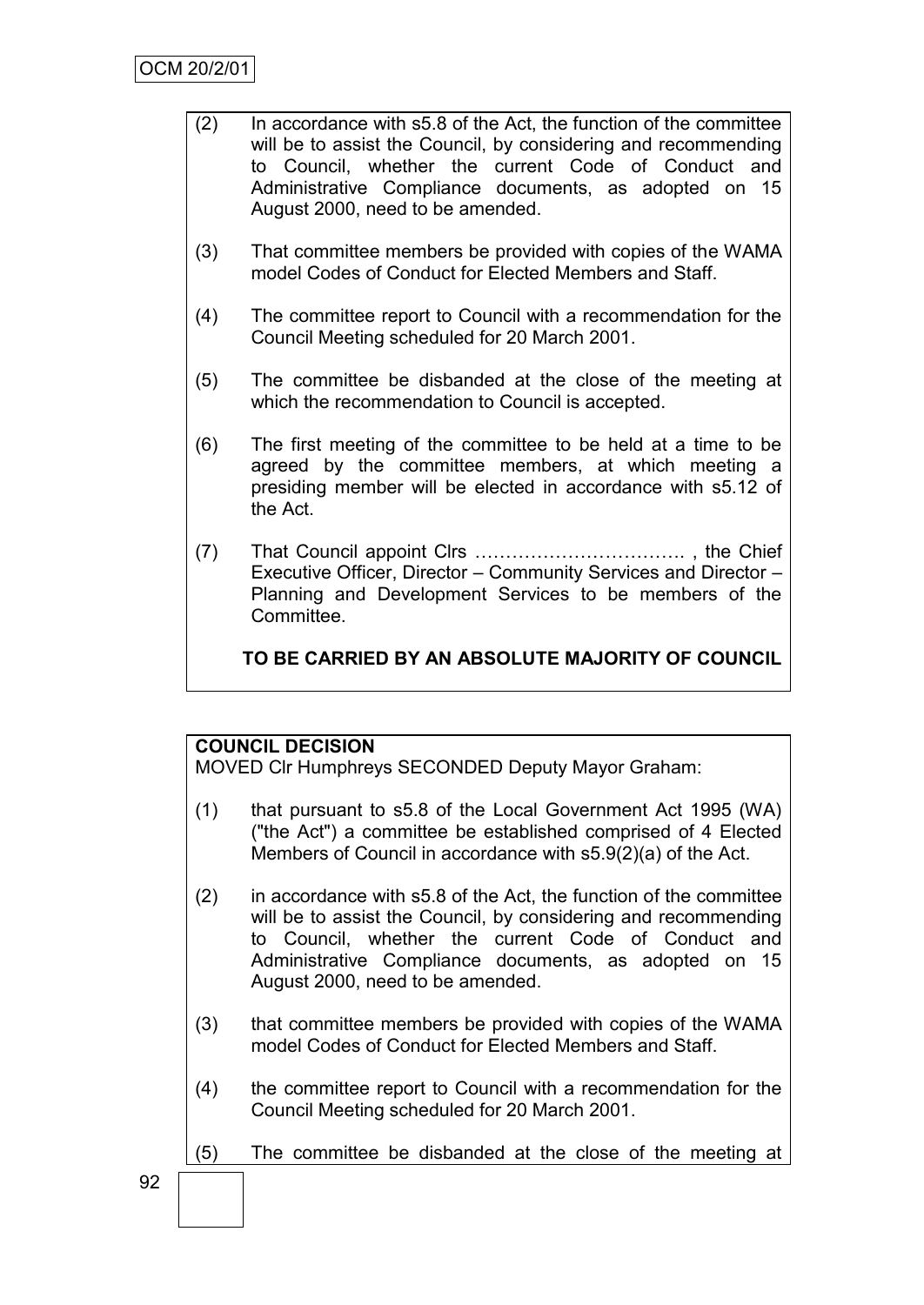which the recommendation to Council is accepted.

- (6) The committee be provided administrative support for:
	- (a) conducting research
	- (b) recording minutes of meeting proceedings in accordance with s5.22 of the Act.
- (7) The first meeting of the committee to be held at a time to be agreed by the committee members, at which meeting a presiding member will be elected in accordance with s5.12 of the Act.
- (8) That Council appoint Clrs Humphreys, Reeve-Fowkes, Deputy Mayor Graham and Mayor Lee to be members of the **Committee.**

# **MOTION WITHDRAWN**

MOVED Clr Edwards SECONDED Clr Whitfield that :

- (1) pursuant to s5.8 of the Local Government Act 1995 (WA) ("the Act") a committee be established comprised of 4 Elected Members of Council and the Chief Executive Officer in accordance with s5.9(2)(b) of the Act.
- (2) in accordance with s5.8 of the Act, the function of the committee will be to assist the Council, by considering and recommending to Council, whether the current Code of Conduct and Administrative Compliance documents, as adopted on 15 August 2000, need to be amended.
- (3) committee members be provided with copies of the WAMA model Codes of Conduct for Elected Members and Staff.
- (4) the committee report to Council with a recommendation for the Council Meeting scheduled for 20 March 2001.
- (5) the committee be disbanded at the close of the meeting at which the recommendation to Council is accepted.
- (6) the committee be provided administrative support for:
	- (a) conducting research
	- (b) recording minutes of meeting proceedings in accordance with s5.22 of the Act.
- (7) the first meeting of the committee to be held at a time to be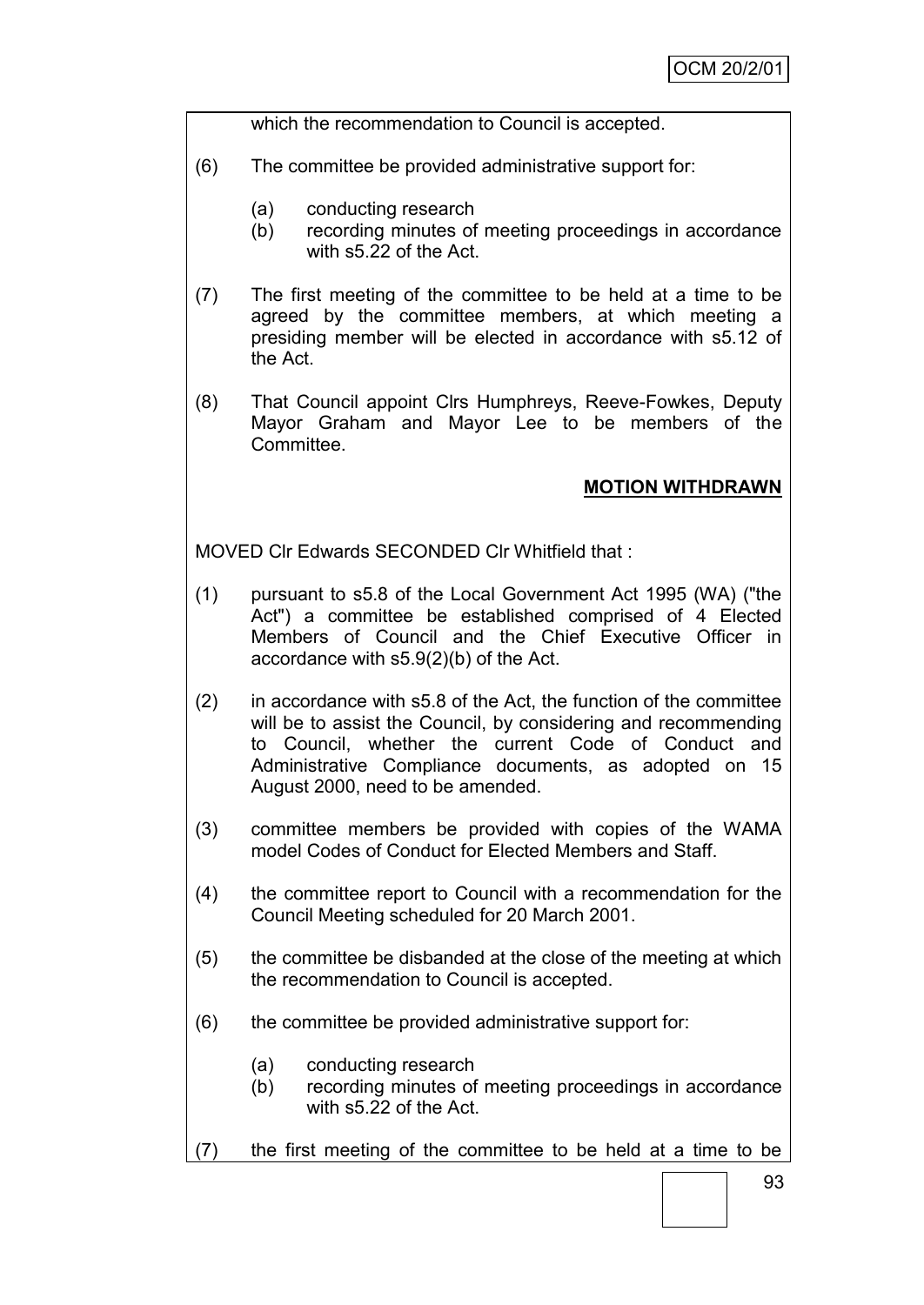agreed by the committee members, at which meeting a presiding member will be elected in accordance with s5.12 of the Act.

(8) Council appoint Mayor Lee, Deputy Mayor Graham and Clrs Humphreys and Reeve-Fowkes to be members of the Committee.

**CARRIED 10/0**

## **Explanation**

Clr Humphreys considered that it was necessary for a committee to review Codes of Conduct to ensure that the relevant clauses were capable of providing the best governance for the City. Council considered that only one staff member, being the CEO, was necessary on the committee.

### **Background**

By Notice given at the Ordinary Council Meeting conducted on 16 January, 2001, Clr. Humphreys indicated his intention to seek the support of Council to establish a Committee comprising 4 Elected Members to, in effect, review the Code of Conduct documents, adopted by the previous Council (Commissioners) in August, 2000.

### **Submission**

That the proposed Committee also contain employee representation.

### **Report**

As the Code of Conduct documents impact on staff as well as Elected Members, it is considered important that any review of the current Codes involve representation from both the Elected Member (Executive) and employee (Administrative) sections of the organisation. Council should be aware that the recent Cockburn Inquiry was highly critical of the previous Council and employees over the manner in which Council made amendments to its adopted Codes, and by doing so, contributed to its demise by displaying a lack of application to the principles of good government.

Therefore, it is important that any review of the adopted Codes, into which considerable effort and input was afforded by the previous Council (Commissioners) in conjunction with the CEO and senior employees, is undertaken in a similarly balanced and objective manner to ensure the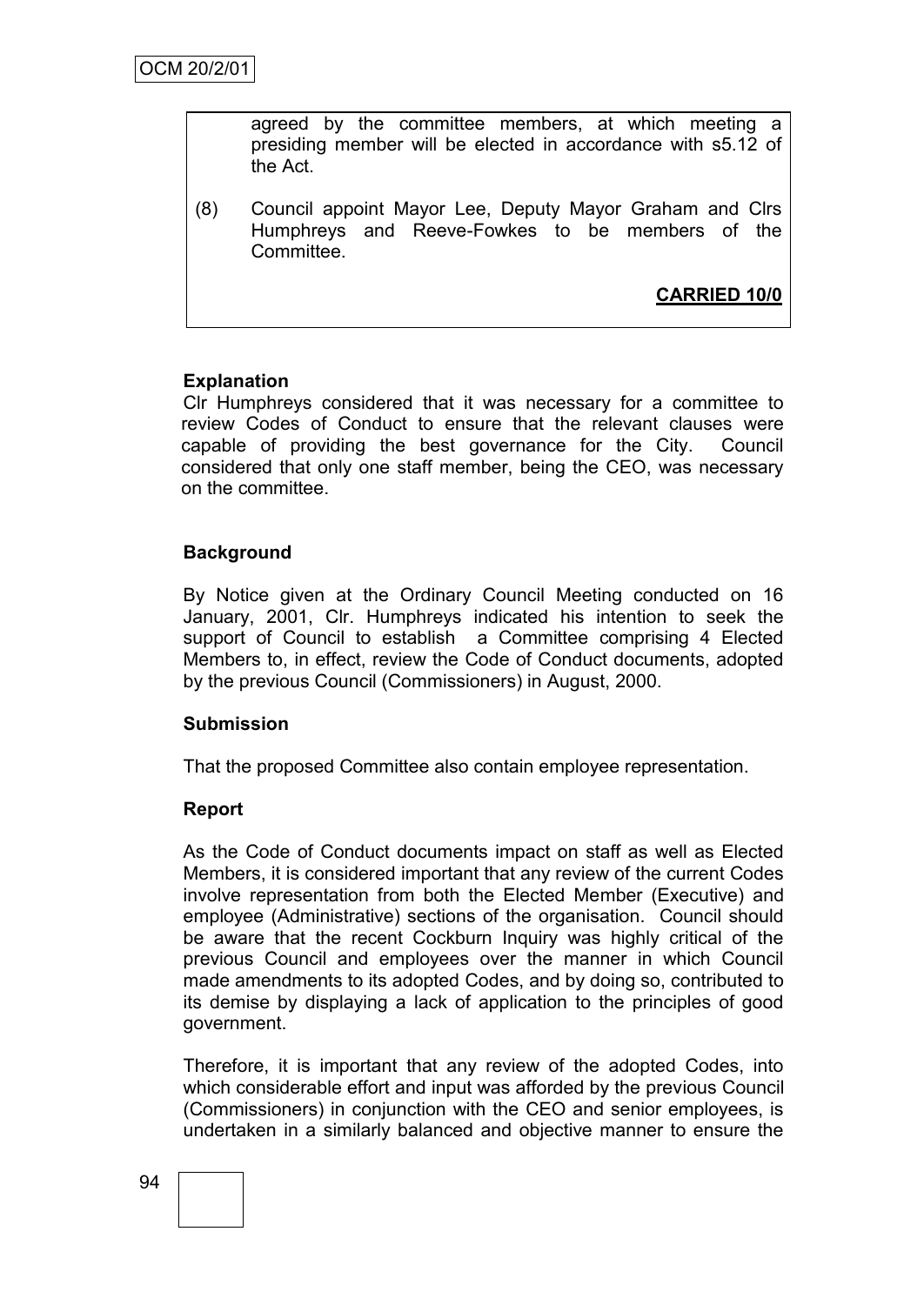viewpoints of both areas of responsibility are contained in the final draft document to be presented to Council for consideration.

# **Strategic Plan /Policy Implications**

Key Result Area "Managing Your City" refers.

## **Budget/Financial Implications**

N/A

# **Implications of Section 3.18(3) Local Government Act, 1995**

Nil.

### **1011. (AG Item 20.1) (OCM1\_2\_2001) - NOTICES OF MOTION GIVEN AT THE MEETING FOR CONSIDERATION AT NEXT MEETING**

Deputy Mayor Graham gave notice of the following motion to be considered at the Council Meeting to be held on 20 March 2001:-

#### **MOTION**

That Council write to the Minister for Transport expressing opposition to the construction of Stage 8 of the proposed Roe Highway, given that it would impact adversely upon environmentally sensitive wetland areas between North Lake and Bibra Lake.

## **1012. (AG Item 21.1) (OCM1\_2\_2001) - NEW BUSINESS OF AN URGENT NATURE INTRODUCED BY DECISION OF MEETING BY COUNCILLORS OR OFFICERS**

**COOGEE BEACH PARTY - 18 MARCH 2001 (SL)**

### **COUNCIL DECISION**

MOVED Mayor Lee SECONDED Clr Edwards that Council allocate \$3,080 from Account No. 110290 (Conferences/Seminars/Training) towards the cost of the Coogee Beach Party to be held on 18 March 2001.

# **CARRIED BY ABSOLUTE MAJORITY OF COUNCIL 10/0**